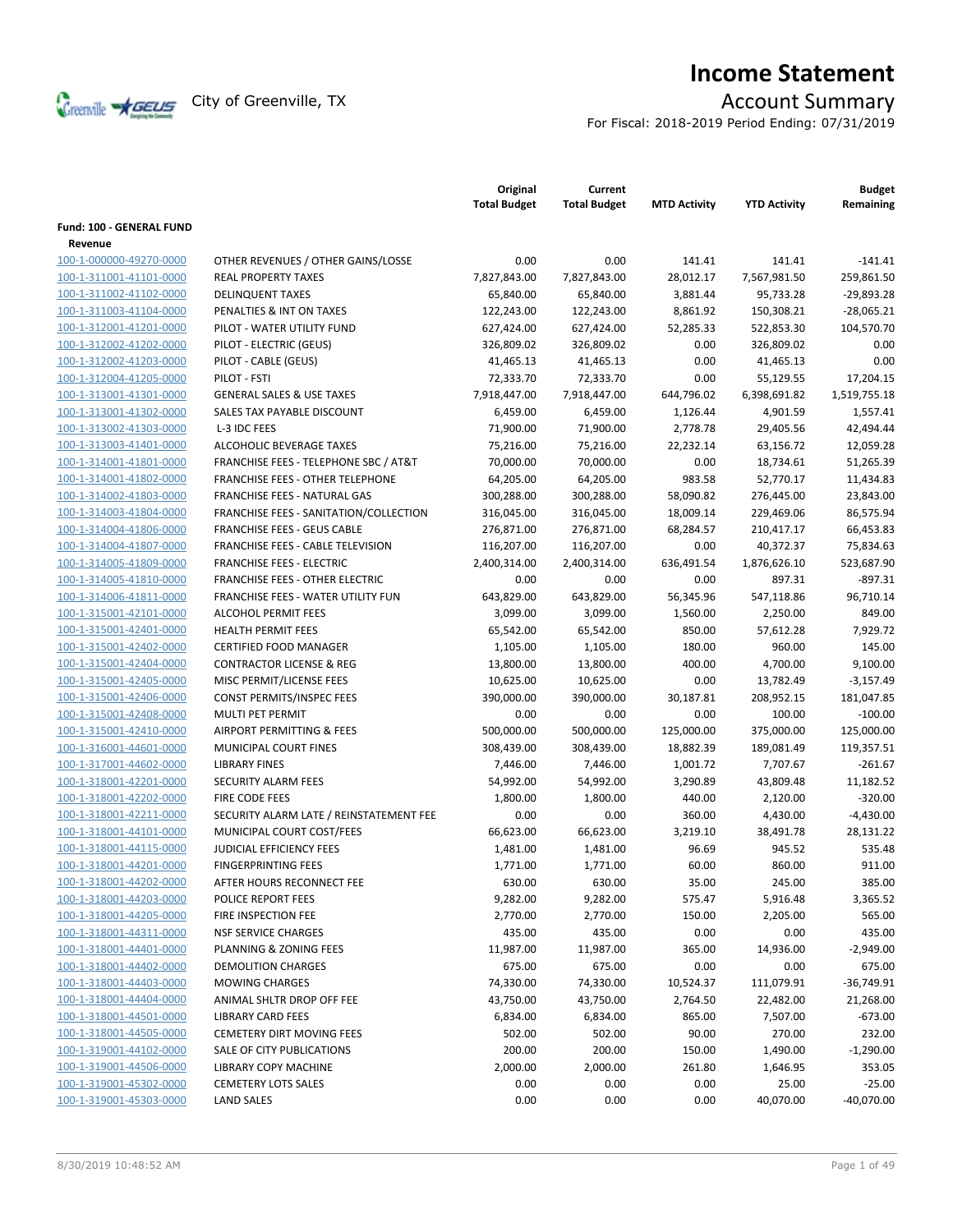|                         |                                        | Original<br><b>Total Budget</b> | Current<br><b>Total Budget</b> | <b>MTD Activity</b> | <b>YTD Activity</b> | <b>Budget</b><br>Remaining |
|-------------------------|----------------------------------------|---------------------------------|--------------------------------|---------------------|---------------------|----------------------------|
| 100-1-319001-45304-0000 | <b>PROPERTY SALES</b>                  | 90,000.00                       | 90,000.00                      | 1,555.53            | 3,715.53            | 86,284.47                  |
| 100-1-319001-45305-0000 | <b>AUCTION PROCEEDS</b>                | 5,480.00                        | 5,480.00                       | 0.00                | 0.00                | 5,480.00                   |
| 100-1-319001-45401-0000 | <b>INTEREST REVENUES</b>               | 22,613.00                       | 22,613.00                      | 1,997.78            | 60,306.46           | $-37,693.46$               |
| 100-1-319001-45501-0000 | LIBRARY MTG ROOM RENTAL                | 1,015.00                        | 1,015.00                       | 100.00              | 1,127.50            | $-112.50$                  |
| 100-1-319001-45503-0000 | <b>PAVILION RENTALS</b>                | 11,908.00                       | 11,908.00                      | 1,040.00            | 2,730.00            | 9,178.00                   |
| 100-1-319001-45601-0000 | MISCELLANEOUS REVENUES                 | 41,204.00                       | 41,204.00                      | 44.53               | 58,907.91           | $-17,703.91$               |
| 100-1-319001-45604-0000 | OTHER REVENUE / OVER/SHORT             | 0.00                            | 0.00                           | 82,140.09           | 83,354.84           | $-83,354.84$               |
| 100-1-322001-43002-0000 | ANIMAL SHELTER CONTRIB                 | 100,000.00                      | 100,000.00                     | 0.00                | 75,000.00           | 25,000.00                  |
| 100-1-322001-43003-0000 | HUNT CO CONTRIB - FIRE                 | 28,800.00                       | 28,800.00                      | 2,400.00            | 24,000.00           | 4,800.00                   |
| 100-1-322001-43004-0000 | HUNT CO MEM HOSP REIM                  | 22,400.00                       | 22,400.00                      | 5,910.00            | 19,866.00           | 2,534.00                   |
| 100-1-323001-46008-0000 | <b>XFR - TOURISM FUND</b>              | 190,000.00                      | 190,000.00                     | 15,833.33           | 158,333.30          | 31,666.70                  |
| 100-1-324001-46506-0000 | <b>CA - RECREATION FUND</b>            | 10,275.00                       | 10,275.00                      | 856.25              | 8,562.50            | 1,712.50                   |
| 100-1-324001-46509-0000 | CA - VENUE MGMT FUND                   | 5,741.00                        | 5,741.00                       | 478.42              | 4,784.20            | 956.80                     |
| 100-1-324001-46537-0000 | CA - MAIL MACHINE LEASE                | 3,132.00                        | 3,132.00                       | 269.28              | 2,692.80            | 439.20                     |
| 100-1-324001-46614-0000 | CA - SANITATION FUND COLLECTION        | 41,607.00                       | 41,607.00                      | 3,467.25            | 34,672.50           | 6,934.50                   |
| 100-1-324001-46650-0000 | CA - UTILITY FUND TO GENERAL GOVERNME  | 406,798.00                      | 406,798.00                     | 33,899.83           | 338,998.30          | 67,799.70                  |
| 100-1-324001-46651-0000 | CA - UTILITY FUND TO PUBLIC WORKS      | 155,979.00                      | 155,979.00                     | 12,998.25           | 129,982.50          | 25,996.50                  |
| 100-1-324001-46801-0000 | <b>CA - SPENCE FUND</b>                | 600.00                          | 600.00                         | 50.00               | 500.00              | 100.00                     |
| 100-1-324009-46901-0000 | CA - ELECTRIC UTILITY                  | 355,294.00                      | 355,294.00                     | 29,607.83           | 296,078.30          | 59,215.70                  |
| 100-1-324009-46906-0000 | <b>CA - CABLE UTILITY</b>              | 57,596.00                       | 57,596.00                      | 4,799.67            | 47,996.70           | 9,599.30                   |
|                         | <b>Revenue Total:</b>                  | 24,474,298.85                   | 24,474,298.85                  | 2,001,079.04        | 21,019,713.28       | 3,454,585.57               |
| Expense                 |                                        |                                 |                                |                     |                     |                            |
| 100-1-411000-52001-0000 | <b>OFFICE SUPPLIES</b>                 | 60.00                           | 60.00                          | 0.00                | 0.00                | 60.00                      |
| 100-1-411000-52005-0000 | PRINTED MATERIALS                      | 96.00                           | 96.00                          | 0.00                | 48.00               | 48.00                      |
| 100-1-411000-52103-0000 | <b>MEETING SUPPLIES</b>                | 2,150.00                        | 2,170.00                       | 33.09               | 1,743.89            | 426.11                     |
| 100-1-411000-54001-0000 | <b>TELEPHONE CHARGES</b>               | 1,452.00                        | 1,452.00                       | 111.99              | 1,008.00            | 444.00                     |
| 100-1-411000-54201-0000 | MEMBERSHIPS & SUBSCRIPTIONS            | 6,274.00                        | 6,274.00                       | 0.00                | 6,242.80            | 31.20                      |
| 100-1-411000-54204-0000 | PUBLIC RELATIONS                       | 1,200.00                        | 1,200.00                       | 0.00                | 1,300.00            | $-100.00$                  |
| 100-1-411000-54213-0000 | PLAQUES AND AWARDS                     | 750.00                          | 750.00                         | 0.00                | 466.80              | 283.20                     |
| 100-1-411000-54214-0000 | <b>TRAVEL &amp; TRAINING</b>           | 16,995.00                       | 16,975.00                      | 559.50              | 9,642.49            | 7,332.51                   |
| 100-1-411400-51001-0000 | <b>REGULAR SALARIES</b>                | 82,284.00                       | 82,284.00                      | 6,454.24            | 68,968.39           | 13,315.61                  |
| 100-1-411400-51021-0000 | LONGEVITY                              | 1,560.00                        | 1,560.00                       | 0.00                | 1,560.00            | 0.00                       |
| 100-1-411400-51116-0000 | CAR ALLOWANCE                          | 4,200.00                        | 4,200.00                       | 323.08              | 3,553.88            | 646.12                     |
| 100-1-411400-51117-0000 | <b>CELL PHONE ALLOWANCE</b>            | 696.00                          | 696.00                         | 53.54               | 588.94              | 107.06                     |
| 100-1-411400-51201-0000 | <b>FICA</b>                            | 5,502.00                        | 5,502.00                       | 403.88              | 4,442.00            | 1,060.00                   |
| 100-1-411400-51202-0000 | MEDICARE                               | 1,287.00                        | 1,287.00                       | 94.46               | 1,038.86            | 248.14                     |
| 100-1-411400-51203-0000 | <b>HEALTH INSURANCE</b>                | 10,725.00                       | 10,725.00                      | 893.75              | 8,937.50            | 1,787.50                   |
| 100-1-411400-51204-0000 | <b>WORKERS COMPENSATION</b>            | 243.00                          | 243.00                         | 20.25               | 202.50              | 40.50                      |
| 100-1-411400-51205-0000 | STATE UNEMPLOYMENT                     | 69.00                           | 69.00                          | 0.00                | 87.07               | $-18.07$                   |
| 100-1-411400-51301-0000 | <b>TMRS</b>                            | 9,939.00                        | 9,939.00                       | 755.50              | 8,395.10            | 1,543.90                   |
| 100-1-411400-52001-0000 | <b>OFFICE SUPPLIES</b>                 | 360.00                          | 360.00                         | 0.00                | 42.49               | 317.51                     |
| 100-1-411400-52002-0000 | POSTAGE / FREIGHT                      | 150.00                          | 150.00                         | 11.79               | 64.70               | 85.30                      |
| 100-1-411400-52005-0000 | PRINTED MATERIALS                      | 150.00                          | 150.00                         | 0.00                | 48.50               | 101.50                     |
| 100-1-411400-54001-0000 | <b>TELEPHONE CHARGES</b>               | 1,020.00                        | 1,020.00                       | 100.91              | 907.44              | 112.56                     |
| 100-1-411400-54101-0000 | PROFESSIONAL SERVICES                  | 875.00                          | 895.00                         | 0.00                | 891.48              | 3.52                       |
| 100-1-411400-54201-0000 | <b>MEMBERSHIPS &amp; SUBSCRIPTIONS</b> | 135.00                          | 135.00                         | 0.00                | 125.00              | 10.00                      |
| 100-1-411400-54206-0000 | <b>ELECTION EXPENSE</b>                | 4,000.00                        | 3,595.00                       | 1,869.57            | 2,598.43            | 996.57                     |
| 100-1-411400-54212-0000 | PRINTING                               | 4,000.00                        | 3,980.00                       | 425.00              | 1,050.00            | 2,930.00                   |
| 100-1-411400-54214-0000 | <b>TRAVEL &amp; TRAINING</b>           | 1,100.00                        | 1,505.00                       | 166.75              | 824.55              | 680.45                     |
| 100-1-412100-51001-0000 | <b>REGULAR SALARIES</b>                | 181,564.00                      | 181,564.00                     | 11,476.16           | 134,824.24          | 46,739.76                  |
| 100-1-412100-51020-0000 | <b>OVERTIME</b>                        | 7,037.00                        | 7,037.00                       | 80.24               | 4,946.05            | 2,090.95                   |
| 100-1-412100-51021-0000 | LONGEVITY                              | 5,912.00                        | 5,912.00                       | 0.00                | 3,530.00            | 2,382.00                   |
| 100-1-412100-51101-0000 | <b>CERTIFICATION PAY</b>               | 3,600.00                        | 3,600.00                       | 184.62              | 2,100.05            | 1,499.95                   |
| 100-1-412100-51201-0000 | <b>FICA</b>                            | 12,283.00                       | 12,283.00                      | 660.70              | 8,331.80            | 3,951.20                   |
| 100-1-412100-51202-0000 | MEDICARE                               | 2,873.00                        | 2,873.00                       | 154.52              | 1,948.55            | 924.45                     |
| 100-1-412100-51203-0000 | <b>HEALTH INSURANCE</b>                | 42,900.00                       | 42,900.00                      | 3,575.00            | 35,750.00           | 7,150.00                   |
| 100-1-412100-51204-0000 | <b>WORKERS COMPENSATION</b>            | 542.00                          | 542.00                         | 45.17               | 451.70              | 90.30                      |
| 100-1-412100-51205-0000 | STATE UNEMPLOYMENT                     | 399.00                          | 399.00                         | 0.00                | 0.75                | 398.25                     |
| 100-1-412100-51301-0000 | <b>TMRS</b>                            | 21,375.00                       | 21,375.00                      | 1,298.56            | 16,334.76           | 5,040.24                   |
|                         |                                        |                                 |                                |                     |                     |                            |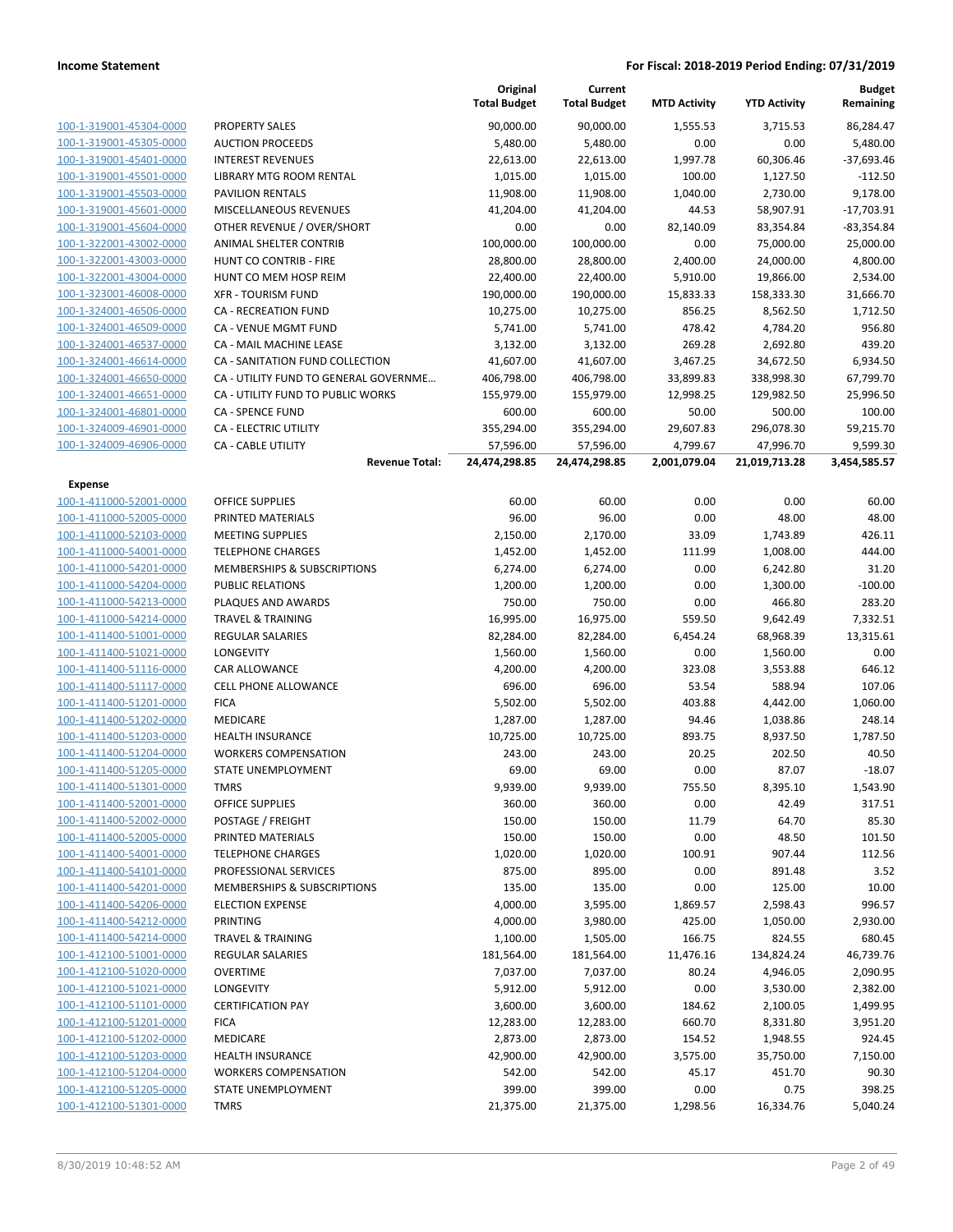| 100-1-412100-51401-0000                            |
|----------------------------------------------------|
| 100-1-412100-52001-0000                            |
| 100-1-412100-52002-0000                            |
| 100-1-412100-52005-0000                            |
| 100-1-412100-52102-0000                            |
| 100-1-412100-52110-0000                            |
| 100-1-412100-53201-0000                            |
| 100-1-412100-54001-0000                            |
| <u>100-1-412100-54101-0000</u>                     |
| 100-1-412100-54201-0000                            |
| 100-1-412100-54207-0000                            |
| 100-1-412100-54214-0000                            |
| 100-1-413200-51001-0000                            |
| 100-1-413200-51020-0000                            |
| 100-1-413200-51021-0000                            |
| 100-1-413200-51116-0000                            |
| 100-1-413200-51117-0000                            |
| 100-1-413200-51201-0000                            |
| <u>100-1-413200-51202-0000</u>                     |
| 100-1-413200-51203-0000                            |
| 100-1-413200-51204-0000                            |
| 100-1-413200-51205-0000                            |
| 100-1-413200-51301-0000                            |
| 100-1-413200-51303-0000                            |
| 100-1-413200-52001-0000                            |
| 100-1-413200-52002-0000<br>100-1-413200-52103-0000 |
| 100-1-413200-54001-0000                            |
|                                                    |
| <u>100-1-413200-54101-0000</u>                     |
| 100-1-413200-54201-0000<br>100-1-413200-54205-0000 |
| 100-1-413200-54212-0000                            |
| 100-1-413200-54214-0000                            |
| <u>100-1-415100-51001-0000</u>                     |
| 100-1-415100-51020-0000                            |
| 100-1-415100-51021-0000                            |
| 100-1-415100-51116-0000                            |
| 100-1-415100-51117-0000                            |
| <u>100-1-415100-51201-0000</u>                     |
| 100-1-415100-51202-0000                            |
| 100-1-415100-51203-0000                            |
| <u>100-1-415100-51204-0000</u>                     |
| 100-1-415100-51205-0000                            |
| 100-1-415100-51301-0000                            |
| <u>100-1-415100-52001-0000</u>                     |
| 100-1-415100-52002-0000                            |
| <u>100-1-415100-52005-0000</u>                     |
| 100-1-415100-54001-0000                            |
| 100-1-415100-54101-0000                            |
| <u>100-1-415100-54110-0000</u>                     |
| 100-1-415100-54201-0000                            |
| 100-1-415100-54211-0000                            |
| 100-1-415100-54212-0000                            |
| 100-1-415100-54214-0000                            |
| <u>100-1-415150-54401-0000</u>                     |
| <u>100-1-415150-54402-0000</u>                     |
| <u>100-1-415300-54106-0000</u>                     |
| 100-1-415500-51001-0000                            |
| <u>100-1-415500-51020-0000</u>                     |
|                                                    |

|                         |                               | Original<br><b>Total Budget</b> | Current<br><b>Total Budget</b> | <b>MTD Activity</b> | <b>YTD Activity</b> | <b>Budget</b><br>Remaining |
|-------------------------|-------------------------------|---------------------------------|--------------------------------|---------------------|---------------------|----------------------------|
| 100-1-412100-51401-0000 | <b>CONTRA - SALARIES</b>      | 0.00                            | 0.00                           | 970.00              | 1,725.00            | $-1,725.00$                |
| 100-1-412100-52001-0000 | <b>OFFICE SUPPLIES</b>        | 900.00                          | 900.00                         | 0.00                | 365.96              | 534.04                     |
| 100-1-412100-52002-0000 | POSTAGE / FREIGHT             | 3,700.00                        | 3,700.00                       | 178.34              | 2,167.22            | 1,532.78                   |
| 100-1-412100-52005-0000 | PRINTED MATERIALS             | 1,500.00                        | 1,500.00                       | 0.00                | 165.40              | 1,334.60                   |
| 100-1-412100-52102-0000 | <b>BOOKS / REF SUPPLIES</b>   | 250.00                          | 250.00                         | 0.00                | 0.00                | 250.00                     |
| 100-1-412100-52110-0000 | <b>TICKET WRITER SUPPLIES</b> | 8,700.00                        | 8,700.00                       | 0.00                | 0.00                | 8,700.00                   |
| 100-1-412100-53201-0000 | FURNITURE & OFFICE EQUIPMENT  | 1,212.00                        | 1,212.00                       | 0.00                | 1,211.54            | 0.46                       |
| 100-1-412100-54001-0000 | <b>TELEPHONE CHARGES</b>      | 6,882.00                        | 6,882.00                       | 389.43              | 3,619.99            | 3,262.01                   |
| 100-1-412100-54101-0000 | PROFESSIONAL SERVICES         | 27,192.00                       | 27,192.00                      | 70.00               | 26,238.56           | 953.44                     |
| 100-1-412100-54201-0000 | MEMBERSHIPS & SUBSCRIPTIONS   | 550.00                          | 550.00                         | 0.00                | 406.23              | 143.77                     |
| 100-1-412100-54207-0000 | COURT COSTS, JURY, WIT FEES   | 360.00                          | 360.00                         | 36.00               | 108.00              | 252.00                     |
| 100-1-412100-54214-0000 | <b>TRAVEL &amp; TRAINING</b>  | 6,785.00                        | 6,785.00                       | 210.12              | 3,218.71            | 3,566.29                   |
| 100-1-413200-51001-0000 | <b>REGULAR SALARIES</b>       | 219,608.00                      | 219,608.00                     | 17,197.44           | 184,615.71          | 34,992.29                  |
| 100-1-413200-51020-0000 | <b>OVERTIME</b>               | 130.00                          | 130.00                         | 0.00                | 54.78               | 75.22                      |
| 100-1-413200-51021-0000 | LONGEVITY                     | 432.00                          | 432.00                         | 0.00                | 432.00              | 0.00                       |
| 100-1-413200-51116-0000 | CAR ALLOWANCE                 | 7,200.00                        | 7,200.00                       | 553.84              | 6,092.24            | 1,107.76                   |
| 100-1-413200-51117-0000 | CELL PHONE ALLOWANCE          | 960.00                          | 960.00                         | 73.84               | 812.24              | 147.76                     |
| 100-1-413200-51201-0000 | <b>FICA</b>                   | 8,974.00                        | 8,974.00                       | 1,051.60            | 9,881.17            | $-907.17$                  |
| 100-1-413200-51202-0000 | MEDICARE                      | 3,311.00                        | 3,311.00                       | 245.94              | 2,666.16            | 644.84                     |
| 100-1-413200-51203-0000 | HEALTH INSURANCE              | 21,450.00                       | 21,450.00                      | 1,787.50            | 17,875.00           | 3,575.00                   |
| 100-1-413200-51204-0000 | <b>WORKERS COMPENSATION</b>   | 625.00                          | 625.00                         | 52.08               | 520.80              | 104.20                     |
| 100-1-413200-51205-0000 | <b>STATE UNEMPLOYMENT</b>     | 137.00                          | 137.00                         | 0.00                | 122.48              | 14.52                      |
| 100-1-413200-51301-0000 | <b>TMRS</b>                   | 25,573.00                       | 25,573.00                      | 1,971.46            | 21,573.74           | 3,999.26                   |
| 100-1-413200-51303-0000 | SUP 457 COMP PLAN             | 12,334.00                       | 12,334.00                      | 1,695.24            | 18,647.64           | $-6,313.64$                |
| 100-1-413200-52001-0000 | <b>OFFICE SUPPLIES</b>        | 550.00                          | 550.00                         | 0.00                | 59.45               | 490.55                     |
| 100-1-413200-52002-0000 | POSTAGE / FREIGHT             | 200.00                          | 200.00                         | 0.79                | 43.16               | 156.84                     |
| 100-1-413200-52103-0000 | <b>MEETING SUPPLIES</b>       | 475.00                          | 475.00                         | 48.62               | 1,017.28            | $-542.28$                  |
| 100-1-413200-54001-0000 | <b>TELEPHONE CHARGES</b>      | 5,332.00                        |                                | 335.05              |                     | 2,186.36                   |
| 100-1-413200-54101-0000 | PROFESSIONAL SERVICES         |                                 | 5,332.00                       | 0.00                | 3,145.64            | $-37.50$                   |
| 100-1-413200-54201-0000 | MEMBERSHIPS & SUBSCRIPTIONS   | 100.00<br>1,400.00              | 100.00<br>1,400.00             | 0.00                | 137.50<br>774.89    | 625.11                     |
| 100-1-413200-54205-0000 |                               |                                 | 250.00                         |                     |                     |                            |
|                         | <b>BUSINESS MEALS</b>         | 250.00                          |                                | 0.00                | 3,339.60            | $-3,089.60$                |
| 100-1-413200-54212-0000 | PRINTING                      | 450.00                          | 450.00                         | 0.00                | 0.00                | 450.00                     |
| 100-1-413200-54214-0000 | <b>TRAVEL &amp; TRAINING</b>  | 8,000.00                        | 7,460.97                       | 360.13              | 4,333.12            | 3,127.85                   |
| 100-1-415100-51001-0000 | <b>REGULAR SALARIES</b>       | 300,886.00                      | 251,479.00                     | 20,190.83           | 206,973.56          | 44,505.44                  |
| 100-1-415100-51020-0000 | <b>OVERTIME</b>               | 1,148.00                        | 1,148.00                       | 25.05               | 1,305.51            | $-157.51$                  |
| 100-1-415100-51021-0000 | LONGEVITY                     | 4,000.00                        | 4,000.00                       | 0.00                | 3,174.00            | 826.00                     |
| 100-1-415100-51116-0000 | CAR ALLOWANCE                 | 4,200.00                        | 4,200.00                       | 323.08              | 3,553.88            | 646.12                     |
| 100-1-415100-51117-0000 | CELL PHONE ALLOWANCE          | 1,920.00                        | 1,920.00                       | 73.84               | 812.24              | 1,107.76                   |
| 100-1-415100-51201-0000 | <b>FICA</b>                   | 19,354.00                       | 19,354.00                      | 1,194.86            | 13,096.80           | 6,257.20                   |
| 100-1-415100-51202-0000 | MEDICARE                      | 4,526.00                        | 4,526.00                       | 279.44              | 3,062.97            | 1,463.03                   |
| 100-1-415100-51203-0000 | <b>HEALTH INSURANCE</b>       | 58,988.00                       | 58,988.00                      | 4,915.66            | 49,156.60           | 9,831.40                   |
| 100-1-415100-51204-0000 | <b>WORKERS COMPENSATION</b>   | 854.00                          | 854.00                         | 71.17               | 711.70              | 142.30                     |
| 100-1-415100-51205-0000 | STATE UNEMPLOYMENT            | 377.00                          | 377.00                         | 1.09                | 407.60              | $-30.60$                   |
| 100-1-415100-51301-0000 | <b>TMRS</b>                   | 34,961.00                       | 34,961.00                      | 2,279.77            | 24,365.86           | 10,595.14                  |
| 100-1-415100-52001-0000 | OFFICE SUPPLIES               | 1,700.00                        | 1,700.00                       | 57.95               | 1,423.48            | 276.52                     |
| 100-1-415100-52002-0000 | POSTAGE / FREIGHT             | 4,000.00                        | 4,000.00                       | 329.36              | 3,429.69            | 570.31                     |
| 100-1-415100-52005-0000 | PRINTED MATERIALS             | 0.00                            | 0.00                           | 0.00                | 115.61              | $-115.61$                  |
| 100-1-415100-54001-0000 | <b>TELEPHONE CHARGES</b>      | 2,858.00                        | 2,858.00                       | 243.99              | 2,339.27            | 518.73                     |
| 100-1-415100-54101-0000 | PROFESSIONAL SERVICES         | 0.00                            | 0.00                           | 0.00                | 50.00               | $-50.00$                   |
| 100-1-415100-54110-0000 | <b>AUDIT</b>                  | 58,181.00                       | 74,952.00                      | 0.00                | 57,320.00           | 17,632.00                  |
| 100-1-415100-54201-0000 | MEMBERSHIPS & SUBSCRIPTIONS   | 2,345.00                        | 2,345.00                       | 0.00                | 1,643.29            | 701.71                     |
| 100-1-415100-54211-0000 | ADVERTISING                   | 25,000.00                       | 25,000.00                      | 2,350.80            | 35,942.85           | $-10,942.85$               |
| 100-1-415100-54212-0000 | PRINTING                      | 3,500.00                        | 3,500.00                       | 0.00                | 0.00                | 3,500.00                   |
| 100-1-415100-54214-0000 | <b>TRAVEL &amp; TRAINING</b>  | 4,500.00                        | 4,500.00                       | 0.00                | 3,422.45            | 1,077.55                   |
| 100-1-415150-54401-0000 | APPRAISER                     | 276,930.00                      | 276,930.00                     | 0.00                | 201,630.90          | 75,299.10                  |
| 100-1-415150-54402-0000 | <b>COLLECTOR</b>              | 16,000.00                       | 16,000.00                      | 0.00                | 15,911.38           | 88.62                      |
| 100-1-415300-54106-0000 | <b>ATTORNEY FEES</b>          | 200,000.00                      | 200,000.00                     | 0.00                | 164,927.54          | 35,072.46                  |
| 100-1-415500-51001-0000 | <b>REGULAR SALARIES</b>       | 171,254.00                      | 171,254.00                     | 13,637.64           | 141,327.24          | 29,926.76                  |
| 100-1-415500-51020-0000 | <b>OVERTIME</b>               | 735.00                          | 735.00                         | 12.74               | 738.86              | $-3.86$                    |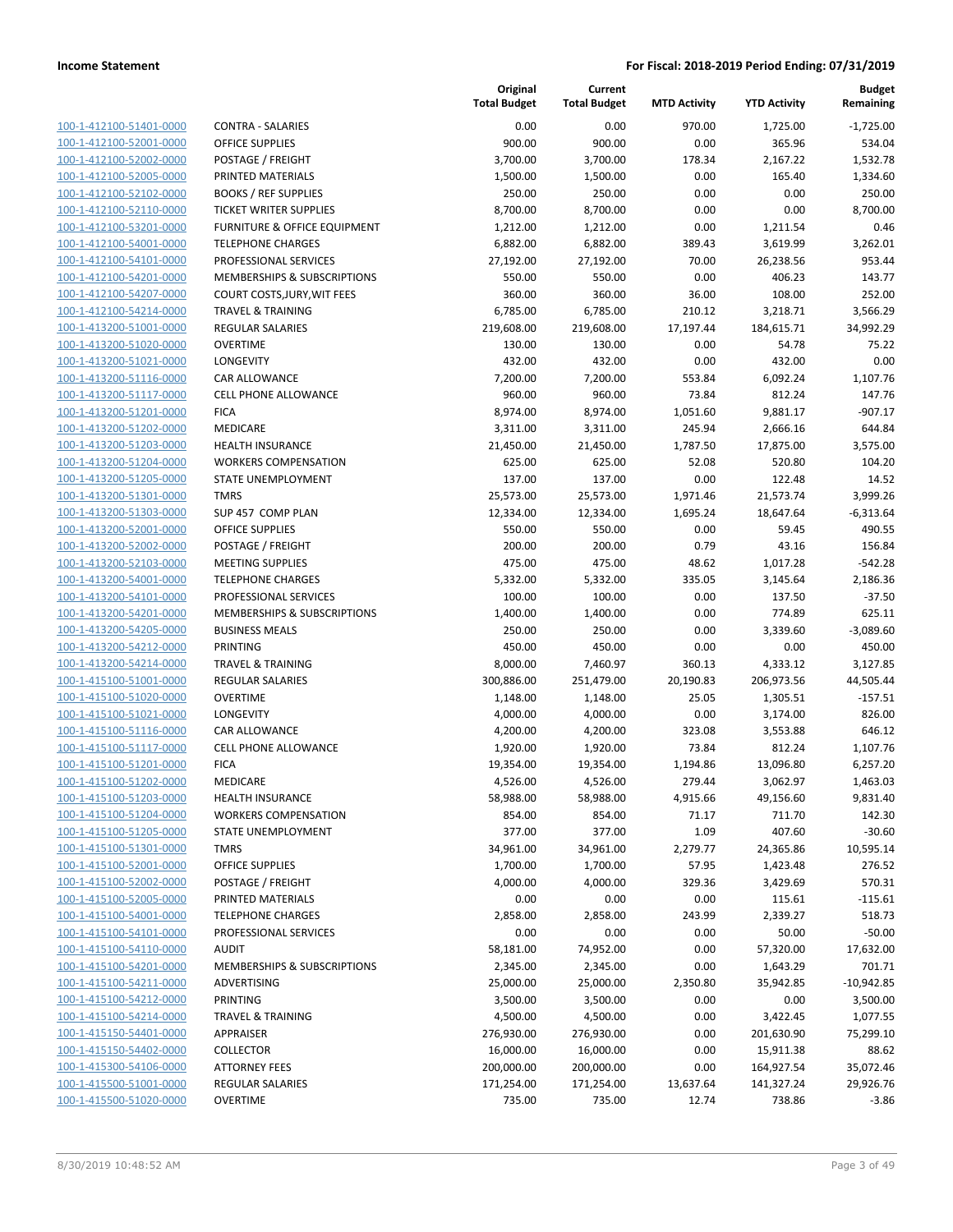| 100-1-415500-51021-0000        |
|--------------------------------|
| 100-1-415500-51116-0000        |
| 100-1-415500-51117-0000        |
| 100-1-415500-51201-0000        |
| 100-1-415500-51202-0000        |
| <u>100-1-415500-51203-0000</u> |
| 100-1-415500-51204-0000        |
| 100-1-415500-51205-0000        |
| 100-1-415500-51301-0000        |
| 100-1-415500-52001-0000        |
| 100-1-415500-52002-0000        |
| 100-1-415500-52303-0000        |
| 100-1-415500-52401-0000        |
| 100-1-415500-54001-0000        |
| 100-1-415500-54102-0000        |
| 100-1-415500-54103-0000        |
| 100-1-415500-54107-0000        |
| 100-1-415500-54118-0000        |
| 100-1-415500-54119-0000        |
| 100-1-415500-54201-0000        |
| 100-1-415500-54213-0000        |
| 100-1-415500-54214-0000        |
| 100-1-421100-51001-0000        |
| 100-1-421100-51020-0000        |
| 100-1-421100-51021-0000        |
| <u>100-1-421100-51101-0000</u> |
| 100-1-421100-51115-0000        |
| 100-1-421100-51117-0000        |
| 100-1-421100-51201-0000        |
| 100-1-421100-51202-0000        |
| <u>100-1-421100-51203-0000</u> |
| 100-1-421100-51204-0000        |
| 100-1-421100-51205-0000        |
| 100-1-421100-51301-0000        |
|                                |
| 100-1-421100-51401-0000        |
| 100-1-421100-52001-0000        |
| 100-1-421100-52002-0000        |
| 100-1-421100-52004-0000        |
| 100-1-421100-52005-0000        |
| 100-1-421100-52103-0000        |
| 100-1-421100-52104-0000        |
| <u>100-1-421100-52201-0000</u> |
| 100-1-421100-52203-0000        |
| 100-1-421100-52302-0000        |
| 100-1-421100-52305-0000        |
| <u>100-1-421100-53202-0000</u> |
| 100-1-421100-53205-0000        |
| 100-1-421100-54001-0000        |
| 100-1-421100-54002-0000        |
| <u>100-1-421100-54201-0000</u> |
| <u>100-1-421100-54205-0000</u> |
| <u>100-1-421100-54212-0000</u> |
| <u>100-1-421100-54213-0000</u> |
| 100-1-421100-54214-0000        |
| 100-1-421210-51001-0000        |
| <u>100-1-421210-51020-0000</u> |
| <u>100-1-421210-51021-0000</u> |
| <u>100-1-421210-51101-0000</u> |
| 100-1-421210-51115-0000        |
|                                |

| <b>ONGEVITY</b>                                      |
|------------------------------------------------------|
| AR ALLOWANCE                                         |
| ELL PHONE ALLOWANCE                                  |
| <b>ICA</b>                                           |
| 1EDICARE                                             |
| <b>EALTH INSURANCE</b>                               |
| /ORKERS COMPENSATION                                 |
| <b>TATE UNEMPLOYMENT</b>                             |
| MRS                                                  |
| <b>FFICE SUPPLIES</b>                                |
| OSTAGE / FREIGHT                                     |
| RAINING SUPPLIES                                     |
| ECREATIONAL SUPPLIES                                 |
| ELEPHONE CHARGES                                     |
| IVR CHECKS                                           |
| ONSULTING                                            |
| <b>IEDICAL</b>                                       |
| <b>IEDICAL - POLICE</b>                              |
| <b>IEDICAL - FIRE</b>                                |
| 1EMBERSHIPS & SUBSCRIPTIONS                          |
| LAQUES AND AWARDS                                    |
| RAVEL & TRAINING                                     |
| <b>EGULAR SALARIES</b>                               |
| VERTIME                                              |
| ONGEVITY                                             |
| ERTIFICATION PAY                                     |
| LOTHING ALLOWANCE                                    |
| ELL PHONE ALLOWANCE                                  |
| <b>ICA</b>                                           |
| <b>IEDICARE</b>                                      |
| <b>EALTH INSURANCE</b>                               |
| /ORKERS COMPENSATION                                 |
| TATE UNEMPLOYMENT                                    |
| MRS                                                  |
| ONTRA - SALARIES                                     |
| <b>FFICE SUPPLIES</b>                                |
| OSTAGE / FREIGHT                                     |
| OMPUTER SUPPLIES                                     |
| RINTED MATERIALS                                     |
| <b>IEETING SUPPLIES</b>                              |
| /EARING APPAREL                                      |
| 1INOR TOOLS & EQUIPMENT                              |
| <b>IOTOR VEHICLE FUEL</b><br><b>IEDICAL SUPPLIES</b> |
|                                                      |
| <b>UBLIC EDUCATION</b>                               |
| 1ACHINE, TOOLS & IMPLMNTS<br><b>IOTOR VEHICLES</b>   |
| ELEPHONE CHARGES                                     |
| <b>TILITY CHARGES</b>                                |
| IEMBERSHIPS & SUBSCRIPTIONS                          |
| USINESS MEALS                                        |
| RINTING                                              |
| LAQUES AND AWARDS                                    |
| RAVEL & TRAINING                                     |
| EGULAR SALARIES                                      |
| VERTIME                                              |
| <b>ONGEVITY</b>                                      |
| ERTIFICATION PAY                                     |
|                                                      |

|                                                    |                                                          | Original<br><b>Total Budget</b> | Current<br><b>Total Budget</b> | <b>MTD Activity</b> | <b>YTD Activity</b>  | <b>Budget</b><br>Remaining |
|----------------------------------------------------|----------------------------------------------------------|---------------------------------|--------------------------------|---------------------|----------------------|----------------------------|
| 100-1-415500-51021-0000                            | <b>LONGEVITY</b>                                         | 3,990.00                        | 3,990.00                       | 0.00                | 4,047.00             | $-57.00$                   |
| 100-1-415500-51116-0000                            | CAR ALLOWANCE                                            | 4,200.00                        | 4,200.00                       | 323.08              | 3,069.26             | 1,130.74                   |
| 100-1-415500-51117-0000                            | <b>CELL PHONE ALLOWANCE</b>                              | 960.00                          | 960.00                         | 73.84               | 701.48               | 258.52                     |
| 100-1-415500-51201-0000                            | <b>FICA</b>                                              | 11,231.00                       | 11,231.00                      | 788.46              | 9,066.95             | 2,164.05                   |
| 100-1-415500-51202-0000                            | MEDICARE                                                 | 2,627.00                        | 2,627.00                       | 184.40              | 2,120.50             | 506.50                     |
| 100-1-415500-51203-0000                            | <b>HEALTH INSURANCE</b>                                  | 32,175.00                       | 32,175.00                      | 2,681.25            | 26,812.50            | 5,362.50                   |
| 100-1-415500-51204-0000                            | <b>WORKERS COMPENSATION</b>                              | 496.00                          | 496.00                         | 41.33               | 413.30               | 82.70                      |
| 100-1-415500-51205-0000                            | <b>STATE UNEMPLOYMENT</b>                                | 206.00                          | 206.00                         | 0.00                | 206.08               | $-0.08$                    |
| 100-1-415500-51301-0000                            | <b>TMRS</b>                                              | 20,288.00                       | 20,288.00                      | 1,553.63            | 17,548.08            | 2,739.92                   |
| 100-1-415500-52001-0000                            | <b>OFFICE SUPPLIES</b>                                   | 2,000.00                        | 2,000.00                       | 83.97               | 1,764.75             | 235.25                     |
| 100-1-415500-52002-0000                            | POSTAGE / FREIGHT                                        | 1,000.00                        | 1,000.00                       | 47.33               | 665.72               | 334.28                     |
| 100-1-415500-52303-0000                            | <b>TRAINING SUPPLIES</b>                                 | 500.00                          | 500.00                         | 0.00                | 34.60                | 465.40                     |
| 100-1-415500-52401-0000                            | RECREATIONAL SUPPLIES                                    | 0.00                            | 0.00                           | 0.00                | 386.05               | $-386.05$                  |
| 100-1-415500-54001-0000                            | <b>TELEPHONE CHARGES</b>                                 | 2,165.00                        | 2,165.00                       | 185.85              | 1,767.47             | 397.53                     |
| 100-1-415500-54102-0000                            | <b>MVR CHECKS</b>                                        | 200.00                          | 200.00                         | 18.53               | 395.17               | $-195.17$                  |
| 100-1-415500-54103-0000                            | CONSULTING                                               | 0.00                            | 0.00                           | 0.00                | 1,709.80             | $-1,709.80$                |
| 100-1-415500-54107-0000                            | <b>MEDICAL</b>                                           | 5,500.00                        | 5,500.00                       | 2,060.00            | 7,854.00             | $-2,354.00$                |
| 100-1-415500-54118-0000                            | <b>MEDICAL - POLICE</b>                                  | 2,500.00                        | 2,500.00                       | 304.00              | 1,015.00             | 1,485.00                   |
| 100-1-415500-54119-0000                            | <b>MEDICAL - FIRE</b>                                    | 2,500.00                        | 2,500.00                       | 0.00                | 508.00               | 1,992.00                   |
| 100-1-415500-54201-0000                            | <b>MEMBERSHIPS &amp; SUBSCRIPTIONS</b>                   | 5,500.00                        | 5,500.00                       | 75.60               | 2,205.83             | 3,294.17                   |
| 100-1-415500-54213-0000                            | PLAQUES AND AWARDS                                       | 10,900.00                       | 10,900.00                      | 0.00                | 12,952.72            | $-2,052.72$                |
| 100-1-415500-54214-0000                            | <b>TRAVEL &amp; TRAINING</b>                             | 6,000.00                        | 6,000.00                       | 1,570.72            | 3,775.13             | 2,224.87                   |
| 100-1-421100-51001-0000                            | <b>REGULAR SALARIES</b>                                  | 284,521.00                      | 284,521.00                     | 23,473.77           | 283,928.48           | 592.52                     |
| 100-1-421100-51020-0000                            | <b>OVERTIME</b>                                          |                                 |                                |                     |                      |                            |
| 100-1-421100-51021-0000                            | <b>LONGEVITY</b>                                         | 1,850.00<br>4,488.00            | 1,850.00<br>4,488.00           | 0.00<br>0.00        | 6,482.95<br>8,048.00 | $-4,632.95$<br>$-3,560.00$ |
| 100-1-421100-51101-0000                            | <b>CERTIFICATION PAY</b>                                 | 3,600.00                        | 3,600.00                       | 276.92              | 3,807.65             | $-207.65$                  |
| 100-1-421100-51115-0000                            |                                                          | 840.00                          | 840.00                         | 18.48               |                      | $-614.10$                  |
|                                                    | <b>CLOTHING ALLOWANCE</b><br><b>CELL PHONE ALLOWANCE</b> |                                 |                                |                     | 1,454.10             |                            |
| 100-1-421100-51117-0000<br>100-1-421100-51201-0000 | <b>FICA</b>                                              | 1,560.00                        | 1,560.00                       | 120.00              | 1,726.12             | $-166.12$<br>$-627.34$     |
| 100-1-421100-51202-0000                            | MEDICARE                                                 | 18,405.00<br>4,304.00           | 18,405.00<br>4,304.00          | 1,418.28<br>331.70  | 19,032.34            | $-147.12$                  |
|                                                    |                                                          |                                 |                                |                     | 4,451.12             |                            |
| 100-1-421100-51203-0000                            | <b>HEALTH INSURANCE</b>                                  | 42,900.00                       | 42,900.00                      | 3,575.00            | 35,750.00            | 7,150.00                   |
| 100-1-421100-51204-0000                            | <b>WORKERS COMPENSATION</b>                              | 6,075.00                        | 6,075.00                       | 506.25              | 5,062.50             | 1,012.50                   |
| 100-1-421100-51205-0000<br>100-1-421100-51301-0000 | STATE UNEMPLOYMENT                                       | 275.00                          | 275.00                         | 0.89                | 326.38               | $-51.38$                   |
|                                                    | <b>TMRS</b><br><b>CONTRA - SALARIES</b>                  | 33,248.00<br>0.00               | 33,248.00<br>0.00              | 2,642.12<br>0.00    | 35,580.42            | $-2,332.42$                |
| 100-1-421100-51401-0000                            |                                                          |                                 |                                |                     | $-906.14$            | 906.14                     |
| 100-1-421100-52001-0000                            | OFFICE SUPPLIES                                          | 1,000.00                        | 1,000.00                       | 92.63               | 773.39               | 226.61                     |
| 100-1-421100-52002-0000                            | POSTAGE / FREIGHT                                        | 300.00                          | 300.00                         | 30.89               | 166.02               | 133.98                     |
| 100-1-421100-52004-0000<br>100-1-421100-52005-0000 | <b>COMPUTER SUPPLIES</b>                                 | 300.00                          | 300.00                         | 49.52               | 125.51               | 174.49                     |
|                                                    | PRINTED MATERIALS                                        | 210.00                          | 210.00<br>1,200.00             | 29.95               | 182.04               | 27.96                      |
| 100-1-421100-52103-0000                            | <b>MEETING SUPPLIES</b>                                  | 1,200.00                        |                                | 63.72               | 1,549.91             | $-349.91$                  |
| 100-1-421100-52104-0000                            | <b>WEARING APPAREL</b>                                   | 397.98                          | 397.98                         | 0.00                | 61.95                | 336.03                     |
| 100-1-421100-52201-0000                            | MINOR TOOLS & EQUIPMENT                                  | 600.00                          | 600.00                         | 81.17               | 140.54               | 459.46                     |
| 100-1-421100-52203-0000                            | <b>MOTOR VEHICLE FUEL</b>                                | 4,200.00                        | 4,200.00                       | 0.00                | 1,752.18             | 2,447.82                   |
| 100-1-421100-52302-0000                            | <b>MEDICAL SUPPLIES</b>                                  | 300.00                          | 300.00                         | 145.27              | 243.54               | 56.46                      |
| 100-1-421100-52305-0000                            | PUBLIC EDUCATION                                         | 4,725.00                        | 4,725.00                       | 1,431.22            | 4,001.70             | 723.30                     |
| 100-1-421100-53202-0000                            | MACHINE, TOOLS & IMPLMNTS                                | 150.00                          | 150.00                         | 0.00                | 149.95               | 0.05                       |
| 100-1-421100-53205-0000                            | <b>MOTOR VEHICLES</b>                                    | 2,245.00                        | 2,245.00                       | 0.00                | 3,099.32             | $-854.32$                  |
| 100-1-421100-54001-0000                            | <b>TELEPHONE CHARGES</b>                                 | 20,174.00                       | 20,174.00                      | 2,476.67            | 19,648.50            | 525.50                     |
| 100-1-421100-54002-0000                            | UTILITY CHARGES                                          | 83,432.00                       | 83,432.00                      | 6,714.02            | 63,843.44            | 19,588.56                  |
| 100-1-421100-54201-0000                            | MEMBERSHIPS & SUBSCRIPTIONS                              | 2,664.00                        | 2,664.00                       | 150.00              | 86.00                | 2,578.00                   |
| 100-1-421100-54205-0000                            | <b>BUSINESS MEALS</b>                                    | 150.00                          | 150.00                         | 0.00                | 84.00                | 66.00                      |
| 100-1-421100-54212-0000                            | PRINTING                                                 | 222.00                          | 222.00                         | 0.00                | 0.00                 | 222.00                     |
| 100-1-421100-54213-0000                            | PLAQUES AND AWARDS                                       | 200.00                          | 200.00                         | 0.00                | 0.00                 | 200.00                     |
| 100-1-421100-54214-0000                            | <b>TRAVEL &amp; TRAINING</b>                             | 6,158.53                        | 6,158.53                       | 620.00              | 1,840.00             | 4,318.53                   |
| 100-1-421210-51001-0000                            | REGULAR SALARIES                                         | 818,807.00                      | 818,807.00                     | 53,193.50           | 572,277.76           | 246,529.24                 |
| 100-1-421210-51020-0000                            | <b>OVERTIME</b>                                          | 46,777.00                       | 46,777.00                      | 5,977.70            | 61,908.98            | $-15,131.98$               |
| 100-1-421210-51021-0000                            | LONGEVITY                                                | 15,528.00                       | 15,528.00                      | 156.92              | 13,364.63            | 2,163.37                   |
| 100-1-421210-51101-0000                            | <b>CERTIFICATION PAY</b>                                 | 19,320.00                       | 19,320.00                      | 1,153.82            | 12,692.02            | 6,627.98                   |
| 100-1-421210-51115-0000                            | <b>CLOTHING ALLOWANCE</b>                                | 7,920.00                        | 7,920.00                       | 83.16               | 6,314.76             | 1,605.24                   |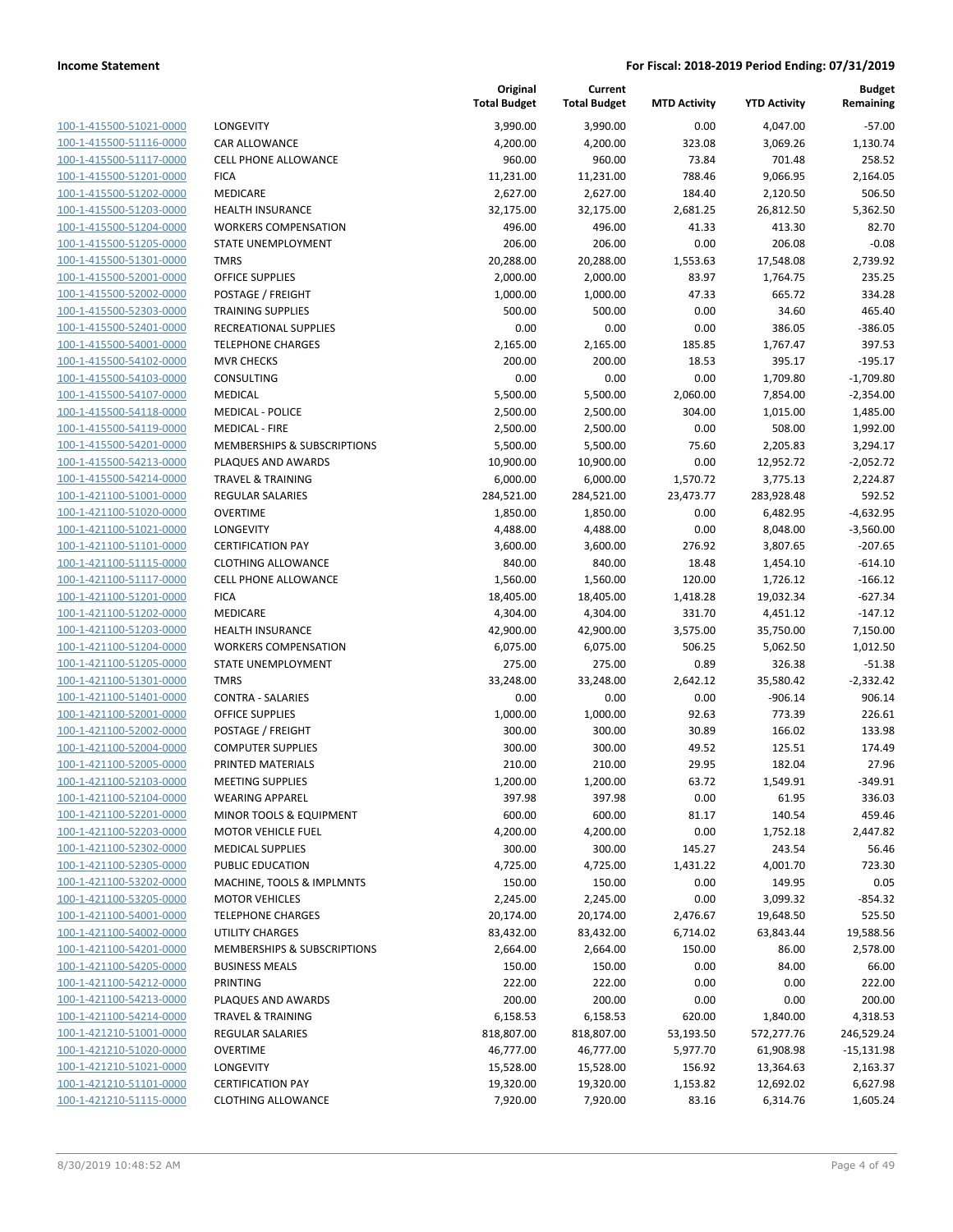| 100-1-421210-51117-0000                            | <b>CELL PHONE ALLOWAN</b>                         |
|----------------------------------------------------|---------------------------------------------------|
| 100-1-421210-51201-0000                            | <b>FICA</b>                                       |
| 100-1-421210-51202-0000                            | MEDICARE                                          |
| 100-1-421210-51203-0000                            | <b>HEALTH INSURANCE</b>                           |
| 100-1-421210-51204-0000                            | <b>WORKERS COMPENSAT</b>                          |
| 100-1-421210-51205-0000                            | STATE UNEMPLOYMEN                                 |
| 100-1-421210-51301-0000                            | TMRS                                              |
| 100-1-421210-51401-0000                            | CONTRA - SALARIES                                 |
| 100-1-421210-52001-0000                            | OFFICE SUPPLIES                                   |
| 100-1-421210-52002-0000                            | POSTAGE / FREIGHT                                 |
| 100-1-421210-52004-0000                            | <b>COMPUTER SUPPLIES</b>                          |
| 100-1-421210-52005-0000                            | PRINTED MATERIALS                                 |
| 100-1-421210-52102-0000                            | <b>BOOKS / REF SUPPLIES</b>                       |
| 100-1-421210-52201-0000                            | <b>MINOR TOOLS &amp; EQUIP</b>                    |
| 100-1-421210-52203-0000                            | <b>MOTOR VEHICLE FUEL</b>                         |
| <u>100-1-421210-53203-0000</u>                     | <b>INSTRUMENTS &amp; APPAI</b>                    |
| 100-1-421210-53205-0000                            | <b>MOTOR VEHICLES</b>                             |
| 100-1-421210-54001-0000                            | <b>TELEPHONE CHARGES</b>                          |
| 100-1-421210-54201-0000                            | MEMBERSHIPS & SUBS                                |
| 100-1-421210-54208-0000                            | <b>LABORATORY WORK</b>                            |
| <u>100-1-421210-54214-0000</u>                     | <b>TRAVEL &amp; TRAINING</b>                      |
| 100-1-421210-54215-0000                            | <b>EVIDENCE PURCHASES</b>                         |
| 100-1-421210-54216-0000                            | <b>INFORMANT EXPENSES</b>                         |
| 100-1-421230-51001-0000                            | <b>REGULAR SALARIES</b>                           |
| 100-1-421230-51020-0000                            | OVERTIME                                          |
| <u>100-1-421230-51021-0000</u>                     | LONGEVITY                                         |
| 100-1-421230-51101-0000                            | <b>CERTIFICATION PAY</b>                          |
| 100-1-421230-51102-0000                            | <b>BILINGUAL PAY</b>                              |
| 100-1-421230-51115-0000                            | <b>CLOTHING ALLOWANCE</b>                         |
| 100-1-421230-51117-0000                            | <b>CELL PHONE ALLOWAN</b>                         |
| <u>100-1-421230-51201-0000</u>                     | FICA                                              |
| 100-1-421230-51202-0000                            | MEDICARE                                          |
| 100-1-421230-51203-0000                            | <b>HEALTH INSURANCE</b>                           |
| 100-1-421230-51204-0000                            | <b>WORKERS COMPENSAT</b>                          |
| 100-1-421230-51205-0000                            | STATE UNEMPLOYMEN<br><b>TMRS</b>                  |
| 100-1-421230-51301-0000                            |                                                   |
| 100-1-421230-51401-0000                            | CONTRA - SALARIES<br><b>OFFICE SUPPLIES (PATR</b> |
| 100-1-421230-52001-0000                            | POSTAGE / FREIGHT (PA                             |
| 100-1-421230-52002-0000<br>100-1-421230-52004-0000 | <b>COMPUTER SUPPLIES (I</b>                       |
| 100-1-421230-52005-0000                            | PRINTED MATERIALS (P                              |
| 100-1-421230-52006-0000                            | OFFICE SUPPLIES (OPER                             |
| 100-1-421230-52007-0000                            | POSTAGE/FRIEGHT (OP                               |
| 100-1-421230-52104-0000                            | <b>WEARING APPAREL (PA</b>                        |
| 100-1-421230-52108-0000                            | <b>MENAGERIE SUPPLIES</b>                         |
| 100-1-421230-52109-0000                            | <b>SUPPORT OF PRISONER</b>                        |
| 100-1-421230-52111-0000                            | <b>AMMUNITION</b>                                 |
| 100-1-421230-52201-0000                            | <b>MINOR TOOLS &amp; EQUIF</b>                    |
| <u>100-1-421230-52203-0000</u>                     | <b>MOTOR VEHICLE FUEL</b>                         |
| 100-1-421230-52309-0000                            | <b>BODY ARMOR</b>                                 |
| 100-1-421230-53202-0000                            | MACHINE, TOOLS & IM                               |
| 100-1-421230-53205-0000                            | <b>MOTOR VEHICLES</b>                             |
| 100-1-421230-54001-0000                            | <b>TELEPHONE CHARGES</b>                          |
| 100-1-421230-54108-0000                            | <b>VETERINARY SERVICES</b>                        |
| 100-1-421230-54201-0000                            | <b>MEMBERSHIPS &amp; SUBS</b>                     |
| 100-1-421230-54214-0000                            | TRAVEL & TRAINING                                 |
| 100-1-421240-51001-0000                            | REGULAR SALARIES                                  |
| 100-1-421240-51020-0000                            | OVERTIME                                          |
| 100-1-421240-51021-0000                            | LONGEVITY                                         |
|                                                    |                                                   |

|                         |                                      | Original<br><b>Total Budget</b> | Current<br><b>Total Budget</b> | <b>MTD Activity</b> | <b>YTD Activity</b> | <b>Budget</b><br>Remaining |
|-------------------------|--------------------------------------|---------------------------------|--------------------------------|---------------------|---------------------|----------------------------|
| 100-1-421210-51117-0000 | <b>CELL PHONE ALLOWANCE</b>          | 5,160.00                        | 5,160.00                       | 304.64              | 3,351.04            | 1,808.96                   |
| 100-1-421210-51201-0000 | <b>FICA</b>                          | 56,638.00                       | 56,638.00                      | 3,526.49            | 39,082.93           | 17,555.07                  |
| 100-1-421210-51202-0000 | MEDICARE                             | 13,246.00                       | 13,246.00                      | 824.74              | 9,140.37            | 4,105.63                   |
| 100-1-421210-51203-0000 | <b>HEALTH INSURANCE</b>              | 117,975.00                      | 117,975.00                     | 9,831.25            | 98,312.50           | 19,662.50                  |
| 100-1-421210-51204-0000 | <b>WORKERS COMPENSATION</b>          | 25,438.00                       | 25,438.00                      | 2,119.83            | 21,198.30           | 4,239.70                   |
| 100-1-421210-51205-0000 | STATE UNEMPLOYMENT                   | 755.00                          | 755.00                         | 0.00                | 638.13              | 116.87                     |
| 100-1-421210-51301-0000 | <b>TMRS</b>                          | 102,313.00                      | 102,313.00                     | 6,732.17            | 75,272.54           | 27,040.46                  |
| 100-1-421210-51401-0000 | <b>CONTRA - SALARIES</b>             | 0.00                            | 0.00                           | 0.00                | $-6,514.28$         | 6,514.28                   |
| 100-1-421210-52001-0000 | <b>OFFICE SUPPLIES</b>               | 1,635.00                        | 1,035.00                       | 197.53              | 455.93              | 579.07                     |
| 100-1-421210-52002-0000 | POSTAGE / FREIGHT                    | 150.00                          | 150.00                         | 10.49               | 40.72               | 109.28                     |
| 100-1-421210-52004-0000 | <b>COMPUTER SUPPLIES</b>             | 1,785.00                        | 1,785.00                       | 0.00                | 879.84              | 905.16                     |
| 100-1-421210-52005-0000 | PRINTED MATERIALS                    | 100.00                          | 100.00                         | 0.00                | 48.00               | 52.00                      |
| 100-1-421210-52102-0000 | <b>BOOKS / REF SUPPLIES</b>          | 120.00                          | 120.00                         | 0.00                | 0.00                | 120.00                     |
| 100-1-421210-52201-0000 | MINOR TOOLS & EQUIPMENT              | 1,160.00                        | 1,160.00                       | 0.00                | 443.68              | 716.32                     |
| 100-1-421210-52203-0000 | <b>MOTOR VEHICLE FUEL</b>            | 8,413.00                        | 8,413.00                       | 502.24              | 3,643.89            | 4,769.11                   |
| 100-1-421210-53203-0000 | <b>INSTRUMENTS &amp; APPARATUS</b>   | 300.00                          | 1,500.00                       | 0.00                | 97.50               | 1,402.50                   |
| 100-1-421210-53205-0000 | <b>MOTOR VEHICLES</b>                | 3,947.00                        | 3,947.00                       | 229.95              | 938.38              | 3,008.62                   |
| 100-1-421210-54001-0000 | <b>TELEPHONE CHARGES</b>             | 28,094.00                       | 28,094.00                      | 2,971.05            | 24,540.89           | 3,553.11                   |
| 100-1-421210-54201-0000 | MEMBERSHIPS & SUBSCRIPTIONS          | 6,557.00                        | 6,557.00                       | 0.00                | 4,602.00            | 1,955.00                   |
| 100-1-421210-54208-0000 | <b>LABORATORY WORK</b>               | 5,500.00                        | 4,900.00                       | 804.19              | 2,570.61            | 2,329.39                   |
| 100-1-421210-54214-0000 | <b>TRAVEL &amp; TRAINING</b>         | 8,450.00                        | 8,450.00                       | 0.00                | 5,315.40            | 3,134.60                   |
| 100-1-421210-54215-0000 | <b>EVIDENCE PURCHASES</b>            | 1,000.00                        | 1,000.00                       | 0.00                | 1,000.00            | 0.00                       |
| 100-1-421210-54216-0000 | <b>INFORMANT EXPENSES</b>            | 500.00                          | 500.00                         | 0.00                | 500.00              | 0.00                       |
| 100-1-421230-51001-0000 | <b>REGULAR SALARIES</b>              | 2,876,471.00                    | 2,876,471.00                   | 215,952.92          | 2,222,881.32        | 653,589.68                 |
| 100-1-421230-51020-0000 | <b>OVERTIME</b>                      | 209,683.00                      | 209,683.00                     | 43,454.71           | 332,143.43          | $-122,460.43$              |
| 100-1-421230-51021-0000 | <b>LONGEVITY</b>                     | 39,132.00                       | 39,132.00                      | 292.61              | 33,086.47           | 6,045.53                   |
| 100-1-421230-51101-0000 | <b>CERTIFICATION PAY</b>             | 55,380.00                       | 55,380.00                      | 2,838.43            | 30,922.78           | 24,457.22                  |
| 100-1-421230-51102-0000 | <b>BILINGUAL PAY</b>                 | 900.00                          | 900.00                         | 115.40              | 1,084.76            | $-184.76$                  |
| 100-1-421230-51115-0000 | <b>CLOTHING ALLOWANCE</b>            | 4,920.00                        | 4,920.00                       | 360.36              | 3,765.30            | 1,154.70                   |
| 100-1-421230-51117-0000 | <b>CELL PHONE ALLOWANCE</b>          | 2,880.00                        | 2,880.00                       | 147.68              | 1,624.48            | 1,255.52                   |
| 100-1-421230-51201-0000 | <b>FICA</b>                          | 198,854.00                      | 198,854.00                     | 15,637.48           | 159,497.76          | 39,356.24                  |
| 100-1-421230-51202-0000 | MEDICARE                             | 46,506.00                       | 46,506.00                      | 3,657.15            | 37,301.91           | 9,204.09                   |
| 100-1-421230-51203-0000 | <b>HEALTH INSURANCE</b>              | 445,088.00                      | 445,088.00                     | 37,090.67           | 370,906.70          | 74,181.30                  |
| 100-1-421230-51204-0000 | <b>WORKERS COMPENSATION</b>          | 88,834.00                       | 88,834.00                      | 7,402.83            | 74,028.34           | 14,805.66                  |
| 100-1-421230-51205-0000 | STATE UNEMPLOYMENT                   | 2,848.00                        | 2,848.00                       | 8.18                | 3,041.26            | $-193.26$                  |
| 100-1-421230-51301-0000 | <b>TMRS</b>                          | 359,219.00                      | 359,219.00                     | 29,140.41           | 301,434.42          | 57,784.58                  |
| 100-1-421230-51401-0000 | <b>CONTRA - SALARIES</b>             | $-172,600.00$                   | $-172,600.00$                  | $-3,752.00$         | $-22,766.83$        | $-149,833.17$              |
| 100-1-421230-52001-0000 | OFFICE SUPPLIES (PATROL)             | 1,530.00                        | 1,530.00                       | 29.95               | 474.55              | 1,055.45                   |
| 100-1-421230-52002-0000 | POSTAGE / FREIGHT (PATROL)           | 430.00                          | 430.00                         | 2.28                | 53.50               | 376.50                     |
| 100-1-421230-52004-0000 | <b>COMPUTER SUPPLIES (PATROL)</b>    | 2,200.00                        | 2,200.00                       | 139.99              | 139.99              | 2,060.01                   |
| 100-1-421230-52005-0000 | PRINTED MATERIALS (PATROL)           | 1,370.00                        | 1,370.00                       | 0.00                | 192.00              | 1,178.00                   |
| 100-1-421230-52006-0000 | OFFICE SUPPLIES (OPERATIONS)         | 0.00                            | 0.00                           | 0.00                | $-76.65$            | 76.65                      |
| 100-1-421230-52007-0000 | POSTAGE/FRIEGHT (OPERATIONS)         | 0.00                            | 0.00                           | 0.00                | 68.61               | $-68.61$                   |
| 100-1-421230-52104-0000 | <b>WEARING APPAREL (PATROL)</b>      | 48,245.00                       | 48,245.00                      | 1,351.46            | 27,604.42           | 20,640.58                  |
| 100-1-421230-52108-0000 | <b>MENAGERIE SUPPLIES</b>            | 475.00                          | 475.00                         | 0.00                | 329.52              | 145.48                     |
| 100-1-421230-52109-0000 | <b>SUPPORT OF PRISONERS</b>          | 2,440.00                        | 2,440.00                       | 83.16               | 846.53              | 1,593.47                   |
| 100-1-421230-52111-0000 | <b>AMMUNITION</b>                    | 15,166.89                       | 15,166.89                      | 1,371.15            | 9,281.25            | 5,885.64                   |
| 100-1-421230-52201-0000 | MINOR TOOLS & EQUIPMENT (PATROL)     | 14,339.00                       | 14,339.00                      | 1,305.06            | 10,095.95           | 4,243.05                   |
| 100-1-421230-52203-0000 | <b>MOTOR VEHICLE FUEL</b>            | 90,086.00                       | 90,086.00                      | 8,227.60            | 69,696.98           | 20,389.02                  |
| 100-1-421230-52309-0000 | <b>BODY ARMOR</b>                    | 10,800.00                       | 10,800.00                      | 0.00                | 0.00                | 10,800.00                  |
| 100-1-421230-53202-0000 | MACHINE, TOOLS & IMPLMNTS            | 1,500.00                        | 1,500.00                       | 0.00                | 1,047.17            | 452.83                     |
| 100-1-421230-53205-0000 | <b>MOTOR VEHICLES</b>                | 32,000.00                       | 32,000.00                      | $-5,157.08$         | 20,252.75           | 11,747.25                  |
| 100-1-421230-54001-0000 | <b>TELEPHONE CHARGES</b>             | 57,625.00                       | 57,625.00                      | 4,549.42            | 38,181.02           | 19,443.98                  |
| 100-1-421230-54108-0000 | <b>VETERINARY SERVICES</b>           | 650.00                          | 650.00                         | 0.00                | 3,341.26            | $-2,691.26$                |
| 100-1-421230-54201-0000 | MEMBERSHIPS & SUBSCRIPTIONS (PATROL) | 570.00                          | 570.00                         | 0.00                | 135.00              | 435.00                     |
| 100-1-421230-54214-0000 | <b>TRAVEL &amp; TRAINING</b>         | 12,735.00                       | 12,735.00                      | 3,035.90            | 6,459.00            | 6,276.00                   |
| 100-1-421240-51001-0000 | <b>REGULAR SALARIES</b>              | 805,255.00                      | 805,255.00                     | 52,494.81           | 617,821.67          | 187,433.33                 |
| 100-1-421240-51020-0000 | <b>OVERTIME</b>                      | 43,164.00                       | 43,164.00                      | 8,438.11            | 58,664.98           | $-15,500.98$               |
| 100-1-421240-51021-0000 | LONGEVITY                            | 13,594.00                       | 13,594.00                      | 193.84              | 12,154.31           | 1,439.69                   |
|                         |                                      |                                 |                                |                     |                     |                            |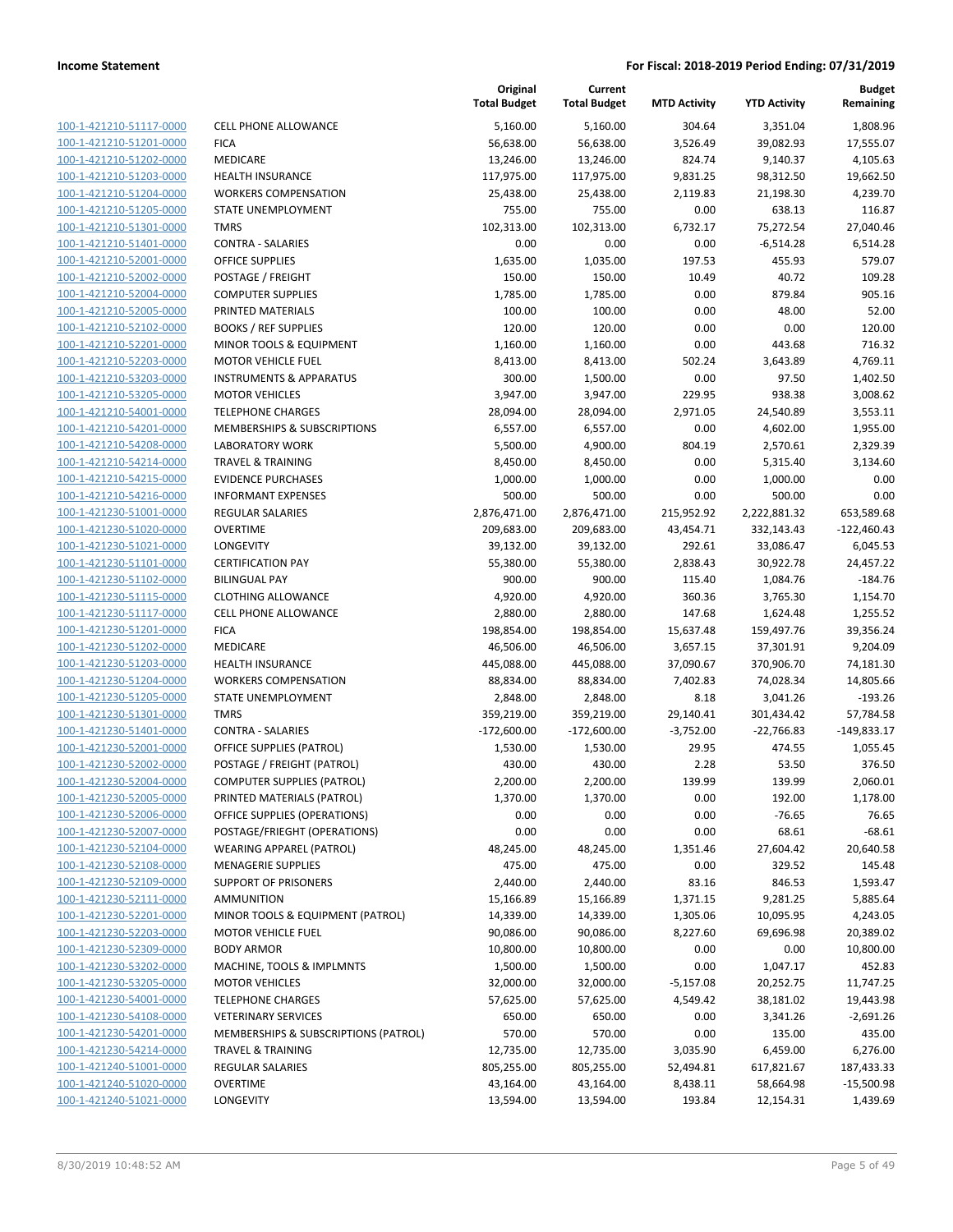| 100-1-421240-51101-0000        | C |
|--------------------------------|---|
|                                | B |
| 100-1-421240-51102-0000        |   |
| 100-1-421240-51115-0000        | C |
| 100-1-421240-51117-0000        | C |
| <u>100-1-421240-51201-0000</u> | F |
| 100-1-421240-51202-0000        | Ν |
| 100-1-421240-51203-0000        | ۲ |
| 100-1-421240-51204-0000        | ٧ |
| 100-1-421240-51205-0000        | S |
| 100-1-421240-51301-0000        | T |
|                                | F |
| 100-1-421240-51302-0000        |   |
| 100-1-421240-51401-0000        | C |
| 100-1-421240-52001-0000        | C |
| 100-1-421240-52002-0000        | P |
| 100-1-421240-52004-0000        | C |
| 100-1-421240-52005-0000        | P |
| 100-1-421240-52102-0000        | R |
| 100-1-421240-52104-0000        | ٧ |
| 100-1-421240-52201-0000        | Λ |
| 100-1-421240-52203-0000        | Λ |
| 100-1-421240-52303-0000        | T |
|                                |   |
| 100-1-421240-53202-0000        | Λ |
| 100-1-421240-53205-0000        | Λ |
| 100-1-421240-53207-0000        | R |
| 100-1-421240-54001-0000        | Т |
| 100-1-421240-54101-0000        | P |
| 100-1-421240-54201-0000        | Λ |
| 100-1-421240-54212-0000        | P |
| 100-1-421240-54214-0000        | Т |
| 100-1-421240-55201-0000        | E |
| 100-1-421240-55231-0000        | L |
| 100-1-421240-55232-0000        | F |
| 100-1-421600-52104-0000        | ٧ |
|                                |   |
| 100-1-421600-52111-0000        | А |
| <u>100-1-421600-52201-0000</u> | Λ |
| 100-1-421600-52206-0000        | S |
| 100-1-421600-52309-0000        | B |
| 100-1-421600-53202-0000        | Λ |
| 100-1-421600-54201-0000        | Λ |
| 100-1-421600-54214-0000        | Т |
| 100-1-421600-55201-0000        | E |
| 100-1-422100-51001-0000        | R |
| 100-1-422100-51020-0000        | C |
| 100-1-422100-51021-0000        | L |
| 100-1-422100-51101-0000        | c |
| 100-1-422100-51116-0000        | C |
|                                |   |
| 100-1-422100-51117-0000        | C |
| 100-1-422100-51201-0000        | F |
| 100-1-422100-51202-0000        | Λ |
| <u>100-1-422100-51203-0000</u> | ۲ |
| 100-1-422100-51204-0000        | ٧ |
| 100-1-422100-51205-0000        | S |
| 100-1-422100-51301-0000        | Т |
| 100-1-422100-51302-0000        | F |
| <u>100-1-422100-51401-0000</u> | c |
| <u>100-1-422100-52001-0000</u> | C |
| 100-1-422100-52002-0000        | Ρ |
|                                |   |
| 100-1-422100-52102-0000        | R |
| <u>100-1-422100-52103-0000</u> | Λ |
|                                |   |

| <b>ERTIFICATION PAY</b>                        |
|------------------------------------------------|
| <b>ILINGUAL PAY</b>                            |
| LOTHING ALLOWANCE                              |
| ELL PHONE ALLOWANCE:                           |
| ICA                                            |
| <i><b>AEDICARE</b></i>                         |
| IEALTH INSURANCE                               |
| <b>VORKERS COMPENSATION</b>                    |
| <b>TATE UNEMPLOYMENT</b>                       |
| <b>MRS</b>                                     |
| R&R RETIREMENT                                 |
| ONTRA - SALARIES:                              |
| )FFICE SUPPLIES                                |
| OSTAGE / FREIGHT                               |
| OMPUTER SUPPLIES:                              |
| RINTED MATERIALS                               |
| EFERENCE SUPPLIES                              |
| VEARING APPAREL                                |
| AINOR TOOLS & EQUIPMENT                        |
| <i><b>IOTOR VEHICLE FUEL</b></i>               |
| <b>RAINING SUPPLIES</b>                        |
| AACHINE, TOOLS & IMPLMNTS                      |
| <i><b>IOTOR VEHICLES</b></i>                   |
| ADIO/COMMUNICATIONS<br><b>ELEPHONE CHARGES</b> |
| ROFESSIONAL SERVICES                           |
| <b><i>AEMBERSHIPS &amp; SUBSCRIPTIONS</i></b>  |
| RINTING                                        |
| RAVEL & TRAINING                               |
| <b>QUIPMENT PURCHASES</b>                      |
| ESS LETHAL PROGRAM                             |
| <b>IREARMS PROGRAM</b>                         |
| VEARING APPAREL                                |
| MMUNITION                                      |
| <i>I</i> INOR TOOLS & EQUIPMENT                |
| PECIAL OPS EQUIPMENT                           |
| ODY ARMOR                                      |
| <b>AACHINE, TOOLS &amp; IMPLMNTS</b>           |
| <b><i>AEMBERSHIPS &amp; SUBSCRIPTIONS</i></b>  |
| <b>RAVEL &amp; TRAINING</b>                    |
| <b>QUIPMENT PURCHASES</b>                      |
| <b>EGULAR SALARIES</b><br><b>VERTIME</b>       |
| ONGEVITY                                       |
| <b>ERTIFICATION PAY</b>                        |
| AR ALLOWANCE                                   |
| ELL PHONE ALLOWANCE                            |
| <b>ICA</b>                                     |
| <i><b>AEDICARE</b></i>                         |
| <b>IEALTH INSURANCE</b>                        |
| VORKERS COMPENSATION                           |
| TATE UNEMPLOYMENT                              |
| <b>MRS</b>                                     |
| <b>R&amp;R RETIREMENT</b>                      |
| ONTRA - SALARIES:                              |
| <b>PERCE SUPPLIES</b>                          |
| OSTAGE / FREIGHT                               |
| EFERENCE SUPPLIES                              |

|                                                    |                                                | Original<br><b>Total Budget</b> | Current<br><b>Total Budget</b> | <b>MTD Activity</b> | <b>YTD Activity</b>   | <b>Budget</b><br>Remaining |
|----------------------------------------------------|------------------------------------------------|---------------------------------|--------------------------------|---------------------|-----------------------|----------------------------|
| 100-1-421240-51101-0000                            | <b>CERTIFICATION PAY</b>                       | 16,680.00                       | 16,680.00                      | 1,338.48            | 13,915.61             | 2,764.39                   |
| 100-1-421240-51102-0000                            | <b>BILINGUAL PAY</b>                           | 1,500.00                        | 1,500.00                       | 69.24               | 761.64                | 738.36                     |
| 100-1-421240-51115-0000                            | <b>CLOTHING ALLOWANCE</b>                      | 120.00                          | 120.00                         | 9.24                | 101.64                | 18.36                      |
| 100-1-421240-51117-0000                            | <b>CELL PHONE ALLOWANCE</b>                    | 1,920.00                        | 1,920.00                       | 147.68              | 1,624.48              | 295.52                     |
| 100-1-421240-51201-0000                            | <b>FICA</b>                                    | 18,161.00                       | 18,161.00                      | 2,007.76            | 21,958.88             | $-3,797.88$                |
| 100-1-421240-51202-0000                            | MEDICARE                                       | 12,787.00                       | 12,787.00                      | 840.11              | 9,663.54              | 3,123.46                   |
| 100-1-421240-51203-0000                            | <b>HEALTH INSURANCE</b>                        | 193,050.00                      | 193,050.00                     | 16,087.50           | 160,875.00            | 32,175.00                  |
| 100-1-421240-51204-0000                            | <b>WORKERS COMPENSATION</b>                    | 5,226.00                        | 5,226.00                       | 435.50              | 4,355.00              | 871.00                     |
| 100-1-421240-51205-0000                            | STATE UNEMPLOYMENT                             | 1,304.00                        | 1,304.00                       | 0.92                | 987.89                | 316.11                     |
| 100-1-421240-51301-0000                            | <b>TMRS</b>                                    | 42,073.00                       | 42,073.00                      | 3,837.84            | 41,616.13             | 456.87                     |
| 100-1-421240-51302-0000                            | <b>FR&amp;R RETIREMENT</b>                     | 95,364.00                       | 95,364.00                      | 5,225.24            | 62,740.12             | 32,623.88                  |
| 100-1-421240-51401-0000                            | <b>CONTRA - SALARIES</b>                       | 0.00                            | 0.00                           | 0.00                | $-2,030.29$           | 2,030.29                   |
| 100-1-421240-52001-0000                            | <b>OFFICE SUPPLIES</b>                         | 2,247.00                        | 2,247.00                       | 293.78              | 1,907.35              | 339.65                     |
| 100-1-421240-52002-0000                            | POSTAGE / FREIGHT                              | 2,290.00                        | 2,290.00                       | 32.48               | 953.22                | 1,336.78                   |
| 100-1-421240-52004-0000                            | <b>COMPUTER SUPPLIES</b>                       | 500.00                          | 500.00                         | 0.00                | 0.00                  | 500.00                     |
| 100-1-421240-52005-0000                            | PRINTED MATERIALS                              | 535.50                          | 535.50                         | 0.00                | 423.89                | 111.61                     |
| 100-1-421240-52102-0000                            | REFERENCE SUPPLIES                             | 3,711.00                        | 3,711.00                       | 243.20              | 243.20                | 3,467.80                   |
| 100-1-421240-52104-0000                            | <b>WEARING APPAREL</b>                         | 1,800.00                        | 1,800.00                       | 781.54              | 1,800.00              | 0.00                       |
| 100-1-421240-52201-0000                            | MINOR TOOLS & EQUIPMENT                        | 2,200.00                        | 1,527.27                       | 656.58              | 656.58                | 870.69                     |
| 100-1-421240-52203-0000                            | <b>MOTOR VEHICLE FUEL</b>                      | 600.00                          | 600.00                         | 0.00                | 720.77                | $-120.77$                  |
| 100-1-421240-52303-0000                            | <b>TRAINING SUPPLIES</b>                       | 970.00                          | 321.41                         | 0.00                | 137.95                | 183.46                     |
| 100-1-421240-53202-0000                            | MACHINE, TOOLS & IMPLMNTS                      | 194.00                          | 0.00                           | 0.00                | 194.00                | $-194.00$                  |
| 100-1-421240-53205-0000                            | <b>MOTOR VEHICLES</b>                          | 840.00                          | 840.00                         | 25.56               | 143.83                | 696.17                     |
| 100-1-421240-53207-0000                            | RADIO/COMMUNICATIONS                           | 44,979.00                       | 44,979.00                      | 0.00                | 44,979.00             | 0.00                       |
| 100-1-421240-54001-0000                            | <b>TELEPHONE CHARGES</b>                       | 38,500.00                       | 38,500.00                      | 3,005.11            | 25,177.16             | 13,322.84                  |
| 100-1-421240-54101-0000                            | PROFESSIONAL SERVICES                          | 18,106.00                       | 18,106.00                      | 1,700.00            | 8,461.45              | 9,644.55                   |
| 100-1-421240-54201-0000                            | MEMBERSHIPS & SUBSCRIPTIONS                    | 1,265.00                        | 1,265.00                       | 0.00                | 960.00                | 305.00                     |
| 100-1-421240-54212-0000                            | <b>PRINTING</b>                                | 485.00                          | 485.00                         | 0.00                | 0.00                  | 485.00                     |
| 100-1-421240-54214-0000                            | <b>TRAVEL &amp; TRAINING</b>                   | 31,504.00                       | 31,504.00                      | 2,039.13            | 16,055.81             | 15,448.19                  |
| 100-1-421240-55201-0000<br>100-1-421240-55231-0000 | <b>EQUIPMENT PURCHASES</b>                     | 4,500.00                        | 5,172.73                       | 1,407.73            | 5,172.73              | 0.00<br>0.00               |
| 100-1-421240-55232-0000                            | LESS LETHAL PROGRAM<br><b>FIREARMS PROGRAM</b> | 19,105.70<br>22,262.10          | 19,948.29<br>22,262.10         | 1,140.00<br>19.65   | 19,948.29             | 1,940.59                   |
| 100-1-421600-52104-0000                            | <b>WEARING APPAREL</b>                         | 3,300.00                        | 3,300.00                       | 0.00                | 20,321.51<br>2,079.71 | 1,220.29                   |
| 100-1-421600-52111-0000                            | <b>AMMUNITION</b>                              | 6,605.00                        | 6,605.00                       | 0.00                | 6,539.06              | 65.94                      |
| 100-1-421600-52201-0000                            | MINOR TOOLS & EQUIPMENT                        | 7,940.80                        | 6,720.80                       | 0.00                | 3,596.78              | 3,124.02                   |
| 100-1-421600-52206-0000                            | SPECIAL OPS EQUIPMENT                          | 5,810.00                        | 5,810.00                       | 1,499.30            | 4,301.32              | 1,508.68                   |
| 100-1-421600-52309-0000                            | <b>BODY ARMOR</b>                              | 7,000.00                        | 8,220.00                       | 0.00                | 960.00                | 7,260.00                   |
| 100-1-421600-53202-0000                            | MACHINE, TOOLS & IMPLMNTS                      | 50.00                           | 50.00                          | 0.00                | 0.00                  | 50.00                      |
| 100-1-421600-54201-0000                            | MEMBERSHIPS & SUBSCRIPTIONS                    | 440.00                          | 440.00                         | 200.00              | 360.00                | 80.00                      |
| 100-1-421600-54214-0000                            | TRAVEL & TRAINING                              | 7,900.00                        | 7,900.00                       | 0.00                | 3,283.75              | 4,616.25                   |
| 100-1-421600-55201-0000                            | <b>EQUIPMENT PURCHASES</b>                     | 6,390.00                        | 6,390.00                       | 0.00                | 6,581.37              | $-191.37$                  |
| 100-1-422100-51001-0000                            | <b>REGULAR SALARIES</b>                        | 254,929.00                      | 254,929.00                     | 19,685.69           | 216,158.24            | 38,770.76                  |
| 100-1-422100-51020-0000                            | <b>OVERTIME</b>                                | 1,371.00                        | 1,371.00                       | 0.00                | 284.34                | 1,086.66                   |
| 100-1-422100-51021-0000                            | LONGEVITY                                      | 4,000.00                        | 4,000.00                       | 121.84              | 3,723.03              | 276.97                     |
| 100-1-422100-51101-0000                            | <b>CERTIFICATION PAY</b>                       | 4,080.00                        | 4,080.00                       | 369.24              | 4,061.64              | 18.36                      |
| 100-1-422100-51116-0000                            | CAR ALLOWANCE                                  | 4,200.00                        | 4,200.00                       | 507.68              | 5,584.48              | $-1,384.48$                |
| 100-1-422100-51117-0000                            | <b>CELL PHONE ALLOWANCE</b>                    | 1,560.00                        | 1,560.00                       | 120.00              | 1,320.00              | 240.00                     |
| 100-1-422100-51201-0000                            | <b>FICA</b>                                    | 3,221.00                        | 3,221.00                       | 206.14              | 2,383.27              | 837.73                     |
| 100-1-422100-51202-0000                            | MEDICARE                                       | 3,917.00                        | 3,917.00                       | 294.48              | 3,280.24              | 636.76                     |
| 100-1-422100-51203-0000                            | <b>HEALTH INSURANCE</b>                        | 32,175.00                       | 32,175.00                      | 2,681.25            | 26,812.50             | 5,362.50                   |
| 100-1-422100-51204-0000                            | <b>WORKERS COMPENSATION</b>                    | 4,883.00                        | 4,883.00                       | 406.92              | 4,069.20              | 813.80                     |
| 100-1-422100-51205-0000                            | STATE UNEMPLOYMENT                             | 206.00                          | 206.00                         | 0.00                | 238.20                | $-32.20$                   |
| 100-1-422100-51301-0000                            | <b>TMRS</b>                                    | 5,819.00                        | 5,819.00                       | 419.30              | 4,843.22              | 975.78                     |
| 100-1-422100-51302-0000                            | <b>FR&amp;R RETIREMENT</b>                     | 42,109.00                       | 42,109.00                      | 3,283.55            | 36,133.78             | 5,975.22                   |
| 100-1-422100-51401-0000                            | CONTRA - SALARIES                              | 0.00                            | 0.00                           | $-270.00$           | $-330.00$             | 330.00                     |
| 100-1-422100-52001-0000                            | <b>OFFICE SUPPLIES</b>                         | 1,232.00                        | 1,771.03                       | 0.00                | 1,265.95              | 505.08                     |
| 100-1-422100-52002-0000                            | POSTAGE / FREIGHT                              | 100.00                          | 100.00                         | 0.00                | 99.11                 | 0.89                       |
| 100-1-422100-52102-0000                            | REFERENCE SUPPLIES                             | 3,150.00                        | 3,150.00                       | 0.00                | 0.00                  | 3,150.00                   |
| 100-1-422100-52103-0000                            | <b>MEETING SUPPLIES</b>                        | 910.00                          | 910.00                         | 0.00                | 925.68                | $-15.68$                   |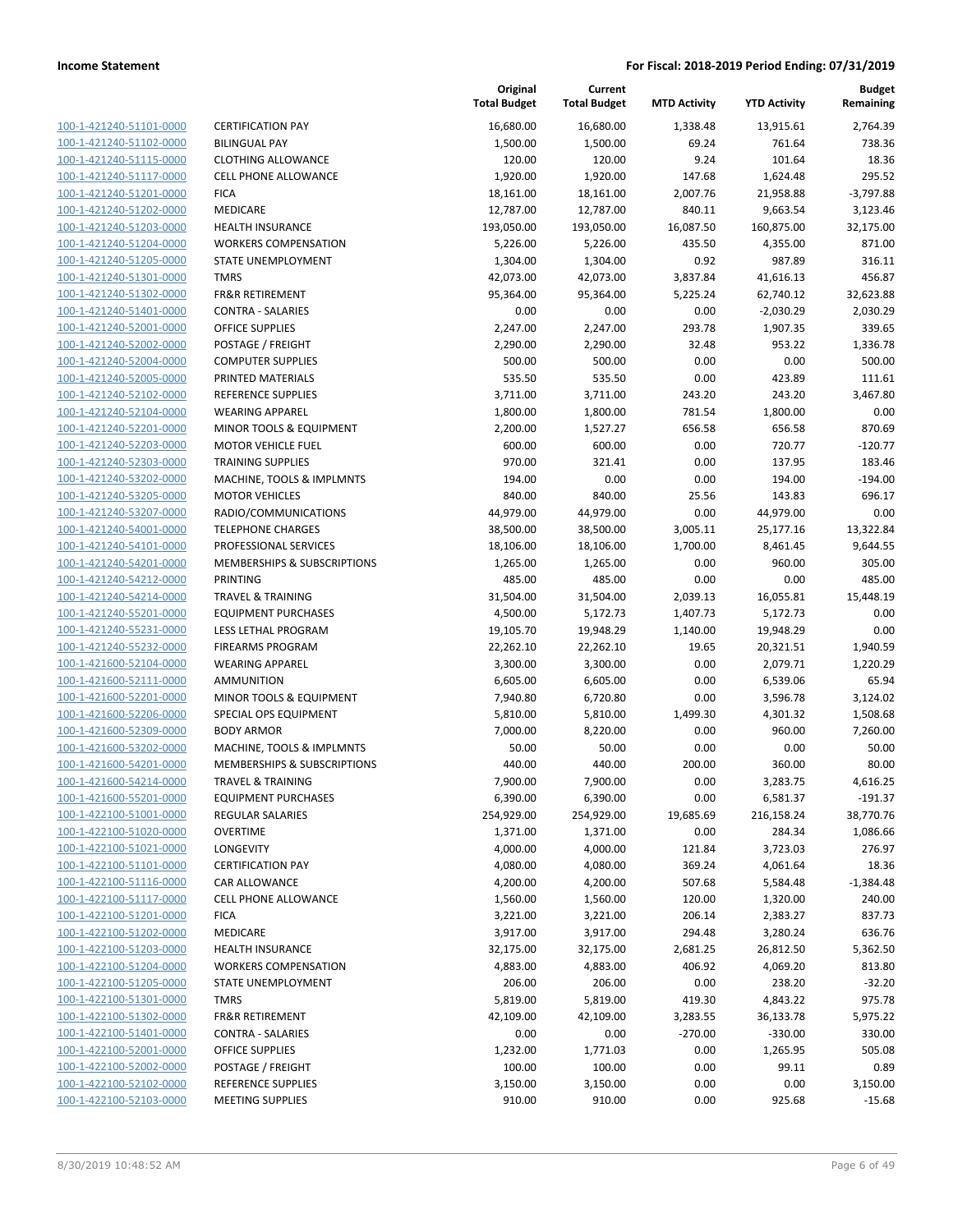| 100-1-422100-52104-0000        |
|--------------------------------|
| 100-1-422100-53205-0000        |
| 100-1-422100-53207-0000        |
| 100-1-422100-54001-0000        |
| 100-1-422100-54002-0000        |
| 100-1-422100-54101-0000        |
| 100-1-422100-54201-0000        |
| 100-1-422100-54214-0000        |
| 100-1-422200-51001-0000        |
| 100-1-422200-51020-0000        |
| 100-1-422200-51021-0000        |
| 100-1-422200-51101-0000        |
| 100-1-422200-51102-0000        |
| 100-1-422200-51117-0000        |
| 100-1-422200-51202-0000        |
| 100-1-422200-51203-0000        |
| 100-1-422200-51204-0000        |
| 100-1-422200-51205-0000        |
| 100-1-422200-51302-0000        |
| 100-1-422200-51401-0000        |
| 100-1-422200-52001-0000        |
| 100-1-422200-52101-0000        |
| 100-1-422200-52102-0000        |
| 100-1-422200-52104-0000        |
| 100-1-422200-52107-0000        |
| 100-1-422200-52201-0000        |
| 100-1-422200-52203-0000        |
|                                |
| 100-1-422200-52205-0000        |
| 100-1-422200-52207-0000        |
| 100-1-422200-52208-0000        |
| 100-1-422200-52306-0000        |
| 100-1-422200-53202-0000        |
| 100-1-422200-53205-0000        |
| 100-1-422200-53208-0000        |
| 100-1-422200-53213-0000        |
| 100-1-422200-54001-0000        |
| 100-1-422200-54002-0000        |
| 100-1-422200-54109-0000        |
| 100-1-422200-54214-0000        |
| 100-1-422200-54908-0000        |
| 100-1-422200-55201-0000        |
| <u>100-1-422200-55203-0000</u> |
| <u>100-1-422200-55207-0000</u> |
| <u>100-1-422300-51001-0000</u> |
| <u>100-1-422300-51020-0000</u> |
| 100-1-422300-51021-0000        |
| 100-1-422300-51101-0000        |
| 100-1-422300-51117-0000        |
| <u>100-1-422300-51201-0000</u> |
| <u>100-1-422300-51202-0000</u> |
| <u>100-1-422300-51203-0000</u> |
| 100-1-422300-51204-0000        |
| 100-1-422300-51205-0000        |
| <u>100-1-422300-51302-0000</u> |
| 100-1-422300-52001-0000        |
| <u>100-1-422300-52002-0000</u> |
| <u>100-1-422300-52005-0000</u> |
| <u>100-1-422300-52104-0000</u> |
| <u>100-1-422300-52201-0000</u> |
|                                |

|                                                    |                                              | Original<br><b>Total Budget</b> | Current<br><b>Total Budget</b> | <b>MTD Activity</b> | <b>YTD Activity</b>   | <b>Budget</b><br>Remaining |
|----------------------------------------------------|----------------------------------------------|---------------------------------|--------------------------------|---------------------|-----------------------|----------------------------|
| 100-1-422100-52104-0000                            | <b>WEARING APPAREL</b>                       | 1,350.00                        | 1,350.00                       | 470.30              | 590.25                | 759.75                     |
| 100-1-422100-53205-0000                            | <b>MOTOR VEHICLES</b>                        | 0.00                            | 0.00                           | 0.00                | 350.00                | $-350.00$                  |
| 100-1-422100-53207-0000                            | RADIO/COMMUNICATIONS                         | 8,000.00                        | 8,000.00                       | 0.00                | 7,061.25              | 938.75                     |
| 100-1-422100-54001-0000                            | <b>TELEPHONE CHARGES</b>                     | 4,801.00                        | 4,801.00                       | 301.57              | 2,327.75              | 2,473.25                   |
| 100-1-422100-54002-0000                            | <b>UTILITY CHARGES</b>                       | 4,819.00                        | 4,819.00                       | 614.97              | 4,287.69              | 531.31                     |
| 100-1-422100-54101-0000                            | PROFESSIONAL SERVICES                        | 7,500.00                        | 7,500.00                       | 0.00                | 0.00                  | 7,500.00                   |
| 100-1-422100-54201-0000                            | MEMBERSHIPS & SUBSCRIPTIONS                  | 5,765.00                        | 5,765.00                       | 0.00                | 4,210.02              | 1,554.98                   |
| 100-1-422100-54214-0000                            | <b>TRAVEL &amp; TRAINING</b>                 | 4,700.00                        | 4,700.00                       | 0.00                | 1,538.04              | 3,161.96                   |
| 100-1-422200-51001-0000                            | <b>REGULAR SALARIES</b>                      | 3,007,395.00                    | 3,007,395.00                   | 241,722.90          | 2,626,172.42          | 381,222.58                 |
| 100-1-422200-51020-0000                            | <b>OVERTIME</b>                              | 361,077.00                      | 361,077.00                     | 26,188.30           | 282,394.16            | 78,682.84                  |
| 100-1-422200-51021-0000                            | LONGEVITY                                    | 50,330.00                       | 50,330.00                      | 270.45              | 49,731.30             | 598.70                     |
| 100-1-422200-51101-0000                            | <b>CERTIFICATION PAY</b>                     | 111,360.00                      | 111,360.00                     | 5,538.56            | 59,853.40             | 51,506.60                  |
| 100-1-422200-51102-0000                            | <b>BILINGUAL PAY</b>                         | 600.00                          | 600.00                         | 92.32               | 830.88                | $-230.88$                  |
| 100-1-422200-51117-0000                            | <b>CELL PHONE ALLOWANCE</b>                  | 2,508.00                        | 2,508.00                       | 119.06              | 1,309.66              | 1,198.34                   |
| 100-1-422200-51202-0000                            | <b>MEDICARE</b>                              | 51,232.00                       | 51,232.00                      | 3,708.06            | 41,262.98             | 9,969.02                   |
| 100-1-422200-51203-0000                            | <b>HEALTH INSURANCE</b>                      | 514,800.00                      | 514,800.00                     | 42,900.00           | 429,000.00            | 85,800.00                  |
| 100-1-422200-51204-0000                            | <b>WORKERS COMPENSATION</b>                  | 75,102.00                       | 75,102.00                      | 6,258.50            | 62,585.04             | 12,516.96                  |
| 100-1-422200-51205-0000                            | <b>STATE UNEMPLOYMENT</b>                    | 3,294.00                        | 3,294.00                       | 0.00                | 4,231.44              | $-937.44$                  |
| 100-1-422200-51302-0000                            | <b>FR&amp;R RETIREMENT</b>                   | 676,936.00                      | 676,936.00                     | 52,868.79           | 580,301.17            | 96,634.83                  |
| 100-1-422200-51401-0000                            | <b>CONTRA - SALARIES</b>                     | 0.00                            | 0.00                           | $-4,840.00$         | $-9,050.29$           | 9,050.29                   |
| 100-1-422200-52001-0000                            | <b>OFFICE SUPPLIES</b>                       | 1,195.00                        | 1,195.00                       | 0.00                | 300.37                | 894.63                     |
| 100-1-422200-52101-0000                            | <b>JANITORIAL SUPPLIES</b>                   | 6,000.00                        | 6,000.00                       | 418.14              | 4,733.76              | 1,266.24                   |
| 100-1-422200-52102-0000                            | REFERENCE SUPPLIES                           | 400.00                          | 400.00                         | 0.00                | 0.00                  | 400.00                     |
| 100-1-422200-52104-0000                            | <b>WEARING APPAREL</b>                       | 20,964.00                       | 20,964.00                      | 264.00              | 7,752.89              | 13,211.11                  |
| 100-1-422200-52107-0000                            | <b>BOTANICAL SUPPLIES</b>                    | 1,000.00                        | 1,000.00                       | 0.00                | 0.00                  | 1,000.00                   |
| 100-1-422200-52201-0000                            | MINOR TOOLS & EQUIPMENT                      | 12,754.00                       | 12,754.00                      | 921.99              | 11,908.65             | 845.35                     |
| 100-1-422200-52203-0000                            | <b>MOTOR VEHICLE FUEL</b>                    | 30,786.00                       | 30,786.00                      | 2,867.98            | 25,424.39             | 5,361.61                   |
| 100-1-422200-52205-0000                            | FIRST RESPONDER SUPPLIES                     | 19,500.00                       | 19,500.00                      | 1,490.40            | 14,703.66             | 4,796.34                   |
| 100-1-422200-52207-0000                            | <b>BUNKER GEAR</b>                           | 36,192.00                       | 36,192.00                      | 1,210.00            | 22,488.97             | 13,703.03                  |
| 100-1-422200-52208-0000                            | RESCUE EQUIPMENT                             | 3,019.00                        | 3,019.00                       | 0.00                | 3,019.00              | 0.00                       |
| 100-1-422200-52306-0000                            | <b>HAZMAT SUPPLIES</b>                       | 13,770.00                       | 13,770.00                      | 0.00                | 5,400.91              | 8,369.09                   |
| 100-1-422200-53202-0000                            | MACHINE, TOOLS & IMPLMNTS                    | 1,900.00                        | 1,900.00                       | 0.00                | 1,446.89              | 453.11                     |
| 100-1-422200-53205-0000<br>100-1-422200-53208-0000 | <b>MOTOR VEHICLES</b>                        | 55,000.00                       | 55,000.00                      | 1,681.05            | 20,192.64             | 34,807.36                  |
| 100-1-422200-53213-0000                            | FIRE HOSE/NOZZLES<br><b>SCBA MAINTENANCE</b> | 8,520.00<br>2,000.00            | 8,520.00<br>2,000.00           | 0.00<br>0.00        | 3,782.09<br>0.00      | 4,737.91<br>2,000.00       |
| 100-1-422200-54001-0000                            | <b>TELEPHONE CHARGES</b>                     | 7,016.00                        | 7,016.00                       | 1,056.05            |                       | $-822.09$                  |
| 100-1-422200-54002-0000                            | UTILITY CHARGES                              | 55,000.00                       | 55,000.00                      | 4,248.06            | 7,838.09<br>45,163.20 | 9,836.80                   |
| 100-1-422200-54109-0000                            | INSPECTIONS/TESTING                          | 9,640.00                        | 9,640.00                       | 498.75              | 6,675.11              | 2,964.89                   |
| 100-1-422200-54214-0000                            | <b>TRAVEL &amp; TRAINING</b>                 | 19,400.00                       | 19,400.00                      | 474.83              | 16,984.51             | 2,415.49                   |
| 100-1-422200-54908-0000                            | LEASE PURCHASE PAYMENTS                      | 65,073.00                       | 65,073.00                      | 5,419.72            | 54,197.20             | 10,875.80                  |
| 100-1-422200-55201-0000                            | <b>EQUIPMENT PURCHASES</b>                   | 750.00                          | 750.00                         | 0.00                | 0.00                  | 750.00                     |
| 100-1-422200-55203-0000                            | <b>FURNITURE/OFFICE EQUIP</b>                | 400.00                          | 400.00                         | 0.00                | 259.92                | 140.08                     |
| 100-1-422200-55207-0000                            | RADIO COMMUNICATION EQUIP                    | 7,000.00                        | 7,000.00                       | 1,040.00            | 1,840.00              | 5,160.00                   |
| 100-1-422300-51001-0000                            | <b>REGULAR SALARIES</b>                      | 100,701.00                      | 100,701.00                     | 8,200.50            | 87,999.93             | 12,701.07                  |
| 100-1-422300-51020-0000                            | <b>OVERTIME</b>                              | 13,330.00                       | 13,330.00                      | 1,454.67            | 7,585.09              | 5,744.91                   |
| 100-1-422300-51021-0000                            | LONGEVITY                                    | 1,648.00                        | 1,648.00                       | 0.00                | 1,648.00              | 0.00                       |
| 100-1-422300-51101-0000                            | <b>CERTIFICATION PAY</b>                     | 2,520.00                        | 2,520.00                       | 147.70              | 1,624.70              | 895.30                     |
| 100-1-422300-51117-0000                            | <b>CELL PHONE ALLOWANCE</b>                  | 600.00                          | 600.00                         | 46.16               | 507.76                | 92.24                      |
| 100-1-422300-51201-0000                            | <b>FICA</b>                                  | 7,366.00                        | 7,366.00                       | 0.00                | 0.00                  | 7,366.00                   |
| 100-1-422300-51202-0000                            | MEDICARE                                     | 1,723.00                        | 1,723.00                       | 142.83              | 1,441.05              | 281.95                     |
| 100-1-422300-51203-0000                            | <b>HEALTH INSURANCE</b>                      | 10,725.00                       | 10,725.00                      | 893.75              | 8,937.50              | 1,787.50                   |
| 100-1-422300-51204-0000                            | <b>WORKERS COMPENSATION</b>                  | 2,564.00                        | 2,564.00                       | 213.67              | 2,136.70              | 427.30                     |
| 100-1-422300-51205-0000                            | STATE UNEMPLOYMENT                           | 69.00                           | 69.00                          | 0.00                | 87.07                 | $-18.07$                   |
| 100-1-422300-51302-0000                            | <b>FR&amp;R RETIREMENT</b>                   | 22,928.00                       | 22,928.00                      | 1,900.87            | 19,094.90             | 3,833.10                   |
| 100-1-422300-52001-0000                            | <b>OFFICE SUPPLIES</b>                       | 500.00                          | 500.00                         | 0.00                | 0.00                  | 500.00                     |
| 100-1-422300-52002-0000                            | POSTAGE / FREIGHT                            | 100.00                          | 100.00                         | 0.00                | 0.00                  | 100.00                     |
| 100-1-422300-52005-0000                            | PRINTED MATERIALS                            | 474.00                          | 474.00                         | 0.00                | 398.18                | 75.82                      |
| 100-1-422300-52104-0000                            | <b>WEARING APPAREL</b>                       | 545.00                          | 545.00                         | 0.00                | 296.46                | 248.54                     |
| 100-1-422300-52201-0000                            | MINOR TOOLS & EQUIPMENT                      | 648.00                          | 648.00                         | 45.99               | 181.24                | 466.76                     |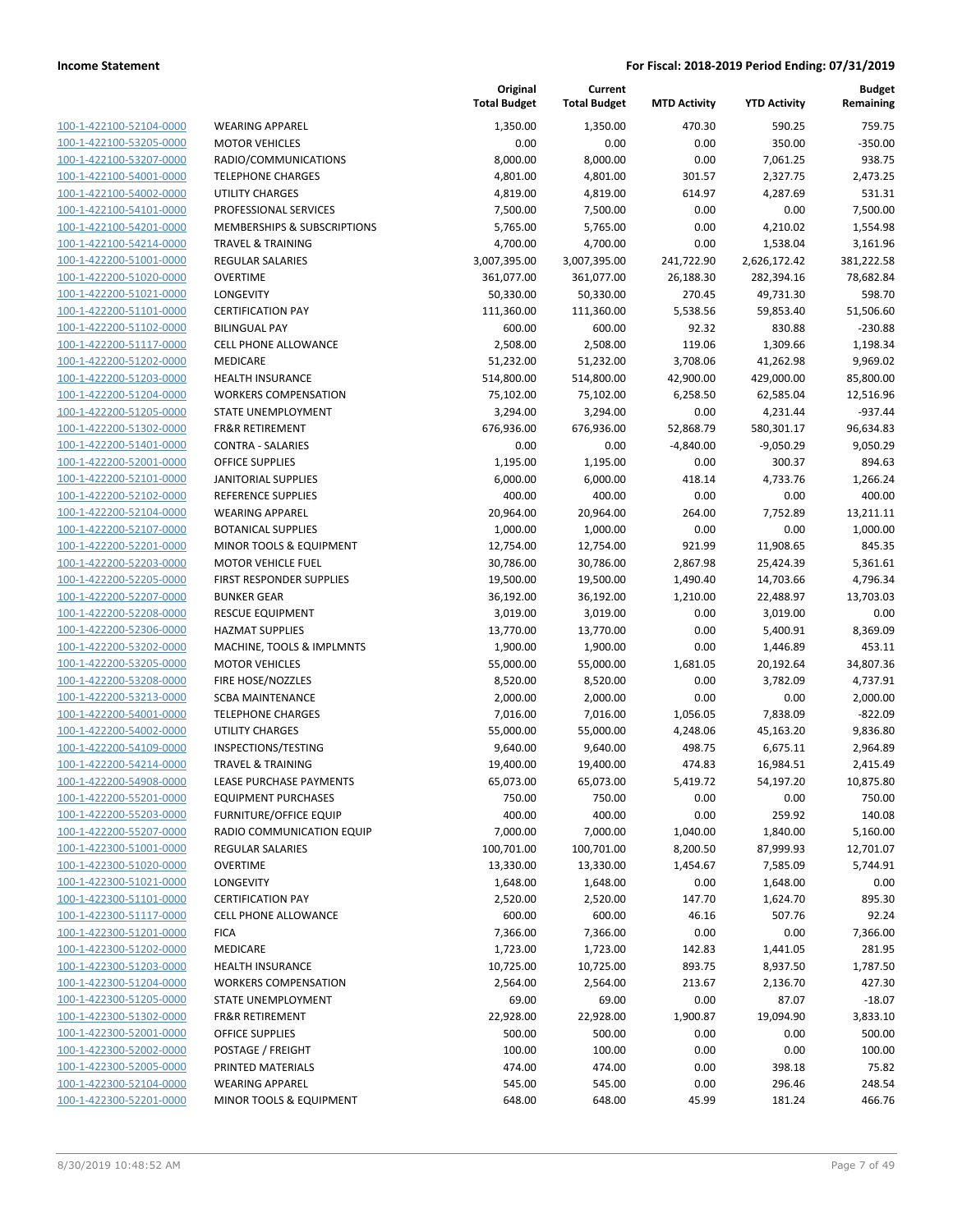| 100-1-422300-52203-0000        |
|--------------------------------|
| 100-1-422300-52304-0000        |
| 100-1-422300-53205-0000        |
| 100-1-422300-54001-0000        |
| 100-1-422300-54201-0000        |
|                                |
| 100-1-422300-54208-0000        |
| 100-1-422300-54210-0000        |
| 100-1-422300-54214-0000        |
| 100-1-422300-54217-0000        |
| 100-1-422400-53204-0000        |
| 100-1-422400-53209-0000        |
| 100-1-422400-54001-0000        |
| 100-1-422400-54201-0000        |
| 100-1-422400-54214-0000        |
| 100-1-431100-51001-0000        |
|                                |
| 100-1-431100-51021-0000        |
| 100-1-431100-51116-0000        |
| 100-1-431100-51117-0000        |
| 100-1-431100-51201-0000        |
| 100-1-431100-51202-0000        |
| 100-1-431100-51203-0000        |
| 100-1-431100-51204-0000        |
| 100-1-431100-51205-0000        |
| 100-1-431100-51301-0000        |
| 100-1-431100-52001-0000        |
| 100-1-431100-52002-0000        |
|                                |
| 100-1-431100-52103-0000        |
| 100-1-431100-53201-0000        |
| 100-1-431100-53205-0000        |
| 100-1-431100-54001-0000        |
| 100-1-431100-54002-0000        |
| 100-1-431100-54101-0000        |
| <u>100-1-431100-54201-0000</u> |
| 100-1-431100-54214-0000        |
| 100-1-431200-51001-0000        |
| 100-1-431200-51020-0000        |
| 100-1-431200-51021-0000        |
| 100-1-431200-51101-0000        |
|                                |
| 100-1-431200-51117-0000        |
| 100-1-431200-51201-0000        |
| 100-1-431200-51202-0000        |
| 100-1-431200-51203-0000        |
| <u>100-1-431200-51204-0000</u> |
| <u>100-1-431200-51205-0000</u> |
| 100-1-431200-51301-0000        |
| 100-1-431200-52001-0000        |
| 100-1-431200-52002-0000        |
| <u>100-1-431200-52103-0000</u> |
|                                |
| <u>100-1-431200-52104-0000</u> |
| 100-1-431200-52106-0000        |
| 100-1-431200-52107-0000        |
| <u>100-1-431200-52201-0000</u> |
| <u>100-1-431200-52203-0000</u> |
| <u>100-1-431200-52302-0000</u> |
| 100-1-431200-52303-0000        |
| 100-1-431200-53202-0000        |
| 100-1-431200-53205-0000        |
| <u>100-1-431200-53207-0000</u> |
|                                |
| 100-1-431200-53301-0000        |

|                         |                              | Original<br><b>Total Budget</b> | Current<br><b>Total Budget</b> | <b>MTD Activity</b> | <b>YTD Activity</b> | <b>Budget</b><br>Remaining |
|-------------------------|------------------------------|---------------------------------|--------------------------------|---------------------|---------------------|----------------------------|
| 100-1-422300-52203-0000 | <b>MOTOR VEHICLE FUEL</b>    | 1,785.00                        | 1,785.00                       | 103.22              | 911.62              | 873.38                     |
| 100-1-422300-52304-0000 | FIRE PREVENTION SUPPLIES     | 8,837.50                        | 8,837.50                       | 254.40              | 4,556.47            | 4,281.03                   |
| 100-1-422300-53205-0000 | <b>MOTOR VEHICLES</b>        | 452.00                          | 452.00                         | 0.00                | 298.72              | 153.28                     |
| 100-1-422300-54001-0000 | <b>TELEPHONE CHARGES</b>     | 361.00                          | 361.00                         | 35.92               | 303.51              | 57.49                      |
| 100-1-422300-54201-0000 | MEMBERSHIPS & SUBSCRIPTIONS  | 1,881.00                        | 1,881.00                       | 0.00                | 175.00              | 1,706.00                   |
| 100-1-422300-54208-0000 | <b>LABORATORY WORK</b>       | 660.00                          | 660.00                         | 0.00                | 0.00                | 660.00                     |
| 100-1-422300-54210-0000 | PHOTO PROCESSING             | 50.00                           | 50.00                          | 0.00                | 0.00                | 50.00                      |
| 100-1-422300-54214-0000 | <b>TRAVEL &amp; TRAINING</b> | 3,100.00                        | 3,100.00                       | 858.21              | 2,614.30            | 485.70                     |
| 100-1-422300-54217-0000 | <b>AWARDS PROGRAM</b>        | 600.00                          | 600.00                         | 0.00                | 0.00                | 600.00                     |
| 100-1-422400-53204-0000 | <b>SIREN MAINTENANCE</b>     | 1,000.00                        | 1,000.00                       | 0.00                | 0.00                | 1,000.00                   |
| 100-1-422400-53209-0000 | HARDWARE/SOFTWARE            | 12,500.00                       | 12,500.00                      | 0.00                | 10,000.00           | 2,500.00                   |
| 100-1-422400-54001-0000 | <b>TELEPHONE CHARGES</b>     | 2,500.00                        | 2,500.00                       | 318.74              | 2,993.48            | $-493.48$                  |
| 100-1-422400-54201-0000 | MEMBERSHIPS & SUBSCRIPTIONS  | 3,150.00                        | 3,150.00                       | 0.00                | 3,000.00            | 150.00                     |
| 100-1-422400-54214-0000 | <b>TRAVEL &amp; TRAINING</b> | 1,500.00                        | 1,500.00                       | 0.00                | 0.00                | 1,500.00                   |
| 100-1-431100-51001-0000 | <b>REGULAR SALARIES</b>      | 133,727.00                      | 133,727.00                     | 10,164.47           | 111,672.54          | 22,054.46                  |
| 100-1-431100-51021-0000 | <b>LONGEVITY</b>             | 486.00                          | 486.00                         | 0.00                | 486.00              | 0.00                       |
| 100-1-431100-51116-0000 | CAR ALLOWANCE                | 4,200.00                        | 4,200.00                       | 323.08              | 3,553.88            | 646.12                     |
| 100-1-431100-51117-0000 | <b>CELL PHONE ALLOWANCE</b>  | 852.00                          | 852.00                         | 32.30               | 355.30              | 496.70                     |
| 100-1-431100-51201-0000 | <b>FICA</b>                  | 8,859.00                        | 8,859.00                       | 613.20              | 6,818.86            | 2,040.14                   |
| 100-1-431100-51202-0000 | <b>MEDICARE</b>              | 2,019.00                        | 2,019.00                       | 143.42              | 1,594.81            | 424.19                     |
| 100-1-431100-51203-0000 | HEALTH INSURANCE             | 21,450.00                       | 21,450.00                      | 1,787.50            | 17,875.00           | 3,575.00                   |
| 100-1-431100-51204-0000 | <b>WORKERS COMPENSATION</b>  | 381.00                          | 381.00                         | 31.75               | 317.50              | 63.50                      |
| 100-1-431100-51205-0000 | STATE UNEMPLOYMENT           | 137.00                          | 137.00                         | 0.00                | 115.77              | 21.23                      |
| 100-1-431100-51301-0000 | <b>TMRS</b>                  | 15,598.00                       | 15,598.00                      | 1,163.48            | 13,045.15           | 2,552.85                   |
| 100-1-431100-52001-0000 | <b>OFFICE SUPPLIES</b>       | 600.00                          | 600.00                         | 0.00                | 656.08              | $-56.08$                   |
| 100-1-431100-52002-0000 | POSTAGE / FREIGHT            | 200.00                          | 200.00                         | 24.45               | 60.20               | 139.80                     |
| 100-1-431100-52103-0000 | <b>MEETING SUPPLIES</b>      | 100.00                          | 100.00                         | 0.00                | 0.00                | 100.00                     |
| 100-1-431100-53201-0000 | FURNITURE & OFFICE EQUIPMENT | 100.00                          | 100.00                         | 0.00                | 0.00                | 100.00                     |
| 100-1-431100-53205-0000 | <b>MOTOR VEHICLES</b>        | 259.00                          | 259.00                         | 0.00                | 0.00                | 259.00                     |
| 100-1-431100-54001-0000 | <b>TELEPHONE CHARGES</b>     | 3,423.00                        | 3,423.00                       | 281.88              | 2,714.92            | 708.08                     |
| 100-1-431100-54002-0000 | <b>UTILITY CHARGES</b>       | 1,391.00                        | 1,391.00                       | 7.96                | 704.94              | 686.06                     |
| 100-1-431100-54101-0000 | PROFESSIONAL SERVICES        | 1,000.00                        | 1,000.00                       | 0.00                | 186.00              | 814.00                     |
| 100-1-431100-54201-0000 | MEMBERSHIPS & SUBSCRIPTIONS  | 600.00                          | 600.00                         | 0.00                | 357.29              | 242.71                     |
| 100-1-431100-54214-0000 | <b>TRAVEL &amp; TRAINING</b> | 2,400.00                        | 2,400.00                       | 0.00                | 0.00                | 2,400.00                   |
| 100-1-431200-51001-0000 | <b>REGULAR SALARIES</b>      | 360,067.00                      | 360,067.00                     | 25,961.24           | 285,678.92          | 74,388.08                  |
| 100-1-431200-51020-0000 | <b>OVERTIME</b>              | 13,737.00                       | 13,737.00                      | 5,637.19            | 15,608.86           | $-1,871.86$                |
| 100-1-431200-51021-0000 | <b>LONGEVITY</b>             | 6,800.00                        | 6,800.00                       | 0.00                | 6,674.00            | 126.00                     |
| 100-1-431200-51101-0000 | <b>CERTIFICATION PAY</b>     | 600.00                          | 600.00                         | 0.00                | 0.00                | 600.00                     |
| 100-1-431200-51117-0000 | <b>CELL PHONE ALLOWANCE</b>  | 1,824.00                        | 1,824.00                       | 65.52               | 510.77              | 1,313.23                   |
| 100-1-431200-51201-0000 | <b>FICA</b>                  | 23,748.00                       | 23,748.00                      | 1,788.52            | 17,440.18           | 6,307.82                   |
| 100-1-431200-51202-0000 | MEDICARE                     | 5,554.00                        | 5,554.00                       | 418.28              | 4,078.75            | 1,475.25                   |
| 100-1-431200-51203-0000 | HEALTH INSURANCE             | 117,975.00                      | 117,975.00                     | 9,831.25            | 98,312.50           | 19,662.50                  |
| 100-1-431200-51204-0000 | <b>WORKERS COMPENSATION</b>  | 24,546.00                       | 24,546.00                      | 2,045.50            | 20,455.00           | 4,091.00                   |
| 100-1-431200-51205-0000 | STATE UNEMPLOYMENT           | 755.00                          | 755.00                         | 0.00                | 195.47              | 559.53                     |
| 100-1-431200-51301-0000 | <b>TMRS</b>                  | 42,899.00                       | 42,899.00                      | 3,502.04            | 34,681.31           | 8,217.69                   |
| 100-1-431200-52001-0000 | OFFICE SUPPLIES              | 348.50                          | 348.50                         | 48.00               | 48.00               | 300.50                     |
| 100-1-431200-52002-0000 | POSTAGE / FREIGHT            | 20.00                           | 20.00                          | 0.00                | 0.00                | 20.00                      |
| 100-1-431200-52103-0000 | <b>MEETING SUPPLIES</b>      | 709.11                          | 709.11                         | 0.00                | 181.87              | 527.24                     |
| 100-1-431200-52104-0000 | <b>WEARING APPAREL</b>       | 8,000.00                        | 8,000.00                       | 328.13              | 5,685.19            | 2,314.81                   |
| 100-1-431200-52106-0000 | <b>CHEMICAL SUPPLIES</b>     | 2,002.90                        | 2,002.90                       | 216.15              | 616.80              | 1,386.10                   |
| 100-1-431200-52107-0000 | <b>BOTANICAL SUPPLIES</b>    | 449.99                          | 449.99                         | 0.00                | 0.00                | 449.99                     |
| 100-1-431200-52201-0000 | MINOR TOOLS & EQUIPMENT      | 7,718.65                        | 7,718.65                       | 3,387.92            | 5,745.98            | 1,972.67                   |
| 100-1-431200-52203-0000 | <b>MOTOR VEHICLE FUEL</b>    | 35,291.00                       | 35,291.00                      | 5,135.40            | 36,187.80           | $-896.80$                  |
| 100-1-431200-52302-0000 | <b>MEDICAL SUPPLIES</b>      | 150.00                          | 150.00                         | 0.00                | 0.00                | 150.00                     |
| 100-1-431200-52303-0000 | <b>TRAINING SUPPLIES</b>     | 212.99                          | 212.99                         | 0.00                | 0.00                | 212.99                     |
| 100-1-431200-53202-0000 | MACHINE, TOOLS & IMPLMNTS    | 3,599.99                        | 3,599.99                       | 1,500.00            | 1,766.54            | 1,833.45                   |
| 100-1-431200-53205-0000 | <b>MOTOR VEHICLES</b>        | 37,000.00                       | 37,000.00                      | 5,790.13            | 25,374.84           | 11,625.16                  |
| 100-1-431200-53207-0000 | RADIO/COMMUNICATIONS         | 5,930.00                        | 5,930.00                       | 0.00                | 3,880.00            | 2,050.00                   |
| 100-1-431200-53301-0000 | SIDEWALKS, CURBS, & GUTTERS  | 8,000.00                        | 8,000.00                       | 0.00                | 34.62               | 7,965.38                   |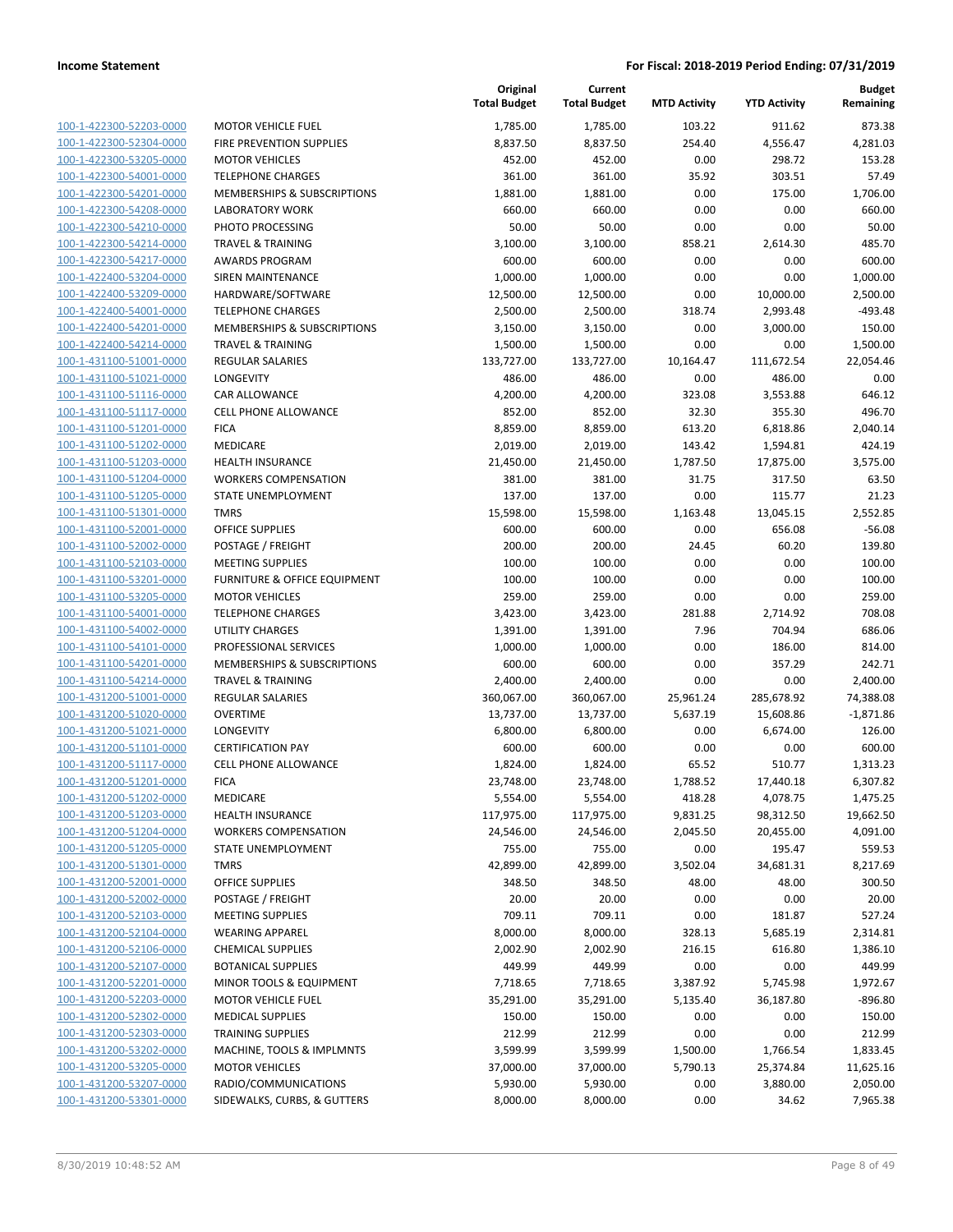| 100-1-431200-53303-0000                                          |
|------------------------------------------------------------------|
| 100-1-431200-53305-0000                                          |
| 100-1-431200-53308-0000                                          |
| 100-1-431200-54001-0000                                          |
| 100-1-431200-54002-0000                                          |
| 100-1-431200-54201-0000                                          |
| 100-1-431200-54214-0000                                          |
| 100-1-431600-51001-0000                                          |
| 100-1-431600-51020-0000                                          |
| 100-1-431600-51021-0000                                          |
| 100-1-431600-51101-0000                                          |
| 100-1-431600-51201-0000                                          |
| 100-1-431600-51202-0000                                          |
| 100-1-431600-51203-0000                                          |
| 100-1-431600-51204-0000                                          |
| 100-1-431600-51205-0000                                          |
| 100-1-431600-51301-0000                                          |
| 100-1-431600-52001-0000                                          |
|                                                                  |
| 100-1-431600-52104-0000                                          |
| 100-1-431600-52106-0000                                          |
| 100-1-431600-52201-0000                                          |
| 100-1-431600-52203-0000                                          |
| 100-1-431600-53202-0000                                          |
| 100-1-431600-53205-0000                                          |
| 100-1-431600-53207-0000                                          |
| 100-1-431600-53303-0000                                          |
| 100-1-431600-54001-0000                                          |
| <u>100-1-431600-54002-0000</u>                                   |
| 100-1-431600-54214-0000                                          |
| 100-1-431700-51001-0000                                          |
| 100-1-431700-51020-0000                                          |
| 100-1-431700-51021-0000                                          |
| 100-1-431700-51117-0000                                          |
| 100-1-431700-51201-0000                                          |
| 100-1-431700-51202-0000                                          |
| 100-1-431700-51203-0000                                          |
| 100-1-431700-51204-0000                                          |
| 100-1-431700-51205-0000                                          |
| 100-1-431700-51301-0000                                          |
| 100-1-431700-52001-0000                                          |
| 100-1-431700-52002-0000                                          |
| 100-1-431700-52104-0000                                          |
| <u>100-1-431700-52201-0000</u>                                   |
| <u>100-1-431700-52203-0000</u>                                   |
|                                                                  |
|                                                                  |
| 100-1-431700-52303-0000                                          |
| <u>100-1-431700-53201-0000</u>                                   |
| 100-1-431700-53205-0000                                          |
| 100-1-431700-53207-0000                                          |
| 100-1-431700-54001-0000                                          |
| <u>100-1-431700-54002-0000</u>                                   |
| 100-1-431700-54201-0000                                          |
| 100-1-431700-54212-0000                                          |
| <u>100-1-431700-54214-0000</u>                                   |
| <u>100-1-431700-54410-0000</u>                                   |
| <u>100-1-441100-51001-0000</u>                                   |
| <u>100-1-441100-51020-0000</u>                                   |
| 100-1-441100-51021-0000                                          |
| <u>100-1-441100-51102-0000</u><br><u>100-1-441100-51117-0000</u> |

|                         |                                 | Original<br><b>Total Budget</b> | Current<br><b>Total Budget</b> | <b>MTD Activity</b> | <b>YTD Activity</b> | <b>Budget</b><br>Remaining |
|-------------------------|---------------------------------|---------------------------------|--------------------------------|---------------------|---------------------|----------------------------|
| 100-1-431200-53303-0000 | MAINT - STREET /ALLEY/APRN/RNWY | 60,000.00                       | 60,000.00                      | 1,118.70            | 32,508.42           | 27,491.58                  |
| 100-1-431200-53305-0000 | <b>BRIDGES &amp; CULVERTS</b>   | 7,012.80                        | 7,012.80                       | 0.00                | 4,337.60            | 2,675.20                   |
| 100-1-431200-53308-0000 | <b>STORM SEWERS</b>             | 5,071.53                        | 5,071.53                       | 0.00                | 0.00                | 5,071.53                   |
| 100-1-431200-54001-0000 | <b>TELEPHONE CHARGES</b>        | 1,908.00                        | 1,908.00                       | 95.95               | 1,322.39            | 585.61                     |
| 100-1-431200-54002-0000 | <b>UTILITY CHARGES</b>          | 7,997.00                        | 7,997.00                       | 533.71              | 6,566.43            | 1,430.57                   |
| 100-1-431200-54201-0000 | MEMBERSHIPS & SUBSCRIPTIONS     | 798.00                          | 798.00                         | 0.00                | 111.00              | 687.00                     |
| 100-1-431200-54214-0000 | <b>TRAVEL &amp; TRAINING</b>    | 330.30                          | 330.30                         | 0.00                | 0.00                | 330.30                     |
| 100-1-431600-51001-0000 | <b>REGULAR SALARIES</b>         | 71,913.00                       | 71,913.00                      | 5,709.76            | 53,929.53           | 17,983.47                  |
| 100-1-431600-51020-0000 | <b>OVERTIME</b>                 | 7,979.00                        | 7,979.00                       | 1,856.46            | 3,818.37            | 4,160.63                   |
| 100-1-431600-51021-0000 | <b>LONGEVITY</b>                | 2,796.00                        | 2,796.00                       | 0.00                | 2,796.00            | 0.00                       |
| 100-1-431600-51101-0000 | <b>CERTIFICATION PAY</b>        | 1,200.00                        | 1,200.00                       | 46.16               | 507.76              | 692.24                     |
| 100-1-431600-51201-0000 | <b>FICA</b>                     | 5,201.00                        | 5,201.00                       | 453.31              | 3,680.06            | 1,520.94                   |
| 100-1-431600-51202-0000 | MEDICARE                        | 1,216.00                        | 1,216.00                       | 106.02              | 860.69              | 355.31                     |
| 100-1-431600-51203-0000 | <b>HEALTH INSURANCE</b>         | 21,450.00                       | 21,450.00                      | 1,787.50            | 17,875.00           | 3,575.00                   |
| 100-1-431600-51204-0000 | <b>WORKERS COMPENSATION</b>     | 5,376.00                        | 5,376.00                       | 448.00              | 4,480.00            | 896.00                     |
| 100-1-431600-51205-0000 | STATE UNEMPLOYMENT              | 137.00                          | 137.00                         | 0.00                | $-18.58$            | 155.58                     |
| 100-1-431600-51301-0000 | <b>TMRS</b>                     | 9,395.00                        | 9,395.00                       | 841.93              | 6,985.69            | 2,409.31                   |
| 100-1-431600-52001-0000 | <b>OFFICE SUPPLIES</b>          | 278.38                          | 278.38                         | 0.00                | 0.00                | 278.38                     |
| 100-1-431600-52104-0000 | <b>WEARING APPAREL</b>          | 2,617.40                        | 2,617.40                       | 160.00              | 2,964.34            | $-346.94$                  |
| 100-1-431600-52106-0000 | <b>CHEMICAL SUPPLIES</b>        | 326.66                          | 326.66                         | 0.00                | 34.34               | 292.32                     |
| 100-1-431600-52201-0000 | MINOR TOOLS & EQUIPMENT         | 3,529.84                        | 3,529.84                       | 64.00               | 15,222.74           | $-11,692.90$               |
| 100-1-431600-52203-0000 | <b>MOTOR VEHICLE FUEL</b>       | 4,200.00                        | 4,200.00                       | 524.36              | 3,433.39            | 766.61                     |
| 100-1-431600-53202-0000 | MACHINE, TOOLS & IMPLMNTS       | 3,998.75                        | 3,998.75                       | 0.00                | 340.00              | 3,658.75                   |
| 100-1-431600-53205-0000 | <b>MOTOR VEHICLES</b>           | 1,919.00                        | 1,919.00                       | 75.24               | 297.35              | 1,621.65                   |
| 100-1-431600-53207-0000 | RADIO/COMMUNICATIONS            | 1,425.00                        | 1,425.00                       | 0.00                | 0.00                | 1,425.00                   |
| 100-1-431600-53303-0000 | MAINT - STREET /ALLEY/APRN/RNWY | 20,001.00                       | 20,001.00                      | 0.00                | 12,053.83           | 7,947.17                   |
| 100-1-431600-54001-0000 | <b>TELEPHONE CHARGES</b>        | 848.00                          | 848.00                         | 112.06              | 993.34              | $-145.34$                  |
| 100-1-431600-54002-0000 | <b>UTILITY CHARGES</b>          | 357,457.00                      | 357,457.00                     | 26,257.83           | 264,656.90          | 92,800.10                  |
| 100-1-431600-54214-0000 | <b>TRAVEL &amp; TRAINING</b>    | 395.00                          | 395.00                         | 0.00                | 0.00                | 395.00                     |
| 100-1-431700-51001-0000 | <b>REGULAR SALARIES</b>         | 110,615.00                      | 110,615.00                     | 8,508.17            | 93,426.50           | 17,188.50                  |
| 100-1-431700-51020-0000 | <b>OVERTIME</b>                 | 336.00                          | 336.00                         | 0.00                | 0.00                | 336.00                     |
| 100-1-431700-51021-0000 | LONGEVITY                       | 1,890.00                        | 1,890.00                       | 0.00                | 1,890.00            | 0.00                       |
| 100-1-431700-51117-0000 | <b>CELL PHONE ALLOWANCE</b>     | 420.00                          | 420.00                         | 32.30               | 355.30              | 64.70                      |
| 100-1-431700-51201-0000 | <b>FICA</b>                     | 7,022.00                        | 7,022.00                       | 479.12              | 5,439.89            | 1,582.11                   |
| 100-1-431700-51202-0000 | MEDICARE                        | 1,642.00                        | 1,642.00                       | 112.06              | 1,272.32            | 369.68                     |
| 100-1-431700-51203-0000 | <b>HEALTH INSURANCE</b>         | 21,450.00                       | 21,450.00                      | 1,787.50            | 17,875.00           | 3,575.00                   |
| 100-1-431700-51204-0000 | <b>WORKERS COMPENSATION</b>     | 702.00                          | 702.00                         | 58.50               | 585.00              | 117.00                     |
| 100-1-431700-51205-0000 | STATE UNEMPLOYMENT              | 137.00                          | 137.00                         | 0.00                | 148.47              | $-11.47$                   |
| 100-1-431700-51301-0000 | <b>TMRS</b>                     | 12,685.00                       | 12,685.00                      | 944.57              | 10,758.27           | 1,926.73                   |
| 100-1-431700-52001-0000 | OFFICE SUPPLIES                 | 1,700.00                        | 1,700.00                       | 0.00                | 1,535.20            | 164.80                     |
| 100-1-431700-52002-0000 | POSTAGE / FREIGHT               | 50.00                           | 50.00                          | 12.60               | 12.60               | 37.40                      |
| 100-1-431700-52104-0000 | <b>WEARING APPAREL</b>          | 850.00                          | 850.00                         | 0.00                | 478.88              | 371.12                     |
| 100-1-431700-52201-0000 | MINOR TOOLS & EQUIPMENT         | 700.00                          | 700.00                         | 0.00                | 116.32              | 583.68                     |
| 100-1-431700-52203-0000 | <b>MOTOR VEHICLE FUEL</b>       | 3,200.00                        | 3,200.00                       | 646.57              | 4,908.15            | $-1,708.15$                |
| 100-1-431700-52303-0000 | <b>TRAINING SUPPLIES</b>        | 350.00                          | 350.00                         | 0.00                | 97.93               | 252.07                     |
| 100-1-431700-53201-0000 | FURNITURE & OFFICE EQUIPMENT    | 1,000.00                        | 1,000.00                       | 0.00                | 0.00                | 1,000.00                   |
| 100-1-431700-53205-0000 | <b>MOTOR VEHICLES</b>           | 1,100.00                        | 1,100.00                       | 10.00               | 962.64              | 137.36                     |
| 100-1-431700-53207-0000 | RADIO/COMMUNICATIONS            | 200.00                          | 200.00                         | 0.00                | 0.00                | 200.00                     |
| 100-1-431700-54001-0000 | <b>TELEPHONE CHARGES</b>        | 1,400.00                        | 1,400.00                       | 128.18              | 1,105.57            | 294.43                     |
| 100-1-431700-54002-0000 | UTILITY CHARGES                 | 1,391.00                        | 1,391.00                       | 7.95                | 704.92              | 686.08                     |
| 100-1-431700-54201-0000 | MEMBERSHIPS & SUBSCRIPTIONS     | 700.00                          | 700.00                         | 0.00                | 0.00                | 700.00                     |
| 100-1-431700-54212-0000 | PRINTING                        | 200.00                          | 200.00                         | 0.00                | 0.00                | 200.00                     |
| 100-1-431700-54214-0000 | <b>TRAVEL &amp; TRAINING</b>    | 1,000.00                        | 1,000.00                       | 0.00                | 861.00              | 139.00                     |
| 100-1-431700-54410-0000 | PERMITS/FEES                    | 200.00                          | 200.00                         | 0.00                | 0.00                | 200.00                     |
| 100-1-441100-51001-0000 | REGULAR SALARIES                | 130,427.00                      | 130,427.00                     | 10,431.68           | 79,694.86           | 50,732.14                  |
| 100-1-441100-51020-0000 | <b>OVERTIME</b>                 | 1,054.00                        | 1,054.00                       | 0.00                | 166.35              | 887.65                     |
| 100-1-441100-51021-0000 | <b>LONGEVITY</b>                | 780.00                          | 780.00                         | 0.00                | 762.00              | 18.00                      |
| 100-1-441100-51102-0000 | <b>BILINGUAL PAY</b>            | 1,200.00                        | 1,200.00                       | 92.32               | 1,015.52            | 184.48                     |
| 100-1-441100-51117-0000 | CELL PHONE ALLOWANCE            | 960.00                          | 960.00                         | 73.84               | 332.28              | 627.72                     |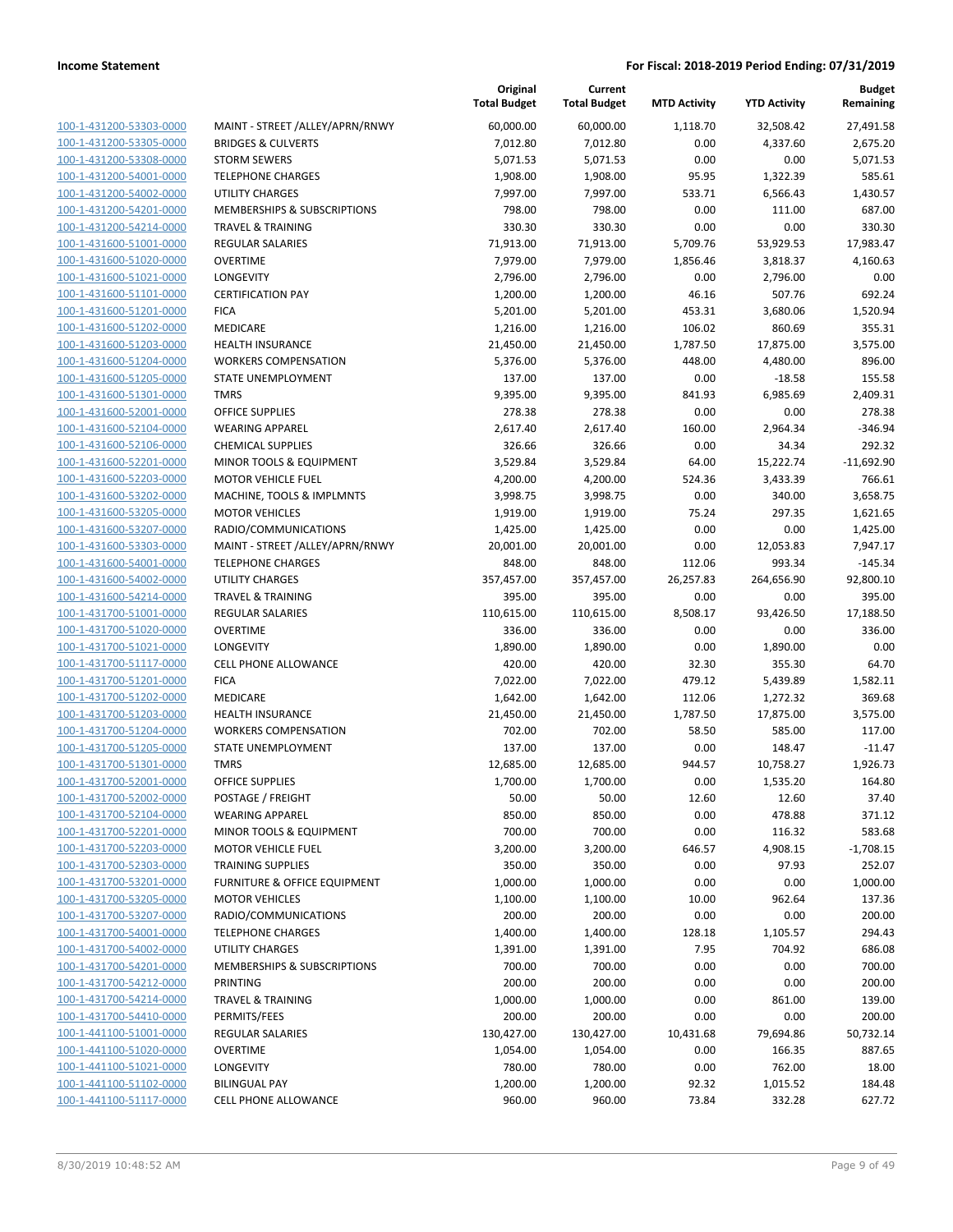| 100-1-441100-51201-0000        |
|--------------------------------|
| 100-1-441100-51202-0000        |
| 100-1-441100-51203-0000        |
| 100-1-441100-51204-0000        |
| 100-1-441100-51205-0000        |
| 100-1-441100-51301-0000        |
|                                |
| 100-1-441100-52001-0000        |
| 100-1-441100-52002-0000        |
| 100-1-441100-52005-0000        |
| 100-1-441100-54001-0000        |
| 100-1-441100-54002-0000        |
| 100-1-441100-54214-0000        |
| 100-1-441200-51001-0000        |
| 100-1-441200-51021-0000        |
| 100-1-441200-51101-0000        |
| 100-1-441200-51117-0000        |
| 100-1-441200-51201-0000        |
| 100-1-441200-51202-0000        |
| 100-1-441200-51203-0000        |
|                                |
| 100-1-441200-51204-0000        |
| 100-1-441200-51205-0000        |
| 100-1-441200-51301-0000        |
| 100-1-441200-52102-0000        |
| 100-1-441200-52104-0000        |
| 100-1-441200-54201-0000        |
| 100-1-441200-54214-0000        |
| 100-1-441300-51001-0000        |
| 100-1-441300-51021-0000        |
| 100-1-441300-51101-0000        |
| 100-1-441300-51117-0000        |
| 100-1-441300-51201-0000        |
|                                |
| 100-1-441300-51202-0000        |
| 100-1-441300-51203-0000        |
| 100-1-441300-51204-0000        |
| 100-1-441300-51205-0000        |
| 100-1-441300-51301-0000        |
| 100-1-441300-52002-0000        |
| 100-1-441300-52005-0000        |
| 100-1-441300-52102-0000        |
| 100-1-441300-52104-0000        |
| 100-1-441300-52201-0000        |
| 100-1-441300-52203-0000        |
| 100-1-441300-53205-0000        |
| 100-1-441300-54001-0000        |
| 100-1-441300-54002-0000        |
|                                |
| 100-1-441300-54201-0000        |
| <u>100-1-441300-54214-0000</u> |
| 100-1-441300-54406-0000        |
| 100-1-441300-54410-0000        |
| 100-1-442200-53205-0000        |
| <u>100-1-443200-51001-0000</u> |
| 100-1-443200-51020-0000        |
| 100-1-443200-51021-0000        |
| 100-1-443200-51102-0000        |
| 100-1-443200-51117-0000        |
| 100-1-443200-51201-0000        |
| 100-1-443200-51202-0000        |
| 100-1-443200-51203-0000        |
|                                |
| 100-1-443200-51204-0000        |

|                         |                              | Original<br><b>Total Budget</b> | Current<br><b>Total Budget</b> | <b>MTD Activity</b> | <b>YTD Activity</b> | <b>Budget</b><br>Remaining |
|-------------------------|------------------------------|---------------------------------|--------------------------------|---------------------|---------------------|----------------------------|
| 100-1-441100-51201-0000 | <b>FICA</b>                  | 8,334.00                        | 8,334.00                       | 621.02              | 4,725.78            | 3,608.22                   |
| 100-1-441100-51202-0000 | MEDICARE                     | 1,949.00                        | 1,949.00                       | 145.24              | 1,105.21            | 843.79                     |
| 100-1-441100-51203-0000 | <b>HEALTH INSURANCE</b>      | 32,175.00                       | 32,175.00                      | 2,681.25            | 26,812.50           | 5,362.50                   |
| 100-1-441100-51204-0000 | <b>WORKERS COMPENSATION</b>  | 682.00                          | 682.00                         | 56.83               | 568.30              | 113.70                     |
| 100-1-441100-51205-0000 | STATE UNEMPLOYMENT           | 206.00                          | 206.00                         | 0.00                | $-21.98$            | 227.98                     |
| 100-1-441100-51301-0000 | <b>TMRS</b>                  | 15,055.00                       | 15,055.00                      | 1,172.12            | 9,170.55            | 5,884.45                   |
| 100-1-441100-52001-0000 | <b>OFFICE SUPPLIES</b>       | 1,600.00                        | 1,600.00                       | 16.23               | 870.45              | 729.55                     |
| 100-1-441100-52002-0000 | POSTAGE / FREIGHT            | 800.00                          | 800.00                         | 91.59               | 385.11              | 414.89                     |
| 100-1-441100-52005-0000 | PRINTED MATERIALS            | 302.74                          | 302.74                         | 0.00                | 163.89              | 138.85                     |
| 100-1-441100-54001-0000 | <b>TELEPHONE CHARGES</b>     | 2,684.00                        | 2,684.00                       | 255.89              | 2,468.33            | 215.67                     |
| 100-1-441100-54002-0000 | <b>UTILITY CHARGES</b>       | 1,391.00                        | 1,391.00                       | 7.96                | 704.94              | 686.06                     |
| 100-1-441100-54214-0000 | <b>TRAVEL &amp; TRAINING</b> | 1,000.00                        | 1,000.00                       | 0.00                | 0.00                | 1,000.00                   |
| 100-1-441200-51001-0000 | <b>REGULAR SALARIES</b>      | 54,080.00                       | 54,080.00                      | 4,160.00            | 45,680.00           | 8,400.00                   |
| 100-1-441200-51021-0000 | LONGEVITY                    | 294.00                          | 294.00                         | 0.00                | 294.00              | 0.00                       |
| 100-1-441200-51101-0000 | <b>CERTIFICATION PAY</b>     | 1,200.00                        | 1,200.00                       | 0.00                | 0.00                | 1,200.00                   |
| 100-1-441200-51117-0000 | <b>CELL PHONE ALLOWANCE</b>  | 432.00                          | 432.00                         | 0.00                | 0.00                | 432.00                     |
| 100-1-441200-51201-0000 | <b>FICA</b>                  | 3,472.00                        | 3,472.00                       | 223.54              | 2,528.15            | 943.85                     |
| 100-1-441200-51202-0000 | MEDICARE                     | 812.00                          | 812.00                         | 52.28               | 591.24              | 220.76                     |
| 100-1-441200-51203-0000 | <b>HEALTH INSURANCE</b>      | 10,725.00                       | 10,725.00                      | 893.75              | 8,937.50            | 1,787.50                   |
| 100-1-441200-51204-0000 | <b>WORKERS COMPENSATION</b>  | 347.00                          | 347.00                         | 28.92               | 289.20              | 57.80                      |
| 100-1-441200-51205-0000 | STATE UNEMPLOYMENT           | 69.00                           | 69.00                          | 0.00                | 75.51               | $-6.51$                    |
| 100-1-441200-51301-0000 | <b>TMRS</b>                  | 6,273.00                        | 6,273.00                       | 460.10              | 5,167.51            | 1,105.49                   |
| 100-1-441200-52102-0000 | <b>BOOKS / REF SUPPLIES</b>  | 750.00                          | 750.00                         | 0.00                | 0.00                | 750.00                     |
| 100-1-441200-52104-0000 | <b>WEARING APPAREL</b>       | 500.04                          | 500.04                         | 0.00                | 0.00                | 500.04                     |
| 100-1-441200-54201-0000 | MEMBERSHIPS & SUBSCRIPTIONS  | 250.00                          | 250.00                         | 0.00                | 55.00               | 195.00                     |
| 100-1-441200-54214-0000 | <b>TRAVEL &amp; TRAINING</b> | 1,000.00                        | 1,000.00                       | 0.00                | 0.00                | 1,000.00                   |
| 100-1-441300-51001-0000 | <b>REGULAR SALARIES</b>      | 262,511.00                      | 262,511.00                     | 20,194.75           | 221,852.88          | 40,658.12                  |
| 100-1-441300-51021-0000 | LONGEVITY                    | 2,640.00                        | 2,640.00                       | 0.00                | 2,640.00            | 0.00                       |
| 100-1-441300-51101-0000 | <b>CERTIFICATION PAY</b>     | 3,600.00                        | 3,600.00                       | 184.62              | 2,030.82            | 1,569.18                   |
| 100-1-441300-51117-0000 | <b>CELL PHONE ALLOWANCE</b>  | 1,824.00                        | 1,824.00                       | 98.74               | 1,086.14            | 737.86                     |
| 100-1-441300-51201-0000 | <b>FICA</b>                  | 16,776.00                       | 16,776.00                      | 1,233.76            | 13,747.58           | 3,028.42                   |
| 100-1-441300-51202-0000 | MEDICARE                     | 3,923.00                        | 3,923.00                       | 288.54              | 3,215.14            | 707.86                     |
| 100-1-441300-51203-0000 | <b>HEALTH INSURANCE</b>      | 53,625.00                       | 53,625.00                      | 4,468.75            | 44,687.50           | 8,937.50                   |
| 100-1-441300-51204-0000 | <b>WORKERS COMPENSATION</b>  | 1,732.00                        | 1,732.00                       | 144.33              | 1,413.30            | 318.70                     |
| 100-1-441300-51205-0000 | STATE UNEMPLOYMENT           | 343.00                          | 343.00                         | 0.00                | 300.12              | 42.88                      |
| 100-1-441300-51301-0000 | <b>TMRS</b>                  | 30,304.00                       | 30,304.00                      | 2,264.87            | 25,587.52           | 4,716.48                   |
| 100-1-441300-52002-0000 | POSTAGE / FREIGHT            | 6,000.00                        | 6,000.00                       | 479.88              | 3,293.92            | 2,706.08                   |
| 100-1-441300-52005-0000 | PRINTED MATERIALS            | 1,191.35                        | 1,191.35                       | 304.05              | 707.71              | 483.64                     |
| 100-1-441300-52102-0000 | <b>BOOKS / REF SUPPLIES</b>  | 1,000.00                        | 1,000.00                       | 78.00               | 78.00               | 922.00                     |
| 100-1-441300-52104-0000 | <b>WEARING APPAREL</b>       | 2,400.00                        | 2,400.00                       | 257.84              | 746.77              | 1,653.23                   |
| 100-1-441300-52201-0000 | MINOR TOOLS & EQUIPMENT      | 500.00                          | 500.00                         | 0.00                | 17.45               | 482.55                     |
| 100-1-441300-52203-0000 | <b>MOTOR VEHICLE FUEL</b>    | 4,575.00                        | 4,575.00                       | 396.33              | 3,447.15            | 1,127.85                   |
| 100-1-441300-53205-0000 | <b>MOTOR VEHICLES</b>        | 1,200.00                        | 1,200.00                       | 222.78              | 1,184.55            | 15.45                      |
| 100-1-441300-54001-0000 | <b>TELEPHONE CHARGES</b>     | 4,004.00                        | 4,004.00                       | 438.04              | 4,064.68            | $-60.68$                   |
| 100-1-441300-54002-0000 | UTILITY CHARGES              | 1,391.00                        | 1,391.00                       | 7.96                | 704.94              | 686.06                     |
| 100-1-441300-54201-0000 | MEMBERSHIPS & SUBSCRIPTIONS  | 750.00                          | 750.00                         | 0.00                | 412.57              | 337.43                     |
| 100-1-441300-54214-0000 | <b>TRAVEL &amp; TRAINING</b> | 4,000.00                        | 4,000.00                       | 0.00                | 1,460.00            | 2,540.00                   |
| 100-1-441300-54406-0000 | ASSESSMENT / ABATEMENT       | 0.00                            | 0.00                           | 0.00                | 550.00              | $-550.00$                  |
| 100-1-441300-54410-0000 | PERMITS/FEES                 | 25,000.00                       | 25,000.00                      | 258.00              | 2,262.00            | 22,738.00                  |
| 100-1-442200-53205-0000 | <b>MOTOR VEHICLES</b>        | 0.00                            | 0.00                           | 0.00                | 13.72               | $-13.72$                   |
| 100-1-443200-51001-0000 | <b>REGULAR SALARIES</b>      | 191,748.00                      | 191,748.00                     | 16,116.25           | 169,349.91          | 22,398.09                  |
| 100-1-443200-51020-0000 | <b>OVERTIME</b>              | 7,191.00                        | 7,191.00                       | 688.81              | 10,366.46           | $-3,175.46$                |
| 100-1-443200-51021-0000 | LONGEVITY                    | 6,738.00                        | 6,738.00                       | 0.00                | 6,714.00            | 24.00                      |
| 100-1-443200-51102-0000 | <b>BILINGUAL PAY</b>         | 600.00                          | 600.00                         | 46.16               | 507.76              | 92.24                      |
| 100-1-443200-51117-0000 | <b>CELL PHONE ALLOWANCE</b>  | 432.00                          | 432.00                         | 33.22               | 365.42              | 66.58                      |
| 100-1-443200-51201-0000 | <b>FICA</b>                  | 12,816.00                       | 12,816.00                      | 927.23              | 10,407.76           | 2,408.24                   |
| 100-1-443200-51202-0000 | MEDICARE                     | 2,997.00                        | 2,997.00                       | 216.85              | 2,434.08            | 562.92                     |
| 100-1-443200-51203-0000 | HEALTH INSURANCE             | 64,350.00                       | 64,350.00                      | 5,362.50            | 53,625.00           | 10,725.00                  |
| 100-1-443200-51204-0000 | <b>WORKERS COMPENSATION</b>  | 7,855.00                        | 7,855.00                       | 654.58              | 6,545.80            | 1,309.20                   |
|                         |                              |                                 |                                |                     |                     |                            |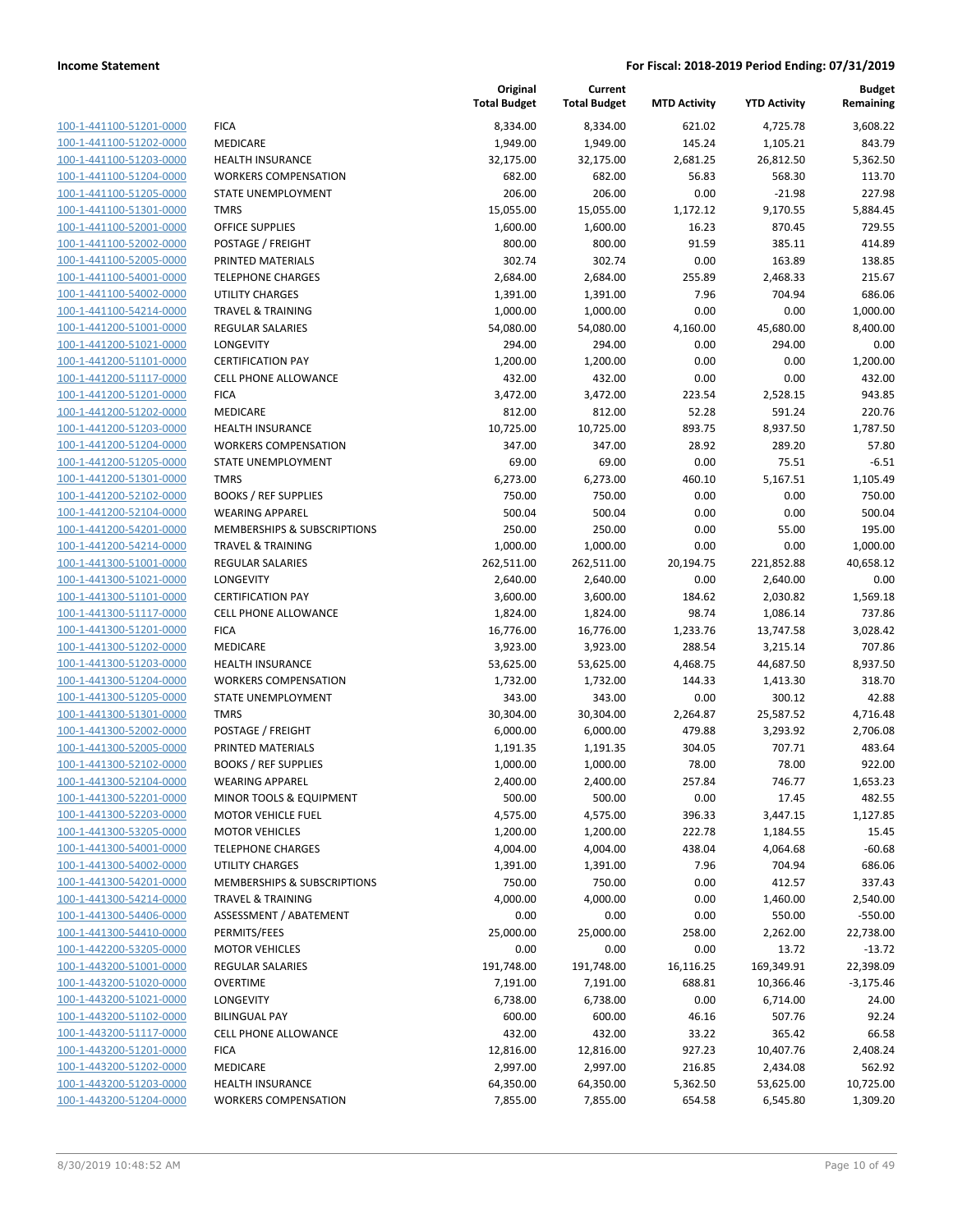100-1-443200-51205-0000 100-1-443200-51301-0000 100-1-443200-52001-0000 100-1-443200-52002-0000 100-1-443200-52101-0000 100-1-443200-52104-0000 100-1-443200-52106-0000 100-1-443200-52108-0000 100-1-443200-52201-0000 100-1-443200-52203-0000 100-1-443200-53202-0000 100-1-443200-53205-0000 100-1-443200-54001-0000 100-1-443200-54002-0000 100-1-443200-54107-0000 100-1-443200-54108-0000 100-1-443200-54214-0000 100-1-451100-51001-0000 100-1-451100-51020-0000 100-1-451100-51021-0000 LONGEVITY 5,984.00 5,984.00 0.00 5,796.67 187.33 100-1-451100-51101-0000 100-1-451100-51102-0000 100-1-451100-51116-0000 100-1-451100-51117-0000 100-1-451100-51201-0000 100-1-451100-51202-0000 100-1-451100-51203-0000 100-1-451100-51204-0000 100-1-451100-51205-0000 100-1-451100-51301-0000 100-1-451100-52001-0000 100-1-451100-52002-0000 100-1-451100-52101-0000 100-1-451100-52104-0000 100-1-451100-52106-0000 100-1-451100-52107-0000 100-1-451100-52201-0000 100-1-451100-52203-0000 100-1-451100-52401-0000 100-1-451100-53201-0000 100-1-451100-53202-0000 100-1-451100-53205-0000 100-1-451100-53207-0000 100-1-451100-53402-0000 100-1-451100-53707-0000 100-1-451100-53708-0000 100-1-451100-53710-0000 100-1-451100-54001-0000 100-1-451100-54002-0000 100-1-451100-54101-0000 100-1-451100-54103-0000 100-1-451100-54201-0000 100-1-451100-54211-0000 100-1-451100-54214-0000 100-1-451100-54301-0000 100-1-451100-54409-0000 100-1-455100-51001-0000 100-1-455100-51020-0000 100-1-455100-51021-0000

|                                 | Original<br><b>Total Budget</b> | Current<br><b>Total Budget</b> | <b>MTD Activity</b> | <b>YTD Activity</b> | <b>Budget</b><br>Remaining |
|---------------------------------|---------------------------------|--------------------------------|---------------------|---------------------|----------------------------|
| STATE UNEMPLOYMENT              | 412.00                          | 412.00                         | 0.00                | 176.87              | 235.13                     |
| <b>TMRS</b>                     | 23,151.00                       | 23,151.00                      | 1,867.42            | 20,998.80           | 2,152.20                   |
| <b>OFFICE SUPPLIES</b>          | 1,120.00                        | 1,120.00                       | 123.78              | 972.07              | 147.93                     |
| POSTAGE / FREIGHT               | 40.00                           | 40.00                          | 0.00                | 10.62               | 29.38                      |
| <b>JANITORIAL SUPPLIES</b>      | 2,000.00                        | 2,000.00                       | 107.72              | 1,245.73            | 754.27                     |
| <b>WEARING APPAREL</b>          | 1,950.00                        | 1,950.00                       | 0.00                | 1,278.74            | 671.26                     |
| <b>CHEMICAL SUPPLIES</b>        | 18,000.00                       | 18,000.00                      | 1,154.87            | 7,390.85            | 10,609.15                  |
| <b>MENAGERIE SUPPLIES</b>       | 7,500.00                        | 7,500.00                       | 906.16              | 6,116.10            | 1,383.90                   |
| MINOR TOOLS & EQUIPMENT         | 1,000.00                        | 1,000.00                       | 39.98               | 1,846.07            | $-846.07$                  |
| <b>MOTOR VEHICLE FUEL</b>       | 5,378.00                        | 5,378.00                       | 410.66              | 4,165.83            | 1,212.17                   |
| MACHINE, TOOLS & IMPLMNTS       | 2,000.00                        | 2,000.00                       | 0.00                | 93.66               | 1,906.34                   |
| <b>MOTOR VEHICLES</b>           | 246.00                          | 246.00                         | 32.00               | 5,408.36            | $-5,162.36$                |
| <b>TELEPHONE CHARGES</b>        | 1,957.00                        | 1,957.00                       | 159.91              | 1,542.10            | 414.90                     |
| <b>UTILITY CHARGES</b>          | 30,525.00                       | 30,525.00                      | 2,980.32            | 22,041.50           | 8,483.50                   |
| MEDICAL                         | 2,500.00                        | 20,500.00                      | 1,730.68            | 10,146.77           | 10,353.23                  |
| <b>VETERINARY SERVICES</b>      | 26,000.00                       | 8,000.00                       | $-302.00$           | $-3,752.00$         | 11,752.00                  |
| <b>TRAVEL &amp; TRAINING</b>    | 600.00                          | 600.00                         | 330.00              | 540.00              | 60.00                      |
| <b>REGULAR SALARIES</b>         | 502,291.00                      | 524,056.00                     | 42,323.94           | 428,117.70          | 95,938.30                  |
| <b>OVERTIME</b>                 | 20,991.00                       | 20,991.00                      | 4,497.32            | 18,773.94           | 2,217.06                   |
| LONGEVITY                       | 5,984.00                        | 5,984.00                       | 0.00                | 5,796.67            | 187.33                     |
| <b>CERTIFICATION PAY</b>        | 4,200.00                        | 4,200.00                       | 230.80              | 2,446.36            | 1,753.64                   |
| <b>BILINGUAL PAY</b>            | 600.00                          | 600.00                         | 46.16               | 507.76              | 92.24                      |
| CAR ALLOWANCE                   | 2,400.00                        | 2,400.00                       | 184.62              | 2,030.82            | 369.18                     |
| <b>CELL PHONE ALLOWANCE</b>     | 4,032.00                        | 4,032.00                       | 264.02              | 2,973.46            | 1,058.54                   |
| <b>FICA</b>                     | 33,511.00                       | 33,511.00                      | 2,825.08            | 27,338.37           | 6,172.63                   |
| MEDICARE                        | 7,837.00                        | 7,837.00                       | 660.71              | 6,393.66            | 1,443.34                   |
| <b>HEALTH INSURANCE</b>         | 123,338.00                      | 123,338.00                     | 10,278.17           | 102,781.70          | 20,556.30                  |
| <b>WORKERS COMPENSATION</b>     | 12,626.00                       | 12,626.00                      | 1,052.17            | 10,521.70           | 2,104.30                   |
| STATE UNEMPLOYMENT              | 1,259.00                        | 1,259.00                       | 10.07               | 471.41              | 787.59                     |
| <b>TMRS</b>                     | 58,266.00                       | 58,266.00                      | 5,258.72            | 51,903.32           | 6,362.68                   |
| <b>OFFICE SUPPLIES</b>          | 750.00                          | 1,150.00                       | 0.00                | 1,050.24            | 99.76                      |
| POSTAGE / FREIGHT               | 500.00                          | 500.00                         | 0.00                | 350.40              | 149.60                     |
| <b>JANITORIAL SUPPLIES</b>      | 7,030.00                        | 5,830.00                       | 1,109.39            | 5,494.86            | 335.14                     |
| <b>WEARING APPAREL</b>          | 10,275.00                       | 10,275.00                      | 868.54              | 9,779.86            | 495.14                     |
| SPLASH PAD SUPPLIES             | 6,875.00                        | 6,875.00                       | 3,417.11            | 11,429.91           | -4,554.91                  |
| <b>BOTANICAL SUPPLIES</b>       | 11,250.00                       | 11,250.00                      | 546.53              | 8,964.53            | 2,285.47                   |
| <b>REPAIR &amp; MAINTENANCE</b> | 11,750.00                       | 11,750.00                      | 376.13              | 12,275.01           | $-525.01$                  |
| <b>MOTOR VEHICLE FUEL</b>       | 26,250.00                       | 26,250.00                      | 2,930.24            | 20,091.74           | 6,158.26                   |
| RECREATIONAL SUPPLIES           | 500.00                          | 500.00                         | 0.00                | 64.16               | 435.84                     |
| FURNITURE & OFFICE EQUIPMENT    | 0.00                            | 1,186.85                       | 0.00                | 1,186.85            | 0.00                       |
| MACHINE, TOOLS & IMPLMNTS       | 9,091.00                        | 9,091.00                       | 98.92               | 8,757.40            | 333.60                     |
| <b>MOTOR VEHICLES</b>           | 8,000.00                        | 8,000.00                       | 2,489.96            | 10,426.03           | $-2,426.03$                |
| RADIO/COMMUNICATIONS            | 1,360.00                        | 1,360.00                       | 0.00                | 0.00                | 1,360.00                   |
| <b>BUILDING MAINTENANCE</b>     | 900.00                          | 900.00                         | 0.00                | 257.63              | 642.37                     |
| <b>MAINT - GROUNDS</b>          | 16,885.00                       | 16,885.00                      | 2,489.99            | 14,189.21           | 2,695.79                   |
| <b>ATHLETIC FIELDS</b>          | 16,200.00                       | 17,600.00                      | 34.97               | 17,389.36           | 210.64                     |
| PARK IMPROVEMENTS               | 10,550.00                       | 10,550.00                      | $-509.72$           | 4,166.15            | 6,383.85                   |
| <b>TELEPHONE CHARGES</b>        | 7,292.00                        | 7,292.00                       | 735.66              | 6,853.25            | 438.75                     |
| UTILITY CHARGES                 | 155,476.00                      | 155,476.00                     | 13,892.74           | 109,681.68          | 45,794.32                  |
| PROFESSIONAL SERVICES           | 0.00                            | 5,100.00                       | 5,030.00            | 5,030.00            | 70.00                      |
| CONSULTING                      | 0.00                            | 800.00                         | 0.00                | 0.00                | 800.00                     |
| MEMBERSHIPS & SUBSCRIPTIONS     | 1,510.00                        | 1,510.00                       | 239.29              | 1,316.12            | 193.88                     |
| ADVERTISING                     | 4,700.00                        | 4,700.00                       | 846.44              | 6,185.30            | $-1,485.30$                |
| <b>TRAVEL &amp; TRAINING</b>    | 1,000.00                        | 1,313.15                       | 0.00                | 3,228.73            | $-1,915.58$                |
| SPECIAL EVENTS                  | 57,000.00                       | 57,400.00                      | 412.70              | 58,043.15           | $-643.15$                  |
| <b>CEMETERY MAINTENANCE</b>     | 80,700.00                       | 80,700.00                      | 7,175.00            | 67,700.00           | 13,000.00                  |
| <b>REGULAR SALARIES</b>         | 326,071.00                      | 326,071.00                     | 23,367.31           | 265,162.75          | 60,908.25                  |
| <b>OVERTIME</b>                 | 0.00                            | 0.00                           | 0.00                | 6.92                | $-6.92$                    |
| LONGEVITY                       | 3,252.00                        | 3,252.00                       | 0.00                | 3,264.00            | $-12.00$                   |
|                                 |                                 |                                |                     |                     |                            |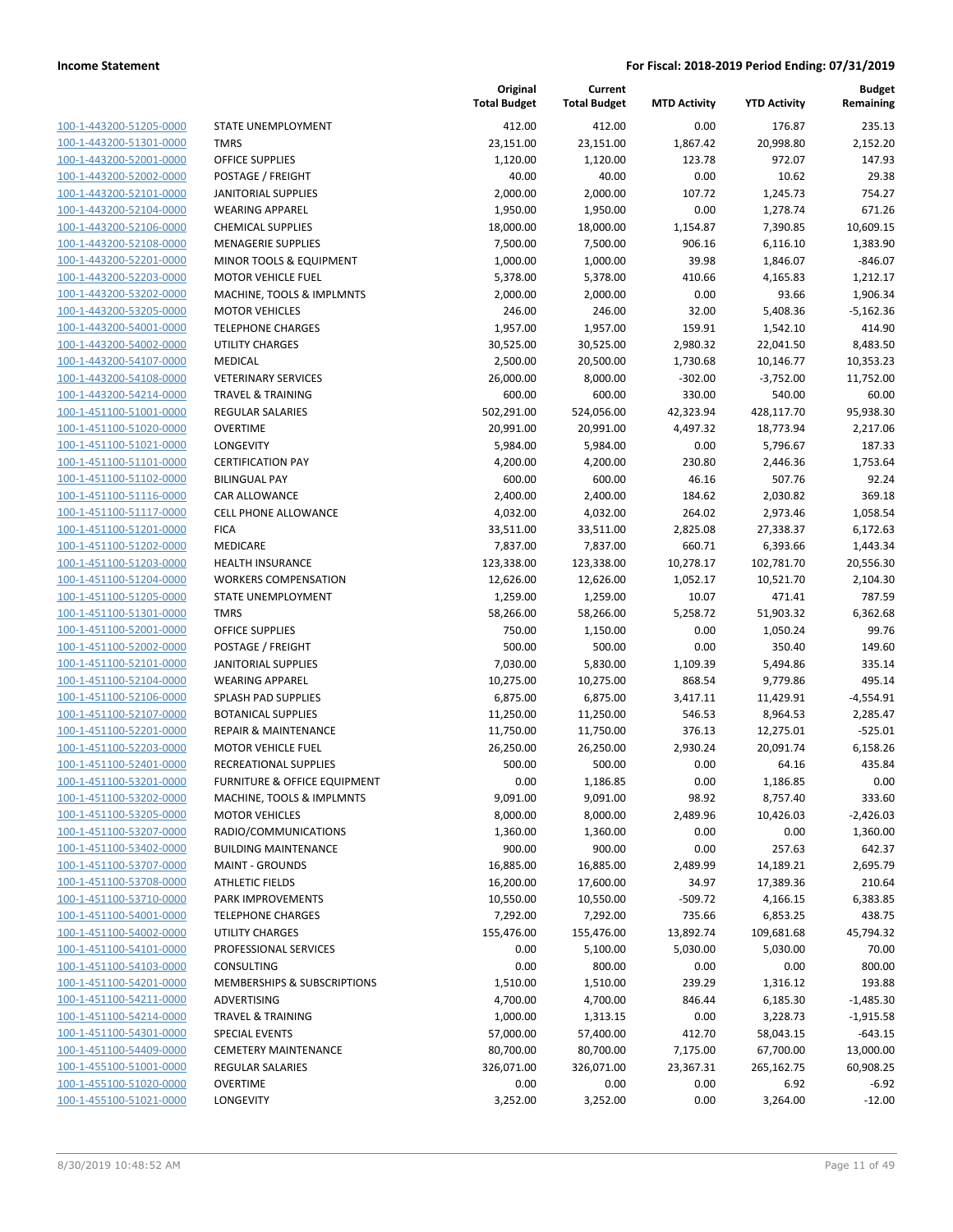| 100-1-455100-51102-0000        |
|--------------------------------|
| 100-1-455100-51116-0000        |
| 100-1-455100-51117-0000        |
| 100-1-455100-51201-0000        |
| 100-1-455100-51202-0000        |
| <u>100-1-455100-51203-0000</u> |
| 100-1-455100-51204-0000        |
| 100-1-455100-51205-0000        |
| 100-1-455100-51301-0000        |
| 100-1-455100-52001-0000        |
| <u>100-1-455100-52002-0000</u> |
| 100-1-455100-52004-0000        |
| 100-1-455100-52005-0000        |
| 100-1-455100-52115-0000        |
| 100-1-455100-52201-0000        |
|                                |
| <u>100-1-455100-52402-0000</u> |
| <u>100-1-455100-53201-0000</u> |
| 100-1-455100-54001-0000        |
| 100-1-455100-54002-0000        |
| 100-1-455100-54201-0000        |
| 100-1-455100-54202-0000        |
| 100-1-455100-54214-0000        |
| 100-1-455100-55203-0000        |
| 100-1-455100-55211-0000        |
| 100-1-456100-51001-0000        |
| 100-1-456100-51021-0000        |
| 100-1-456100-51116-0000        |
| 100-1-456100-51117-0000        |
| 100-1-456100-51201-0000        |
| 100-1-456100-51202-0000        |
| 100-1-456100-51203-0000        |
| 100-1-456100-51204-0000        |
| 100-1-456100-51205-0000        |
| 100-1-456100-51301-0000        |
| 100-1-456100-52001-0000        |
| 100-1-456100-52002-0000        |
|                                |
| <u>100-1-456100-52103-0000</u> |
| 100-1-456100-54001-0000        |
| 100-1-456100-54201-0000        |
| 100-1-456100-54205-0000        |
| 100-1-456100-54214-0000        |
| <u>100-1-456100-54301-0000</u> |
| 100-1-456100-54523-0000        |
| 100-1-480000-52003-0000        |
| 100-1-480000-52006-0000        |
| <u>100-1-480000-54002-0000</u> |
| 100-1-480000-54105-0000        |
| 100-1-480000-54201-0000        |
| 100-1-480000-54904-0000        |
| 100-1-480000-54905-0000        |
| <u>100-1-480000-54906-0000</u> |
| <u>100-1-480000-56309-0000</u> |
| 100-1-480000-56309-0001        |
| 100-1-480000-57005-0000        |
| 100-1-480000-57007-0000        |
| <u>100-1-480000-57008-0000</u> |
| 100-1-480000-57015-0000        |
| 100-1-491000-58040-0000        |
| <u>100-1-491000-58204-0000</u> |
|                                |

|                                                    |                                              | Original<br><b>Total Budget</b> | Current<br><b>Total Budget</b> | <b>MTD Activity</b>  | <b>YTD Activity</b>   | <b>Budget</b><br>Remaining |
|----------------------------------------------------|----------------------------------------------|---------------------------------|--------------------------------|----------------------|-----------------------|----------------------------|
| 100-1-455100-51102-0000                            | <b>BILINGUAL PAY</b>                         | 600.00                          | 600.00                         | 46.16                | 507.76                | 92.24                      |
| 100-1-455100-51116-0000                            | CAR ALLOWANCE                                | 3,600.00                        | 3,600.00                       | 0.00                 | 0.00                  | 3,600.00                   |
| 100-1-455100-51117-0000                            | <b>CELL PHONE ALLOWANCE</b>                  | 432.00                          | 432.00                         | 32.30                | 355.30                | 76.70                      |
| 100-1-455100-51201-0000                            | <b>FICA</b>                                  | 20,705.00                       | 20,705.00                      | 1,406.80             | 16,243.86             | 4,461.14                   |
| 100-1-455100-51202-0000                            | MEDICARE                                     | 4,842.00                        | 4,842.00                       | 329.01               | 3,798.96              | 1,043.04                   |
| 100-1-455100-51203-0000                            | <b>HEALTH INSURANCE</b>                      | 42,900.00                       | 42,900.00                      | 3,575.00             | 35,750.00             | 7,150.00                   |
| 100-1-455100-51204-0000                            | <b>WORKERS COMPENSATION</b>                  | 1,092.00                        | 1,092.00                       | 91.00                | 910.00                | 182.00                     |
| 100-1-455100-51205-0000                            | STATE UNEMPLOYMENT                           | 806.00                          | 806.00                         | 4.17                 | 151.51                | 654.49                     |
| 100-1-455100-51301-0000                            | <b>TMRS</b>                                  | 28,709.00                       | 28,709.00                      | 2,123.79             | 25,714.26             | 2,994.74                   |
| 100-1-455100-52001-0000                            | <b>OFFICE SUPPLIES</b>                       | 2,885.00                        | 2,885.00                       | 66.05                | 1,601.82              | 1,283.18                   |
| 100-1-455100-52002-0000                            | POSTAGE / FREIGHT                            | 75.00                           | 75.00                          | 0.00                 | 0.83                  | 74.17                      |
| 100-1-455100-52004-0000                            | <b>COMPUTER SUPPLIES</b>                     | 75.00                           | 75.00                          | 0.00                 | 74.98                 | 0.02                       |
| 100-1-455100-52005-0000                            | PRINTED MATERIALS                            | 48.00                           | 48.00                          | 0.00                 | 72.00                 | $-24.00$                   |
| 100-1-455100-52115-0000                            | <b>CATALOGING SUPPLIES</b>                   | 1,000.00                        | 1,000.00                       | 0.00                 | 1,094.45              | $-94.45$                   |
| 100-1-455100-52201-0000                            | MINOR TOOLS & EQUIPMENT                      | 75.00                           | 75.00                          | 34.99                | 74.76                 | 0.24                       |
| 100-1-455100-52402-0000                            | <b>BASIC PROGRAM EXPENSE</b>                 | 4,100.00                        | 4,100.00                       | 425.88               | 3,503.70              | 596.30                     |
| 100-1-455100-53201-0000                            | <b>FURNITURE &amp; OFFICE EQUIPMENT</b>      | 629.00                          | 629.00                         | 629.00               | 629.00                | 0.00                       |
| 100-1-455100-54001-0000                            | <b>TELEPHONE CHARGES</b>                     | 5,676.00                        | 5,676.00                       | 391.96               | 4,369.41              | 1,306.59                   |
| 100-1-455100-54002-0000                            | <b>UTILITY CHARGES</b>                       | 32,442.00                       | 32,442.00                      | 3,152.39             | 28,632.44             | 3,809.56                   |
| 100-1-455100-54201-0000                            | MEMBERSHIPS & SUBSCRIPTIONS                  | 9,744.00                        | 9,744.00                       | 119.00               | 9,453.80              | 290.20                     |
| 100-1-455100-54202-0000                            | <b>LIBRARY PERIODICALS</b>                   | 2,700.00                        | 2,700.00                       | 0.00                 | 2,488.67              | 211.33                     |
| 100-1-455100-54214-0000                            | <b>TRAVEL &amp; TRAINING</b>                 | 2,500.00                        | 2,500.00                       | 295.00               | 2,388.94              | 111.06                     |
| 100-1-455100-55203-0000                            | <b>FURNITURE/OFFICE EQUIP</b>                | 250.00                          | 250.00                         | 0.00                 | 238.08                | 11.92                      |
| 100-1-455100-55211-0000                            | <b>BOOKS</b>                                 | 43,800.00                       | 43,800.00                      | 4,116.64             | 31,879.64             | 11,920.36                  |
| 100-1-456100-51001-0000                            | REGULAR SALARIES                             | 57,247.00                       | 57,247.00                      | 4,403.04             | 48,402.53             | 8,844.47                   |
| 100-1-456100-51021-0000                            | LONGEVITY                                    | 1,584.00                        | 1,584.00                       | 0.00                 | 1,584.00              | 0.00                       |
| 100-1-456100-51116-0000                            | CAR ALLOWANCE                                | 3,600.00                        | 3,600.00                       | 276.92               | 3,046.12              | 553.88                     |
| 100-1-456100-51117-0000                            | <b>CELL PHONE ALLOWANCE</b>                  | 432.00                          | 432.00                         | 33.22                | 365.42                | 66.58                      |
| 100-1-456100-51201-0000                            | <b>FICA</b>                                  | 3,898.00                        | 3,898.00                       | 259.68               | 2,992.23              | 905.77                     |
| 100-1-456100-51202-0000                            | MEDICARE                                     | 912.00                          | 912.00                         | 60.74                | 699.85                | 212.15                     |
| 100-1-456100-51203-0000                            | HEALTH INSURANCE                             | 10,725.00                       | 10,725.00                      | 893.75               | 8,937.50              | 1,787.50                   |
| 100-1-456100-51204-0000                            | <b>WORKERS COMPENSATION</b>                  | 172.00                          | 172.00                         | 14.33                | 143.30                | 28.70                      |
| 100-1-456100-51205-0000                            | STATE UNEMPLOYMENT                           | 69.00                           | 69.00                          | 0.00                 | 87.07                 | $-18.07$                   |
| 100-1-456100-51301-0000                            | <b>TMRS</b>                                  | 7,041.00                        | 7,041.00                       | 521.28               | 6,006.94              | 1,034.06                   |
| 100-1-456100-52001-0000                            | <b>OFFICE SUPPLIES</b>                       | 100.00                          | 100.00                         | 0.00                 | 8.96                  | 91.04                      |
| 100-1-456100-52002-0000                            | POSTAGE / FREIGHT                            | 200.00                          | 200.00                         | 0.00                 | 20.36                 | 179.64                     |
| 100-1-456100-52103-0000                            | <b>MEETING SUPPLIES</b>                      | 50.00                           | 50.00                          | 0.00                 | 0.00                  | 50.00                      |
| 100-1-456100-54001-0000                            | <b>TELEPHONE CHARGES</b>                     | 413.00                          | 413.00                         | 39.91                | 343.42                | 69.58                      |
| 100-1-456100-54201-0000                            | MEMBERSHIPS & SUBSCRIPTIONS                  | 1,240.00                        | 1,240.00                       | 0.00                 | 880.00                | 360.00                     |
| 100-1-456100-54205-0000                            | <b>BUSINESS MEALS</b>                        | 50.00                           | 50.00                          | 0.00                 | 25.00                 | 25.00                      |
| 100-1-456100-54214-0000                            | <b>TRAVEL &amp; TRAINING</b>                 | 750.00                          | 750.00                         | 0.00                 | 236.64                | 513.36                     |
| 100-1-456100-54301-0000                            | <b>SPECIAL EVENTS</b>                        | 7,300.00                        | 7,300.00                       | 277.68               | 6,154.80              | 1,145.20                   |
| 100-1-456100-54523-0000                            | PROPOSED EVENTS                              | 75,000.00<br>75,900.00          | 75,000.00                      | 9,890.00<br>9,528.60 | 60,450.00             | 14,550.00                  |
| 100-1-480000-52003-0000<br>100-1-480000-52006-0000 | <b>COPIER CHARGES</b><br><b>COPIER PAPER</b> | 5,000.00                        | 75,900.00<br>5,000.00          | 213.30               | 54,536.31<br>3,583.81 | 21,363.69<br>1,416.19      |
| 100-1-480000-54002-0000                            | <b>UTILITY CHARGES</b>                       | 652.00                          | 652.00                         | 48.01                | 479.83                | 172.17                     |
| 100-1-480000-54105-0000                            | <b>MARKETING</b>                             | 8,250.00                        | 8,250.00                       | 0.00                 | 4,000.00              | 4,250.00                   |
| 100-1-480000-54201-0000                            | MEMBERSHIPS & SUBSCRIPTIONS                  | 8,601.00                        | 8,601.00                       | 1,723.26             | 5,135.99              | 3,465.01                   |
| 100-1-480000-54904-0000                            | POSTAGE METER RENTAL                         | 0.00                            | 0.00                           | $-177.85$            | $-1,778.50$           | 1,778.50                   |
| 100-1-480000-54905-0000                            | MAIL MACHINE LEASE INT                       | 700.00                          | 700.00                         | 0.00                 | 0.00                  | 700.00                     |
| 100-1-480000-54906-0000                            | MAIL MACHINE LEASE PRINC                     | 2,600.00                        | 2,600.00                       | 0.00                 | 0.00                  | 2,600.00                   |
| 100-1-480000-56309-0000                            | PAYOUT ARRANGEMENT LOCAL SALES TAX           | 178,096.00                      | 178,096.00                     | 24,459.97            | 176,788.33            | 1,307.67                   |
| 100-1-480000-56309-0001                            | PAYOUT ARRANGEMENT - 380 AGREEMENT           | 123,312.00                      | 123,312.00                     | 0.00                 | 101,419.00            | 21,893.00                  |
| 100-1-480000-57005-0000                            | <b>ACCRUED VAC &amp; SICK PAY</b>            | 160,000.00                      | 160,000.00                     | 0.00                 | 97,618.61             | 62,381.39                  |
| 100-1-480000-57007-0000                            | <b>COMMUNITY SERVICES</b>                    | 25,000.00                       | 25,000.00                      | 0.00                 | 5,000.00              | 20,000.00                  |
| 100-1-480000-57008-0000                            | <b>BANK CHARGES</b>                          | 15,000.00                       | 15,000.00                      | 1,061.59             | 8,589.78              | 6,410.22                   |
| 100-1-480000-57015-0000                            | <b>CONTINGENCY EXPENSE</b>                   | 90,000.00                       | 90,000.00                      | 0.00                 | 0.00                  | 90,000.00                  |
| 100-1-491000-58040-0000                            | <b>XFR - GENERAL CIP</b>                     | 3,220,008.00                    | 3,220,008.00                   | 268,334.00           | 2,683,340.00          | 536,668.00                 |
| 100-1-491000-58204-0000                            | XFR - VEHICLE/EQUIP RPLCMNT                  | 615,357.00                      | 615,357.00                     | 51,279.75            | 512,797.50            | 102,559.50                 |
|                                                    |                                              |                                 |                                |                      |                       |                            |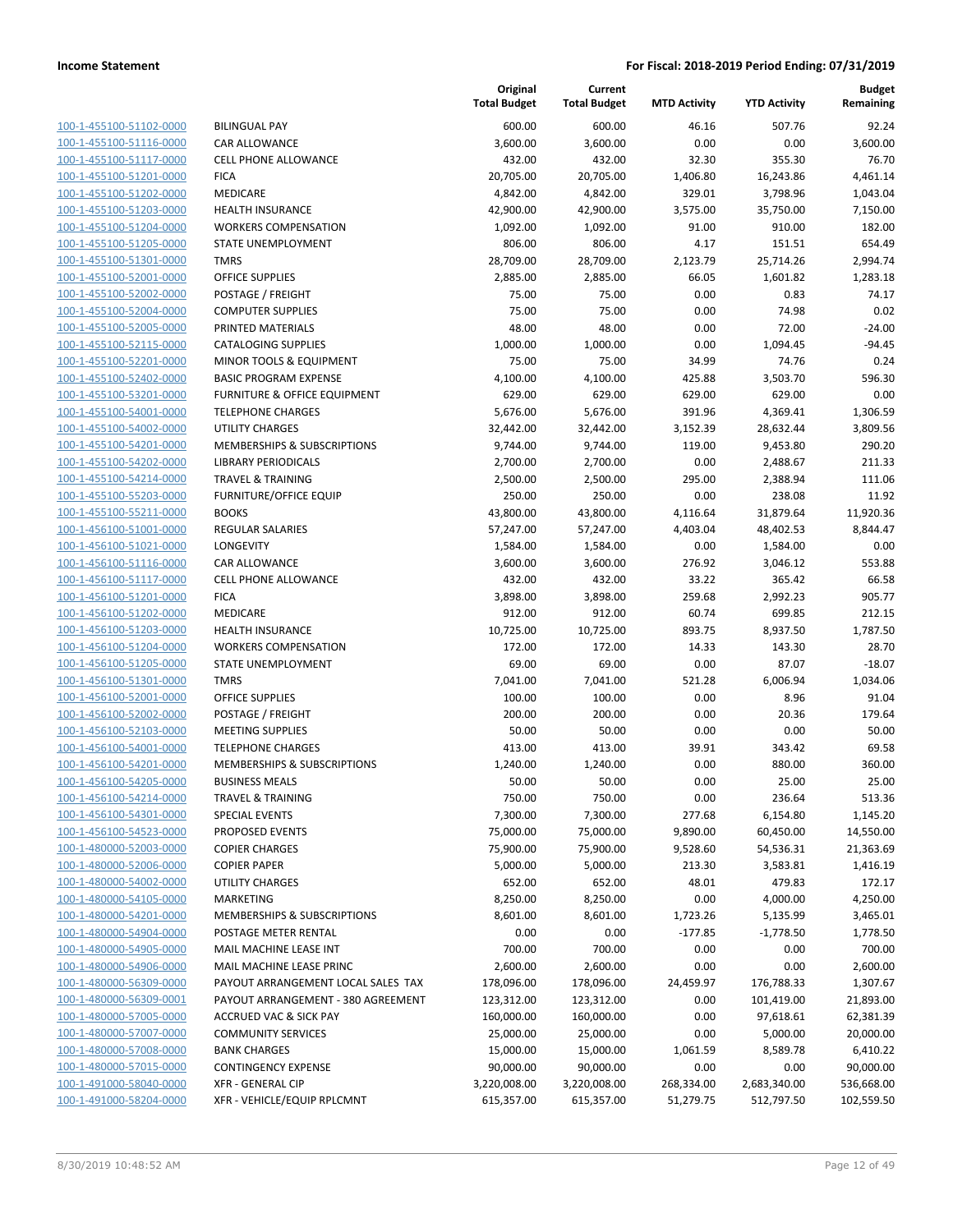|                                                             |                                                                                           | Original<br><b>Total Budget</b> | Current<br><b>Total Budget</b> | <b>MTD Activity</b> | <b>YTD Activity</b>   | <b>Budget</b><br>Remaining |
|-------------------------------------------------------------|-------------------------------------------------------------------------------------------|---------------------------------|--------------------------------|---------------------|-----------------------|----------------------------|
| 100-1-495000-58702-0000                                     | CA - GEN GOV TO CENTRAL SERVICE FUND                                                      | 2,990.00                        | 2,990.00                       | 249.17              | 2,491.70              | 498.30                     |
| 100-1-495000-58703-0000                                     | CA - PUBLIC WORKS TO CENTRAL SERVICE FU                                                   | 83,324.00                       | 83,324.00                      | 6,943.67            | 69,436.70             | 13,887.30                  |
| 100-1-495000-58704-0000                                     | CA - PUBLIC SAFETY TO CENTRAL SERVICE FU                                                  | 224,363.00                      | 224,363.00                     | 18,696.92           | 186,969.20            | 37,393.80                  |
| 100-1-495000-58705-0000                                     | CA - COM DEV TO CENTRAL SERVICE FUND                                                      | 60,110.00                       | 60,110.00                      | 5,009.16            | 50,091.63             | 10,018.37                  |
| 100-1-495000-58706-0000                                     | CA - PARKS & REC TO CENTRAL SERVICE FUND                                                  | 200,523.00                      | 200,523.00                     | 16,710.25           | 167,102.50            | 33,420.50                  |
| 100-1-495000-58712-0000                                     | CA - GEN GOV TO INSURANCE FUND                                                            | 2,437.00                        | 2,437.00                       | 203.08              | 2,030.80              | 406.20                     |
| 100-1-495000-58713-0000                                     | CA - PUBLIC WORKS TO INSURANCE FUND                                                       | 30,169.00                       | 30,169.00                      | 2,514.08            | 25,140.80             | 5,028.20                   |
| 100-1-495000-58714-0000                                     | CA - PUBLIC SAFETY TO INSURANCE FUND                                                      | 70,502.00                       | 70,502.00                      | 5,875.17            | 58,751.70             | 11,750.30                  |
| 100-1-495000-58715-0000                                     | CA - COM DEV TO INSURANCE FUND                                                            | 11,768.00                       | 11,768.00                      | 980.67              | 9,806.70              | 1,961.30                   |
| 100-1-495000-58716-0000                                     | CA - PARKS & REC TO INSURANCE FUND                                                        | 39,169.00                       | 39,169.00                      | 3,264.08            | 32,640.80             | 6,528.20                   |
| 100-1-495000-58722-0000                                     | CA - GEN GOVERNMENT TO MIS FUND                                                           | 19,265.00                       | 19,265.00                      | 1,605.42            | 16,054.20             | 3,210.80                   |
| 100-1-495000-58723-0000                                     | CA - PUBLIC WORKS TO MIS FUND                                                             | 17,693.00                       | 17,693.00                      | 1,474.42            | 14,744.20             | 2,948.80                   |
| 100-1-495000-58724-0000                                     | CA - PUBLIC SAFETY TO MIS FUND                                                            | 157,174.00                      | 157,174.00                     | 13,097.83           | 130,978.30            | 26,195.70                  |
| 100-1-495000-58725-0000                                     | CA - COM DEV TO MIS FUND                                                                  | 51,718.00                       | 51,718.00                      | 4,309.83            | 43,098.30             | 8,619.70                   |
| 100-1-495000-58726-0000                                     | CA - PARKS & REC TO MIS FUND                                                              | 50,819.00                       | 50,819.00                      | 4,234.92            | 42,349.20             | 8,469.80                   |
|                                                             | <b>Expense Total:</b>                                                                     | 26,032,854.92                   | 26,030,383.92                  | 1,985,382.75        | 21,228,292.19         | 4,802,091.73               |
|                                                             | Fund: 100 - GENERAL FUND Surplus (Deficit):                                               | -1,558,556.07                   | -1,556,085.07                  | 15,696.29           | -208,578.91           |                            |
| Fund: 101 - MUNICIPAL COURT BUILDING SECURITY FEES          |                                                                                           |                                 |                                |                     |                       |                            |
| Revenue                                                     |                                                                                           |                                 |                                |                     |                       |                            |
| 101-1-318001-44101-0000                                     | MUNICIPAL COURT COST/FEES                                                                 | 0.00                            | 0.00                           | 430.43              | 4,573.70              | $-4,573.70$                |
| 101-1-319001-45401-0000                                     | <b>INTEREST REVENUES</b>                                                                  | 0.00                            | 0.00                           | 30.37               | 881.59                | $-881.59$                  |
|                                                             | <b>Revenue Total:</b>                                                                     | 0.00                            | 0.00                           | 460.80              | 5,455.29              | $-5,455.29$                |
| <b>Expense</b>                                              |                                                                                           |                                 |                                |                     |                       |                            |
| 101-1-480000-57008-0000                                     | <b>BANK CHARGES</b>                                                                       | 0.00                            | 0.00                           | 6.69                | 26.68                 | $-26.68$                   |
|                                                             | <b>Expense Total:</b>                                                                     | 0.00                            | 0.00                           | 6.69                | 26.68                 | $-26.68$                   |
|                                                             | Fund: 101 - MUNICIPAL COURT BUILDING SECURITY FEES Surplus (Deficit):                     | 0.00                            | 0.00                           | 454.11              | 5,428.61              |                            |
| Fund: 102 - MUNICIPAL COURT TECH FUND<br>Revenue            |                                                                                           |                                 |                                |                     |                       |                            |
| 102-1-318001-44101-0000                                     | MUNICIPAL COURT COST/FEES                                                                 | 0.00                            | 0.00                           | 573.85              | 6,098.16              | $-6,098.16$                |
| 102-1-319001-45401-0000                                     | <b>INTEREST REVENUES</b>                                                                  | 0.00                            | 0.00                           | 19.76               | 549.93                | $-549.93$                  |
|                                                             | <b>Revenue Total:</b>                                                                     | 0.00                            | 0.00                           | 593.61              | 6,648.09              | $-6,648.09$                |
| <b>Expense</b>                                              |                                                                                           |                                 |                                |                     |                       |                            |
| 102-1-480000-57008-0000                                     | <b>BANK CHARGES</b>                                                                       | 0.00                            | 0.00                           | 4.35                | 16.68                 | $-16.68$                   |
|                                                             | <b>Expense Total:</b>                                                                     | 0.00                            | 0.00                           | 4.35                | 16.68                 | $-16.68$                   |
|                                                             | Fund: 102 - MUNICIPAL COURT TECH FUND Surplus (Deficit):                                  | 0.00                            | 0.00                           | 589.26              | 6,631.41              |                            |
| <b>Fund: 103 - MUNICIPAL COURT CHILD SAFETY FUND</b>        |                                                                                           |                                 |                                |                     |                       |                            |
| Revenue                                                     |                                                                                           |                                 |                                |                     |                       |                            |
| 103-1-318001-44101-0000                                     | MUNICIPAL COURT COST/FEES                                                                 | 1,954.00                        | 1,954.00                       | 0.00                | 132.93                | 1,821.07                   |
| 103-1-318001-44110-0000                                     | OPTIONAL COUNTY FEE - CHILD SAFETY                                                        | 26,637.00                       | 26,637.00                      | 7,648.05            | 21,095.41             | 5,541.59                   |
| 103-1-319001-45401-0000                                     | <b>INTEREST REVENUES</b>                                                                  | 25.00                           | 25.00                          | 7.60                | 205.65                | $-180.65$                  |
|                                                             | <b>Revenue Total:</b>                                                                     | 28,616.00                       | 28,616.00                      | 7,655.65            | 21,433.99             | 7,182.01                   |
| <b>Expense</b><br>103-1-480000-57007-0000                   |                                                                                           |                                 |                                |                     |                       |                            |
|                                                             | <b>COMMUNITY SERVICES</b>                                                                 | 28,000.00                       | 28,000.00                      | 0.00                | 13,447.36             | 14,552.64                  |
| 103-1-480000-57008-0000                                     | <b>BANK CHARGES</b>                                                                       | 10.00                           | 10.00                          | 1.60                | 6.44                  | 3.56                       |
|                                                             | <b>Expense Total:</b><br>Fund: 103 - MUNICIPAL COURT CHILD SAFETY FUND Surplus (Deficit): | 28,010.00<br>606.00             | 28,010.00<br>606.00            | 1.60<br>7,654.05    | 13,453.80<br>7,980.19 | 14,556.20                  |
|                                                             |                                                                                           |                                 |                                |                     |                       |                            |
| <b>Fund: 110 - EXCHANGE BUILDING FUND</b><br><b>Expense</b> |                                                                                           |                                 |                                |                     |                       |                            |
| 110-1-463100-54001-0000                                     | <b>TELEPHONE CHARGES</b>                                                                  | 0.00                            | 0.00                           | 0.00                | 28.14                 | $-28.14$                   |
|                                                             | <b>Expense Total:</b>                                                                     | 0.00                            | 0.00                           | 0.00                | 28.14                 | $-28.14$                   |
|                                                             | Fund: 110 - EXCHANGE BUILDING FUND Total:                                                 | 0.00                            | 0.00                           | 0.00                | 28.14                 |                            |
| <b>Fund: 111 - RECREATION ACTIVITIES FUND</b>               |                                                                                           |                                 |                                |                     |                       |                            |
| Revenue                                                     |                                                                                           |                                 |                                |                     |                       |                            |
| 111-1-319001-45401-0000                                     | <b>INTEREST REVENUES</b>                                                                  | 25.00                           | 25.00                          | 0.00                | 28.94                 | $-3.94$                    |
| 111-1-319010-45306-0000                                     | PARK CONCESSIONS                                                                          | 44,415.00                       | 44,415.00                      | $-94.90$            | 17,745.65             | 26,669.35                  |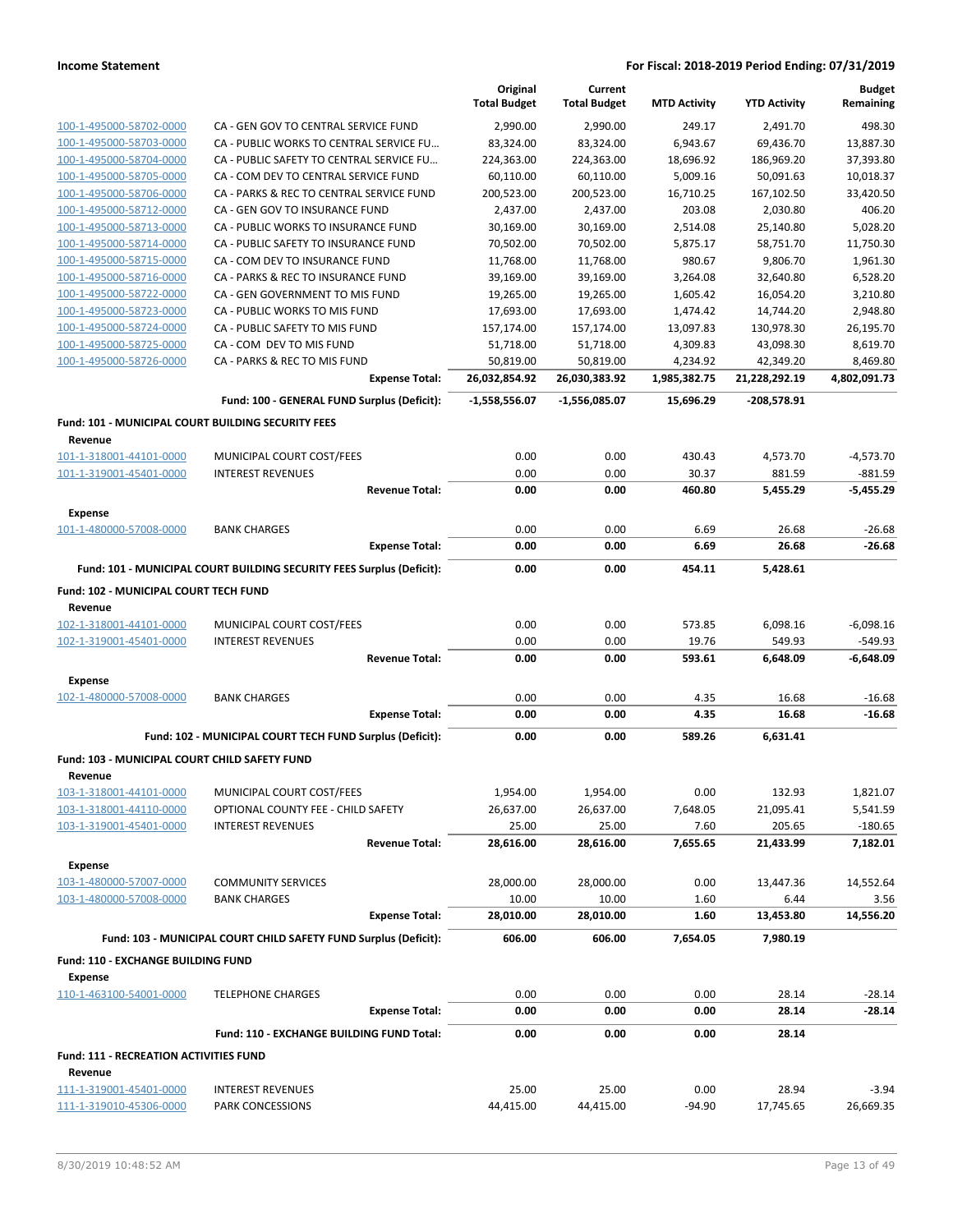|                                                    |                                                           | Original<br><b>Total Budget</b> | Current<br><b>Total Budget</b> | <b>MTD Activity</b> | <b>YTD Activity</b>    | <b>Budget</b><br>Remaining |
|----------------------------------------------------|-----------------------------------------------------------|---------------------------------|--------------------------------|---------------------|------------------------|----------------------------|
| 111-1-319011-44507-0000                            | <b>ADULT RECREATION FEES</b>                              | 22,480.00                       | 22,480.00                      | 1,360.00            | 8,483.50               | 13,996.50                  |
| 111-1-319011-44508-0000                            | YOUTH RECREATION FEES                                     | 145,650.00                      | 145,650.00                     | 1,460.00            | 76,515.47              | 69,134.53                  |
| 111-1-319012-44509-0000                            | SPECIAL EVENT FUNDING                                     | 45,000.00                       | 45,000.00                      | 1,000.00            | 26,800.36              | 18,199.64                  |
| 111-1-319012-45504-0000                            | RECREATION FACILTY RENTAL                                 | 15,539.00                       | 15,539.00                      | 820.00              | 2,370.00               | 13,169.00                  |
|                                                    | <b>Revenue Total:</b>                                     | 273,109.00                      | 273,109.00                     | 4,545.10            | 131,943.92             | 141,165.08                 |
| <b>Expense</b>                                     |                                                           |                                 |                                |                     |                        |                            |
| 111-1-451200-51001-0000                            | REGULAR SALARIES / PART TIME TEMPORARY                    | 17,280.00                       | 17,280.00                      | 1,028.60            | 8,248.05               | 9,031.95                   |
| 111-1-451200-51201-0000                            | <b>FICA</b>                                               | 1,071.00                        | 1,071.00                       | 63.77               | 511.39                 | 559.61                     |
| 111-1-451200-51202-0000                            | <b>MEDICARE</b>                                           | 251.00                          | 251.00                         | 14.92               | 119.61                 | 131.39                     |
| 111-1-451200-51204-0000                            | <b>WORKERS COMPENSATION</b>                               | 442.00                          | 442.00                         | 36.83               | 368.30                 | 73.70                      |
| 111-1-451200-51205-0000                            | STATE UNEMPLOYMENT                                        | 66.00                           | 66.00                          | 1.03                | $-24.18$               | 90.18                      |
| 111-1-451200-52001-0000                            | <b>OFFICE SUPPLIES</b>                                    | 500.00                          | 500.00                         | 0.00                | 287.85                 | 212.15                     |
| 111-1-451200-52101-0000                            | JANITORIAL SUPPLIES                                       | 750.00                          | 750.00                         | $-144.95$           | 237.42                 | 512.58                     |
| 111-1-451200-52401-0000                            | YOUTH SPORT SUPPLIES                                      | 79,185.00                       | 79,185.00                      | 2,062.80            | 60,431.51              | 18,753.49                  |
| 111-1-451200-52403-0000                            | <b>RESALE ITEMS</b>                                       | 24,112.00                       | 24,112.00                      | 564.72              | 11,308.78              | 12,803.22                  |
| 111-1-451200-54301-0000                            | <b>SPECIAL EVENTS</b>                                     | 40,000.00                       | 40,000.00                      | 10,096.06           | 41,078.59              | $-1,078.59$                |
| 111-1-451200-54302-0000                            | <b>TEAM REGISTRATION</b>                                  | 4,200.00                        | 4,200.00                       | 504.00              | 1,768.00               | 2,432.00                   |
| 111-1-451200-54303-0000                            | ADULT OFFICIALS / INSTRUCTORS                             | 80,938.00                       | 80,938.00                      | 1,364.00            | 33,317.00              | 47,621.00                  |
| 111-1-480000-52003-0000                            | <b>COPIER CHARGES</b>                                     | 2,050.00                        | 2,050.00                       | 169.72              | 2,031.43               | 18.57                      |
| 111-1-480000-57008-0000                            | <b>BANK CHARGES</b>                                       | 2,300.00                        | 2,300.00                       | 94.47               | 2,146.92               | 153.08                     |
| 111-1-495000-58501-0000                            | CA - GENERAL FUND                                         | 10,275.00                       | 10,275.00                      | 856.25              | 8,562.50               | 1,712.50                   |
| 111-1-495000-58701-0000                            | CA - CENTRAL SERVICE FUND                                 | 611.00                          | 611.00                         | 50.92               | 509.20                 | 101.80                     |
| 111-1-495000-58710-0000                            | <b>CA - INSURANCE FUND</b>                                | 229.00                          | 229.00                         | 19.08               | 190.80                 | 38.20                      |
| 111-1-495000-58720-0000                            | CA - MIS FUN                                              | 4,085.00                        | 4,085.00                       | 340.42              | 3,404.20               | 680.80                     |
|                                                    | <b>Expense Total:</b>                                     | 268,345.00                      | 268,345.00                     | 17,122.64           | 174,497.37             | 93,847.63                  |
|                                                    | Fund: 111 - RECREATION ACTIVITIES FUND Surplus (Deficit): | 4,764.00                        | 4,764.00                       | $-12,577.54$        | $-42,553.45$           |                            |
| Fund: 112 - GUN RANGE FUND                         |                                                           |                                 |                                |                     |                        |                            |
| Revenue                                            |                                                           |                                 |                                |                     |                        |                            |
| 112-1-319001-45401-0000                            | <b>INTEREST REVENUES</b>                                  | 50.00                           | 50.00                          | 0.00                | 0.00                   | 50.00                      |
| 112-1-319001-45601-0000                            | MISCELLANEOUS REVENUES                                    | 2,000.00                        | 2,000.00                       | 410.00              | 1,700.00               | 300.00                     |
|                                                    | <b>Revenue Total:</b>                                     | 2,050.00                        | 2,050.00                       | 410.00              | 1,700.00               | 350.00                     |
| Expense                                            |                                                           |                                 |                                |                     |                        |                            |
| 112-1-421700-54501-0000                            | SPECIAL SERVICES                                          | 1,000.00                        | 1,000.00                       | 0.00                | 70.00                  | 930.00                     |
| 112-1-480000-57008-0000                            | <b>BANK CHARGES</b>                                       | 10.00                           | 10.00                          | 0.00                | 0.04                   | 9.96                       |
|                                                    | <b>Expense Total:</b>                                     | 1,010.00                        | 1,010.00                       | 0.00                | 70.04                  | 939.96                     |
|                                                    | Fund: 112 - GUN RANGE FUND Surplus (Deficit):             | 1,040.00                        | 1,040.00                       | 410.00              | 1,629.96               |                            |
|                                                    |                                                           |                                 |                                |                     |                        |                            |
| Fund: 113 - HOTEL / MOTEL OCCUPANCY TAX FUND       |                                                           |                                 |                                |                     |                        |                            |
|                                                    | HOTEL/MOTEL OCCUPANCY TAX                                 |                                 |                                |                     |                        | 118,742.26                 |
| 113-1-313005-41402-0000                            |                                                           | 621,000.00                      | 621,000.00                     | 75,311.11           | 502,257.74             |                            |
| 113-1-319001-45401-0000                            | <b>INTEREST REVENUES</b><br><b>Revenue Total:</b>         | 1,555.00<br>622,555.00          | 1,555.00<br>622,555.00         | 185.74<br>75,496.85 | 5,456.73<br>507,714.47 | $-3,901.73$<br>114,840.53  |
|                                                    |                                                           |                                 |                                |                     |                        |                            |
| <b>Expense</b>                                     |                                                           |                                 |                                |                     |                        |                            |
| 113-1-458100-51001-0000                            | REGULAR                                                   | 37,337.00                       | 37,337.00                      | 2,832.43            | 31,257.89              | 6,079.11                   |
| 113-1-458100-51020-0000                            | <b>OVERTIME</b>                                           | 707.00                          | 707.00                         | 182.23              | 462.30                 | 244.70                     |
| 113-1-458100-51021-0000                            | <b>LONGEVITY</b>                                          | 348.00                          | 348.00                         | 0.00                | 174.00                 | 174.00                     |
| 113-1-458100-51116-0000                            | CAR ALLOWANCE                                             | 1,200.00                        | 1,200.00                       | 92.30               | 1,015.30               | 184.70                     |
| 113-1-458100-51117-0000                            | <b>CELL PHONE ALLOWANCE</b>                               | 210.00                          | 210.00                         | 16.14               | 177.54                 | 32.46                      |
| 113-1-458100-51201-0000                            | <b>FICA</b>                                               | 2,468.00                        | 2,468.00                       | 187.91              | 1,988.48               | 479.52                     |
| 113-1-458100-51202-0000                            | MEDICARE                                                  | 577.00                          | 577.00                         | 43.95               | 465.01                 | 111.99                     |
| 113-1-458100-51203-0000                            | <b>HEALTH INSURANCE</b>                                   | 10,725.00                       | 10,725.00                      | 893.75              | 8,937.50               | 1,787.50                   |
| 113-1-458100-51204-0000                            | <b>WORKERS COMPENSATION</b>                               | 709.00                          | 709.00                         | 59.08               | 590.80                 | 118.20                     |
| 113-1-458100-51205-0000                            | <b>UNEMPLOYMENT</b>                                       | 69.00                           | 69.00                          | 0.00                | 31.39                  | 37.61                      |
| 113-1-458100-51301-0000                            | TMRS                                                      | 4,458.00                        | 4,458.00                       | 335.20              | 3,604.34               | 853.66                     |
| 113-1-458100-52001-0000<br>113-1-458100-52002-0000 | OFFICE SUPPLIES                                           | 300.00<br>750.00                | 300.00<br>750.00               | 31.96               | 93.31<br>685.69        | 206.69                     |
| 113-1-458100-54101-0000                            | POSTAGE / FREIGHT<br>PROFESSIONAL SERVICES                | 10,000.00                       | 10,000.00                      | 252.67<br>0.00      | 10,494.45              | 64.31<br>-494.45           |
| 113-1-458100-54105-0000                            | MARKETING                                                 | 10,000.00                       | 10,000.00                      | 0.00                | 9,660.19               | 339.81                     |
|                                                    |                                                           |                                 |                                |                     |                        |                            |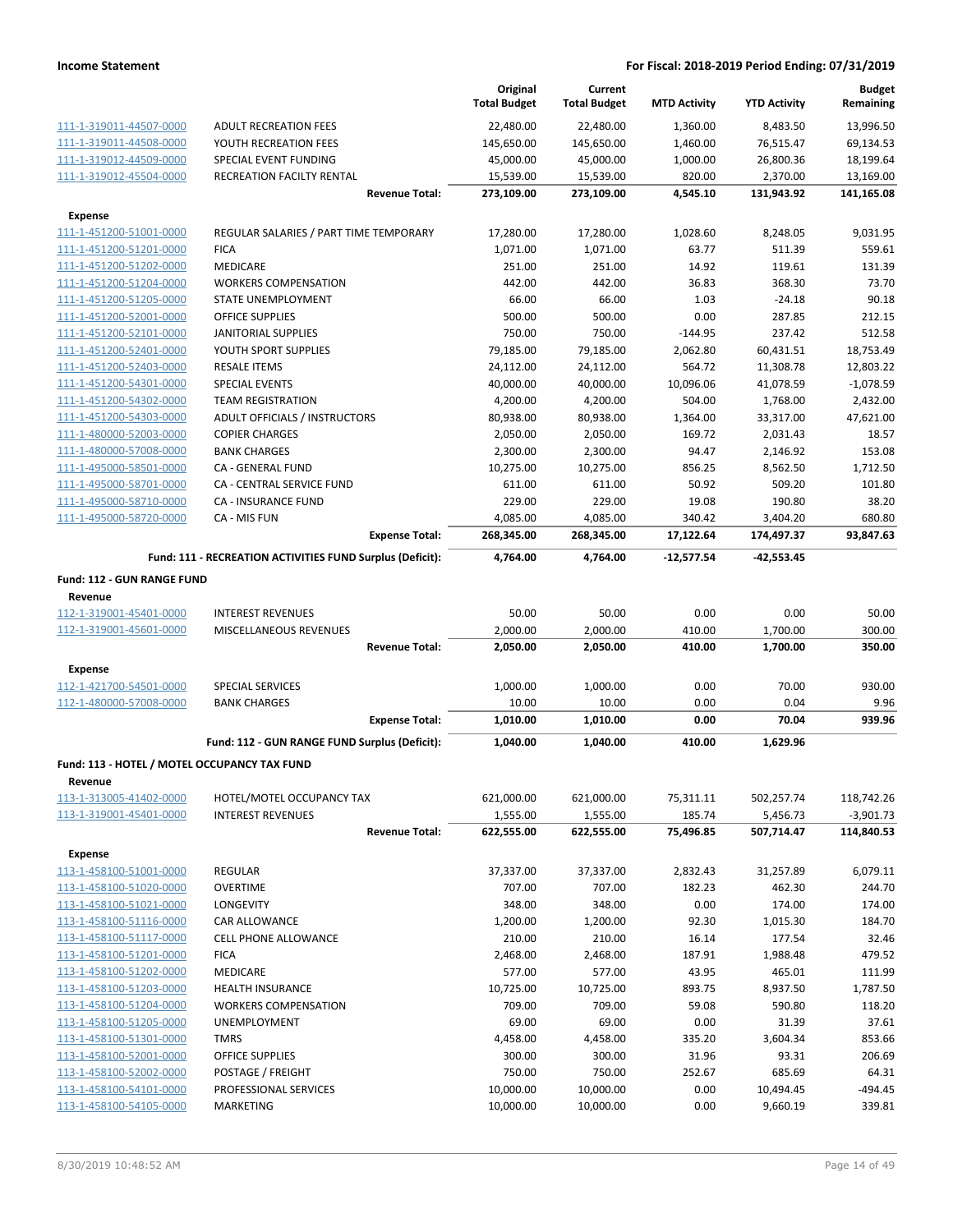|                                                    |                                                                 | Original<br><b>Total Budget</b> | Current<br><b>Total Budget</b> | <b>MTD Activity</b> | <b>YTD Activity</b> | <b>Budget</b><br>Remaining |
|----------------------------------------------------|-----------------------------------------------------------------|---------------------------------|--------------------------------|---------------------|---------------------|----------------------------|
| 113-1-458100-54106-0000                            | <b>ATTORNEY FEES</b>                                            | 500.00                          | 500.00                         | 0.00                | 0.00                | 500.00                     |
| 113-1-458100-54201-0000                            | <b>MEMBERSHIPS &amp; SUBSCRIPTIONS</b>                          | 1,500.00                        | 1,500.00                       | 0.00                | 745.00              | 755.00                     |
| 113-1-458100-54211-0000                            | ADVERTISING                                                     | 58,300.00                       | 58,300.00                      | 2,014.96            | 47,533.70           | 10,766.30                  |
| 113-1-458100-54212-0000                            | <b>PRINTING</b>                                                 | 7,500.00                        | 7,500.00                       | 0.00                | 1,512.00            | 5,988.00                   |
| 113-1-458100-54214-0000                            | TRAVEL/TRAINING EXPENSE                                         | 2,000.00                        | 2,000.00                       | 0.00                | 1,985.78            | 14.22                      |
| 113-1-458100-54301-0000                            | <b>SPECIAL EVENTS</b>                                           | 4,000.00                        | 4,000.00                       | 217.00              | 2,849.15            | 1,150.85                   |
| 113-1-458100-55203-0000                            | <b>FURNITURE/OFFICE EQUIP</b>                                   | 500.00                          | 500.00                         | 0.00                | 0.00                | 500.00                     |
| 113-1-480000-57008-0000                            | <b>BANK CHARGES</b>                                             | 250.00                          | 250.00                         | 40.97               | 171.99              | 78.01                      |
| 113-1-491000-58001-0000                            | <b>XFR - GENERAL FUND</b>                                       | 190,000.00                      | 190,000.00                     | 15,833.33           | 158,333.30          | 31,666.70                  |
| 113-1-491000-58035-0000                            | XFR - DEBT SERVICE FUND                                         | 0.00                            | 0.00                           | 2,732.20            | 27,321.80           | $-27,321.80$               |
| 113-1-491000-58040-0000                            | XFR - GENERAL CIP FUND                                          | 214,537.00                      | 214,537.00                     | 17,878.08           | 178,780.80          | 35,756.20                  |
| 113-1-491000-58101-0000                            | <b>XFR - UTILITY FUND</b>                                       | 45,000.00                       | 45,000.00                      | 3,750.00            | 37,500.00           | 7,500.00                   |
|                                                    | <b>Expense Total:</b>                                           | 603,945.00                      | 603,945.00                     | 47,394.16           | 526,371.71          | 77,573.29                  |
|                                                    | Fund: 113 - HOTEL / MOTEL OCCUPANCY TAX FUND Surplus (Deficit): | 18,610.00                       | 18,610.00                      | 28,102.69           | $-18,657.24$        |                            |
| Fund: 114 - VENUE MANAGEMENT FUND                  |                                                                 |                                 |                                |                     |                     |                            |
| Revenue                                            |                                                                 |                                 |                                |                     |                     |                            |
| 114-1-319010-45306-0000                            | <b>CONCESSIONS</b>                                              | 500.00                          | 500.00                         | $-6.52$             | 311.02              | 188.98                     |
| 114-1-319030-45506-0000                            | <b>AUDITORIUM RENTALS</b>                                       | 21,069.00                       | 21,069.00                      | 1,275.00            | 22,525.00           | $-1,456.00$                |
| 114-1-319031-45505-0000                            | <b>CIVIC CENTER RENTALS</b>                                     | 45,135.00                       | 45,135.00                      | 3,297.00            | 30,651.00           | 14,484.00                  |
| 114-1-319032-44509-0000                            | SPECIAL EVENTS/SPONSORS                                         | 26,080.00                       | 26,080.00                      | 300.00              | 550.00              | 25,530.00                  |
| 114-1-319033-45307-0000                            | <b>TICKET SALES</b>                                             | 119,000.00                      | 119,000.00                     | 89,478.20           | 89,478.20           | 29,521.80                  |
|                                                    | <b>Revenue Total:</b>                                           | 211,784.00                      | 211,784.00                     | 94,343.68           | 143,515.22          | 68,268.78                  |
| <b>Expense</b>                                     |                                                                 |                                 |                                |                     |                     |                            |
| 114-1-457100-51001-0000                            | <b>REGULAR SALARIES</b>                                         | 24,585.00                       | 24,585.00                      | 1,890.96            | 21,571.69           | 3,013.31                   |
| 114-1-457100-51020-0000                            | <b>OVERTIME</b>                                                 | 11,000.00                       | 11,000.00                      | 361.19              | 1,682.29            | 9,317.71                   |
| 114-1-457100-51021-0000                            | LONGEVITY                                                       | 246.00                          | 246.00                         | 0.00                | 123.00              | 123.00                     |
| 114-1-457100-51116-0000                            | CAR ALLOWANCE                                                   | 1,200.00                        | 1,200.00                       | 92.32               | 1,015.52            | 184.48                     |
| 114-1-457100-51117-0000                            | CELL PHONE ALLOWANCE                                            | 210.00                          | 210.00                         | 16.16               | 177.76              | 32.24                      |
| 114-1-457100-51201-0000                            | <b>FICA</b>                                                     | 1,627.00                        | 1,627.00                       | 145.59              | 1,522.78            | 104.22                     |
| 114-1-457100-51202-0000                            | MEDICARE                                                        | 380.00                          | 380.00                         | 34.05               | 356.16              | 23.84                      |
| 114-1-457100-51203-0000                            | <b>HEALTH INSURANCE</b>                                         | 5,363.00                        | 5,363.00                       | 446.92              | 4,469.20            | 893.80                     |
| 114-1-457100-51204-0000                            | <b>WORKERS COMPENSATION</b>                                     | 672.00                          | 672.00                         | 56.00               | 560.00              | 112.00                     |
| 114-1-457100-51205-0000                            | STATE UNEMPLOYMENT                                              | 34.00                           | 34.00                          | 0.00                | 55.36               | $-21.36$                   |
| 114-1-457100-51301-0000                            | <b>TMRS</b>                                                     | 2,939.00                        | 2,939.00                       | 271.29              | 2,873.30            | 65.70                      |
| 114-1-457100-52001-0000<br>114-1-457100-52002-0000 | OFFICE SUPPLIES<br>POSTAGE / FREIGHT                            | 250.00                          | 250.00                         | 64.93               | 121.29              | 128.71                     |
| 114-1-457100-52201-0000                            |                                                                 | 500.00                          | 500.00                         | 0.00                | 0.00                | 500.00<br>288.45           |
| 114-1-457100-52403-0000                            | MINOR TOOLS & EQUIPMENT                                         | 2,500.00                        | 2,500.00<br>2,000.00           | 1,622.71            | 2,211.55            |                            |
| 114-1-457100-53702-0000                            | RESALE ITEMS<br>AUDTIORIUM MAINTENANCE                          | 2,000.00<br>8,000.00            | 8,000.00                       | 0.00<br>140.78      | 0.00<br>11,871.62   | 2,000.00<br>$-3,871.62$    |
| 114-1-457100-53704-0000                            | <b>CIVIC CENTER</b>                                             | 5,000.00                        | 5,000.00                       | 238.51              | 6,033.45            | $-1,033.45$                |
| 114-1-457100-54001-0000                            | <b>TELEPHONE CHARGES</b>                                        | 100.00                          | 100.00                         | 0.00                | 0.00                | 100.00                     |
| 114-1-457100-54005-0000                            | <b>CIVIC CENTER UTILITY CHARGES</b>                             | 27,500.00                       | 27,500.00                      | 2,255.35            | 18,065.47           | 9,434.53                   |
| 114-1-457100-54105-0000                            | MARKETING                                                       | 4,000.00                        | 4,000.00                       | 0.00                | 1,315.12            | 2,684.88                   |
| 114-1-457100-54106-0000                            | <b>ATTORNEY FEES</b>                                            | 500.00                          | 500.00                         | 0.00                | 0.00                | 500.00                     |
| 114-1-457100-54201-0000                            | MEMBERSHIPS & SUBSCRIPTIONS                                     | 2,000.00                        | 2,000.00                       | 361.50              | 1,236.50            | 763.50                     |
| 114-1-457100-54205-0000                            | <b>BUSINESS MEALS</b>                                           | 500.00                          | 500.00                         | 0.00                | 44.00               | 456.00                     |
| 114-1-457100-54211-0000                            | <b>ADVERTISING</b>                                              | 30,000.00                       | 30,000.00                      | 1,080.00            | 23,863.71           | 6,136.29                   |
| 114-1-457100-54214-0000                            | <b>TRAVEL &amp; TRAINING</b>                                    | 1,000.00                        | 1,000.00                       | 0.00                | 781.00              | 219.00                     |
| 114-1-457100-54301-0000                            | <b>SPECIAL EVENTS</b>                                           | 85,000.00                       | 85,000.00                      | 0.00                | 80,961.43           | 4,038.57                   |
| 114-1-480000-52003-0000                            | <b>COPIER CHARGES</b>                                           | 3,600.00                        | 3,600.00                       | 169.73              | 2,031.44            | 1,568.56                   |
| 114-1-480000-57008-0000                            | <b>BANK CHARGES</b>                                             | 2,500.00                        | 2,500.00                       | 227.95              | 1,523.79            | 976.21                     |
| 114-1-495000-58501-0000                            | CA - GENERAL FUND                                               | 5,741.00                        | 5,741.00                       | 478.42              | 4,784.20            | 956.80                     |
| 114-1-495000-58701-0000                            | CA - CENTRAL SERVICE FUND                                       | 564.00                          | 564.00                         | 47.00               | 423.00              | 141.00                     |
| 114-1-495000-58710-0000                            | <b>CA - INSURANCE FUND</b>                                      | 233.00                          | 233.00                         | 19.42               | 194.20              | 38.80                      |
| 114-1-495000-58720-0000                            | CA - MIS FUN                                                    | 3,973.00                        | 3,973.00                       | 331.08              | 3,310.80            | 662.20                     |
|                                                    | <b>Expense Total:</b>                                           | 233,717.00                      | 233,717.00                     | 10,351.86           | 193,179.63          | 40,537.37                  |
|                                                    | Fund: 114 - VENUE MANAGEMENT FUND Surplus (Deficit):            | $-21,933.00$                    | $-21,933.00$                   | 83,991.82           | -49,664.41          |                            |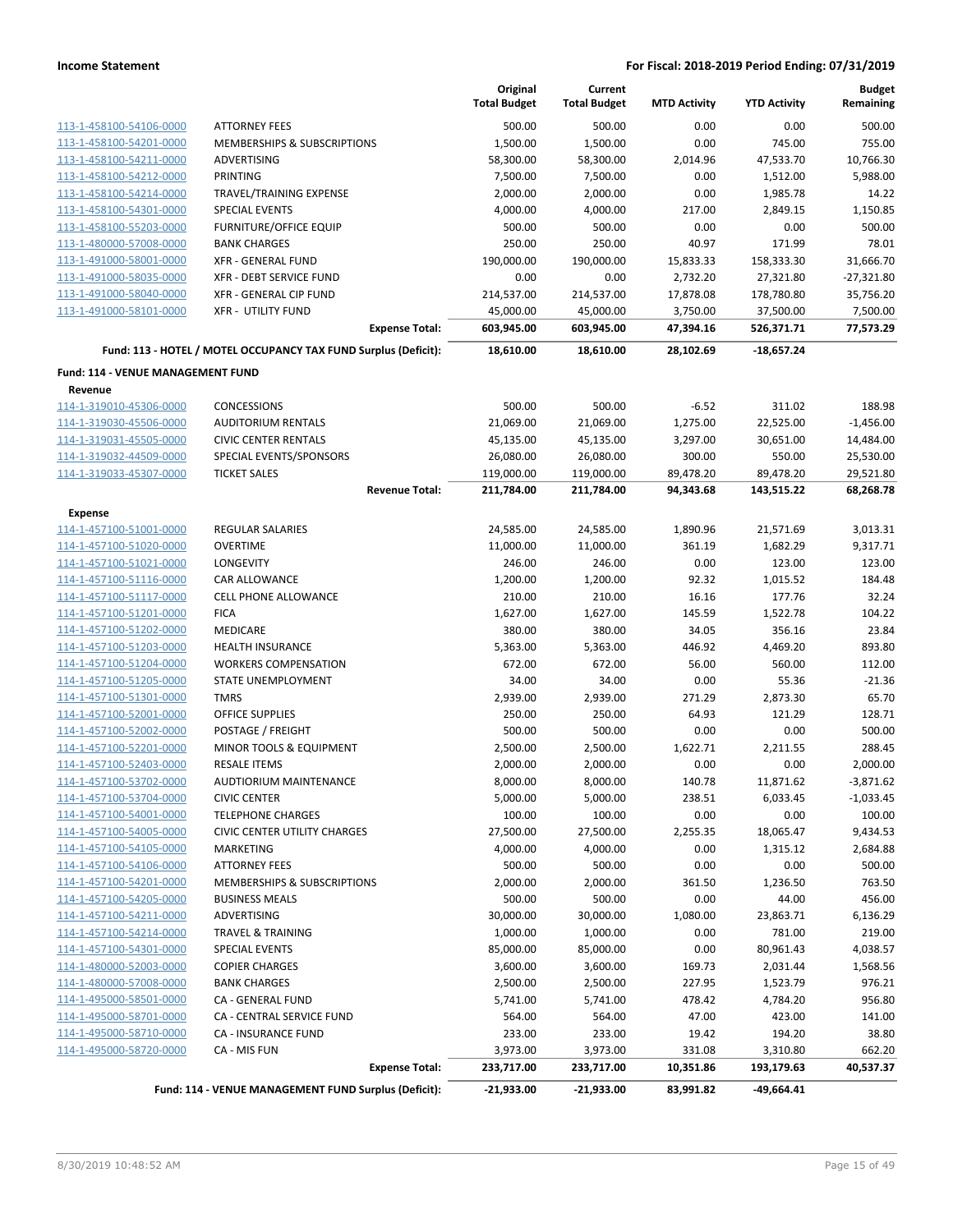|                                                                      |                                                                           | Original<br><b>Total Budget</b> | Current<br><b>Total Budget</b> | <b>MTD Activity</b> | <b>YTD Activity</b>    | <b>Budget</b><br>Remaining |
|----------------------------------------------------------------------|---------------------------------------------------------------------------|---------------------------------|--------------------------------|---------------------|------------------------|----------------------------|
| Revenue                                                              | <b>Fund: 123 - PTRAIN - POLICE REIMBURSEMENT GRANTS &amp; CONT EDUCAT</b> |                                 |                                |                     |                        |                            |
| 123-1-310001-43104-0000                                              | <b>GRANTS / LEOSE</b>                                                     | 0.00                            | 0.00                           | 0.00                | 4,452.70               | $-4,452.70$                |
| 123-1-319001-45401-0000                                              | <b>INTEREST REVENUES</b>                                                  | 0.00                            | 0.00                           | 3.78                | 157.63                 | $-157.63$                  |
|                                                                      | <b>Revenue Total:</b>                                                     | 0.00                            | 0.00                           | 3.78                | 4,610.33               | $-4.610.33$                |
| <b>Expense</b>                                                       |                                                                           |                                 |                                |                     |                        |                            |
| 123-1-421100-54214-0000                                              | <b>TRAVEL &amp; TRAINING</b>                                              | 0.00                            | 0.00                           | 0.00                | 325.00                 | $-325.00$                  |
| 123-1-421230-54214-0000                                              | <b>TRAVEL &amp; TRAINING</b>                                              | 0.00                            | 0.00                           | 644.95              | 7,252.96               | $-7,252.96$                |
| 123-1-421240-54214-0000                                              | <b>TRAVEL &amp; TRAINING</b>                                              | 0.00                            | 0.00                           | 120.00              | 779.40                 | $-779.40$                  |
| 123-1-480000-57008-0000                                              | <b>BANK CHARGES</b>                                                       | 0.00                            | 0.00                           | 0.85                | 4.55                   | $-4.55$                    |
|                                                                      | <b>Expense Total:</b>                                                     | 0.00                            | 0.00                           | 765.80              | 8,361.91               | $-8,361.91$                |
|                                                                      | Fund: 123 - PTRAIN - POLICE REIMBURSEMENT GRANTS & CONT EDUCAT Sur        | 0.00                            | 0.00                           | $-762.02$           | $-3,751.58$            |                            |
| Fund: 124 - FIRE HAZMAT GRANT                                        |                                                                           |                                 |                                |                     |                        |                            |
| Expense                                                              |                                                                           |                                 |                                |                     |                        |                            |
| 124-1-422200-52306-0000                                              | <b>HAZMAT SUPPLIES</b>                                                    | 0.00                            | 0.00                           | 0.00                | 67,365.11              | -67,365.11                 |
|                                                                      | <b>Expense Total:</b>                                                     | 0.00                            | 0.00                           | 0.00                | 67,365.11              | -67,365.11                 |
|                                                                      | Fund: 124 - FIRE HAZMAT GRANT Total:                                      | 0.00                            | 0.00                           | 0.00                | 67,365.11              |                            |
| <b>Fund: 125 - TRAINING &amp; HUMANITIES TEXAS GRANTS</b><br>Expense |                                                                           |                                 |                                |                     |                        |                            |
| 125-1-455100-52402-0000                                              | <b>BASIC PROGRAM EXPENSE</b>                                              | 0.00                            | 0.00                           | 0.00                | 97.30                  | $-97.30$                   |
|                                                                      | <b>Expense Total:</b>                                                     | 0.00                            | 0.00                           | 0.00                | 97.30                  | $-97.30$                   |
|                                                                      | Fund: 125 - TRAINING & HUMANITIES TEXAS GRANTS Total:                     | 0.00                            | 0.00                           | 0.00                | 97.30                  |                            |
| Fund: 140 - DEBT SERVICE FUND                                        |                                                                           |                                 |                                |                     |                        |                            |
| Revenue                                                              |                                                                           |                                 |                                |                     |                        |                            |
| 140-1-311001-41101-0000                                              | <b>REAL PROPERTY TAXES</b>                                                | 4,516,579.00                    | 4,516,579.00                   | 16,372.67           | 4,558,108.91           | $-41,529.91$               |
| 140-1-311002-41102-0000                                              | <b>DELINQUENT TAXES</b>                                                   | 42,700.00                       | 42,700.00                      | 2,061.87            | 48,623.55              | $-5,923.55$                |
| 140-1-319001-45401-0000                                              | <b>INTEREST REVENUES</b>                                                  | 2,371.00                        | 2,371.00                       | 556.27              | 18,843.17              | $-16,472.17$               |
| 140-1-319001-45601-0000                                              | MISCELLANEOUS REVENUES                                                    | 3,000.00                        | 3,000.00                       | 0.00                | 0.00                   | 3,000.00                   |
| 140-1-323001-46008-0000                                              | <b>XFR - TOURISM FUND</b>                                                 | 32,786.35                       | 32,786.35                      | 0.00                | 24,589.60              | 8,196.75                   |
| 140-1-323001-46100-0000                                              | <b>XFR - UTILITY FUND</b>                                                 | 1,531,651.65                    | 1,531,651.65                   | 127,637.64          | 1,276,376.40           | 255,275.25                 |
| 140-1-323001-46107-0000                                              | <b>XFR - AIRPORT FUND</b>                                                 | 23,239.00                       | 23,239.00                      | 1,936.58            | 19,365.80              | 3,873.20                   |
|                                                                      | <b>Revenue Total:</b>                                                     | 6,152,327.00                    | 6,152,327.00                   | 148,565.03          | 5,945,907.43           | 206,419.57                 |
| <b>Expense</b>                                                       |                                                                           |                                 |                                |                     |                        |                            |
| 140-1-471100-56105-0000                                              | 2010 CO - PRINCIPAL                                                       | 270,000.00                      | 270,000.00                     | 0.00                | 270,000.00             | 0.00                       |
| 140-1-471100-56106-0000                                              | 2013 CO PRINCIPAL                                                         | 260,000.00                      | 260,000.00                     | 0.00                | 260,000.00             | 0.00                       |
| 140-1-471100-56306-0000                                              | 2010 GO REFUND PRINCIPAL                                                  | 660,000.00                      | 660,000.00                     | 0.00                | 660,000.00             | 0.00                       |
| 140-1-471100-56308-0000                                              | 2011 GO REFUND PRINCIPAL                                                  | 1,090,000.00                    | 1,090,000.00                   | 0.00                | 1,090,000.00           | 0.00                       |
| 140-1-471100-56310-0000                                              | 2014 GO REFUND PRINCIPAL                                                  | 180,000.00                      | 180,000.00                     | 0.00                | 180,000.00             | 0.00                       |
| 140-1-471100-56311-0000                                              | 2014 GENERAL OBLIGATIONS PRINCIPAL                                        | 305,000.00                      | 305,000.00                     | 0.00                | 305,000.00             | 0.00                       |
| 140-1-471100-56312-0000                                              | 2015 GENERAL OBLIGATIONS PRINCIPAL                                        | 459,000.00                      | 459,000.00                     | 0.00                | 459,000.00             | 0.00                       |
| 140-1-471100-56313-0000                                              | 2017 GO REFUND PRINCIPAL                                                  | 1,685,000.00                    | 1,685,000.00                   | 0.00                | 1,685,000.00           | 0.00                       |
| 140-1-471200-56205-0000                                              | 2010 CO - INTEREST                                                        | 178,663.00                      | 178,663.00                     | 0.00                | 91,693.75              | 86,969.25                  |
| 140-1-471200-56206-0000                                              | 2013 CO INTEREST                                                          | 21,716.00                       | 21,716.00                      | 0.00                | 12,015.00              | 9,701.00                   |
| 140-1-471200-56406-0000                                              | 2010 GO REFUND INTEREST                                                   | 298,548.00                      | 298,548.00                     | 0.00                | 155,873.75             | 142,674.25                 |
| 140-1-471200-56408-0000                                              | 2011 GO REFUND INTEREST                                                   | 102,295.00                      | 102,295.00                     | 0.00                | 56,597.50              | 45,697.50                  |
| 140-1-471200-56409-0000                                              | 2014 GENERAL OBLIGATIONS - INTEREST                                       | 102,402.00                      | 102,402.00                     | 0.00                | 53,130.00              | 49,272.00                  |
| 140-1-471200-56410-0000                                              | 2015 GO - INTEREST                                                        | 143,099.00                      | 143,099.00                     | 0.00                | 74,407.40              | 68,691.60                  |
| 140-1-471200-56411-0000                                              | 2014 GO REFUND INTEREST                                                   | 25,160.00                       | 25,160.00                      | 0.00                | 13,480.00              | 11,680.00                  |
| 140-1-471200-56413-0000                                              | 2017 GO REFUND INTEREST                                                   | 323,375.00                      | 323,375.00                     | 0.00                | 182,750.00             | 140,625.00                 |
| 140-1-475100-56002-0000                                              | <b>AGENT FEE</b>                                                          | 1,500.00                        | 1,500.00                       | 0.00                | 850.00                 | 650.00                     |
| 140-1-475100-56005-0000                                              | ARBITRAGE                                                                 | 6,100.00                        | 6,100.00                       | 0.00                | 2,200.00               | 3,900.00                   |
| 140-1-480000-57008-0000                                              | <b>BANK CHARGES</b><br><b>Expense Total:</b>                              | 500.00<br>6,112,358.00          | 500.00<br>6,112,358.00         | 120.42<br>120.42    | 573.51<br>5,552,570.91 | $-73.51$<br>559,787.09     |
|                                                                      | Fund: 140 - DEBT SERVICE FUND Surplus (Deficit):                          | 39,969.00                       | 39,969.00                      | 148,444.61          | 393,336.52             |                            |
|                                                                      |                                                                           |                                 |                                |                     |                        |                            |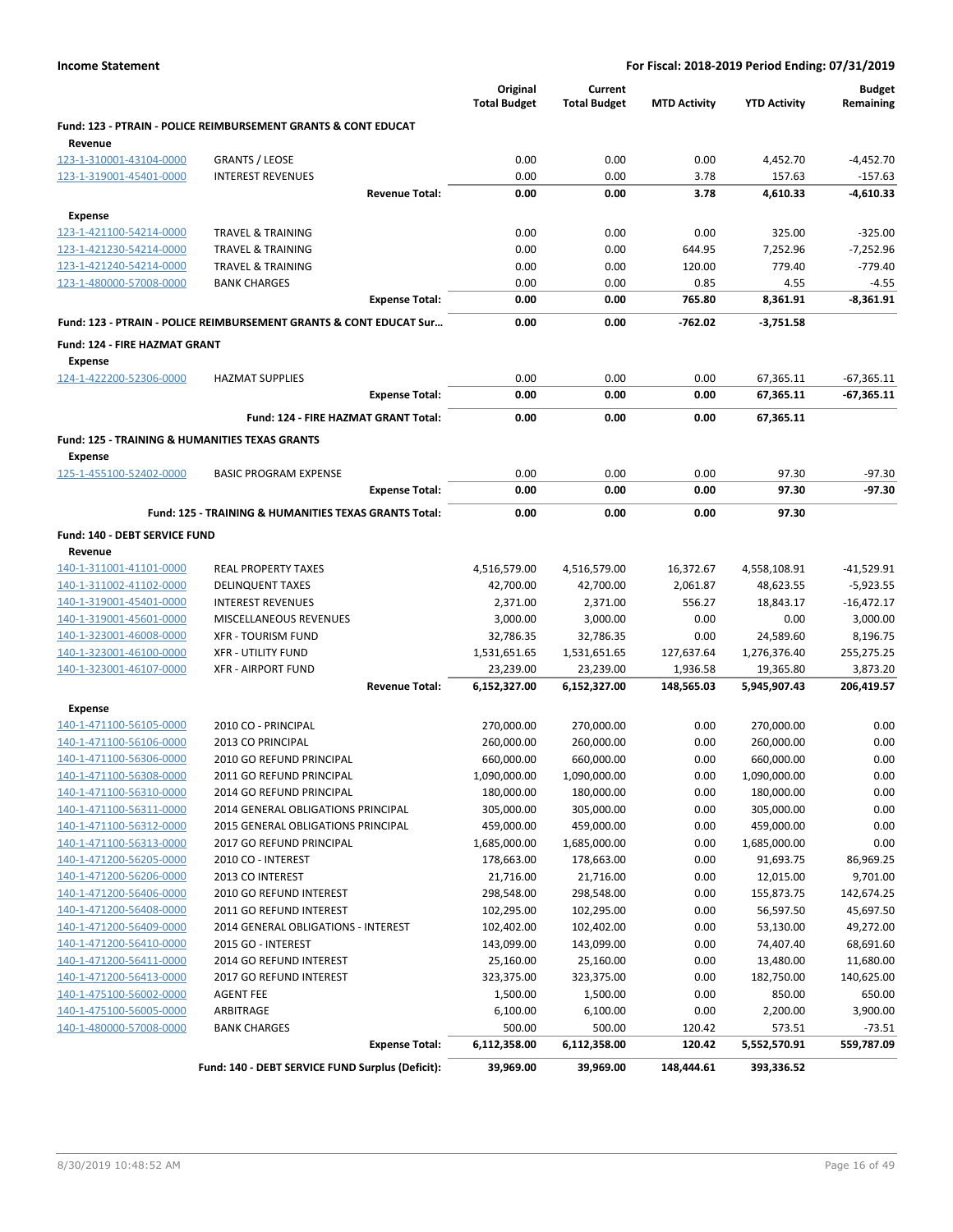|                                              |                                                                 |                       | Original<br><b>Total Budget</b> | Current<br><b>Total Budget</b> | <b>MTD Activity</b> | <b>YTD Activity</b> | <b>Budget</b><br>Remaining |
|----------------------------------------------|-----------------------------------------------------------------|-----------------------|---------------------------------|--------------------------------|---------------------|---------------------|----------------------------|
| Fund: 160 - GENERAL CAPITAL IMPROVEMENT FUND |                                                                 |                       |                                 |                                |                     |                     |                            |
| Revenue<br>160-1-310002-45611-0000           | <b>DONATIONS FOR PROJECTS</b>                                   |                       | 0.00                            | 0.00                           | 700.00              | 17,800.00           | $-17,800.00$               |
| 160-1-314004-41808-0000                      | FRANCHISE FEES/CABLE-SICFA                                      |                       | 26,599.00                       | 26,599.00                      | 0.00                | 48,563.62           | $-21,964.62$               |
| 160-1-319001-45401-0000                      | <b>INTEREST REVENUES</b>                                        |                       | 22,000.00                       | 22,000.00                      | 2,828.28            | 44,457.61           | $-22,457.61$               |
| 160-1-323001-46001-0000                      | <b>XFR - GENERAL FUND</b>                                       |                       | 3,220,008.00                    | 3,220,008.00                   | 268,334.00          | 2,683,340.00        | 536,668.00                 |
| 160-1-323001-46008-0000                      | <b>XFR - TOURISM FUND</b>                                       |                       | 214,537.00                      | 214,537.00                     | 17,878.08           | 178,780.80          | 35,756.20                  |
|                                              |                                                                 | <b>Revenue Total:</b> | 3,483,144.00                    | 3,483,144.00                   | 289,740.36          | 2,972,942.03        | 510,201.97                 |
| <b>Expense</b>                               |                                                                 |                       |                                 |                                |                     |                     |                            |
| 160-1-000000-55018-0000                      | <b>DEMOLITION</b>                                               |                       | 0.00                            | 45,000.00                      | 22,500.00           | 45,000.00           | 0.00                       |
| 160-1-421210-55201-0000                      | <b>EQUIPMENT PURCHASES</b>                                      |                       | 0.00                            | 0.00                           | 0.00                | 512.64              | $-512.64$                  |
| 160-1-421230-55201-0000                      | <b>EQUIPMENT PURCHASES</b>                                      |                       | 29,008.00                       | 29,008.00                      | 0.00                | 30,998.60           | $-1,990.60$                |
| 160-1-421240-55207-0000                      | RADIO COMMUNICATION EQUIP                                       |                       | 1,050,000.00                    | 1,050,000.00                   | 12,580.00           | 33,056.53           | 1,016,943.47               |
| 160-1-431200-53304-0000                      | STREET IMPROV PROGRAM                                           |                       | 2,000,000.00                    | 2,000,000.00                   | 9,350.00            | 10,171.00           | 1,989,829.00               |
| 160-1-431200-55002-0000                      | <b>IMPROVEMENTS</b>                                             |                       | 100,000.00                      | 100,000.00                     | 0.00                | 0.00                | 100,000.00                 |
| 160-1-451100-55001-0000                      | LAND                                                            |                       | 0.00                            | 0.00                           | 350.00              | 350.00              | $-350.00$                  |
| 160-1-451100-55012-0000                      | <b>CONSTRUCTION</b>                                             |                       | 400,000.00                      | 400,000.00                     | 0.00                | 550,208.73          | $-150,208.73$              |
| 160-1-456100-55204-0000                      | <b>OLD TOWN GREENVILLE</b>                                      |                       | 15,000.00                       | 15,000.00                      | 0.00                | 20,667.99           | $-5,667.99$                |
| 160-1-457100-55203-0000                      | <b>FURNITURE/OFFICE EQUIP</b>                                   |                       | 0.00                            | 0.00                           | 0.00                | 10,000.00           | $-10,000.00$               |
| 160-1-480000-54101-0000                      | PROFESSIONAL SERVICES                                           |                       | 125,000.00                      | 125,000.00                     | 0.00                | 0.00                | 125,000.00                 |
| 160-1-480000-55002-0000                      | <b>IMPROVEMENTS</b>                                             |                       | 108,146.00                      | 110,617.00                     | 0.00                | 106,954.29          | 3,662.71                   |
| 160-1-480000-55007-0000                      | ENG/ARCHITECTS/MGMT                                             |                       | 0.00                            | 0.00                           | 0.00                | 2,769.50            | $-2,769.50$                |
| 160-1-480000-55012-0000                      | <b>CONSTRUCTION</b>                                             |                       | 0.00                            | 0.00                           | 0.00                | 238,026.65          | $-238,026.65$              |
| 160-1-480000-55201-0000                      | <b>EQUIPMENT PURCHASES</b>                                      |                       | 151,860.00                      | 151,860.00                     | 0.00                | 57,860.00           | 94,000.00                  |
| 160-1-480000-55203-0000                      | <b>FURNITURE/OFFICE EQUIP</b>                                   |                       | 5,531.00                        | 5,531.00                       | 0.00                | 3,914.45            | 1,616.55                   |
| 160-1-480000-57008-0000                      | <b>BANK CHARGES</b>                                             |                       | 500.00                          | 500.00                         | 372.27              | 1,114.97            | $-614.97$                  |
|                                              |                                                                 | <b>Expense Total:</b> | 3,985,045.00                    | 4,032,516.00                   | 45,152.27           | 1,111,605.35        | 2,920,910.65               |
|                                              | Fund: 160 - GENERAL CAPITAL IMPROVEMENT FUND Surplus (Deficit): |                       | $-501,901.00$                   | -549,372.00                    | 244,588.09          | 1,861,336.68        |                            |
| Fund: 161 - STREET CONSTRUCTION FUND         |                                                                 |                       |                                 |                                |                     |                     |                            |
| Revenue                                      |                                                                 |                       |                                 |                                |                     |                     |                            |
| 161-1-319001-45401-0000                      | <b>INTEREST REVENUES</b>                                        |                       | 4,000.00                        | 4,000.00                       | 421.07              | 12,708.35           | $-8,708.35$                |
|                                              |                                                                 | <b>Revenue Total:</b> | 4,000.00                        | 4,000.00                       | 421.07              | 12,708.35           | $-8,708.35$                |
| <b>Expense</b>                               |                                                                 |                       |                                 |                                |                     |                     |                            |
| 161-1-480000-57008-0000                      | <b>BANK CHARGES</b>                                             |                       | 500.00                          | 500.00                         | 92.92               | 375.44              | 124.56                     |
|                                              |                                                                 | <b>Expense Total:</b> | 500.00                          | 500.00                         | 92.92               | 375.44              | 124.56                     |
|                                              | Fund: 161 - STREET CONSTRUCTION FUND Surplus (Deficit):         |                       | 3,500.00                        | 3,500.00                       | 328.15              | 12,332.91           |                            |
| Fund: 164 - 2013 CO CAPITAL FUND             |                                                                 |                       |                                 |                                |                     |                     |                            |
| Revenue                                      |                                                                 |                       |                                 |                                |                     |                     |                            |
| 164-1-319001-45401-0000                      | <b>INTEREST REVENUES</b>                                        | <b>Revenue Total:</b> | 150.00<br>150.00                | 150.00<br>150.00               | 19.90<br>19.90      | 515.32<br>515.32    | $-365.32$<br>$-365.32$     |
|                                              |                                                                 |                       |                                 |                                |                     |                     |                            |
| <b>Expense</b>                               |                                                                 |                       |                                 |                                |                     |                     |                            |
| 164-1-480000-57008-0000                      | <b>BANK CHARGES</b>                                             | <b>Expense Total:</b> | 15.00<br>15.00                  | 15.00<br>15.00                 | 3.49<br>3.49        | 14.08<br>14.08      | 0.92<br>0.92               |
|                                              | Fund: 164 - 2013 CO CAPITAL FUND Surplus (Deficit):             |                       | 135.00                          | 135.00                         | 16.41               | 501.24              |                            |
|                                              |                                                                 |                       |                                 |                                |                     |                     |                            |
| Fund: 165 - 2014 GO FUND<br>Revenue          |                                                                 |                       |                                 |                                |                     |                     |                            |
| 165-1-319001-45401-0000                      | <b>INTEREST REVENUES</b>                                        |                       | 25,000.00                       | 25,000.00                      | 1,596.04            | 15,331.92           | 9,668.08                   |
|                                              |                                                                 | <b>Revenue Total:</b> | 25,000.00                       | 25,000.00                      | 1,596.04            | 15,331.92           | 9,668.08                   |
|                                              | Fund: 165 - 2014 GO FUND Total:                                 |                       | 25,000.00                       | 25,000.00                      | 1,596.04            | 15,331.92           |                            |
|                                              | Fund: 170 - LAW ENFORCEMENT GRANT - CAPITAL PURCHASES           |                       |                                 |                                |                     |                     |                            |
| Revenue                                      |                                                                 |                       |                                 |                                |                     |                     |                            |
| 170-1-310001-43100-0000                      | <b>GRANT REVENUE</b>                                            |                       | 0.00                            | 0.00                           | 0.00                | 21,253.00           | $-21,253.00$               |
|                                              |                                                                 | <b>Revenue Total:</b> | 0.00                            | 0.00                           | 0.00                | 21,253.00           | $-21,253.00$               |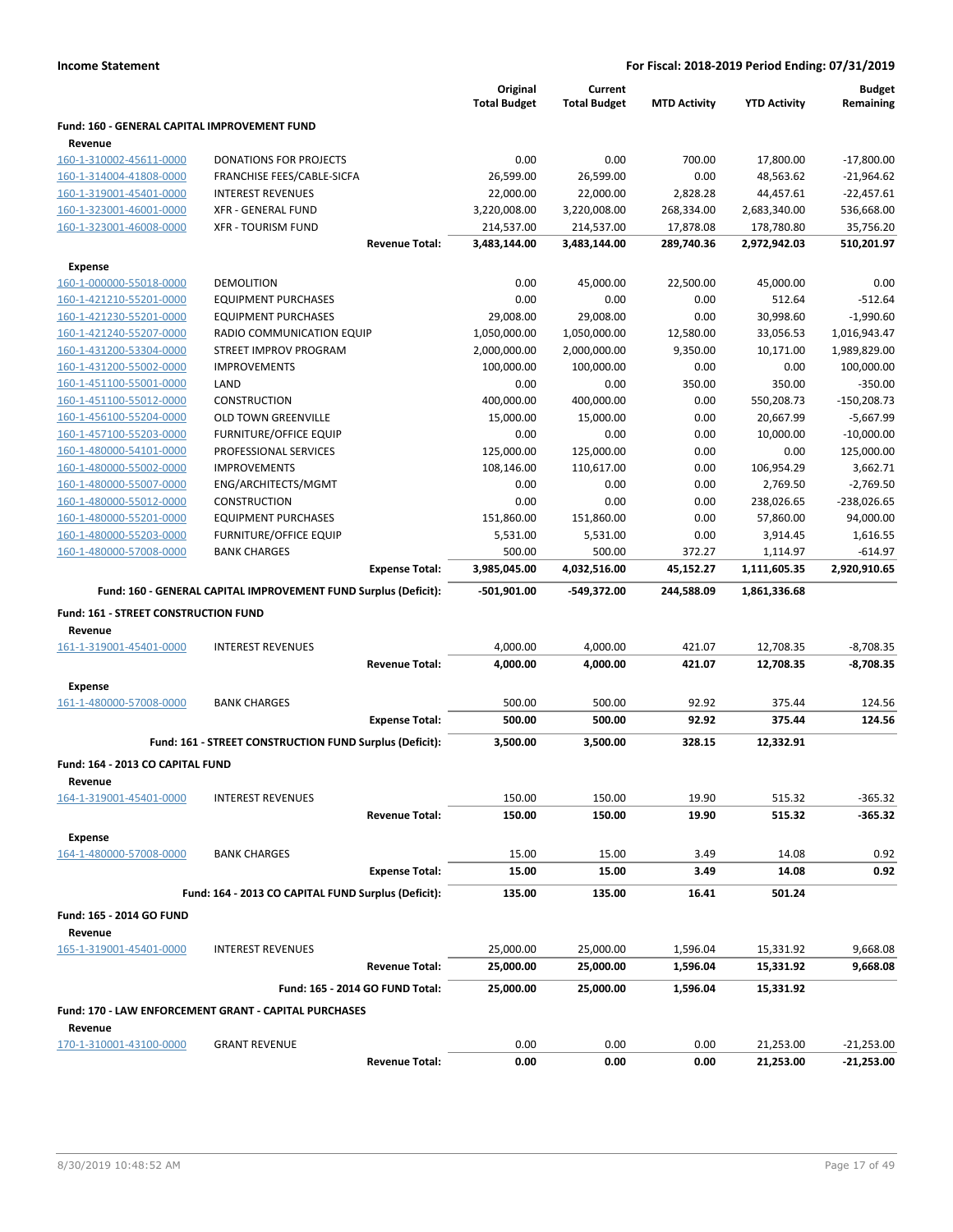|                                                    |                                                                      | Original<br><b>Total Budget</b> | Current<br><b>Total Budget</b> | <b>MTD Activity</b> | <b>YTD Activity</b> | <b>Budget</b><br>Remaining |
|----------------------------------------------------|----------------------------------------------------------------------|---------------------------------|--------------------------------|---------------------|---------------------|----------------------------|
| <b>Expense</b>                                     |                                                                      |                                 |                                |                     |                     |                            |
| 170-1-421100-55205-0000                            | COMPUTER EQUIPMENT / SOFTWARE                                        | 0.00                            | 0.00                           | 0.00                | 21,253.00           | $-21,253.00$               |
|                                                    | <b>Expense Total:</b>                                                | 0.00                            | 0.00                           | 0.00                | 21,253.00           | $-21,253.00$               |
|                                                    | Fund: 170 - LAW ENFORCEMENT GRANT - CAPITAL PURCHASES Surplus (Defic | 0.00                            | 0.00                           | 0.00                | 0.00                |                            |
| Fund: 171 - MAIN STREET SPECIAL REVENUE            |                                                                      |                                 |                                |                     |                     |                            |
| <b>Expense</b>                                     |                                                                      |                                 |                                |                     |                     |                            |
| 171-1-456100-54111-0000                            | <b>GRANT MANAGEMENT</b>                                              | 0.00                            | 0.00                           | 1,100.00            | 11,000.00           | $-11,000.00$               |
| 171-1-456100-54501-0000                            | <b>SPECIAL SERVICES</b>                                              | 0.00                            | 0.00                           | 0.00                | 14,645.00           | $-14,645.00$               |
| 171-1-456100-55012-0000                            | <b>CONSTRUCTION</b>                                                  | 0.00                            | 0.00                           | 0.00                | 4,291.21            | $-4,291.21$                |
|                                                    | <b>Expense Total:</b>                                                | 0.00                            | 0.00                           | 1,100.00            | 29,936.21           | -29,936.21                 |
|                                                    | Fund: 171 - MAIN STREET SPECIAL REVENUE Total:                       | 0.00                            | 0.00                           | 1,100.00            | 29,936.21           |                            |
| <b>Fund: 172 - MINOR GRANTS FUND</b>               |                                                                      |                                 |                                |                     |                     |                            |
| Revenue                                            |                                                                      |                                 |                                |                     |                     |                            |
| 172-1-310001-43108-0000                            | <b>GRANTS / LIBRARY GRANT</b>                                        | 0.00                            | 0.00                           | 0.00                | 5,624.00            | $-5,624.00$                |
| 172-1-310002-45611-0000                            | <b>DONATIONS</b>                                                     | 0.00                            | 0.00                           | 0.00                | 10,000.00           | $-10,000.00$               |
|                                                    | <b>Revenue Total:</b>                                                | 0.00                            | 0.00                           | 0.00                | 15,624.00           | -15,624.00                 |
| <b>Expense</b>                                     |                                                                      |                                 |                                |                     |                     |                            |
| 172-1-455100-52402-0000                            | <b>BASIC PROGRAM EXPENSE</b>                                         | 0.00                            | 0.00                           | 13.31               | 11,926.14           | $-11,926.14$               |
|                                                    | <b>Expense Total:</b>                                                | 0.00                            | 0.00                           | 13.31               | 11,926.14           | $-11,926.14$               |
|                                                    | Fund: 172 - MINOR GRANTS FUND Surplus (Deficit):                     | 0.00                            | 0.00                           | $-13.31$            | 3,697.86            |                            |
|                                                    |                                                                      |                                 |                                |                     |                     |                            |
| Fund: 175 - JUSTICE ASSISTANCE GRANT - JAG         |                                                                      |                                 |                                |                     |                     |                            |
| Revenue<br>175-1-310001-43102-0000                 | <b>GRANTS / GRANT REVENUE</b>                                        | 0.00                            | 0.00                           | 16,687.00           | 18,047.00           | $-18,047.00$               |
|                                                    | <b>Revenue Total:</b>                                                | 0.00                            | 0.00                           | 16,687.00           | 18,047.00           | $-18,047.00$               |
|                                                    |                                                                      |                                 |                                |                     |                     |                            |
| <b>Expense</b>                                     |                                                                      |                                 |                                |                     |                     |                            |
| 175-1-421230-55201-0000                            | <b>EQUIPMENT PURCHASES</b>                                           | 0.00                            | 0.00                           | 0.00                | 18,047.00           | $-18,047.00$               |
|                                                    | <b>Expense Total:</b>                                                | 0.00                            | 0.00                           | 0.00                | 18,047.00           | $-18,047.00$               |
|                                                    | Fund: 175 - JUSTICE ASSISTANCE GRANT - JAG Surplus (Deficit):        | 0.00                            | 0.00                           | 16,687.00           | 0.00                |                            |
| Fund: 200 - WATER / WASTEWATER FUND                |                                                                      |                                 |                                |                     |                     |                            |
| Revenue                                            |                                                                      |                                 |                                |                     |                     |                            |
| 200-2-318003-42304-0000                            | <b>BACKFLOW INSPECTION FEES</b>                                      | 6,500.00                        | 6,500.00                       | 1,650.85            | 4,747.70            | 1,752.30                   |
| 200-2-318003-44302-0000                            | WATER REVENUES / SERVICE CHARGES                                     | 116,628.00                      | 116,628.00                     | 9,019.51            | 108,796.30          | 7,831.70                   |
| 200-2-318003-44304-0000                            | <b>NEW SERVICES - WATER</b>                                          | 13,317.00                       | 13,317.00                      | 0.00                | 0.00                | 13,317.00                  |
| 200-2-318003-44305-0000                            | LATE CHARGES - WATER                                                 | 43,742.00                       | 43,742.00                      | 4,366.39            | 36,968.07           | 6,773.93                   |
| 200-2-318003-44312-0000                            | <b>METER TAMPERING</b>                                               | 8,261.00                        | 8,261.00                       | 125.00              | 1,875.00            | 6,386.00                   |
| 200-2-318003-45103-0000                            | <b>GEUS RAW WATER CONSUMPTN</b>                                      | 70,000.00                       | 70,000.00                      | 0.00                | 85,680.25           | $-15,680.25$               |
| 200-2-318004-42303-0000<br>200-2-318004-44307-0000 | <b>WASTE HAULER PERMITS</b><br>NEW SERVICES - SEWER                  | 4,800.00<br>12,389.00           | 4,800.00<br>12,389.00          | 600.00<br>0.00      | 7,940.00<br>0.00    | $-3,140.00$<br>12,389.00   |
| 200-2-318004-44309-0000                            | SEWER REVENUES / SERVICE CHARGES                                     | 50,531.00                       | 50,531.00                      | 1,781.60            | 37,211.26           | 13,319.74                  |
| 200-2-318004-44310-0000                            | LATE CHARGES - SEWER                                                 | 36,613.00                       | 36,613.00                      | 4,361.93            | 37,417.88           | $-804.88$                  |
| 200-2-318004-44318-0000                            | LATE CHARGES - WASTEHAULERS                                          | 3,500.00                        | 3,500.00                       | 109.75              | 2,743.63            | 756.37                     |
| 200-2-318004-45106-0000                            | L-3 COMM COD DISCHARGE                                               | 126,360.00                      | 126,360.00                     | 10,530.00           | 105,300.00          | 21,060.00                  |
| 200-2-318004-45201-0000                            | SEWER REV/ SEWER HAULER FEES                                         | 425,555.00                      | 425,555.00                     | 0.00                | 296,518.85          | 129,036.15                 |
| 200-2-319003-45101-0000                            | WATER REVENUES / METERED SALES                                       | 7,132,713.00                    | 7,132,713.00                   | 564,292.55          | 5,259,685.78        | 1,873,027.22               |
| 200-2-319004-45104-0000                            | <b>SEWER COLLECTION FEES</b>                                         | 6,324,875.00                    | 6,324,875.00                   | 526,301.69          | 5,145,081.23        | 1,179,793.77               |
| 200-2-319004-45105-0000                            | SEWER REVENUES / EPA REVENUE                                         | 0.00                            | 0.00                           | 29.94               | 195.88              | $-195.88$                  |
| 200-2-320003-45305-0000                            | <b>AUCTION PROCEEDS</b>                                              | 5,000.00                        | 5,000.00                       | 0.00                | 0.00                | 5,000.00                   |
| 200-2-320003-45401-0000                            | <b>INTEREST REVENUES</b>                                             | 13,900.00                       | 13,900.00                      | 2,922.92            | 82,080.43           | $-68,180.43$               |
| 200-2-320003-45601-0000                            | MISCELLANEOUS REVENUES                                               | 1,000.00                        | 1,000.00                       | 0.00                | 0.00                | 1,000.00                   |
| 200-2-323001-58013-0000                            | <b>XFR - TOURISM FUND</b>                                            | 45,000.00                       | 45,000.00                      | 3,750.00            | 37,500.00           | 7,500.00                   |
|                                                    | <b>Revenue Total:</b>                                                | 14,440,684.00                   | 14,440,684.00                  | 1,129,842.13        | 11,249,742.26       | 3,190,941.74               |
| <b>Expense</b>                                     |                                                                      |                                 |                                |                     |                     |                            |
| 200-2-436100-51001-0000                            | REGULAR SALARIES                                                     | 73,774.00                       | 73,774.00                      | 5,725.61            | 62,786.30           | 10,987.70                  |
| 200-2-436100-51020-0000                            | <b>OVERTIME</b>                                                      | 289.00                          | 289.00                         | 0.00                | 837.05              | $-548.05$                  |
| 200-2-436100-51021-0000                            | <b>LONGEVITY</b>                                                     | 996.00                          | 996.00                         | 0.00                | 996.00              | 0.00                       |
| 200-2-436100-51101-0000                            | <b>CERTIFICATION PAY</b>                                             | 600.00                          | 600.00                         | 46.16               | 484.68              | 115.32                     |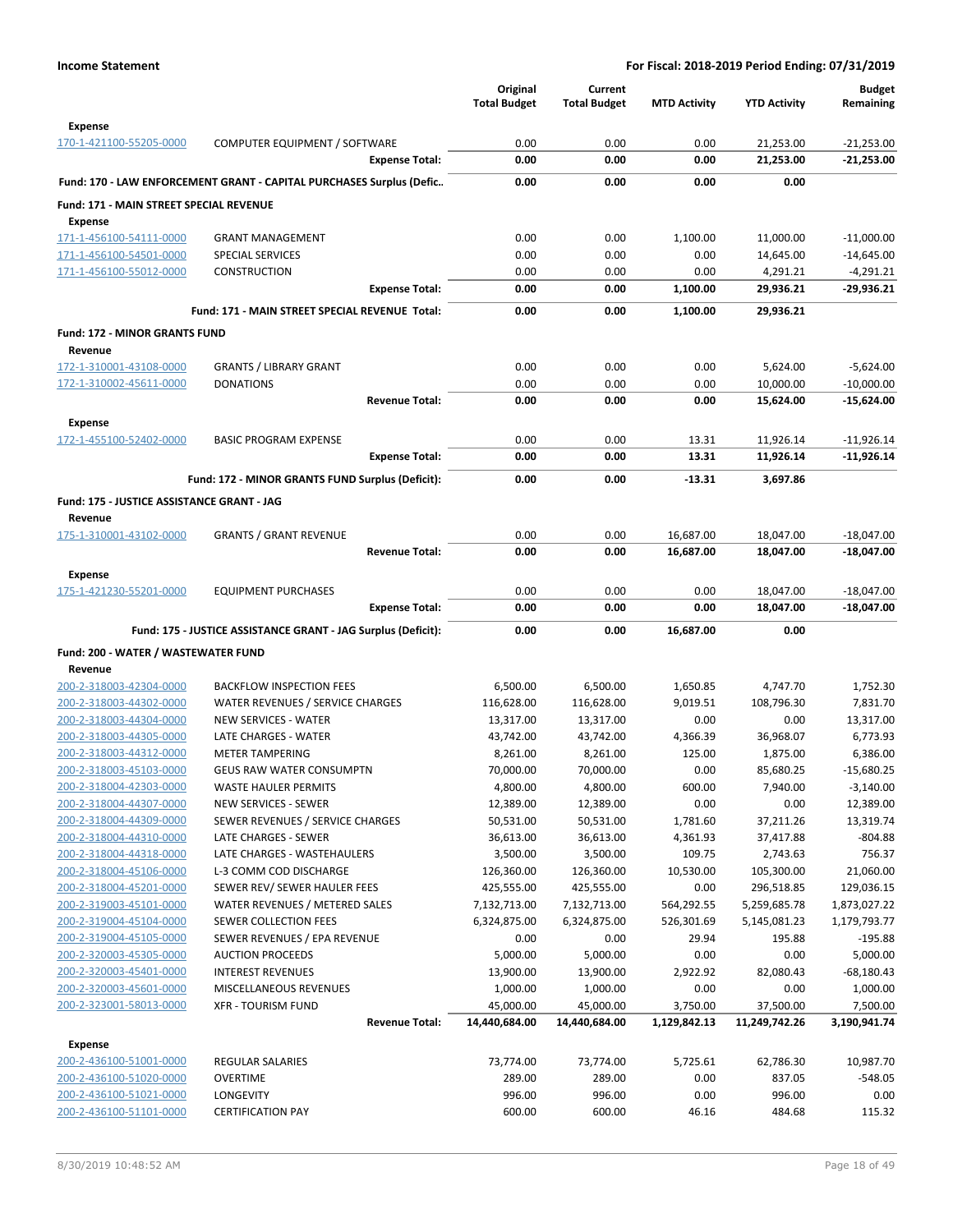| 200-2-436100-51117-0000 |
|-------------------------|
| 200-2-436100-51201-0000 |
| 200-2-436100-51202-0000 |
| 200-2-436100-51203-0000 |
| 200-2-436100-51204-0000 |
| 200-2-436100-51205-0000 |
| 200-2-436100-51301-0000 |
| 200-2-436100-52001-0000 |
| 200-2-436100-52002-0000 |
| 200-2-436100-52201-0000 |
| 200-2-436100-52305-0000 |
| 200-2-436100-53402-0000 |
| 200-2-436100-54001-0000 |
| 200-2-436100-54002-0000 |
| 200-2-436100-54101-0000 |
| 200-2-436100-54106-0000 |
| 200-2-436100-54201-0000 |
|                         |
| 200-2-436100-54214-0000 |
| 200-2-436200-51001-0000 |
| 200-2-436200-51020-0000 |
| 200-2-436200-51021-0000 |
| 200-2-436200-51101-0000 |
| 200-2-436200-51117-0000 |
| 200-2-436200-51201-0000 |
| 200-2-436200-51202-0000 |
| 200-2-436200-51203-0000 |
| 200-2-436200-51204-0000 |
| 200-2-436200-51205-0000 |
| 200-2-436200-51301-0000 |
| 200-2-436200-52001-0000 |
| 200-2-436200-52002-0000 |
| 200-2-436200-52101-0000 |
| 200-2-436200-52104-0000 |
|                         |
| 200-2-436200-52105-0000 |
| 200-2-436200-52106-0000 |
| 200-2-436200-52201-0000 |
| 200-2-436200-52202-0000 |
| 200-2-436200-52203-0000 |
| 200-2-436200-52301-0000 |
| 200-2-436200-53201-0000 |
| 200-2-436200-53202-0000 |
| 200-2-436200-53203-0000 |
| 200-2-436200-53205-0000 |
| 200-2-436200-53310-0000 |
| 200-2-436200-53402-0000 |
| 200-2-436200-53403-0000 |
| 200-2-436200-53404-0000 |
| 200-2-436200-53605-0000 |
| 200-2-436200-53606-0000 |
| 200-2-436200-54001-0000 |
|                         |
| 200-2-436200-54002-0000 |
| 200-2-436200-54201-0000 |
| 200-2-436200-54208-0000 |
| 200-2-436200-54212-0000 |
| 200-2-436200-54214-0000 |
| 200-2-436200-54219-0000 |
| 200-2-436200-54410-0000 |
| 200-2-436300-51001-0000 |
| 200-2-436300-51020-0000 |
|                         |

|                                                    |                                                                 | Original<br><b>Total Budget</b> | Current<br><b>Total Budget</b> | <b>MTD Activity</b> | <b>YTD Activity</b>    | <b>Budget</b><br>Remaining   |
|----------------------------------------------------|-----------------------------------------------------------------|---------------------------------|--------------------------------|---------------------|------------------------|------------------------------|
| 200-2-436100-51117-0000                            | <b>CELL PHONE ALLOWANCE</b>                                     | 432.00                          | 432.00                         | 33.22               | 365.42                 | 66.58                        |
| 200-2-436100-51201-0000                            | <b>FICA</b>                                                     | 4,718.00                        | 4,718.00                       | 354.84              | 4,008.82               | 709.18                       |
| 200-2-436100-51202-0000                            | MEDICARE                                                        | 1,103.00                        | 1,103.00                       | 82.98               | 937.50                 | 165.50                       |
| 200-2-436100-51203-0000                            | HEALTH INSURANCE                                                | 21,450.00                       | 21,450.00                      | 1,787.50            | 17,875.00              | 3,575.00                     |
| 200-2-436100-51204-0000                            | <b>WORKERS COMPENSATION</b>                                     | 358.00                          | 358.00                         | 29.83               | 298.30                 | 59.70                        |
| 200-2-436100-51205-0000                            | STATE UNEMPLOYMENT                                              | 137.00                          | 137.00                         | 0.00                | 66.58                  | 70.42                        |
| 200-2-436100-51301-0000                            | <b>TMRS</b>                                                     | 8,522.00                        | 8,522.00                       | 642.04              | 7,360.04               | 1,161.96                     |
| 200-2-436100-52001-0000                            | <b>OFFICE SUPPLIES</b>                                          | 500.00                          | 500.00                         | 217.65              | 391.55                 | 108.45                       |
| 200-2-436100-52002-0000                            | POSTAGE / FREIGHT                                               | 7,500.00                        | 7,500.00                       | 0.00                | 4,600.00               | 2.900.00                     |
| 200-2-436100-52201-0000                            | MINOR TOOLS & EQUIPMENT                                         | 750.00                          | 750.00                         | 0.00                | 740.75                 | 9.25                         |
| 200-2-436100-52305-0000                            | PUBLIC EDUCATION                                                | 3,400.00                        | 3,400.00                       | 0.00                | 3,161.85               | 238.15                       |
| 200-2-436100-53402-0000                            | <b>BUILDING MAINTENANCE</b>                                     | 7,500.00                        | 7,500.00                       | 122.65              | 2,242.94               | 5,257.06                     |
| 200-2-436100-54001-0000                            | <b>TELEPHONE CHARGES</b>                                        | 925.00                          | 925.00                         | 79.88               | 742.79                 | 182.21                       |
| 200-2-436100-54002-0000                            | <b>UTILITY CHARGES</b>                                          | 35,270.00                       | 35,270.00                      | 2,184.29            | 28,400.11              | 6,869.89                     |
| 200-2-436100-54101-0000                            | PROFESSIONAL SERVICES                                           | 2,000.00                        | 2,000.00                       | 0.00                | 1,765.00               | 235.00                       |
| 200-2-436100-54106-0000                            | <b>ATTORNEY FEES</b>                                            | 3,400.00                        | 3,400.00                       | 0.00                | 0.00                   | 3,400.00                     |
| 200-2-436100-54201-0000                            | MEMBERSHIPS & SUBSCRIPTIONS                                     | 350.00                          | 350.00                         | 0.00                | 0.00                   | 350.00                       |
| 200-2-436100-54214-0000                            | <b>TRAVEL &amp; TRAINING</b>                                    | 500.00                          | 500.00                         | 0.00                | 0.00                   | 500.00                       |
| 200-2-436200-51001-0000                            | <b>REGULAR SALARIES</b>                                         | 371,931.00                      | 371,931.00                     | 28,778.08           | 297,768.65             | 74,162.35                    |
| 200-2-436200-51020-0000                            | <b>OVERTIME</b>                                                 | 16,317.00                       | 16,317.00                      | 4,119.31            | 21,797.08              | $-5,480.08$                  |
| 200-2-436200-51021-0000                            | <b>LONGEVITY</b>                                                | 4,470.00                        | 4,470.00                       | 0.00                | 3,570.00               | 900.00                       |
| 200-2-436200-51101-0000                            | <b>CERTIFICATION PAY</b>                                        | 4,200.00                        | 4,200.00                       | 230.78              | 2,538.58               | 1,661.42                     |
| 200-2-436200-51117-0000                            | <b>CELL PHONE ALLOWANCE</b>                                     | 864.00                          | 864.00                         | 33.22               | 365.42                 | 498.58                       |
| 200-2-436200-51201-0000                            | <b>FICA</b>                                                     | 24,663.00                       | 24,663.00                      | 1,903.46            | 19,118.97              | 5,544.03                     |
| 200-2-436200-51202-0000                            | MEDICARE                                                        | 5,768.00                        | 5,768.00                       | 445.17              | 4,471.38               | 1,296.62                     |
| 200-2-436200-51203-0000                            | <b>HEALTH INSURANCE</b>                                         | 96,525.00                       | 96,525.00                      | 8,043.75            | 80,437.50              | 16,087.50                    |
| 200-2-436200-51204-0000                            | <b>WORKERS COMPENSATION</b>                                     | 13,761.00                       | 13,761.00                      | 1,146.75            | 11,467.50              | 2,293.50                     |
| 200-2-436200-51205-0000                            | STATE UNEMPLOYMENT                                              | 678.00                          | 678.00                         | 1.00                | 405.95                 | 272.05                       |
| 200-2-436200-51301-0000                            | <b>TMRS</b>                                                     | 43,659.00                       | 43,659.00                      | 3,556.16            | 36,496.21              | 7,162.79                     |
| 200-2-436200-52001-0000                            | <b>OFFICE SUPPLIES</b>                                          | 500.20                          | 500.20                         | 0.00                | 368.68                 | 131.52                       |
| 200-2-436200-52002-0000                            | POSTAGE / FREIGHT                                               | 2,316.20                        | 2,316.20                       | 35.33               | 2,462.07               | $-145.87$                    |
| 200-2-436200-52101-0000                            | <b>JANITORIAL SUPPLIES</b>                                      | 999.00                          | 999.00                         | 0.00                | 620.82                 | 378.18                       |
| 200-2-436200-52104-0000                            | <b>WEARING APPAREL</b>                                          | 4,851.00                        | 4,851.00                       | 286.24              | 6,435.58               | $-1,584.58$                  |
| 200-2-436200-52105-0000                            | <b>LABORATORY</b>                                               | 14,410.00                       | 14,410.00                      | 2,162.17            | 8,617.53               | 5,792.47                     |
| 200-2-436200-52106-0000                            | <b>CHEMICAL SUPPLIES</b>                                        | 289,465.00                      | 289,465.00                     | 13,287.89           | 218,509.45             | 70,955.55                    |
| 200-2-436200-52201-0000                            | MINOR TOOLS & EQUIPMENT                                         | 1,490.00                        | 1,490.00                       | 333.96              | 1,315.93               | 174.07                       |
| 200-2-436200-52202-0000                            | MECHANICAL SUPPLIES                                             | 1,552.00                        | 1,552.00                       | 324.13              | 1,020.54               | 531.46                       |
| 200-2-436200-52203-0000                            | <b>MOTOR VEHICLE FUEL</b>                                       | 5,565.00                        | 5,565.00                       | 650.72              | 5,452.40               | 112.60                       |
| 200-2-436200-52301-0000                            | <b>SAFETY SUPPLIES</b>                                          | 24,609.00                       | 24,609.00                      | 197.90              | 947.72                 | 23,661.28                    |
| 200-2-436200-53201-0000                            | FURNITURE & OFFICE EQUIPMENT                                    | 500.00                          | 500.00                         | 61.15               | 321.09                 | 178.91                       |
| 200-2-436200-53202-0000                            | MACHINE, TOOLS & IMPLMNTS<br><b>INSTRUMENTS &amp; APPARATUS</b> | 5,236.00                        | 5,236.00                       | 247.04              | 1,073.42               | 4,162.58                     |
| 200-2-436200-53203-0000                            |                                                                 | 6,553.00                        | 6,553.00                       | 0.00                | 6,553.00               | 0.00<br>205.71               |
| 200-2-436200-53205-0000<br>200-2-436200-53310-0000 | <b>MOTOR VEHICLES</b>                                           | 1,580.00<br>20,020.00           | 1,580.00                       | 360.89              | 1,374.29               |                              |
| 200-2-436200-53402-0000                            | RESVRS/STRG TANKS/ST PIPE<br><b>BUILDING MAINTENANCE</b>        | 1,910.00                        | 20,020.00<br>1,910.00          | 0.00<br>34.95       | 274,202.53<br>3,832.22 | $-254,182.53$<br>$-1,922.22$ |
| 200-2-436200-53403-0000                            | <b>HEATING &amp; COOLING SYSTEMS</b>                            | 3,381.00                        | 3,381.00                       | 0.00                | 201.86                 | 3,179.14                     |
| 200-2-436200-53404-0000                            | STRUCTURES / EXTERIOR STRUCTURES                                | 500.00                          | 500.00                         | 0.00                | 8.37                   | 491.63                       |
| 200-2-436200-53605-0000                            | STRUCTURES / FILTRATION PLANT                                   | 37,075.00                       | 37,075.00                      | 1,638.56            | 19,150.93              | 17,924.07                    |
| 200-2-436200-53606-0000                            | <b>MAINT - GROUNDS</b>                                          | 340.00                          | 340.00                         | 113.20              | 208.30                 | 131.70                       |
| 200-2-436200-54001-0000                            | <b>TELEPHONE CHARGES</b>                                        | 12,577.00                       | 12,577.00                      | 1,584.13            | 13,401.53              | $-824.53$                    |
| 200-2-436200-54002-0000                            | UTILITY CHARGES                                                 | 493,384.00                      | 493,384.00                     | 20,578.52           | 318,382.80             | 175,001.20                   |
| 200-2-436200-54201-0000                            | MEMBERSHIPS & SUBSCRIPTIONS                                     | 1,698.00                        | 1,698.00                       | 0.00                | 134.80                 | 1,563.20                     |
| 200-2-436200-54208-0000                            | <b>LABORATORY WORK</b>                                          | 41,691.00                       | 41,691.00                      | 866.00              | 29,576.10              | 12,114.90                    |
| 200-2-436200-54212-0000                            | PRINTING                                                        | 600.00                          | 600.00                         | 835.00              | 859.00                 | $-259.00$                    |
| 200-2-436200-54214-0000                            | TRAVEL & TRAINING                                               | 5,602.00                        | 5,602.00                       | 0.00                | 3,746.02               | 1,855.98                     |
| 200-2-436200-54219-0000                            | SABINE RIVER AUTHORITY                                          | 1,049,386.80                    | 1,049,386.80                   | 88,148.50           | 881,485.00             | 167,901.80                   |
| 200-2-436200-54410-0000                            | PERMITS/FEES                                                    | 26,000.00                       | 26,000.00                      | 0.00                | 25,904.60              | 95.40                        |
| 200-2-436300-51001-0000                            | REGULAR SALARIES                                                | 533,238.00                      | 533,238.00                     | 39,557.25           | 386,024.23             | 147,213.77                   |
| 200-2-436300-51020-0000                            | <b>OVERTIME</b>                                                 | 53,486.00                       | 53,486.00                      | 11,321.14           | 68,525.90              | $-15,039.90$                 |
|                                                    |                                                                 |                                 |                                |                     |                        |                              |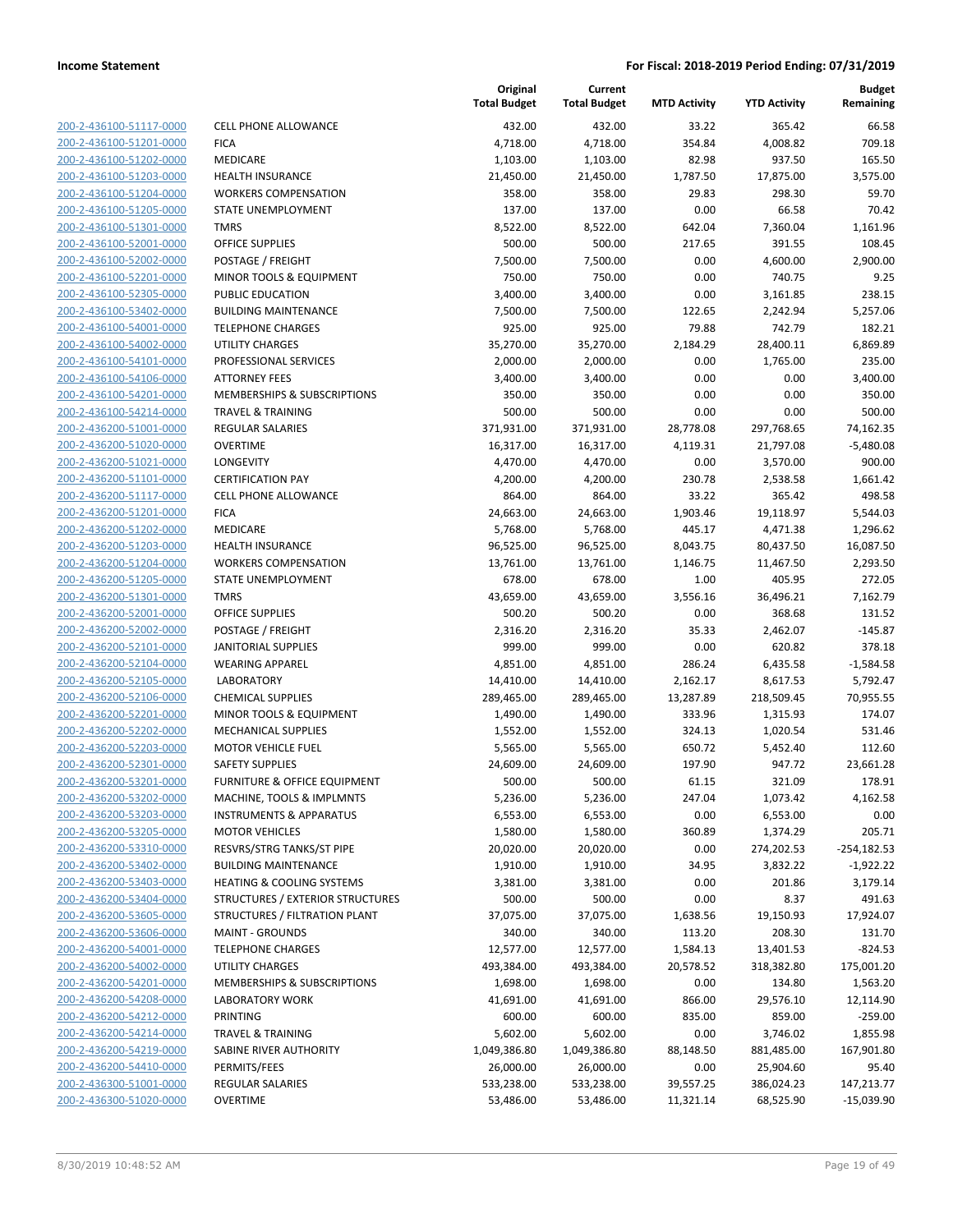| 200-2-436300-51021-0000         |
|---------------------------------|
| 200-2-436300-51101-<br>-0000    |
| 200-2-436300-51117-0000         |
| 200-2-436300-51201-0000         |
| 200-2-436300-51202-0000         |
| 200-2-436300-51203-0000         |
| 2-436300-51204-0000<br>200-     |
| 200-2-436300-51205-0000         |
| 200-2-436300-51301-0000         |
| <u>200-2-436300-51401-0000</u>  |
| 200-2-436300-52001-0000         |
| 2-436300-52002-0000<br>200-     |
| 200-2-436300-52005-0000         |
| 200-2-436300-52103-0000         |
| 200-2-436300-52104-0000         |
| 200-2-436300-52106-0000         |
| 2-436300-52201-0000<br>200-     |
| 200-2-436300-52203-0000         |
| 200-2-436300-52303-0000         |
| <u>200-2-436300-53201-0000</u>  |
| 200-2-436300-53202-0000         |
| 2-436300-53205-0000<br>200-     |
| 200-2-436300-53207-0000         |
| 200-2-436300-53210-0000         |
| <u>200-2-436300-53211-0000</u>  |
| 200-2-436300-53306-0000         |
| 2-436300-54001-0000<br>200-     |
| 200-2-436300-54214-0000         |
| 200-2-437200-51001-0000         |
| <u>200-2-437200-51020-0000</u>  |
| 200-2-437200-51021-0000         |
| 2-437200-51101<br>-0000<br>200- |
| 200-2-437200-51117-0000         |
| 200-2-437200-51201-0000         |
| <u>200-2-437200-51202-0000</u>  |
| 200-2-437200-51203-0000         |
| 2-437200-51204-0000<br>200-     |
| 200-2-437200-51205-0000         |
| 200-2-437200-51301-0000         |
| 200-2-437200-51401-0000         |
| 200-2-437200-52001-0000         |
| 200-2-437200-52103-0000         |
| 200-2-437200-52104-0000         |
| 200-2-437200-52106-0000         |
| <u>200-2-437200-52107-0000</u>  |
| <u>200-2-437200-52201-0000</u>  |
| 200-2-437200-52203-0000         |
| 200-2-437200-52303-0000         |
| 200-2-437200-53202-0000         |
| <u>200-2-437200-53205-0000</u>  |
| <u>200-2-437200-53207-0000</u>  |
| 200-2-437200-53309-0000         |
| 200-2-437200-53311-0000         |
| 200-2-437200-54001-0000         |
| <u>200-2-437200-54002-0000</u>  |
| <u>200-2-437200-54214-0000</u>  |
| 200-2-437300-51001-0000         |
| 200-2-437300-51020-0000         |
| 200-2-437300-51021-0000         |
|                                 |

| LONGEVITY                    |
|------------------------------|
| CERTIFICATION PAY            |
| CELL PHONE ALLOWANCE         |
| FICA                         |
| MEDICARE                     |
| HEALTH INSURANCE             |
| WORKERS COMPENSATION         |
| STATE UNEMPLOYMENT           |
| TMRS                         |
| CONTRA - SALARIES            |
| <b>OFFICE SUPPLIES</b>       |
| POSTAGE / FREIGHT            |
| PRINTED MATERIALS            |
| <b>MEETING SUPPLIES</b>      |
| WEARING APPAREL              |
| CHEMICAL SUPPLIES            |
| MINOR TOOLS & EQUIPMENT      |
| MOTOR VEHICLE FUEL           |
| TRAINING SUPPLIES            |
| FURNITURE & OFFICE EQUIPMENT |
| MACHINE, TOOLS & IMPLMNTS    |
| MOTOR VEHICLES               |
| RADIO/COMMUNICATIONS         |
| FIRE HYDRANTS                |
| <b>METERS &amp; SETTINGS</b> |
| WATER MAINS                  |
| TELEPHONE CHARGES            |
| TRAVEL & TRAINING            |
| REGULAR SALARIES             |
| OVERTIME                     |
| LONGEVITY                    |
| CERTIFICATION PAY            |
| CELL PHONE ALLOWANCE         |
| FICA                         |
| MEDICARE<br>HEALTH INSURANCE |
| WORKERS COMPENSATION         |
| STATE UNEMPLOYMENT           |
| TMRS                         |
| CONTRA - SALARIES            |
| OFFICE SUPPLIES              |
| <b>MEETING SUPPLIES</b>      |
| WEARING APPAREL              |
| CHEMICAL SUPPLIES            |
| <b>BOTANICAL SUPPLIES</b>    |
| MINOR TOOLS & EQUIPMENT      |
| MOTOR VEHICLE FUEL           |
| TRAINING SUPPLIES            |
| MACHINE, TOOLS & IMPLMNTS    |
| <b>MOTOR VEHICLES</b>        |
| RADIO/COMMUNICATIONS         |
| SANITARY SEWER & TCEO SSO    |
| <b>LIFT STATIONS</b>         |
| <b>TELEPHONE CHARGES</b>     |
| UTILITY CHARGES              |
| TRAVEL & TRAINING            |
| REGULAR SALARIES             |
| OVERTIME                     |
|                              |

|                         |                                                    | Original<br><b>Total Budget</b> | Current<br><b>Total Budget</b> | <b>MTD Activity</b> | <b>YTD Activity</b> | Budget<br>Remaining |
|-------------------------|----------------------------------------------------|---------------------------------|--------------------------------|---------------------|---------------------|---------------------|
| 200-2-436300-51021-0000 | LONGEVITY                                          | 6,908.00                        | 6,908.00                       | 0.00                | 5,888.00            | 1,020.00            |
| 200-2-436300-51101-0000 | <b>CERTIFICATION PAY</b>                           | 600.00                          | 600.00                         | 46.16               | 507.76              | 92.24               |
| 200-2-436300-51117-0000 | <b>CELL PHONE ALLOWANCE</b>                        | 216.00                          | 216.00                         | 81.22               | 877.27              | $-661.27$           |
| 200-2-436300-51201-0000 | <b>FICA</b>                                        | 36,856.00                       | 36,856.00                      | 3,042.63            | 27,900.59           | 8,955.41            |
| 200-2-436300-51202-0000 | MEDICARE                                           | 8,620.00                        | 8,620.00                       | 711.58              | 6,525.14            | 2,094.86            |
| 200-2-436300-51203-0000 | <b>HEALTH INSURANCE</b>                            | 176,963.00                      | 176,963.00                     | 14,746.92           | 147,469.20          | 29,493.80           |
| 200-2-436300-51204-0000 | <b>WORKERS COMPENSATION</b>                        | 20,337.00                       | 20,337.00                      | 1,694.75            | 16,947.50           | 3,389.50            |
| 200-2-436300-51205-0000 | STATE UNEMPLOYMENT                                 | 1,194.00                        | 1,194.00                       | 13.66               | 457.92              | 736.08              |
| 200-2-436300-51301-0000 | <b>TMRS</b>                                        | 65,775.00                       | 65,775.00                      | 5,591.05            | 51,596.65           | 14,178.35           |
| 200-2-436300-51401-0000 | <b>CONTRA - SALARIES</b>                           | 0.00                            | 0.00                           | 0.00                | $-126.18$           | 126.18              |
| 200-2-436300-52001-0000 | <b>OFFICE SUPPLIES</b>                             | 300.00                          | 300.00                         | 214.99              | 310.56              | $-10.56$            |
| 200-2-436300-52002-0000 | POSTAGE / FREIGHT                                  | 50.00                           | 50.00                          | 0.00                | 1.05                | 48.95               |
| 200-2-436300-52005-0000 | PRINTED MATERIALS                                  | 100.00                          | 100.00                         | 0.00                | 0.00                | 100.00              |
| 200-2-436300-52103-0000 | <b>MEETING SUPPLIES</b>                            | 0.00                            | 0.00                           | 0.00                | 101.93              | $-101.93$           |
| 200-2-436300-52104-0000 | <b>WEARING APPAREL</b>                             | 15,000.00                       | 15,000.00                      | 1,108.89            | 13,268.94           | 1,731.06            |
| 200-2-436300-52106-0000 | <b>CHEMICAL SUPPLIES</b>                           | 500.00                          | 500.00                         | 0.00                | 0.00                | 500.00              |
| 200-2-436300-52201-0000 | MINOR TOOLS & EQUIPMENT                            | 11,847.00                       | 11,847.00                      | 33.76               | 11,806.24           | 40.76               |
| 200-2-436300-52203-0000 | <b>MOTOR VEHICLE FUEL</b>                          | 27,578.00                       | 27,578.00                      | 3,531.53            | 26,316.42           | 1,261.58            |
| 200-2-436300-52303-0000 | <b>TRAINING SUPPLIES</b>                           | 300.00                          | 300.00                         | 0.00                | 0.00                | 300.00              |
| 200-2-436300-53201-0000 | <b>FURNITURE &amp; OFFICE EQUIPMENT</b>            | 100.00                          | 100.00                         | 0.00                | 157.80              | $-57.80$            |
| 200-2-436300-53202-0000 | MACHINE, TOOLS & IMPLMNTS                          | 3,988.00                        | 3,988.00                       | 1,175.94            | 4,624.98            | $-636.98$           |
| 200-2-436300-53205-0000 | <b>MOTOR VEHICLES</b>                              | 26,010.00                       | 26,010.00                      | 2,181.50            | 13,985.77           | 12,024.23           |
| 200-2-436300-53207-0000 | RADIO/COMMUNICATIONS                               | 4,500.00                        | 4,500.00                       | 0.00                | 4,414.94            | 85.06               |
| 200-2-436300-53210-0000 | <b>FIRE HYDRANTS</b>                               | 8,000.00                        | 8,000.00                       | 0.00                | 8,920.97            | $-920.97$           |
| 200-2-436300-53211-0000 | <b>METERS &amp; SETTINGS</b>                       | 70,000.00                       | 70,000.00                      | 7,621.66            | 27,970.96           | 42,029.04           |
| 200-2-436300-53306-0000 | <b>WATER MAINS</b>                                 | 165,000.00                      | 165,000.00                     | 14,674.71           | 113,862.05          | 51,137.95           |
| 200-2-436300-54001-0000 | <b>TELEPHONE CHARGES</b>                           | 1,678.00                        | 1,678.00                       | 111.08              | 1,333.61            | 344.39              |
| 200-2-436300-54214-0000 | <b>TRAVEL &amp; TRAINING</b>                       | 4,000.00                        | 4,000.00                       | 350.00              | 3,485.39            | 514.61              |
| 200-2-437200-51001-0000 | <b>REGULAR SALARIES</b>                            | 376,305.00                      | 376,305.00                     | 29,008.20           | 323,927.66          | 52,377.34           |
| 200-2-437200-51020-0000 | <b>OVERTIME</b>                                    | 55,995.00                       | 55,995.00                      | 4,678.16            | 56,721.04           | $-726.04$           |
| 200-2-437200-51021-0000 | LONGEVITY                                          | 15,158.00                       | 15,158.00                      | 0.00                | 14,276.00           | 882.00              |
| 200-2-437200-51101-0000 | <b>CERTIFICATION PAY</b>                           | 1,200.00                        | 1,200.00                       | 92.30               | 1,015.30            | 184.70              |
| 200-2-437200-51117-0000 | <b>CELL PHONE ALLOWANCE</b>                        | 2,352.00                        | 2,352.00                       | 81.20               | 893.20              | 1,458.80            |
| 200-2-437200-51201-0000 | <b>FICA</b>                                        | 27,963.00                       | 27,963.00                      | 2,028.29            | 23,980.52           | 3,982.48            |
| 200-2-437200-51202-0000 | MEDICARE                                           | 6,540.00                        | 6,540.00                       | 474.36              | 5,608.35            | 931.65              |
| 200-2-437200-51203-0000 | <b>HEALTH INSURANCE</b>                            | 112,613.00                      | 112,613.00                     | 9,384.42            | 93,844.20           | 18,768.80           |
| 200-2-437200-51204-0000 | <b>WORKERS COMPENSATION</b>                        | 11,598.00                       | 11,598.00                      | 966.50              | 9,665.00            | 1,933.00            |
| 200-2-437200-51205-0000 | <b>STATE UNEMPLOYMENT</b>                          | 748.00                          | 748.00                         | 0.45                | 623.85              | 124.15              |
| 200-2-437200-51301-0000 | <b>TMRS</b>                                        | 49,710.00                       | 49,710.00                      | 3,694.71            | 44,329.46           | 5,380.54            |
| 200-2-437200-51401-0000 | <b>CONTRA - SALARIES</b>                           | 0.00                            | 0.00                           | 0.00                | $-1,163.28$         | 1,163.28            |
| 200-2-437200-52001-0000 | OFFICE SUPPLIES                                    | 300.00                          | 300.00                         | 0.00                | 466.91              | $-166.91$           |
| 200-2-437200-52103-0000 | <b>MEETING SUPPLIES</b>                            | 0.00                            | 0.00                           | 0.00                | 97.93               | $-97.93$            |
| 200-2-437200-52104-0000 | <b>WEARING APPAREL</b>                             | 15,000.00                       | 15,000.00                      | 922.52              | 9,366.70            | 5,633.30            |
| 200-2-437200-52106-0000 | <b>CHEMICAL SUPPLIES</b>                           | 2,400.00                        | 2,400.00                       | 0.00                | 175.00              | 2,225.00            |
| 200-2-437200-52107-0000 | <b>BOTANICAL SUPPLIES</b>                          | 400.00                          | 400.00                         | 263.92              | 263.92              | 136.08              |
| 200-2-437200-52201-0000 | MINOR TOOLS & EQUIPMENT                            | 10,847.00                       | 10,847.00                      | 6,454.59            | 9,094.13            | 1,752.87            |
| 200-2-437200-52203-0000 | <b>MOTOR VEHICLE FUEL</b>                          | 24,580.00                       | 24,580.00                      | 1,834.05            | 15,170.56           | 9,409.44            |
| 200-2-437200-52303-0000 | <b>TRAINING SUPPLIES</b>                           | 300.00                          | 300.00                         | 0.00                | 0.00                | 300.00              |
| 200-2-437200-53202-0000 | MACHINE, TOOLS & IMPLMNTS                          | 4,965.00                        | 4,965.00                       | 1,416.85            | 2,007.88            | 2,957.12            |
| 200-2-437200-53205-0000 | <b>MOTOR VEHICLES</b>                              | 23,627.00                       | 23,627.00                      | 1,010.32            | 8,615.65            | 15,011.35           |
| 200-2-437200-53207-0000 | RADIO/COMMUNICATIONS                               | 3,000.00                        | 3,000.00                       | 0.00                | 3,000.00            | 0.00                |
| 200-2-437200-53309-0000 | SANITARY SEWER & TCEQ SSO                          | 69,000.00                       | 69,000.00                      | 7,976.76            | 46,280.78           | 22,719.22           |
| 200-2-437200-53311-0000 | <b>LIFT STATIONS</b>                               | 22,500.00                       | 22,500.00                      | 89.63               |                     | 7,912.36            |
| 200-2-437200-54001-0000 |                                                    |                                 |                                |                     | 14,587.64           |                     |
|                         | <b>TELEPHONE CHARGES</b><br><b>UTILITY CHARGES</b> | 4,404.00                        | 4,404.00                       | 383.73              | 3,947.40            | 456.60              |
| 200-2-437200-54002-0000 |                                                    | 30,052.00                       | 30,052.00                      | 3,599.87            | 28,998.12           | 1,053.88            |
| 200-2-437200-54214-0000 | <b>TRAVEL &amp; TRAINING</b>                       | 3,000.00                        | 3,000.00                       | 0.00                | 2,542.98            | 457.02              |
| 200-2-437300-51001-0000 | <b>REGULAR SALARIES</b>                            | 500,782.00                      | 500,782.00                     | 38,848.42           | 416,756.92          | 84,025.08           |
| 200-2-437300-51020-0000 | <b>OVERTIME</b>                                    | 36,443.00                       | 36,443.00                      | 2,419.90            | 27,977.94           | 8,465.06            |
| 200-2-437300-51021-0000 | LONGEVITY                                          | 16,464.00                       | 16,464.00                      | 0.00                | 14,870.83           | 1,593.17            |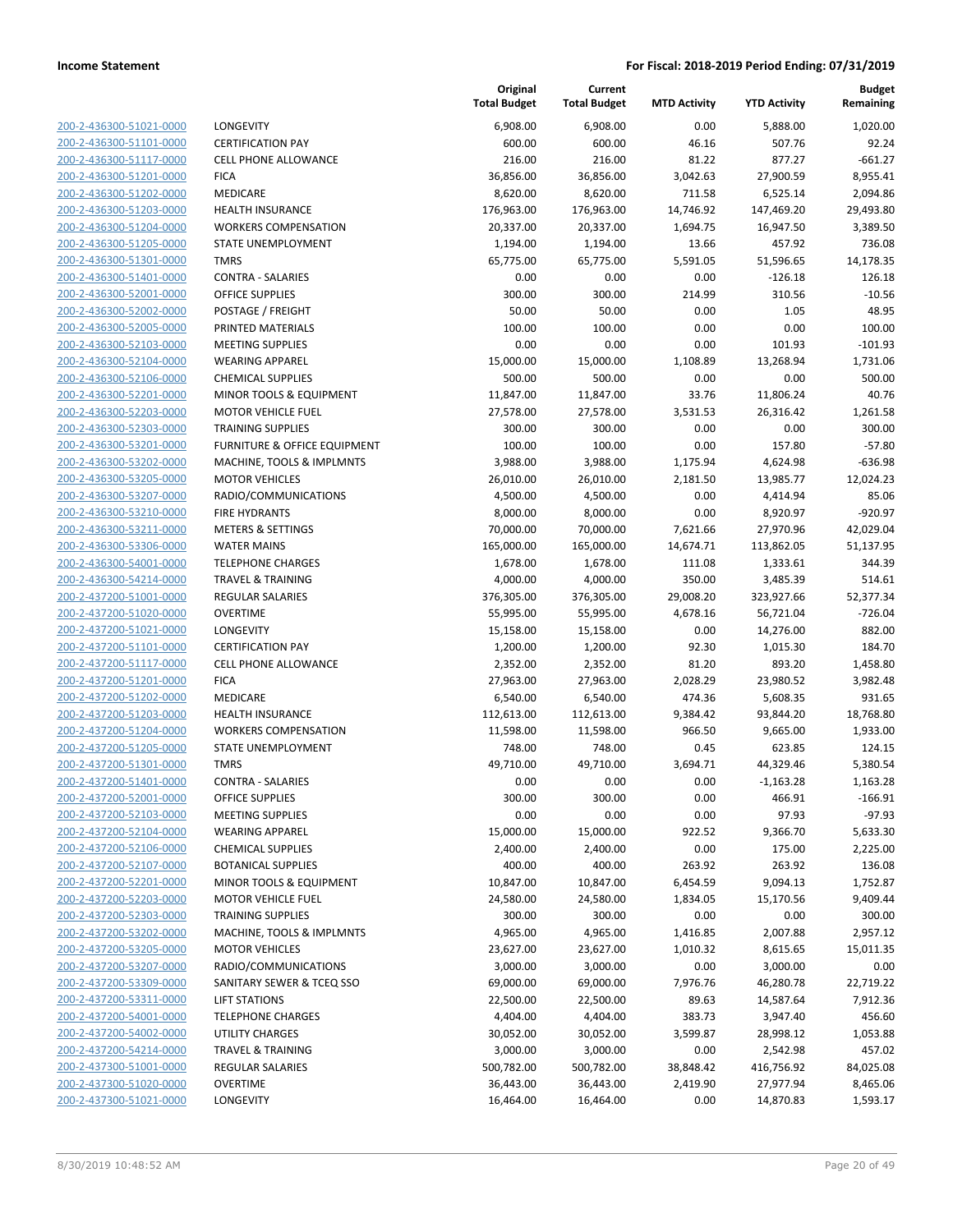| 200-2-437300-51101-0000        |
|--------------------------------|
| 200-2-437300-51117-0000        |
| 200-2-437300-51201-0000        |
| 200-2-437300-51202-0000        |
| 200-2-437300-51203-0000        |
| 200-2-437300-51204-0000        |
| 200-2-437300-51205-0000        |
| 200-2-437300-51301-0000        |
| 200-2-437300-52001-0000        |
| <u>200-2-437300-52002-0000</u> |
| 200-2-437300-52005-0000        |
| 200-2-437300-52101-0000        |
| 200-2-437300-52102-0000        |
| 200-2-437300-52104-0000        |
| <u>200-2-437300-52105-0000</u> |
| 200-2-437300-52106-0000        |
| 200-2-437300-52107-0000        |
| 200-2-437300-52201-0000        |
| 200-2-437300-52202-0000        |
| 200-2-437300-52203-0000        |
| 200-2-437300-52301-0000        |
| 200-2-437300-53202-0000        |
| 200-2-437300-53203-0000        |
| 200-2-437300-53205-0000        |
| 200-2-437300-53402-0000        |
| 200-2-437300-54001-0000        |
| 200-2-437300-54002-0000        |
| 200-2-437300-54201-0000        |
| 200-2-437300-54208-0000        |
| 200-2-437300-54214-0000        |
|                                |
| 200-2-437300-54403-0000        |
| 200-2-437300-54410-0000        |
| 200-2-471100-56507-0000        |
| 200-2-471100-56508-0000        |
| 200-2-471200-56607-0000        |
| 200-2-475100-56002-0000        |
| 200-2-475100-56005-0000        |
| 200-2-480000-52003-0000        |
| 200-2-480000-52006-0000        |
| 200-2-480000-54002-0000        |
| 200-2-480000-54226-0000        |
| <u>200-2-480000-57002-0000</u> |
| 200-2-480000-57005-0000        |
| 200-2-480000-57008-0000        |
| <u>200-2-480000-57015-0000</u> |
| 200-2-491000-58001-0000        |
| <u>200-2-491000-58037-0000</u> |
| 200-2-491000-58120-0000        |
| 200-2-495000-58580-0000        |
| 200-2-495000-58581-0000        |
| <u>200-2-495000-58701-0000</u> |
| 200-2-495000-58710-0000        |
| 200-2-495000-58720-0000        |
| 200-2-495000-58900-0000        |
|                                |

|                                                    |                                        | Original<br><b>Total Budget</b> | Current<br><b>Total Budget</b> | <b>MTD Activity</b> | <b>YTD Activity</b> | Budget<br>Remaining |
|----------------------------------------------------|----------------------------------------|---------------------------------|--------------------------------|---------------------|---------------------|---------------------|
| 200-2-437300-51101-0000                            | <b>CERTIFICATION PAY</b>               | 10,200.00                       | 10,200.00                      | 553.86              | 6,069.28            | 4,130.72            |
| 200-2-437300-51117-0000                            | CELL PHONE ALLOWANCE                   | 1,296.00                        | 1,296.00                       | 33.22               | 365.42              | 930.58              |
| 200-2-437300-51201-0000                            | <b>FICA</b>                            | 35,041.00                       | 35,041.00                      | 2,437.22            | 28,941.08           | 6,099.92            |
| 200-2-437300-51202-0000                            | MEDICARE                               | 8,195.00                        | 8,195.00                       | 569.99              | 6,768.49            | 1,426.51            |
| 200-2-437300-51203-0000                            | <b>HEALTH INSURANCE</b>                | 128,700.00                      | 128,700.00                     | 10,725.00           | 107,250.00          | 21,450.00           |
| 200-2-437300-51204-0000                            | <b>WORKERS COMPENSATION</b>            | 12,233.00                       | 12,233.00                      | 1,019.42            | 10,194.20           | 2,038.80            |
| 200-2-437300-51205-0000                            | STATE UNEMPLOYMENT                     | 824.00                          | 824.00                         | 3.08                | 764.79              | 59.21               |
| 200-2-437300-51301-0000                            | <b>TMRS</b>                            | 63,417.00                       | 63,417.00                      | 4,629.21            | 55,485.71           | 7,931.29            |
| 200-2-437300-52001-0000                            | <b>OFFICE SUPPLIES</b>                 | 600.00                          | 600.00                         | 82.27               | 217.24              | 382.76              |
| 200-2-437300-52002-0000                            | POSTAGE / FREIGHT                      | 600.00                          | 600.00                         | 12.27               | 392.45              | 207.55              |
| 200-2-437300-52005-0000                            | PRINTED MATERIALS                      | 1,200.00                        | 1,200.00                       | 0.00                | 24.00               | 1,176.00            |
| 200-2-437300-52101-0000                            | <b>JANITORIAL SUPPLIES</b>             | 1,650.00                        | 1,650.00                       | 0.00                | 2,142.48            | $-492.48$           |
| 200-2-437300-52102-0000                            | REFERENCE SUPPLIES                     | 500.00                          | 500.00                         | 0.00                | 0.00                | 500.00              |
| 200-2-437300-52104-0000                            | <b>WEARING APPAREL</b>                 | 11,000.00                       | 11,000.00                      | 289.72              | 5,665.56            | 5,334.44            |
| 200-2-437300-52105-0000                            | <b>LABORATORY</b>                      | 15,000.00                       | 15,000.00                      | 1,193.80            | 11,969.81           | 3,030.19            |
| 200-2-437300-52106-0000                            | <b>CHEMICAL SUPPLIES</b>               | 54,000.00                       | 54,000.00                      | 0.00                | 28,448.40           | 25,551.60           |
| 200-2-437300-52107-0000                            | <b>BOTANICAL SUPPLIES</b>              | 900.00                          | 900.00                         | 0.00                | 0.00                | 900.00              |
| 200-2-437300-52201-0000                            | MINOR TOOLS & EQUIPMENT                | 6,300.00                        | 6,300.00                       | 485.21              | 3,612.78            | 2,687.22            |
| 200-2-437300-52202-0000                            | <b>MECHANICAL SUPPLIES</b>             | 18,400.00                       | 18,400.00                      | 860.85              | 12,006.18           | 6,393.82            |
| 200-2-437300-52203-0000                            | <b>MOTOR VEHICLE FUEL</b>              | 5,490.00                        | 5,490.00                       | 6,139.55            | 9,735.89            | $-4,245.89$         |
| 200-2-437300-52301-0000                            | <b>SAFETY SUPPLIES</b>                 | 2,300.00                        | 2,300.00                       | 0.00                | 968.92              | 1,331.08            |
| 200-2-437300-53202-0000                            | MACHINE, TOOLS & IMPLMNTS              | 70,000.00                       | 70,000.00                      | 2,603.43            | 46,169.80           | 23,830.20           |
| 200-2-437300-53203-0000                            | <b>INSTRUMENTS &amp; APPARATUS</b>     | 6,000.00                        | 6,000.00                       | 0.00                | 1,925.74            | 4,074.26            |
| 200-2-437300-53205-0000                            | <b>MOTOR VEHICLES</b>                  | 5,301.00                        | 5,301.00                       | 1,490.45            | 5,299.22            | 1.78                |
| 200-2-437300-53402-0000                            | <b>BUILDING MAINTENANCE</b>            | 6,500.00                        | 6,500.00                       | 157.46              | 2,295.25            | 4,204.75            |
| 200-2-437300-54001-0000                            | <b>TELEPHONE CHARGES</b>               | 5,102.00                        | 5,102.00                       | 436.10              | 4,154.72            | 947.28              |
| 200-2-437300-54002-0000                            | UTILITY CHARGES                        | 385,584.00                      | 385,584.00                     | 29,488.66           | 340,545.80          | 45,038.20           |
| 200-2-437300-54201-0000                            | <b>MEMBERSHIPS &amp; SUBSCRIPTIONS</b> | 12,500.00                       | 12,500.00                      | 2,853.00            | 11,201.48           | 1,298.52            |
| 200-2-437300-54208-0000                            | <b>LABORATORY WORK</b>                 | 12,400.00                       | 12,400.00                      | 0.00                | 9,256.20            | 3,143.80            |
| 200-2-437300-54214-0000                            | <b>TRAVEL &amp; TRAINING</b>           | 4,500.00                        | 4,500.00                       | 588.00              | 2,650.70            | 1,849.30            |
| 200-2-437300-54403-0000                            | DISPOSAL CHARGES                       | 750.00                          | 750.00                         | $-88,037.24$        | 0.00                | 750.00              |
| 200-2-437300-54410-0000                            | PERMITS/FEES                           | 74,000.00                       | 74,000.00                      | 111.00              | 37,736.32           | 36,263.68           |
| 200-2-471100-56507-0000                            | 08 REV BONDS - PRINCIPAL               | 0.00                            | 0.00                           | 0.00                | 950,000.00          | $-950,000.00$       |
| 200-2-471100-56508-0000                            | 09 TWDP REV BOND - PRINC               | 15,000.00                       | 15,000.00                      | 0.00                | 15,000.00           | 0.00                |
| 200-2-471200-56607-0000                            | 08 REV BONDS - INTEREST                | 305,330.00                      | 305,330.00                     | 0.00                | 157,771.25          | 147,558.75          |
| 200-2-475100-56002-0000                            | MISCELLANEOUS DEBT EXP / AGENT FEE     | 750.00                          | 750.00                         | 0.00                | 750.00              | 0.00                |
| 200-2-475100-56005-0000                            | ARBITRAGE                              | 1,750.00                        | 1,750.00                       | 0.00                | 0.00                | 1,750.00            |
| 200-2-480000-52003-0000                            | <b>COPIER CHARGES</b>                  | 10,600.00                       | 10,600.00                      | 1,216.61            | 7,171.32            | 3,428.68            |
| 200-2-480000-52006-0000                            | <b>COPIER PAPER</b>                    | 500.00                          | 500.00                         | 0.00                | 174.24              | 325.76              |
| 200-2-480000-54002-0000                            | UTILITY CHARGES                        | 12,626.00                       | 12,626.00                      | 1,066.70            | 11,275.83           | 1,350.17            |
| 200-2-480000-54226-0000                            | <b>INSURANCE EXPENSE</b>               | 41,657.00                       | 41,657.00                      | 0.00                | 62,887.16           | $-21,230.16$        |
| 200-2-480000-57002-0000                            | <b>BAD DEBT EXPENSE</b>                | 27,000.00                       | 27,000.00                      | 0.00                | 0.00                | 27,000.00           |
| 200-2-480000-57005-0000                            | <b>ACCRUED VAC &amp; SICK PAY</b>      | 30,000.00                       | 30,000.00                      | 0.00                | 38,088.60           | $-8,088.60$         |
| 200-2-480000-57008-0000                            | <b>BANK CHARGES</b>                    | 30,000.00                       | 30,000.00                      | 2,762.08            | 26,780.86           | 3,219.14            |
| 200-2-480000-57015-0000                            | <b>CONTINGENCY EXPENSE</b>             | 150,000.00                      | 150,000.00                     | 0.00                | 0.00                | 150,000.00          |
| 200-2-491000-58001-0000                            | <b>XFR - GENERAL FUND</b>              | 0.00                            | 0.00                           | 108,631.29          | 1,069,972.16        | $-1,069,972.16$     |
| 200-2-491000-58037-0000                            | XFR - DEBT SERVICE FUND                | 0.00                            | 0.00                           | 127,637.64          | 1,276,376.40        | $-1,276,376.40$     |
| 200-2-491000-58120-0000                            | XFR - UTILITY CIP FUND                 | 1,624,829.00                    | 1,624,829.00                   | 135,406.58          | 1,354,065.80        | 270,763.20          |
| 200-2-495000-58580-0000                            | CA - GENERAL FUND - GENERAL GOVERNMENT | 406,798.00                      | 406,798.00                     | 33,899.83           | 338,998.30          | 67,799.70           |
| 200-2-495000-58581-0000                            | CA - GENERAL FUND - PUBLIC WORKS       | 155,979.00                      | 155,979.00                     | 12,998.25           | 129,982.50          | 25,996.50           |
| 200-2-495000-58701-0000                            | CA - CENTRAL SERVICE FUND              | 194,904.00                      | 194,904.00                     | 16,242.00           | 162,420.00          | 32,484.00           |
| 200-2-495000-58710-0000                            | <b>CA - INSURANCE FUND</b>             | 88,697.00                       | 88,697.00                      | 7,391.42            | 73,914.20           | 14,782.80           |
| 200-2-495000-58720-0000<br>200-2-495000-58900-0000 | CA - MIS FUN                           | 126,693.00                      | 126,693.00                     | 10,557.75           | 105,577.50          | 21,115.50           |
|                                                    | <b>CA - ELECTRIC FUND</b>              | 587,723.00                      | 587,723.00                     | 48,976.92           | 489,769.20          | 97,953.80           |
|                                                    | <b>Expense Total:</b>                  | 10,253,810.20                   | 10,253,810.20                  | 900,262.78          | 11,586,995.91       | $-1,333,185.71$     |

**Fund: 200 - WATER / WASTEWATER FUND Surplus (Deficit): 4,186,873.80 4,186,873.80 229,579.35 -337,253.65**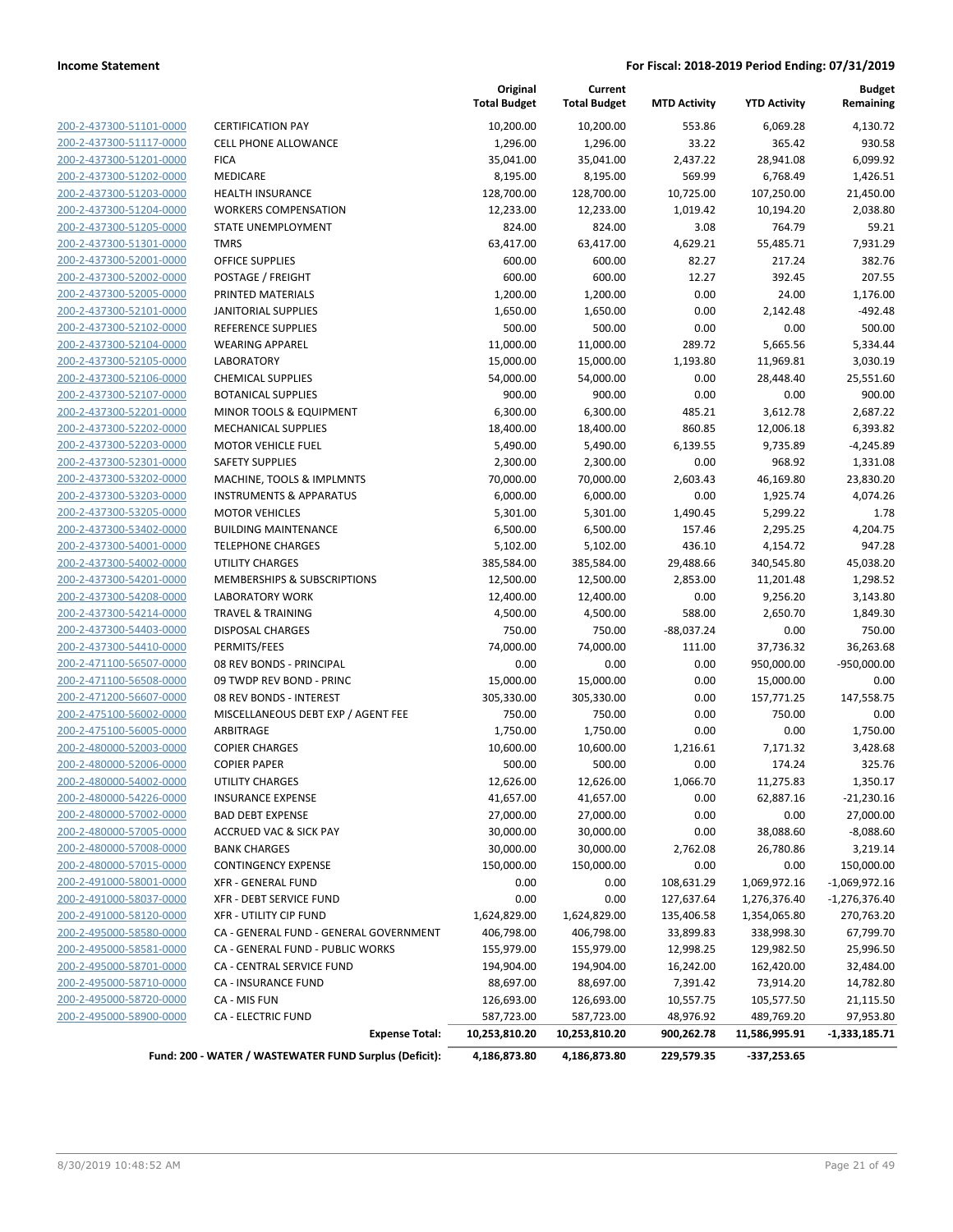|                                                    |                                                                  |                       | Original<br><b>Total Budget</b> | Current<br><b>Total Budget</b> | <b>MTD Activity</b>  | <b>YTD Activity</b>    | <b>Budget</b><br>Remaining |
|----------------------------------------------------|------------------------------------------------------------------|-----------------------|---------------------------------|--------------------------------|----------------------|------------------------|----------------------------|
| Revenue                                            | Fund: 212 - TX COMMUNITY DEV SWR SYSTEM IMPROV PROG GRANT        |                       |                                 |                                |                      |                        |                            |
| 212-2-310001-43105-0000                            | MISCELLANEOUS / GRANTS                                           |                       | 0.00                            | 0.00                           | 0.00                 | 7,407.85               | $-7,407.85$                |
|                                                    |                                                                  | <b>Revenue Total:</b> | 0.00                            | 0.00                           | 0.00                 | 7,407.85               | $-7,407.85$                |
| <b>Expense</b>                                     |                                                                  |                       |                                 |                                |                      |                        |                            |
| 212-2-436300-55007-0000                            | ENG/ARCHITECTS/MGMT                                              |                       | 0.00                            | 0.00                           | 2,500.00             | 11,800.00              | $-11,800.00$               |
| 212-2-436300-55012-0000                            | CONSTRUCTION                                                     |                       | 0.00                            | 0.00                           | 0.00                 | 0.00                   | 0.00                       |
|                                                    |                                                                  | <b>Expense Total:</b> | 0.00                            | 0.00                           | 2,500.00             | 11,800.00              | $-11,800.00$               |
|                                                    | Fund: 212 - TX COMMUNITY DEV SWR SYSTEM IMPROV PROG GRANT Surplu |                       | 0.00                            | 0.00                           | $-2,500.00$          | $-4,392.15$            |                            |
| Fund: 216 - UTILIITY CIP FUND                      |                                                                  |                       |                                 |                                |                      |                        |                            |
| Revenue                                            |                                                                  |                       |                                 |                                |                      |                        |                            |
| 216-2-319001-45401-0000                            | <b>INTEREST REVENUES</b>                                         |                       | 20,089.00                       | 20,089.00                      | 39,272.31            | 145,539.96             | $-125,450.96$              |
| 216-2-319001-47221-0000                            | <b>BOND PROCEEDS</b>                                             |                       | 20,000,000.00                   | 20,000,000.00                  | 0.00                 | 20,253,436.28          | $-253,436.28$              |
| 216-2-323001-46100-0000                            | <b>XFR - UTILITY FUND</b>                                        |                       | 1,624,879.00                    | 1,624,879.00                   | 135,406.58           | 1,354,065.80           | 270,813.20                 |
|                                                    |                                                                  | <b>Revenue Total:</b> | 21,644,968.00                   | 21,644,968.00                  | 174,678.89           | 21,753,042.04          | $-108,074.04$              |
| <b>Expense</b>                                     |                                                                  |                       |                                 |                                |                      |                        |                            |
| 216-2-436200-53310-0000                            | RESVRS/STRG TANKS/ST PIPE                                        |                       | 6,643,503.00                    | 6,643,503.00                   | 0.00                 | 0.00                   | 6,643,503.00               |
| 216-2-436200-53312-0000                            | <b>WATER LINE EASEMENTS</b>                                      |                       | 100,000.00                      | 100,000.00                     | 0.00                 | 12,700.00              | 87,300.00                  |
| 216-2-436200-55002-0000                            | <b>IMPROVEMENTS</b>                                              |                       | 11,900,000.00                   | 11,900,000.00                  | 13,175.00            | 727,593.95             | 11,172,406.05              |
| 216-2-436200-55201-0000                            | <b>EQUIPMENT PURCHASES</b>                                       |                       | 1,000,000.00                    | 1,000,000.00                   | 8,559.00             | 171,869.24             | 828,130.76                 |
| 216-2-436300-55105-0000                            | <b>WATER MAINS</b>                                               |                       | 2,201,145.00                    | 2,201,145.00                   | 126,706.98           | 1,503,048.31           | 698,096.69                 |
| 216-2-436300-55201-0000                            | <b>EQUIPMENT PURCHASES</b>                                       |                       | 75,999.00                       | 75,999.00                      | 57,297.40            | 87,537.40              | $-11,538.40$               |
| 216-2-437200-55002-0000                            | <b>IMPROVEMENTS</b>                                              |                       | 135,000.00                      | 135,000.00                     | 1,898.00             | 45,025.52              | 89,974.48                  |
| 216-2-437200-55201-0000                            | <b>EQUIPMENT PURCHASES</b>                                       |                       | 223,830.00                      | 223,830.00                     | 47,087.01            | 196,176.89             | 27,653.11                  |
| 216-2-437300-55002-0000                            | <b>IMPROVEMENTS</b>                                              |                       | 0.00                            | 0.00                           | 0.00                 | 17,984.56              | $-17,984.56$               |
| 216-2-437300-55110-0000                            | <b>LIFT STATIONS</b>                                             |                       | 0.00                            | 0.00                           | 0.00                 | 1,825,197.91           | $-1,825,197.91$            |
| 216-2-480000-54101-0000                            | PROFESSIONAL SERVICES                                            |                       | 200,000.00                      | 200,000.00                     | 0.00                 | 0.00                   | 200,000.00                 |
| 216-2-480000-55499-0000                            | CAPITAL OUTLAY                                                   |                       | 0.00                            | 0.00                           | 0.00                 | -286,779.40            | 286,779.40                 |
| 216-2-480000-57008-0000                            | <b>BANK CHARGES</b>                                              |                       | 2,500.00                        | 2,500.00                       | 0.00                 | 0.00                   | 2,500.00                   |
|                                                    |                                                                  | <b>Expense Total:</b> | 22,481,977.00                   | 22,481,977.00                  | 254,723.39           | 4,300,354.38           | 18,181,622.62              |
|                                                    | Fund: 216 - UTILIITY CIP FUND Surplus (Deficit):                 |                       | -837,009.00                     | -837,009.00                    | $-80,044.50$         | 17,452,687.66          |                            |
| <b>Fund: 217 - WASTEWATER RECLAMATION FUND</b>     |                                                                  |                       |                                 |                                |                      |                        |                            |
| Revenue                                            |                                                                  |                       |                                 |                                |                      |                        |                            |
| 217-2-319001-45401-0000                            | <b>INTEREST REVENUES</b>                                         | <b>Revenue Total:</b> | 12,281.00<br>12,281.00          | 12,281.00<br>12,281.00         | 1,548.34<br>1,548.34 | 14,873.69<br>14,873.69 | $-2,592.69$<br>$-2,592.69$ |
|                                                    |                                                                  |                       |                                 |                                |                      |                        |                            |
| Expense                                            |                                                                  |                       |                                 |                                |                      |                        |                            |
| 217-2-437300-55012-0000                            | <b>CONSTRUCTION</b>                                              |                       | 410,000.00                      | 410,000.00<br>410,000.00       | 0.00                 | 20,619.30              | 389,380.70                 |
|                                                    |                                                                  | <b>Expense Total:</b> | 410,000.00                      |                                | 0.00                 | 20,619.30              | 389,380.70                 |
|                                                    | Fund: 217 - WASTEWATER RECLAMATION FUND Surplus (Deficit):       |                       | -397,719.00                     | -397,719.00                    | 1,548.34             | $-5,745.61$            |                            |
| Fund: 300 - AIRPORT FUND                           |                                                                  |                       |                                 |                                |                      |                        |                            |
| Revenue                                            |                                                                  |                       |                                 |                                |                      |                        |                            |
| 300-2-310001-43102-0000                            | <b>AIRPORT GRANT REVENUE</b>                                     |                       | 0.00                            | 0.00                           | 0.00                 | $-14,960.00$           | 14,960.00                  |
| 300-2-319001-44315-0000                            | <b>AIRPORT FUEL FEES</b>                                         |                       | 1,000.00                        | 1,000.00                       | 0.00                 | 364.08                 | 635.92                     |
| 300-2-319001-44316-0000                            | PARKING & TIE DOWN/MISC.                                         |                       | 1,000.00                        | 1,000.00                       | 0.00                 | 0.00                   | 1,000.00                   |
| 300-2-319001-45401-0000                            | <b>INTEREST REVENUES</b>                                         |                       | 1,000.00                        | 1,000.00                       | 99.51                | 18,393.96              | $-17,393.96$               |
| 300-2-321001-45507-0000                            | L-3 COMM LEASE                                                   |                       | 639,217.00                      | 639,217.00                     | 106,536.16           | 532,680.80             | 106,536.20                 |
| 300-2-321001-45508-0000                            | AIR EVAC HANGAR FEES                                             |                       | 8,191.00                        | 8,191.00                       | 675.09               | 7,425.99               | 765.01                     |
| 300-2-321001-45509-0000                            | BLUE SKY T-HANGAR & LA ND LEASES                                 |                       | 4,768.50                        | 4,768.50                       | 0.00                 | 0.00                   | 4,768.50                   |
| 300-2-321001-45510-0000                            | ARKOMA - HORIZONS AHEAD LEASE                                    |                       | 48,096.00                       | 48,096.00                      | 4,008.00             | 40,080.00              | 8,016.00                   |
| 300-2-321001-45513-0000<br>300-2-321001-45515-0000 | MAJORS FLYING CLUB LAND LEASE                                    |                       | 1,396.00<br>1,080.00            | 1,396.00                       | 116.33<br>0.00       | 1,163.30               | 232.70<br>0.00             |
| 300-2-321001-45516-0000                            | TEXSAN AVIATION LAND LEASE<br>MFC PARTNERS LAND LEASE            |                       | 1,260.00                        | 1,080.00<br>1,260.00           | 0.00                 | 1,080.00<br>1,260.00   | 0.00                       |
| 300-2-321001-45517-0000                            | <b>INNOVATION FIRST MAINT HANGAR</b>                             |                       | 17,618.00                       | 17,618.00                      | 0.00                 | 17,618.00              | 0.00                       |
|                                                    |                                                                  | <b>Revenue Total:</b> | 724,626.50                      | 724,626.50                     | 111,435.09           | 605,106.13             | 119,520.37                 |
|                                                    |                                                                  |                       |                                 |                                |                      |                        |                            |
| <b>Expense</b><br>300-2-438100-51001-0000          | <b>REGULAR SALARIES</b>                                          |                       | 49,453.00                       | 49,453.00                      | 3,804.80             | 41,779.28              | 7,673.72                   |
|                                                    |                                                                  |                       |                                 |                                |                      |                        |                            |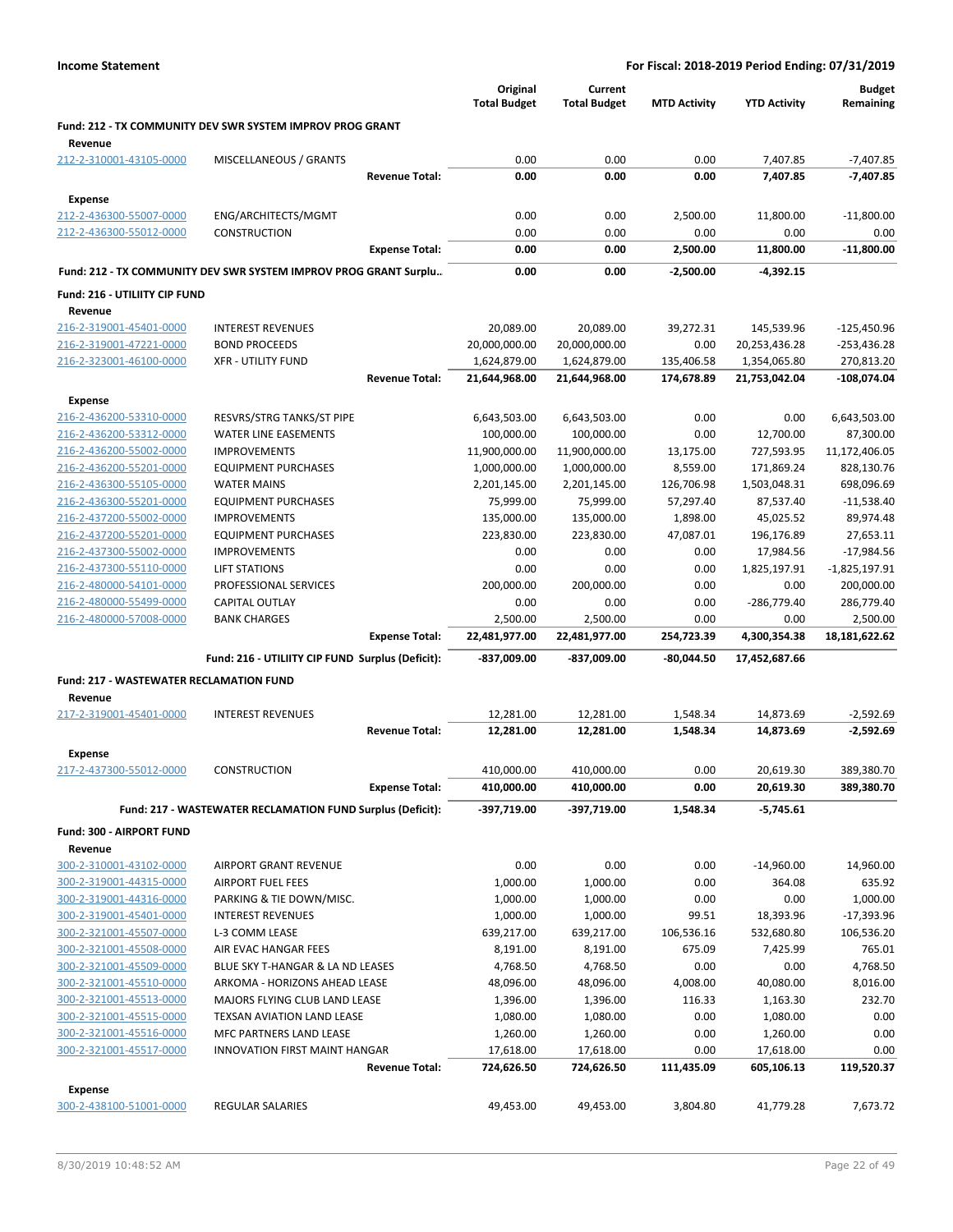|                                                    |                                                                 | Original<br><b>Total Budget</b> | Current<br><b>Total Budget</b> | <b>MTD Activity</b> | <b>YTD Activity</b>  | <b>Budget</b><br>Remaining |
|----------------------------------------------------|-----------------------------------------------------------------|---------------------------------|--------------------------------|---------------------|----------------------|----------------------------|
| 300-2-438100-51021-0000                            | <b>LONGEVITY</b>                                                | 222.00                          | 222.00                         | 0.00                | 222.00               | 0.00                       |
| 300-2-438100-51117-0000                            | <b>CELL PHONE ALLOWANCE</b>                                     | 960.00                          | 960.00                         | 33.24               | 365.64               | 594.36                     |
| 300-2-438100-51201-0000                            | <b>FICA</b>                                                     | 3,139.00                        | 3,139.00                       | 237.96              | 2,626.76             | 512.24                     |
| 300-2-438100-51202-0000                            | <b>MEDICARE</b>                                                 | 734.00                          | 734.00                         | 55.66               | 614.41               | 119.59                     |
| 300-2-438100-51203-0000                            | <b>HEALTH INSURANCE</b>                                         | 10,725.00                       | 10,725.00                      | 893.75              | 8,937.50             | 1,787.50                   |
| 300-2-438100-51204-0000                            | <b>WORKERS COMPENSATION</b>                                     | 1,025.00                        | 1,025.00                       | 85.42               | 854.20               | 170.80                     |
| 300-2-438100-51205-0000                            | STATE UNEMPLOYMENT                                              | 137.00                          | 137.00                         | 0.00                | $-9.29$              | 146.29                     |
| 300-2-438100-51301-0000                            | <b>TMRS</b>                                                     | 5,671.00                        | 5,671.00                       | 424.48              | 4,761.79             | 909.21                     |
| 300-2-438100-51401-0000                            | <b>CONTRA - SALARIES</b>                                        | 15,000.00                       | 15,000.00                      | 0.00                | 0.00                 | 15,000.00                  |
| 300-2-438100-52001-0000                            | <b>OFFICE SUPPLIES</b>                                          | 400.00                          | 400.00                         | 0.00                | 0.00                 | 400.00                     |
| 300-2-438100-52002-0000                            | POSTAGE / FREIGHT                                               | 100.00                          | 100.00                         | 0.00                | 0.00                 | 100.00                     |
| 300-2-438100-52201-0000                            | MINOR TOOLS & EQUIPMENT                                         | 150.00                          | 150.00                         | 0.00                | 0.00                 | 150.00                     |
| 300-2-438100-53202-0000                            | MACHINE, TOOLS & IMPLMNTS                                       | 1,500.00                        | 1,405.00                       | 0.00                | 1,197.22             | 207.78                     |
| 300-2-438100-53205-0000                            | <b>MOTOR VEHICLES</b>                                           | 1,022.00                        | 1,022.00                       | 0.00                | 322.39               | 699.61                     |
| 300-2-438100-53303-0000                            | MAINT - STREET / ALLEY/APRN/RNWY<br><b>BUILDING MAINTENANCE</b> | 2,500.00                        | 2,500.00                       | 0.00<br>78.07       | 0.00                 | 2,500.00                   |
| 300-2-438100-53402-0000<br>300-2-438100-54001-0000 | <b>TELEPHONE CHARGES</b>                                        | 12,500.00<br>1,926.00           | 12,500.00<br>1,926.00          | 166.01              | 6,327.02<br>1,525.81 | 6,172.98<br>400.19         |
| 300-2-438100-54002-0000                            | <b>UTILITY CHARGES</b>                                          | 15,000.00                       | 15,000.00                      | 1,221.59            | 11,850.67            | 3,149.33                   |
| 300-2-438100-54105-0000                            | MARKETING                                                       | 6,104.00                        | 6,004.47                       | 0.00                | 4,626.98             | 1,377.49                   |
| 300-2-438100-54201-0000                            | MEMBERSHIPS & SUBSCRIPTIONS                                     | 465.00                          | 465.00                         | 0.00                | 465.00               | 0.00                       |
| 300-2-438100-54214-0000                            | <b>TRAVEL &amp; TRAINING</b>                                    | 1,000.00                        | 1,099.53                       | 0.00                | 1,024.53             | 75.00                      |
| 300-2-438100-54408-0000                            | OTHER / INSURANCE EXPENSE                                       | 13,000.00                       | 13,000.00                      | 0.00                | 6,740.64             | 6,259.36                   |
| 300-2-438100-54410-0000                            | PERMITS/FEES                                                    | 1,276.00                        | 1,371.00                       | 0.00                | 1,371.00             | 0.00                       |
| 300-2-480000-52003-0000                            | <b>COPIER CHARGES</b>                                           | 1,524.00                        | 1,524.00                       | 168.72              | 1,278.91             | 245.09                     |
| 300-2-480000-52006-0000                            | <b>COPIER PAPER</b>                                             | 71.82                           | 71.82                          | 0.00                | 0.00                 | 71.82                      |
| 300-2-480000-57008-0000                            | <b>BANK CHARGES</b>                                             | 2,000.00                        | 2,000.00                       | 21.85               | 500.53               | 1,499.47                   |
| 300-2-491000-58035-0000                            | XFR - DEBT SERVICE FUND                                         | 23,239.00                       | 23,239.00                      | 1,936.58            | 19,365.80            | 3,873.20                   |
| 300-2-491000-58127-0000                            | <b>AIRPORT CIP FUND</b>                                         | 10,000.00                       | 10,000.00                      | 0.00                | 2,499.99             | 7,500.01                   |
|                                                    | <b>Expense Total:</b>                                           | 180,843.82                      | 180,843.82                     | 9,128.13            | 119,248.78           | 61,595.04                  |
|                                                    | Fund: 300 - AIRPORT FUND Surplus (Deficit):                     | 543,782.68                      | 543,782.68                     | 102,306.96          | 485,857.35           |                            |
| Fund: 360 - AIRPORT CAPITAL FUND                   |                                                                 |                                 |                                |                     |                      |                            |
| Revenue                                            |                                                                 |                                 |                                |                     |                      |                            |
| 360-2-319001-44315-0000                            | <b>AIRPORT - FUEL FEES</b>                                      | 50,000.00                       | 50,000.00                      | 0.00                | 0.00                 | 50,000.00                  |
| 360-2-319001-45401-0000                            | <b>INTEREST REVENUES</b>                                        | 25,000.00                       | 25,000.00                      | 3,860.47            | 67,239.38            | $-42,239.38$               |
| 360-2-323001-46107-0000                            | <b>XFR - AIRPORT FUND</b>                                       | 0.00                            | 0.00                           | 0.00                | 2,499.99             | $-2,499.99$                |
|                                                    | <b>Revenue Total:</b>                                           | 75,000.00                       | 75,000.00                      | 3,860.47            | 69,739.37            | 5,260.63                   |
| <b>Expense</b>                                     |                                                                 |                                 |                                |                     |                      |                            |
| 360-2-438100-55099-0000                            | PROJ BUDGET - NO EXPENSES                                       | 10,000.00                       | 10,000.00                      | 0.00                | 25,992.00            | $-15,992.00$               |
| 360-2-480000-57008-0000                            | <b>BANK CHARGES</b>                                             | 2,000.00                        | 2,000.00                       | 851.90              | 2,418.39             | $-418.39$                  |
|                                                    | <b>Expense Total:</b>                                           | 12,000.00                       | 12,000.00                      | 851.90              | 28,410.39            | -16,410.39                 |
|                                                    | Fund: 360 - AIRPORT CAPITAL FUND Surplus (Deficit):             | 63,000.00                       | 63,000.00                      | 3,008.57            | 41,328.98            |                            |
| Fund: 362 - AIRPORT FBO FUEL                       |                                                                 |                                 |                                |                     |                      |                            |
| Revenue                                            |                                                                 |                                 |                                |                     |                      |                            |
| 362-2-319001-44315-0000                            | <b>AIRPORT - FUEL FEES</b>                                      | 0.00                            | 0.00                           | 56,909.56           | 364,350.25           | $-364,350.25$              |
| 362-2-319001-44316-0000                            | AIRPORT - PARKING, TIE DOWNS, & RAMP FE                         | 0.00                            | 0.00                           | 654.77              | 2,823.87             | $-2,823.87$                |
| 362-2-319001-44320-0000                            | AIRPORT - OIL                                                   | 0.00                            | 0.00                           | 834.05              | 3,554.57             | $-3,554.57$                |
| 362-2-319001-44322-0000                            | <b>AIRPORT - PILOT SUPPLIES</b>                                 | 0.00                            | 0.00                           | 0.00                | 124.37               | $-124.37$                  |
| 362-2-319001-45401-0000                            | <b>INTEREST REVENUES</b>                                        | 0.00                            | 0.00                           | 93.21               | 1,311.87             | $-1,311.87$                |
|                                                    | <b>Revenue Total:</b>                                           | 0.00                            | 0.00                           | 58,491.59           | 372,164.93           | $-372,164.93$              |
| <b>Expense</b>                                     |                                                                 |                                 |                                |                     |                      |                            |
| 362-2-438100-52221-0000                            | <b>AIRPORT - FUEL FEES</b>                                      | 0.00                            | 0.00                           | 74,911.35           | 216,389.76           | $-216,389.76$              |
| 362-2-438100-52222-0000                            | AIRPORT - OIL                                                   | 0.00                            | 0.00                           | 1,082.96            | 2,188.42             | $-2,188.42$                |
| 362-2-438100-52422-0000                            | AIRPORT - PILOT SUPPLIES                                        | 0.00                            | 0.00                           | 0.00                | 606.96               | $-606.96$                  |
| 362-2-438100-57003-0000                            | <b>CREDIT CARD FEES</b>                                         | 0.00                            | 0.00                           | 1,850.63            | 11,924.45            | $-11,924.45$               |
| 362-2-480000-57008-0000                            | <b>BANK CHARGES</b>                                             | 0.00                            | 0.00                           | 20.90               | 49.71                | $-49.71$                   |
|                                                    | <b>Expense Total:</b>                                           | 0.00                            | 0.00                           | 77,865.84           | 231,159.30           | -231,159.30                |
|                                                    | Fund: 362 - AIRPORT FBO FUEL Surplus (Deficit):                 | 0.00                            | 0.00                           | $-19,374.25$        | 141,005.63           |                            |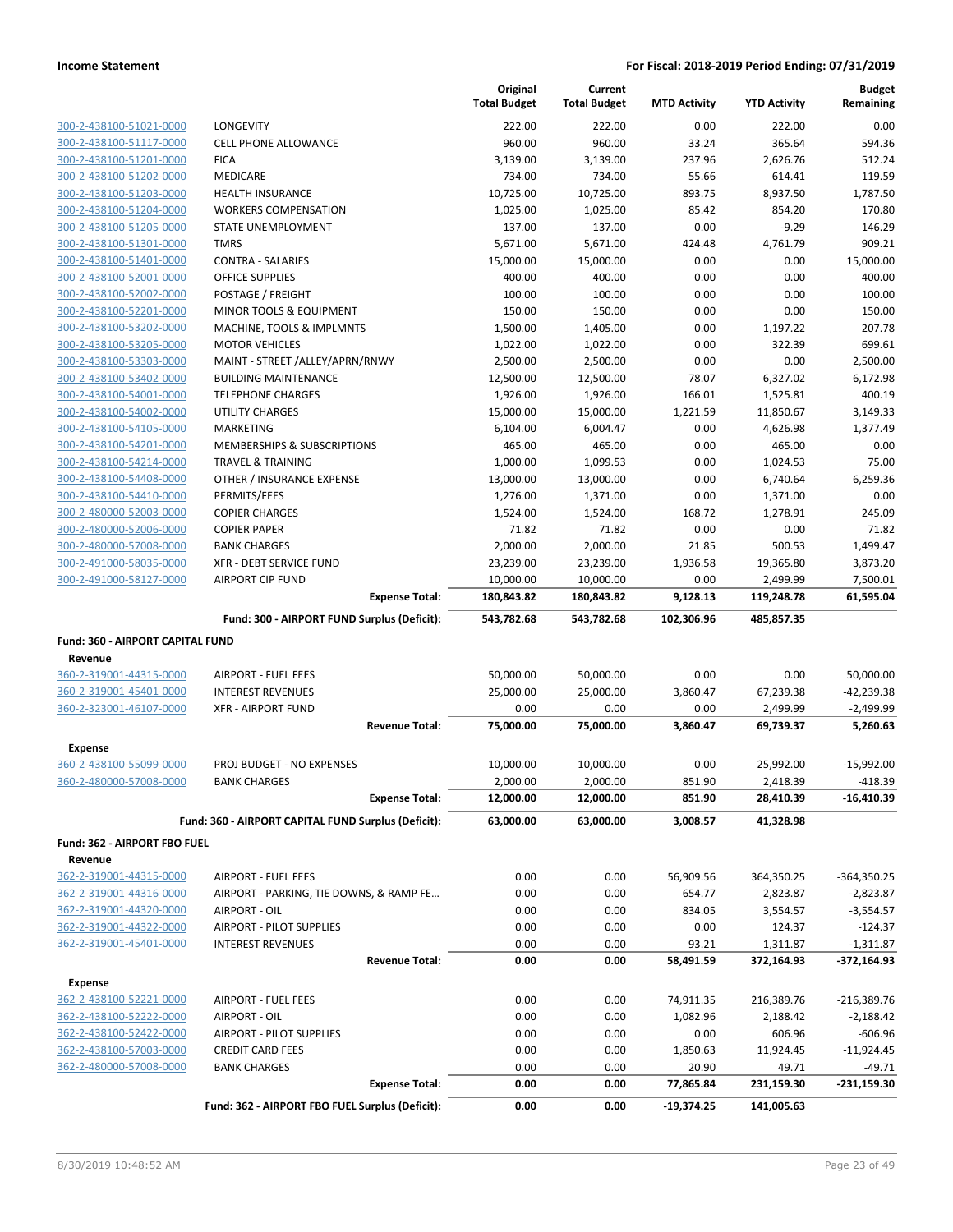|                                    |                                          | Original<br><b>Total Budget</b> | Current<br><b>Total Budget</b> | <b>MTD Activity</b> | <b>YTD Activity</b> | <b>Budget</b><br>Remaining |
|------------------------------------|------------------------------------------|---------------------------------|--------------------------------|---------------------|---------------------|----------------------------|
|                                    |                                          |                                 |                                |                     |                     |                            |
| Fund: 400 - GOLF FUND              |                                          |                                 |                                |                     |                     |                            |
| Revenue<br>400-2-319001-45604-0000 | OTHER REVENUE / OVER/SHORT               | 50.00                           | 50.00                          | 0.08                | 5.31                | 44.69                      |
| 400-2-319005-44510-0000            | <b>GREENS FEES</b>                       | 109,304.00                      | 109,304.00                     | 11,554.00           | 62,101.00           | 47,203.00                  |
| 400-2-319006-45308-0000            | PRO SHOP CONCESSIONS                     | 9,186.00                        | 9,186.00                       | 1,195.83            | 6,948.02            | 2,237.98                   |
| 400-2-319007-45309-0000            | <b>MERCHANDISE SALES</b>                 | 9,688.00                        | 9,688.00                       | 1,346.03            | 6,113.47            | 3,574.53                   |
| 400-2-319008-45511-0000            | <b>CART RENTALS</b>                      | 67,162.00                       | 67,162.00                      | 6,221.22            | 34,595.97           | 32,566.03                  |
| 400-2-319009-45512-0000            | <b>GOLF LEASES / MEMBERSHIPS</b>         | 52,725.00                       | 52,725.00                      | 6,238.34            | 41,976.20           | 10,748.80                  |
|                                    | <b>Revenue Total:</b>                    | 248,115.00                      | 248,115.00                     | 26,555.50           | 151,739.97          | 96,375.03                  |
|                                    |                                          |                                 |                                |                     |                     |                            |
| Expense<br>400-2-451250-51001-0000 | REGULAR SALARIES                         | 108,334.00                      |                                | 8,912.97            | 88,892.74           | 21,441.26                  |
| 400-2-451250-51020-0000            | <b>OVERTIME</b>                          | 5,183.00                        | 110,334.00<br>5,183.00         | 1,578.34            | 4,458.33            | 724.67                     |
| 400-2-451250-51021-0000            | LONGEVITY                                | 6,122.00                        | 6,122.00                       | 0.00                | 6,074.00            | 48.00                      |
| 400-2-451250-51101-0000            | <b>CERTIFICATION PAY</b>                 | 600.00                          | 600.00                         | 46.16               | 507.76              | 92.24                      |
| 400-2-451250-51117-0000            | <b>CELL PHONE ALLOWANCE</b>              | 696.00                          | 696.00                         | 53.54               | 588.94              | 107.06                     |
| 400-2-451250-51201-0000            | <b>FICA</b>                              | 7,498.00                        | 7,498.00                       | 642.92              | 6,095.49            | 1,402.51                   |
| 400-2-451250-51202-0000            | MEDICARE                                 | 1,754.00                        | 1,754.00                       | 150.36              | 1,425.54            | 328.46                     |
| 400-2-451250-51203-0000            | <b>HEALTH INSURANCE</b>                  | 10,725.00                       | 10,725.00                      | 893.75              | 8,937.50            | 1,787.50                   |
| 400-2-451250-51204-0000            | <b>WORKERS COMPENSATION</b>              | 3,471.00                        | 3,471.00                       | 289.25              | 2,892.50            | 578.50                     |
| 400-2-451250-51205-0000            | <b>STATE UNEMPLOYMENT</b>                | 386.00                          | 386.00                         | 4.25                | $-9.37$             | 395.37                     |
| 400-2-451250-51301-0000            | <b>TMRS</b>                              | 10,892.00                       | 10,892.00                      | 924.09              | 9,401.41            | 1,490.59                   |
| 400-2-451250-52001-0000            | <b>OFFICE SUPPLIES</b>                   | 450.00                          | 450.00                         | 0.00                | 161.63              | 288.37                     |
| 400-2-451250-52101-0000            | <b>JANITORIAL SUPPLIES</b>               | 600.00                          | 600.00                         | 0.00                | 143.22              | 456.78                     |
| 400-2-451250-52104-0000            | <b>WEARING APPAREL</b>                   | 500.00                          | 500.00                         | 0.00                | 389.90              | 110.10                     |
| 400-2-451250-52107-0000            | <b>BOTANICAL SUPPLIES</b>                | 8,600.00                        | 6,600.00                       | 3,640.51            | 6,346.70            | 253.30                     |
| 400-2-451250-52201-0000            | MINOR TOOLS & EQUIPMENT                  | 600.00                          | 600.00                         | 52.15               | 398.73              | 201.27                     |
| 400-2-451250-52203-0000            | <b>MOTOR VEHICLE FUEL</b>                | 2,100.00                        | 2,100.00                       | 312.70              | 1,171.29            | 928.71                     |
| 400-2-451250-52401-0000            | RECREATIONAL SUPPLIES                    | 500.00                          | 500.00                         | 211.96              | 485.96              | 14.04                      |
| 400-2-451250-52403-0000            | <b>RESALE ITEMS</b>                      | 15,000.00                       | 15,000.00                      | 478.66              | 11,789.70           | 3,210.30                   |
| 400-2-451250-53202-0000            | MACHINE, TOOLS & IMPLMNTS                | 6,000.00                        | 6,000.00                       | 265.10              | 2,694.84            | 3,305.16                   |
| 400-2-451250-53205-0000            | <b>MOTOR VEHICLES</b>                    | 400.00                          | 400.00                         | 0.00                | 34.98               | 365.02                     |
| 400-2-451250-53307-0000            | <b>IRRIGATION</b>                        | 1,500.00                        | 1,500.00                       | 851.26              | 851.26              | 648.74                     |
| 400-2-451250-53402-0000            | <b>BUILDING MAINTENANCE</b>              | 1,450.00                        | 1,450.00                       | 0.00                | 929.89              | 520.11                     |
| 400-2-451250-54001-0000            | <b>TELEPHONE CHARGES</b>                 | 722.00                          | 722.00                         | 63.91               | 583.20              | 138.80                     |
| 400-2-451250-54002-0000            | <b>UTILITY CHARGES</b>                   | 11,000.00                       | 11,000.00                      | 795.14              | 8,403.89            | 2,596.11                   |
| 400-2-451250-54201-0000            | MEMBERSHIPS & SUBSCRIPTIONS              | 785.00                          | 785.00                         | 400.00              | 595.00              | 190.00                     |
| 400-2-451250-54214-0000            | <b>TRAVEL &amp; TRAINING</b>             | 2,100.00                        | 2,100.00                       | 0.00                | 0.00                | 2,100.00                   |
| 400-2-451250-54226-0000            | <b>INSURANCE EXPENSE</b>                 | 500.00                          | 500.00                         | 0.00                | 2,680.94            | $-2,180.94$                |
| 400-2-451250-54909-0000            | <b>GOLF CART LEASE EXPENSE</b>           | 31,000.00                       | 31,000.00                      | 2,250.00            | 20,449.32           | 10,550.68                  |
| 400-2-480000-52003-0000            | <b>COPIER CHARGES</b>                    | 1,525.00                        | 1,525.00                       | 136.43              | 1,150.13            | 374.87                     |
| 400-2-480000-57008-0000            | <b>BANK CHARGES</b>                      | 3,500.00                        | 3,500.00                       | 455.27              | 2,512.64            | 987.36                     |
|                                    | <b>Expense Total:</b>                    | 244,493.00                      | 244,493.00                     | 23,408.72           | 191,038.06          | 53,454.94                  |
|                                    |                                          |                                 |                                |                     |                     |                            |
|                                    | Fund: 400 - GOLF FUND Surplus (Deficit): | 3,622.00                        | 3,622.00                       | 3,146.78            | $-39,298.09$        |                            |
| <b>Fund: 500 - SANITATION FUND</b> |                                          |                                 |                                |                     |                     |                            |
| Revenue                            |                                          |                                 |                                |                     |                     |                            |
| 500-2-318001-44314-0000            | <b>LATE CHARGES</b>                      | 87,677.00                       | 87,677.00                      | 7,190.70            | 99,902.68           | $-12,225.68$               |
| 500-2-319001-45401-0000            | <b>INTEREST REVENUES</b>                 | 6,897.00                        | 6,897.00                       | 941.16              | 32,157.26           | $-25,260.26$               |
| 500-2-319020-44313-0000            | <b>FUEL SURCHARGE</b>                    | 86,073.00                       | 86,073.00                      | 5,300.74            | 65,949.49           | 20,123.51                  |
| 500-2-319020-45107-0000            | <b>COLLECTION CHARGES</b>                | 4,692,306.00                    | 4,692,306.00                   | 282,845.48          | 3,556,708.26        | 1,135,597.74               |
| 500-2-319021-45108-0000            | <b>DISPOSAL CHARGES</b>                  | 0.00                            | 0.00                           | 21,907.09           | 338,991.32          | -338,991.32                |
| 500-2-319021-45109-0000            | RECYCLING CHARGES                        | 278,880.00                      | 278,880.00                     | 0.00                | 0.00                | 278,880.00                 |
| 500-2-319022-45612-0000            | REG HH HAZ WASTE COL CTR                 | 12,103.00                       | 12,103.00                      | 0.00                | 15,840.35           | $-3,737.35$                |
| 500-2-324001-46612-0000            | CA - SANITATION FD COL & FUEL            | 210,696.68                      | 210,696.68                     | 12,006.09           | 152,979.39          | 57,717.29                  |
|                                    | <b>Revenue Total:</b>                    | 5,374,632.68                    | 5,374,632.68                   | 330,191.26          | 4,262,528.75        | 1,112,103.93               |
| <b>Expense</b>                     |                                          |                                 |                                |                     |                     |                            |
| 500-2-432300-54412-0000            | <b>COLLECTION CHARGES</b>                | 4,369,510.00                    | 4,369,510.00                   | 369,317.21          | 3,617,897.06        | 751,612.94                 |
| 500-2-432400-54403-0000            | <b>DISPOSAL CHARGES</b>                  | 0.00                            | 0.00                           | 0.00                | 180.84              | $-180.84$                  |
| 500-2-432500-51401-0000            | <b>CONTRA - SALARIES</b>                 | 8,000.00                        | 8,000.00                       | 0.00                | 0.00                | 8,000.00                   |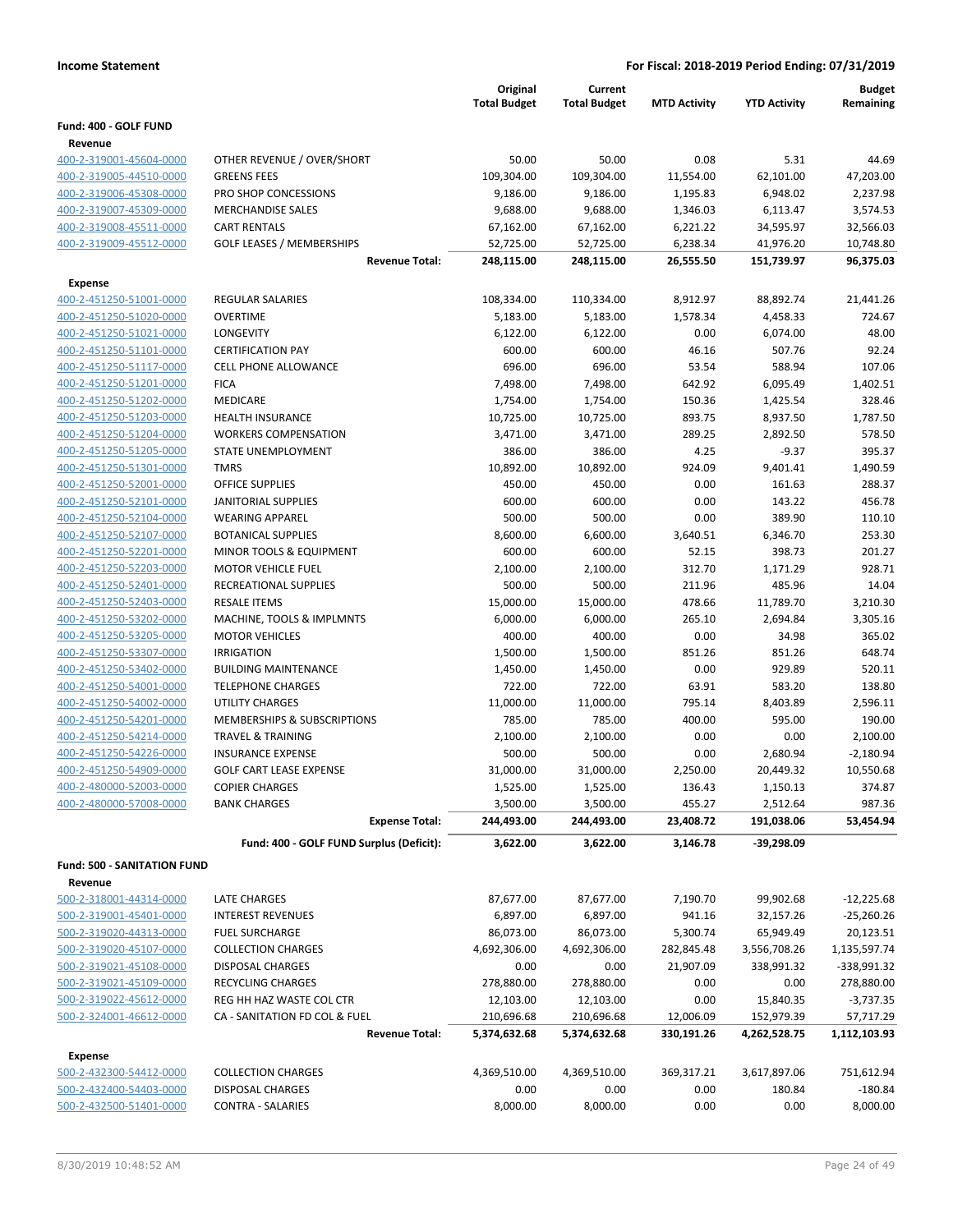|                                                    |                                                      | Original<br><b>Total Budget</b> | Current<br><b>Total Budget</b> | <b>MTD Activity</b> | <b>YTD Activity</b>    | <b>Budget</b><br>Remaining |
|----------------------------------------------------|------------------------------------------------------|---------------------------------|--------------------------------|---------------------|------------------------|----------------------------|
| 500-2-432500-54002-0000                            | UTILITY CHARGES                                      | 2,371.00                        | 2,371.00                       | 194.85              | 1,930.11               | 440.89                     |
| 500-2-432500-54403-0000                            | <b>DISPOSAL CHARGES</b>                              | 20,000.00                       | 20,000.00                      | 0.00                | 11,327.08              | 8,672.92                   |
| 500-2-442200-51001-0000                            | <b>REGULAR SALARIES</b>                              | 146,211.00                      | 146,211.00                     | 9,641.65            | 104,991.21             | 41,219.79                  |
| 500-2-442200-51020-0000                            | <b>OVERTIME</b>                                      | 0.00                            | 0.00                           | 0.00                | 5.73                   | $-5.73$                    |
| 500-2-442200-51021-0000                            | LONGEVITY                                            | 2,714.00                        | 2,714.00                       | 0.00                | 2,264.00               | 450.00                     |
| 500-2-442200-51101-0000                            | <b>CERTIFICATION PAY</b>                             | 1,200.00                        | 1,200.00                       | 92.30               | 1,015.30               | 184.70                     |
| 500-2-442200-51117-0000                            | CELL PHONE ALLOWANCE                                 | 600.00                          | 600.00                         | 0.00                | 23.08                  | 576.92                     |
| 500-2-442200-51201-0000                            | <b>FICA</b>                                          | 9,345.00                        | 9,345.00                       | 603.06              | 6,710.31               | 2,634.69                   |
| 500-2-442200-51202-0000                            | MEDICARE                                             | 2,186.00                        | 2,186.00                       | 141.04              | 1,569.37               | 616.63                     |
| 500-2-442200-51203-0000                            | <b>HEALTH INSURANCE</b>                              | 10,725.00                       | 10,725.00                      | 893.75              | 8,937.50               | 1,787.50                   |
| 500-2-442200-51204-0000                            | <b>WORKERS COMPENSATION</b>                          | 3,858.00                        | 3,858.00                       | 321.50              | 3,215.00               | 643.00                     |
| 500-2-442200-51205-0000                            | STATE UNEMPLOYMENT                                   | 549.00                          | 549.00                         | 5.88                | $-54.46$               | 603.46                     |
| 500-2-442200-51301-0000                            | <b>TMRS</b>                                          | 16,881.00                       | 16,881.00                      | 1,076.54            | 12,174.60              | 4,706.40                   |
| 500-2-442200-52203-0000                            | <b>MOTOR VEHICLE FUEL</b>                            | 2,929.00                        | 2,929.00                       | 595.26              | 2,649.14               | 279.86                     |
| 500-2-442200-53202-0000                            | MACHINE, TOOLS & IMPLMNTS                            | 6,200.00                        | 6,200.00                       | 261.37              | 2,994.28               | 3,205.72                   |
| 500-2-442200-53205-0000                            | <b>MOTOR VEHICLES</b>                                | 1,205.00                        | 1,205.00                       | 298.41              | 906.43                 | 298.57                     |
| 500-2-442200-55201-0000<br>500-2-480000-54413-0000 | <b>EQUIPMENT PURCHASES</b>                           | 500.00                          | 500.00<br>75,000.00            | 0.00<br>15,455.00   | 76.94                  | 423.06                     |
| 500-2-480000-54901-0000                            | <b>BULK WASTE PICK-UP</b>                            | 75,000.00                       |                                | 0.00                | 38,610.00              | 36,390.00<br>0.81          |
| 500-2-480000-57007-0000                            | <b>RENTALS / LEASES</b><br><b>COMMUNITY SERVICES</b> | 32,250.00<br>42,020.00          | 32,250.00<br>42,020.00         | 3,550.00            | 32,249.19<br>16,337.20 | 25,682.80                  |
| 500-2-480000-57008-0000                            | <b>BANK CHARGES</b>                                  | 10,000.00                       | 10,000.00                      | 1,025.26            | 10,277.25              | $-277.25$                  |
| 500-2-491000-58001-0000                            | <b>XFR - GENERAL FUND</b>                            | 316,045.02                      | 316,045.02                     | 18,009.14           | 229,469.06             | 86,575.96                  |
| 500-2-491000-58204-0000                            | XFR - VEHICLE/EQUIP REPLACEMENT                      | 0.00                            | 0.00                           | $-2,732.20$         | $-2,732.20$            | 2,732.20                   |
| 500-2-495000-58501-0000                            | <b>CA - GENERAL FUND</b>                             | 41,607.00                       | 41,607.00                      | 3,467.25            | 34,672.50              | 6,934.50                   |
| 500-2-495000-58701-0000                            | CA - CENTRAL SERVICE FUND                            | 5,187.00                        | 5,187.00                       | 432.25              | 4,322.50               | 864.50                     |
| 500-2-495000-58710-0000                            | CA - INSURANCE FUND                                  | 3,374.00                        | 3,374.00                       | 281.17              | 2,811.70               | 562.30                     |
| 500-2-495000-58720-0000                            | CA - MIS FUN                                         | 6,843.00                        | 6,843.00                       | 570.25              | 5,702.50               | 1,140.50                   |
| 500-2-495000-58900-0000                            | <b>CA - ELECTRIC FUND</b>                            | 104,268.00                      | 104,268.00                     | 8,689.00            | 86,890.00              | 17,378.00                  |
|                                                    | <b>Expense Total:</b>                                | 5,241,578.02                    | 5,241,578.02                   | 432,189.94          | 4,237,423.22           | 1,004,154.80               |
|                                                    | Fund: 500 - SANITATION FUND Surplus (Deficit):       | 133,054.66                      | 133,054.66                     | $-101,998.68$       | 25,105.53              |                            |
| Fund: 601 - CENTRAL SERVICE FUND                   |                                                      |                                 |                                |                     |                        |                            |
| Revenue                                            |                                                      |                                 |                                |                     |                        |                            |
| 601-2-324001-46501-0000                            | CA - GENERAL FUND                                    | 571,310.00                      | 571,310.00                     | 47,609.17           | 476,091.70             | 95,218.30                  |
| 601-2-324001-46506-0000                            | <b>CA - RECREATION FUND</b>                          | 611.00                          | 611.00                         | 50.92               | 509.20                 | 101.80                     |
| 601-2-324001-46509-0000                            | CA - VENUE MGMT FUND                                 | 564.00                          | 564.00                         | 47.00               | 423.00                 | 141.00                     |
| 601-2-324001-46611-0000                            | CA - UTILITY FUND                                    | 194,904.00                      | 194,904.00                     | 16,242.00           | 162,420.00             | 32,484.00                  |
| 601-2-324001-46614-0000                            | CA - SANITATION FUND COLLECTION                      | 5,187.00                        | 5,187.00                       | 432.25              | 4,322.50               | 864.50                     |
| 601-2-324009-46901-0000                            | <b>CA - ELECTRIC UTILITY</b>                         | 78,024.00                       | 78,024.00                      | 6,502.00            | 65,020.00              | 13,004.00                  |
| 601-2-324009-46906-0000                            | CA - CABLE UTILITY                                   | 14,767.00                       | 14,767.00                      | 1,230.58            | 12,305.80              | 2,461.20                   |
| <b>Expense</b>                                     | <b>Revenue Total:</b>                                | 865,367.00                      | 865,367.00                     | 72,113.92           | 721,092.20             | 144,274.80                 |
| 601-2-461100-51001-0000                            | REGULAR SALARIES                                     | 246,199.00                      | 246,199.00                     | 18,114.66           | 200,701.04             | 45,497.96                  |
| 601-2-461100-51020-0000                            | <b>OVERTIME</b>                                      | 8,000.00                        | 8,000.00                       | 1,602.34            | 9,882.41               | $-1,882.41$                |
| 601-2-461100-51021-0000                            | LONGEVITY                                            | 5,512.00                        | 5,512.00                       | 0.00                | 4,768.00               | 744.00                     |
| 601-2-461100-51101-0000                            | <b>CERTIFICATION PAY</b>                             | 1,200.00                        | 1,200.00                       | 92.32               | 1,015.52               | 184.48                     |
| 601-2-461100-51117-0000                            | CELL PHONE ALLOWANCE                                 | 432.00                          | 432.00                         | 33.22               | 365.42                 | 66.58                      |
| 601-2-461100-51201-0000                            | <b>FICA</b>                                          | 16,328.00                       | 16,328.00                      | 1,164.10            | 12,754.45              | 3,573.55                   |
| 601-2-461100-51202-0000                            | MEDICARE                                             | 3,819.00                        | 3,819.00                       | 272.25              | 2,982.93               | 836.07                     |
| 601-2-461100-51203-0000                            | <b>HEALTH INSURANCE</b>                              | 80,438.00                       | 80,438.00                      | 6,703.17            | 67,031.70              | 13,406.30                  |
| 601-2-461100-51204-0000                            | <b>WORKERS COMPENSATION</b>                          | 8,396.00                        | 8,396.00                       | 699.67              | 6,996.70               | 1,399.30                   |
| 601-2-461100-51205-0000                            | STATE UNEMPLOYMENT                                   | 652.00                          | 652.00                         | 1.14                | 97.85                  | 554.15                     |
| 601-2-461100-51301-0000                            | <b>TMRS</b>                                          | 26,745.00                       | 26,745.00                      | 2,068.91            | 22,776.57              | 3,968.43                   |
| 601-2-461100-51401-0000                            | <b>CONTRA - SALARIES</b>                             | $-15,000.00$                    | $-15,000.00$                   | $-433.16$           | $-3,391.50$            | $-11,608.50$               |
| 601-2-461100-52001-0000                            | OFFICE SUPPLIES                                      | 200.00                          | 200.00                         | 0.00                | 36.25                  | 163.75                     |
| 601-2-461100-52002-0000                            | POSTAGE / FREIGHT                                    | 20.00                           | 20.00                          | 0.00                | 0.00                   | 20.00                      |
| 601-2-461100-52101-0000                            | JANITORIAL/CLEANING                                  | 15,000.00                       | 15,000.00                      | 491.38              | 9,557.23               | 5,442.77                   |
| 601-2-461100-52104-0000                            | <b>WEARING APPAREL</b>                               | 4,200.00                        | 4,200.00                       | 279.12              | 5,451.65               | $-1,251.65$                |
| 601-2-461100-52201-0000                            | MINOR TOOLS & EQUIPMENT                              | 1,500.00                        | 1,500.00                       | 439.32              | 1,555.21               | $-55.21$                   |
|                                                    |                                                      |                                 |                                |                     |                        |                            |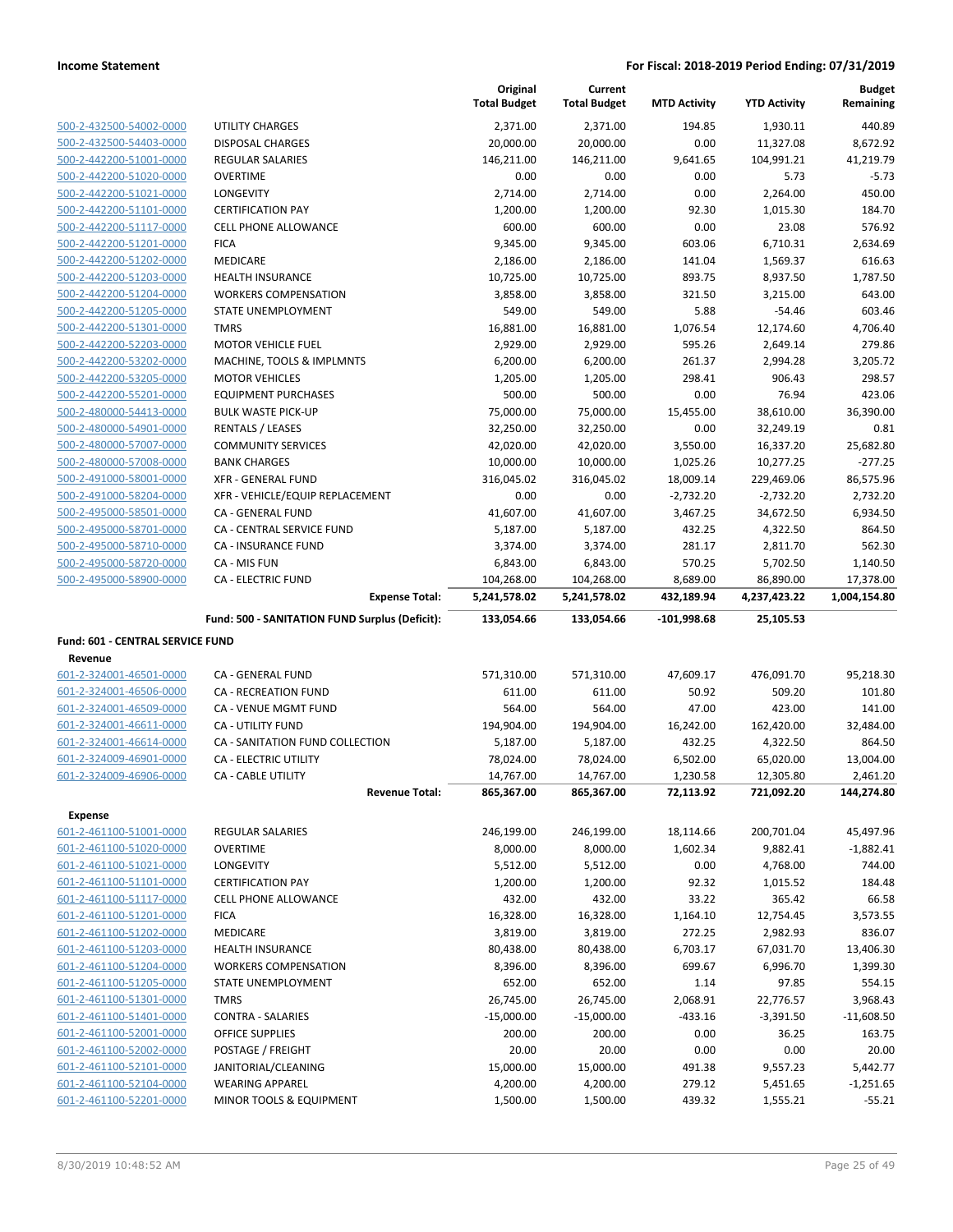| 601-2-461100-52203-0000              |
|--------------------------------------|
| 601-2-461100-53201-0000              |
| 601-2-461100-53205-0000              |
| 601-2-461100-53302-0000              |
| 601-2-461100-53406-0000              |
| 601-2-461100-53407-0000              |
| 601-2-461100-53408-0000              |
| 601-2-461100-53501-0000              |
| 601-2-461100-53503-0000              |
| 601-2-461100-53504-0000              |
| 601-2-461100-53505-0000              |
| 601-2-461100-53506-0000              |
| 601-2-461100-53507-0000              |
| 601-2-461100-53601-0000              |
| 601-2-461100-53602-0000              |
| 601-2-461100-53603-0000              |
| 601-2-461100-53604-0000              |
| 601-2-461100-53701-0000              |
| 2-461100-53703-0000<br>601-          |
| 601-2-461100-53706-0000              |
| 601-2-461100-54001-0000              |
| 601-2-461100-54002-0000              |
| 601-2-461100-54112-0000              |
| $-2 - 461200 - 51001 - 0000$<br>601- |
| 601-2-461200-51020-0000              |
| 601-2-461200-51021-0000              |
| 601-2-461200-51101-0000              |
| 601-2-461200-51117-0000              |
| 2-461200-51201-0000<br>601-          |
| 601-2-461200-51202-0000              |
| 601-2-461200-51203-0000              |
| 601-2-461200-51204-0000              |
| 601-2-461200-51205-0000              |
| $-2 - 461200 - 51301 - 0000$<br>601- |
| 601-2-461200-52001-0000              |
| 601-2-461200-52002-0000              |
| 601-2-461200-52104-0000              |
| 601-2-461200-52106-0000              |
| 2-461200-52201-0000<br>601-          |
| 601-2-461200-52202-0000              |
| 601-2-461200-52203-0000              |
| <u>601-2-461200-53202-0000</u>       |
| 601-2-461200-53205-0000              |
| 601-2-461200-53402-0000              |
| 601-2-461200-54001-0000              |
| 601-2-461200-54002-0000              |
| 601-2-461200-54201-0000              |
| 601-2-461200-54214-0000              |
| 601-2-480000-52006-0000              |
| 601-2-480000-57004-0000              |
|                                      |

|                            |                                                     | Original<br><b>Total Budget</b> | Current<br><b>Total Budget</b> | <b>MTD Activity</b> | <b>YTD Activity</b> | <b>Budget</b><br>Remaining |
|----------------------------|-----------------------------------------------------|---------------------------------|--------------------------------|---------------------|---------------------|----------------------------|
| 601-2-461100-52203-0000    | <b>MOTOR VEHICLE FUEL</b>                           | 2,400.00                        | 2,400.00                       | 337.95              | 2,389.66            | 10.34                      |
| 601-2-461100-53201-0000    | FURNITURE & OFFICE EQUIPMENT                        | 500.00                          | 500.00                         | 0.00                | 0.00                | 500.00                     |
| 601-2-461100-53205-0000    | <b>MOTOR VEHICLES</b>                               | 1,016.00                        | 1,016.00                       | 0.00                | 797.94              | 218.06                     |
| 601-2-461100-53302-0000    | <b>WALKS &amp; PARKING LOTS</b>                     | 2,500.00                        | 2,500.00                       | 0.00                | 716.16              | 1,783.84                   |
| 601-2-461100-53406-0000    | <b>CITY HALL</b>                                    | 28,000.00                       | 28,000.00                      | 720.52              | 27,468.34           | 531.66                     |
| 601-2-461100-53407-0000    | <b>ANIMAL SHELTER</b>                               | 4,000.00                        | 4,000.00                       | 34.95               | 4,705.35            | $-705.35$                  |
| 601-2-461100-53408-0000    | <b>FLEET MAINTENANCE</b>                            | 5,000.00                        | 5,000.00                       | 0.00                | 202.00              | 4,798.00                   |
| 601-2-461100-53501-0000    | POLICE & COURTS BLDG                                | 26,000.00                       | 26,000.00                      | 779.01              | 45,206.67           | $-19,206.67$               |
| 601-2-461100-53503-0000    | FIRE ADMINISTRATION                                 | 500.00                          | 500.00                         | 34.95               | 764.70              | $-264.70$                  |
| 601-2-461100-53504-0000    | <b>FIRE STATION 1</b>                               | 500.00                          | 500.00                         | 34.95               | 899.08              | $-399.08$                  |
| 601-2-461100-53505-0000    | FIRE STATION 2                                      | 2,500.00                        | 2,500.00                       | 1,662.45            | 4,825.49            | $-2,325.49$                |
| 601-2-461100-53506-0000    | <b>FIRE STATION 3</b>                               | 2,500.00                        | 2,500.00                       | 34.95               | 5,769.59            | $-3,269.59$                |
| 601-2-461100-53507-0000    | <b>FIRE STATION 4</b>                               | 2,500.00                        | 2,500.00                       | 56.05               | 878.60              | 1,621.40                   |
| 601-2-461100-53601-0000    | <b>ANNEX</b>                                        | 2,000.00                        | 2,000.00                       | 90.16               | 971.08              | 1,028.92                   |
| 601-2-461100-53602-0000    | <b>SERVICE CENTER</b>                               | 0.00                            | 0.00                           | 309.88              | 2,754.31            | $-2,754.31$                |
| 601-2-461100-53603-0000    | WATER TREATMENT BLDG                                | 0.00                            | 0.00                           | 0.00                | 176.74              | $-176.74$                  |
| 601-2-461100-53604-0000    | <b>WASTEWATER TRTMNT BLDG</b>                       | 0.00                            | 0.00                           | 0.00                | 238.00              | $-238.00$                  |
| 601-2-461100-53701-0000    | LIBRARY                                             | 5,000.00                        | 5,000.00                       | 584.93              | 8,825.03            | $-3,825.03$                |
| 601-2-461100-53703-0000    | REECY DAVIS REC CENTER                              | 12,000.00                       | 12,000.00                      | 488.64              | 11,799.60           | 200.40                     |
| 601-2-461100-53706-0000    | SPORTSPARK                                          | 1,200.00                        | 1,200.00                       | 782.71              | 5,084.40            | $-3,884.40$                |
| 601-2-461100-54001-0000    | <b>TELEPHONE CHARGES</b>                            | 4,134.00                        | 4,134.00                       | 411.68              | 3,723.31            | 410.69                     |
| 601-2-461100-54002-0000    | <b>UTILITY CHARGES</b>                              | 107,425.00                      | 107,425.00                     | 7,613.71            | 84,117.74           | 23,307.26                  |
| 601-2-461100-54112-0000    | <b>ALARM MONITOR SERVICE</b>                        | 3,000.00                        | 3,000.00                       | 0.00                | 0.00                | 3,000.00                   |
| 601-2-461200-51001-0000    | <b>REGULAR SALARIES</b>                             | 146,751.00                      | 146,751.00                     | 11,122.46           | 115,543.22          | 31,207.78                  |
| 601-2-461200-51020-0000    | <b>OVERTIME</b>                                     | 6,106.00                        | 6,106.00                       | 459.07              | 9,614.83            | $-3,508.83$                |
| 601-2-461200-51021-0000    | LONGEVITY                                           | 2,170.00                        | 2,170.00                       | 0.00                | 2,128.00            | 42.00                      |
| 601-2-461200-51101-0000    | <b>CERTIFICATION PAY</b>                            | 2,400.00                        | 2,400.00                       | 138.48              | 1,707.88            | 692.12                     |
| 601-2-461200-51117-0000    | <b>CELL PHONE ALLOWANCE</b>                         | 1,380.00                        | 1,380.00                       | 152.30              | 1,398.34            | $-18.34$                   |
| 601-2-461200-51201-0000    | <b>FICA</b>                                         | 9,846.00                        | 9,846.00                       | 682.58              | 7,566.67            | 2,279.33                   |
| 601-2-461200-51202-0000    | MEDICARE                                            | 2,303.00                        | 2,303.00                       | 159.63              | 1,769.62            | 533.38                     |
| 601-2-461200-51203-0000    | <b>HEALTH INSURANCE</b>                             | 42,900.00                       | 42,900.00                      | 3,575.00            | 35,750.00           | 7,150.00                   |
| 601-2-461200-51204-0000    | <b>WORKERS COMPENSATION</b>                         | 7,637.00                        | 7,637.00                       | 636.42              | 6,364.20            | 1,272.80                   |
| 601-2-461200-51205-0000    | STATE UNEMPLOYMENT                                  | 275.00                          | 275.00                         | 0.00                | 113.06              | 161.94                     |
| 601-2-461200-51301-0000    | <b>TMRS</b>                                         | 17,786.00                       | 17,786.00                      | 1,313.09            | 14,653.66           | 3,132.34                   |
| 601-2-461200-52001-0000    | <b>OFFICE SUPPLIES</b>                              | 100.00                          | 100.00                         | 0.00                | 0.00                | 100.00                     |
| 601-2-461200-52002-0000    | POSTAGE / FREIGHT                                   | 50.00                           | 50.00                          | 0.00                | 0.00                | 50.00                      |
| 601-2-461200-52104-0000    | <b>WEARING APPAREL</b>                              | 3,000.00                        | 3,000.00                       | 169.85              | 4,067.05            | $-1,067.05$                |
| 601-2-461200-52106-0000    | <b>CHEMICAL SUPPLIES</b>                            | 500.00                          | 500.00                         | 0.00                | 0.00                | 500.00                     |
| 601-2-461200-52201-0000    | MINOR TOOLS & EQUIPMENT                             | 7,000.00                        | 7,000.00                       | 0.00                | 1,969.57            | 5,030.43                   |
| 601-2-461200-52202-0000    | MECHANICAL SUPPLIES                                 | 10,000.00                       | 10,000.00                      | 1,347.04            | 10,827.86           | $-827.86$                  |
| 601-2-461200-52203-0000    | <b>MOTOR VEHICLE FUEL</b>                           | 4,475.00                        | 4,475.00                       | 295.53              | 3,805.08            | 669.92                     |
| 601-2-461200-53202-0000    | MACHINE, TOOLS & IMPLMNTS                           | 4,500.00                        | 4,500.00                       | 0.00                | 809.21              | 3,690.79                   |
| 601-2-461200-53205-0000    | <b>MOTOR VEHICLES</b>                               | 2,300.00                        | 2,300.00                       | 0.00                | 396.63              | 1,903.37                   |
| 601-2-461200-53402-0000    | <b>BUILDING MAINTENANCE</b>                         | 500.00                          | 500.00                         | 0.00                | 0.00                | 500.00                     |
| 601-2-461200-54001-0000    | <b>TELEPHONE CHARGES</b>                            | 1,447.00                        | 1,447.00                       | 129.88              | 1,208.24            | 238.76                     |
| 601-2-461200-54002-0000    | UTILITY CHARGES                                     | 15,605.00                       | 15,605.00                      | 579.41              | 9,424.07            | 6,180.93                   |
| 601-2-461200-54201-0000    | MEMBERSHIPS & SUBSCRIPTIONS                         | 1,500.00                        | 1,500.00                       | 0.00                | 0.00                | 1,500.00                   |
| 601-2-461200-54214-0000    | <b>TRAVEL &amp; TRAINING</b>                        | 4,000.00                        | 4,000.00                       | 0.00                | 181.87              | 3,818.13                   |
| 601-2-480000-52006-0000    | <b>COPIER PAPER</b>                                 | 100.00                          | 100.00                         | 0.00                | 209.61              | $-109.61$                  |
| 601-2-480000-57004-0000    | <b>INVENTORY LOSS/GAIN</b>                          | 0.00                            | 0.00                           | 0.00                | $-1,633.89$         | 1,633.89                   |
|                            | <b>Expense Total:</b>                               | 910,947.00                      | 910,947.00                     | 66,266.67           | 782,770.00          | 128,177.00                 |
| Fund: 602 - INSURANCE FUND | Fund: 601 - CENTRAL SERVICE FUND Surplus (Deficit): | -45,580.00                      | -45,580.00                     | 5,847.25            | -61,677.80          |                            |
| Revenue                    |                                                     |                                 |                                |                     |                     |                            |
| 602-2-319001-43211-0000    | PRIOR YEAR INS REIMB                                | 5,000.00                        | 5,000.00                       | 0.00                | 4,168.00            | 832.00                     |
| 602-2-319001-45401-0000    | <b>INTEREST REVENUES</b>                            | 0.00                            | 0.00                           | 341.21              | 6,604.63            | $-6,604.63$                |
| 602-2-322001-43201-0000    | <b>EMPLOYEE PORTION</b>                             | 485,000.00                      | 485,000.00                     | 47,807.37           | 459,130.27          | 25,869.73                  |
| 602-2-322001-43202-0000    | <b>CITY PORTION-HEALTH</b>                          | 2,700,757.00                    | 2,700,757.00                   | 233,768.03          | 2,337,185.93        | 363,571.07                 |

602-2-322001-43203-0000 CITY PORTION-WORK COMP 308,551.00 308,551.00 29,366.88 293,638.88 14,912.12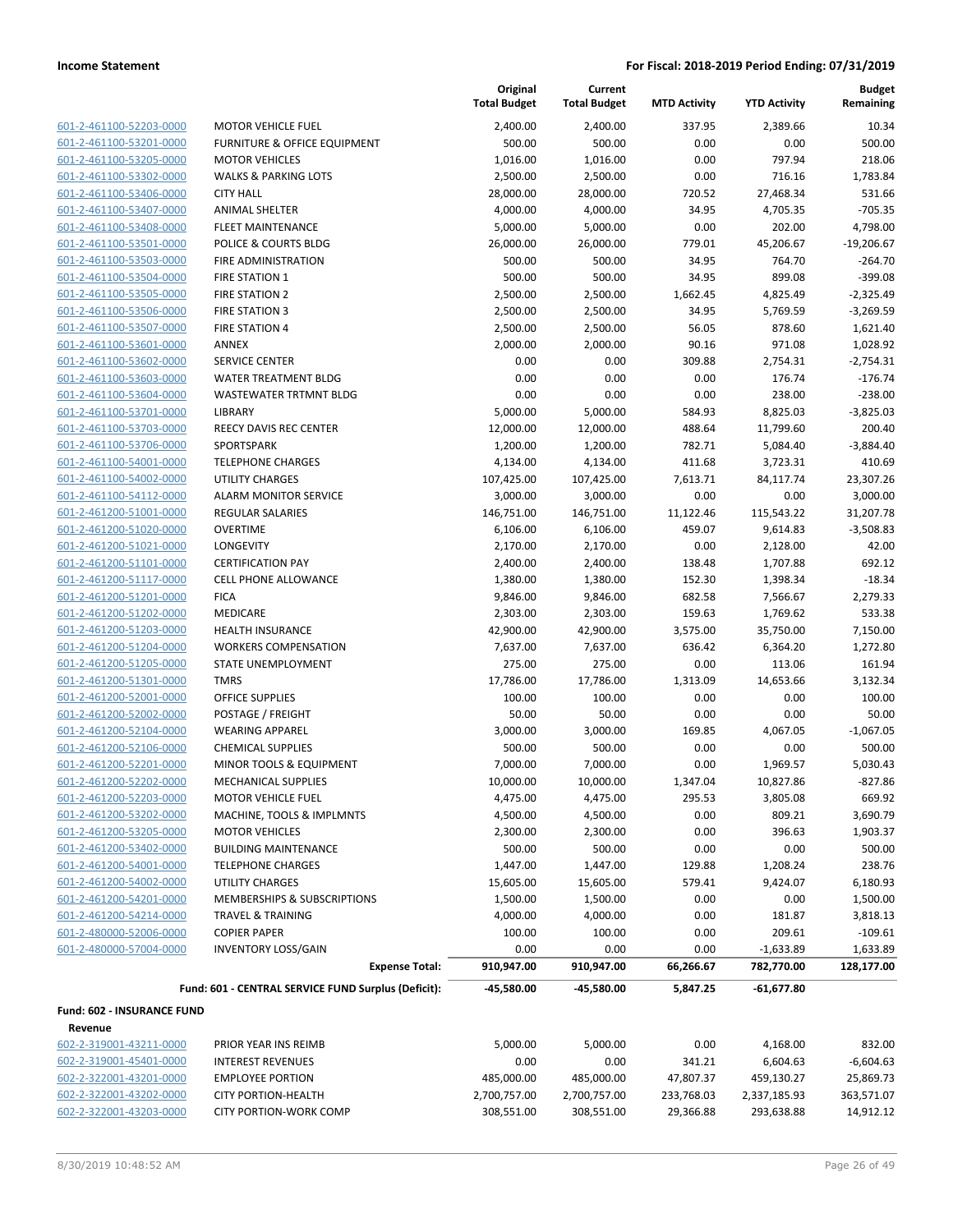|                                                    |                                               | Original<br><b>Total Budget</b> | Current<br><b>Total Budget</b> | <b>MTD Activity</b> | <b>YTD Activity</b> | <b>Budget</b><br>Remaining |
|----------------------------------------------------|-----------------------------------------------|---------------------------------|--------------------------------|---------------------|---------------------|----------------------------|
| 602-2-322001-43204-0000                            | <b>CITY PORTION-TWC FUTA</b>                  | 231.00                          | 231.00                         | 19.26               | 192.60              | 38.40                      |
| 602-2-322001-43205-0000                            | <b>GEUS EMPLOYEE PORTION</b>                  | 312,923.00                      | 312,923.00                     | 22,461.98           | 226,594.72          | 86,328.28                  |
| 602-2-322001-43206-0000                            | <b>GEUS PORTION-HEALTH</b>                    | 1,372,806.00                    | 1,372,806.00                   | 118,621.99          | 1,186,219.90        | 186,586.10                 |
| 602-2-322001-43207-0000                            | <b>GEUS PORTION-WORK COMP</b>                 | 79,005.00                       | 79,005.00                      | 10,690.35           | 106,903.60          | $-27,898.60$               |
| 602-2-322001-48610-0000                            | OTHER REV / CITY EMPL-DEPENDENT CARE          | 24,000.00                       | 24,000.00                      | 2,120.36            | 20,629.85           | 3,370.15                   |
| 602-2-324001-46501-0000                            | CA - GENERAL FUND                             | 154,045.00                      | 154,045.00                     | 12,837.08           | 128,370.80          | 25,674.20                  |
| 602-2-324001-46506-0000                            | <b>CA - RECREATION FUND</b>                   | 229.00                          | 229.00                         | 19.08               | 190.80              | 38.20                      |
| 602-2-324001-46509-0000                            | CA - VENUE MGMT FUND                          | 233.00                          | 233.00                         | 19.42               | 194.20              | 38.80                      |
| 602-2-324001-46611-0000                            | CA - UTILITY FUND                             | 88,697.00                       | 88,697.00                      | 7,391.42            | 73,914.20           | 14,782.80                  |
| 602-2-324001-46614-0000                            | CA - SANITATION FUND COLLECTION               | 3,374.00                        | 3,374.00                       | 281.17              | 2,811.70            | 562.30                     |
| 602-2-324009-46612-0000                            | CA - ELECTRIC UTILITY                         | 23,955.00                       | 23,955.00                      | 1,996.25            | 19,962.50           | 3,992.50                   |
| 602-2-324009-46613-0000                            | CA - CABLE UTILITY                            | 4,843.00                        | 4,843.00                       | 403.58              | 4,035.83            | 807.17                     |
|                                                    | <b>Revenue Total:</b>                         | 5,563,649.00                    | 5,563,649.00                   | 488,145.43          | 4,870,748.41        | 692,900.59                 |
| <b>Expense</b>                                     |                                               |                                 |                                |                     |                     |                            |
| 602-2-462100-54101-0000                            | PROFESSIONAL SERVICES                         | 25,000.00                       | 25,000.00                      | 1,622.50            | 29,562.75           | $-4,562.75$                |
| 602-2-462100-54801-0000                            | <b>WELLNESS PROGRAM</b>                       | 10,000.00                       | 10,000.00                      | 0.00                | 8,085.00            | 1,915.00                   |
| 602-2-462100-54809-0000                            | HEALTH AND DENTAL / PREMIUMS                  | 4,328,596.00                    | 4,328,596.00                   | 358,620.22          | 3,502,095.91        | 826,500.09                 |
| 602-2-462100-54810-0000                            | RETIREE INSURANCE PREMIUM                     | 100,000.00                      | 100,000.00                     | 3,056.74            | 25,707.49           | 74,292.51                  |
| 602-2-462100-54812-0000                            | LONG TERM DISABILITY                          | 55,000.00                       | 55,000.00                      | 0.00                | 39,237.17           | 15,762.83                  |
| 602-2-462100-54813-0000                            | LIFE / AD & D INSURANCE                       | 28,000.00                       | 28,000.00                      | 0.00                | 17,061.10           | 10,938.90                  |
| 602-2-462100-54820-0000                            | AIR EVAC PREMIUMS                             | 20,000.00                       | 20,000.00                      | 50.00               | 20,267.00           | $-267.00$                  |
| 602-2-462100-54821-0000                            | <b>WORKERS' COMPENSATION</b>                  | 454,641.00                      | 454,641.00                     | 0.00                | 445,648.59          | 8,992.41                   |
| 602-2-462100-54822-0000                            | STATE UNEMPLOYMENT INS.                       | 0.00                            | 0.00                           | 0.04                | $-0.47$             | 0.47                       |
| 602-2-462100-54823-0000                            | HEALTH CARE-125 FLEX PLAN & HSA               | 16,000.00                       | 16,000.00                      | 158.59              | 12,543.09           | 3,456.91                   |
| 602-2-480000-54101-0000                            | PROFESSIONAL SERVICES                         | 100,000.00                      | 100,000.00                     | 13,199.36           | 63,060.72           | 36,939.28                  |
| 602-2-480000-54226-0000                            | PROP INSURANCE EXP                            | 245,000.00                      | 245,000.00                     | 3,681.00            | 275,828.12          | $-30,828.12$               |
| 602-2-480000-57008-0000                            | <b>BANK CHARGES</b>                           | 150.00                          | 150.00                         | 73.37               | 195.62              | $-45.62$                   |
|                                                    | <b>Expense Total:</b>                         | 5,382,387.00                    | 5,382,387.00                   | 380,461.82          | 4,439,292.09        | 943,094.91                 |
|                                                    | Fund: 602 - INSURANCE FUND Surplus (Deficit): | 181,262.00                      | 181,262.00                     | 107,683.61          | 431,456.32          |                            |
| Fund: 604 - MIS FUND                               |                                               |                                 |                                |                     |                     |                            |
| Revenue                                            |                                               |                                 |                                |                     |                     |                            |
| 604-2-324001-46501-0000                            | CA - GENERAL FUND                             | 296,669.00                      | 296,669.00                     | 24,722.42           | 247,224.20          | 49,444.80                  |
| 604-2-324001-46506-0000                            | <b>CA - RECREATION FUND</b>                   | 4,085.00                        | 4,085.00                       | 340.42              | 3,404.20            | 680.80                     |
| 604-2-324001-46509-0000                            | CA - VENUE MGMT FUND                          | 3,973.00                        | 3,973.00                       | 331.08              | 3,310.80            | 662.20                     |
| 604-2-324001-46611-0000                            | CA - UTILITY FUND                             | 126,693.00                      | 126,693.00                     | 10,557.75           | 105,577.50          | 21,115.50                  |
| 604-2-324001-46614-0000                            | CA - SANITATION FUND COLLECTION               | 6,843.00                        | 6,843.00                       | 570.25              | 5,702.50            | 1,140.50                   |
| 604-2-324009-46901-0000                            | CA - ELECTRIC UTILITY                         | 78,653.00                       | 78,653.00                      | 6,554.42            | 65,544.20           | 13,108.80                  |
| 604-2-324009-46906-0000                            | CA - CABLE UTILITY                            | 12,363.00                       | 12,363.00                      | 1,030.25            | 10,302.50           | 2,060.50                   |
|                                                    | <b>Revenue Total:</b>                         | 529,279.00                      | 529,279.00                     | 44,106.59           | 441,065.90          | 88,213.10                  |
| <b>Expense</b><br>604-2-441400-53209-0000          |                                               |                                 |                                |                     |                     |                            |
|                                                    | HARDWARE/SOFTWARE<br><b>TELEPHONE CHARGES</b> | 0.00<br>361.00                  | 0.00<br>361.00                 | 0.00<br>35.91       | 124.44<br>303.46    | $-124.44$<br>57.54         |
| 604-2-441400-54001-0000<br>604-2-441400-54002-0000 | <b>UTILITY CHARGES</b>                        | 1,391.00                        | 1,391.00                       | 7.95                | 704.93              | 686.07                     |
| 604-2-465100-51001-0000                            | <b>REGULAR SALARIES</b>                       | 236,565.00                      | 236,565.00                     | 15,617.94           | 167,929.90          | 68,635.10                  |
| 604-2-465100-51020-0000                            | <b>OVERTIME</b>                               | 5,749.00                        | 5,749.00                       | 2,724.60            | 17,987.07           | $-12,238.07$               |
| 604-2-465100-51021-0000                            | LONGEVITY                                     | 4,708.00                        | 4,708.00                       | 0.00                | 4,579.00            | 129.00                     |
| 604-2-465100-51116-0000                            | CAR ALLOWANCE                                 | 3,600.00                        | 3,600.00                       | 276.92              | 3,046.12            | 553.88                     |
| 604-2-465100-51117-0000                            | <b>CELL PHONE ALLOWANCE</b>                   | 2,880.00                        | 2,880.00                       | 221.52              | 2,215.20            | 664.80                     |
| 604-2-465100-51201-0000                            | <b>FICA</b>                                   | 15,717.00                       | 15,717.00                      | 1,088.69            | 13,157.53           | 2,559.47                   |
| 604-2-465100-51202-0000                            | <b>MEDICARE</b>                               | 3,676.00                        | 3,676.00                       | 254.61              | 3,077.15            | 598.85                     |
| 604-2-465100-51203-0000                            | <b>HEALTH INSURANCE</b>                       | 32,175.00                       | 32,175.00                      | 2,681.25            | 26,812.50           | 5,362.50                   |
| 604-2-465100-51204-0000                            | <b>WORKERS COMPENSATION</b>                   | 694.00                          | 694.00                         | 57.83               | 578.30              | 115.70                     |
| 604-2-465100-51205-0000                            | STATE UNEMPLOYMENT                            | 231.00                          | 231.00                         | 0.00                | 133.08              | 97.92                      |
| 604-2-465100-51301-0000                            | <b>TMRS</b>                                   | 28,392.00                       | 28,392.00                      | 2,083.82            | 25,053.07           | 3,338.93                   |
| 604-2-465100-52001-0000                            | OFFICE SUPPLIES                               | 300.00                          | 300.00                         | 0.00                | 144.36              | 155.64                     |
| 604-2-465100-52002-0000                            | POSTAGE / FREIGHT                             | 50.00                           | 50.00                          | 0.00                | 0.00                | 50.00                      |
| 604-2-465100-52004-0000                            | <b>COMPUTER SUPPLIES</b>                      | 2,500.00                        | 0.00                           | 0.00                | 0.00                | 0.00                       |
| 604-2-465100-52201-0000                            | MINOR TOOLS & EQUIPMENT                       | 750.00                          | 750.00                         | 0.00                | 0.00                | 750.00                     |
|                                                    |                                               |                                 |                                |                     |                     |                            |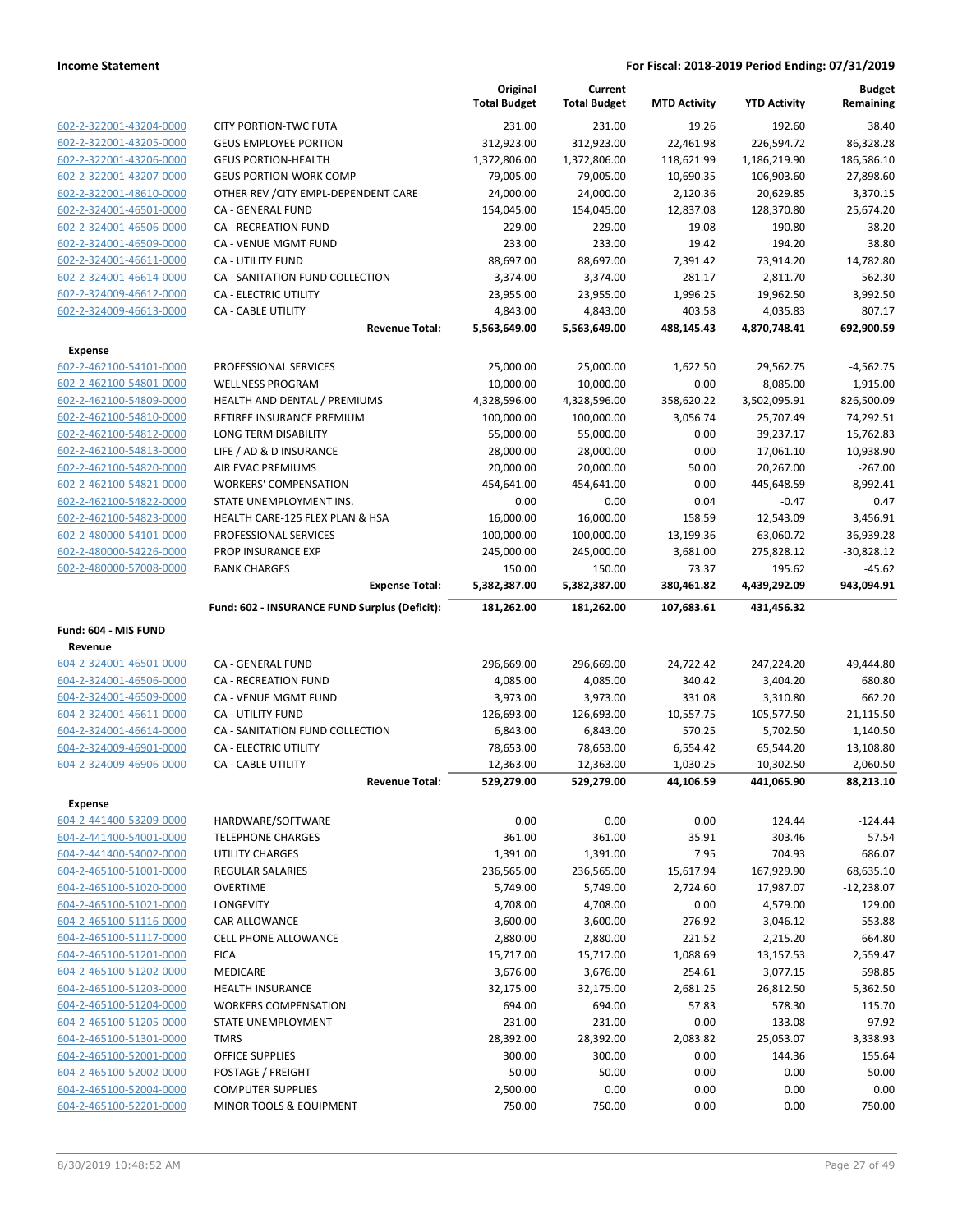|                                             |                                                         | Original<br><b>Total Budget</b> | Current             |                     |                     | <b>Budget</b><br>Remaining |
|---------------------------------------------|---------------------------------------------------------|---------------------------------|---------------------|---------------------|---------------------|----------------------------|
|                                             |                                                         |                                 | <b>Total Budget</b> | <b>MTD Activity</b> | <b>YTD Activity</b> |                            |
| 604-2-465100-52203-0000                     | <b>MOTOR VEHICLE FUEL</b>                               | 344.00                          | 344.00              | 43.05               | 218.54              | 125.46                     |
| 604-2-465100-53205-0000                     | <b>MOTOR VEHICLES</b>                                   | 313.00                          | 313.00              | 0.00                | 550.41              | $-237.41$                  |
| 604-2-465100-53209-0000                     | HARDWARE/SOFTWARE                                       | 303,755.00                      | 311,144.43          | 43,459.55           | 264,716.05          | 46,428.38                  |
| 604-2-465100-54001-0000                     | <b>TELEPHONE CHARGES</b>                                | 9,165.00                        | 9,165.00            | 995.07              | 8,296.01            | 868.99                     |
| 604-2-465100-54101-0000                     | PROFESSIONAL SERVICES                                   | 8,000.00                        | 8,000.00            | 1,018.00            | 2,546.95            | 5,453.05                   |
| 604-2-465100-54214-0000                     | <b>TRAVEL &amp; TRAINING</b>                            | 5,000.00                        | 1,581.57            | 0.00                | 1,581.57            | 0.00                       |
| 604-2-465100-54901-0000                     | <b>RENTALS / LEASES</b>                                 | 25,000.00                       | 25,000.00           | 1,794.53            | 17,945.30           | 7,054.70                   |
| 604-2-465100-54908-0000                     | <b>LEASE PURCHASE PAYMENTS</b>                          | 20,468.00                       | 20,468.00           | 0.00                | 23,701.13           | $-3,233.13$                |
| 604-2-465100-55205-0000                     | COMPUTER EQUIPMENT / SOFTWARE                           | 8,250.75                        | 8,250.75            | 86.24               | 4,694.92            | 3,555.83                   |
| 604-2-480000-55205-0000                     | <b>COMPUTER EQUIPMENT</b>                               | 60,000.00                       | 58,529.00           | 3,867.25            | 40,572.39           | 17,956.61                  |
| 604-2-480000-57005-0000                     | <b>ACCRUED VAC &amp; SICK PAY</b>                       | 0.00                            | 0.00                | 0.00                | 26,393.86           | $-26,393.86$               |
|                                             | <b>Expense Total:</b>                                   | 780,034.75                      | 780,034.75          | 76,314.73           | 657,063.24          | 122,971.51                 |
|                                             | Fund: 604 - MIS FUND Surplus (Deficit):                 | -250,755.75                     | -250,755.75         | $-32,208.14$        | $-215,997.34$       |                            |
| <b>Fund: 660 - VEHICLE REPLACEMENT FUND</b> |                                                         |                                 |                     |                     |                     |                            |
| Revenue                                     |                                                         |                                 |                     |                     |                     |                            |
| 660-2-319001-45401-0000                     | <b>INTEREST REVENUES</b>                                | 13,000.00                       | 13,000.00           | 1,801.54            | 17,306.58           | $-4,306.58$                |
| 660-2-322001-47205-0000                     | EQUIPMENT LEASES / GENERAL FUND                         | 65,036.00                       | 65,036.00           | 5,419.72            | 54,197.20           | 10,838.80                  |
| 660-2-323001-46001-0000                     | <b>XFR - GENERAL FUND</b>                               | 615,357.00                      | 615,357.00          | 51,279.75           | 512,797.50          | 102,559.50                 |
|                                             | <b>Revenue Total:</b>                                   | 693,393.00                      | 693,393.00          | 58,501.01           | 584,301.28          | 109,091.72                 |
| <b>Expense</b>                              |                                                         |                                 |                     |                     |                     |                            |
| 660-2-421210-55202-0000                     | <b>VEHICLES</b>                                         | 24,520.00                       | 24,520.00           | 64.09               | 22,584.09           | 1.935.91                   |
| 660-2-421230-55202-0000                     | <b>VEHICLES</b>                                         | 151,629.00                      | 151,629.00          | 0.00                | 146,504.47          | 5.124.53                   |
| 660-2-422200-54908-0000                     | <b>LEASE PURCHASE PAYMENTS</b>                          | 65,073.00                       | 65,073.00           | 5,419.72            | 54,197.20           | 10,875.80                  |
| 660-2-422200-55202-0000                     | <b>VEHICLES</b>                                         | 836,066.00                      | 836,066.00          | 43,343.24           | 79,315.73           | 756,750.27                 |
| 660-2-422300-55202-0000                     | <b>VEHICLES</b>                                         | 41,321.00                       | 41,321.00           | 0.00                | 37,890.24           | 3,430.76                   |
| 660-2-431200-55201-0000                     | <b>EQUIPMENT PURCHASES</b>                              | 0.00                            | 0.00                | 0.00                | 158,804.00          | $-158,804.00$              |
| 660-2-431200-55202-0000                     | <b>VEHICLES</b>                                         | 187,804.00                      | 187,804.00          | 24,763.00           | 24,763.00           | 163,041.00                 |
| 660-2-431600-55202-0000                     | <b>VEHICLES</b>                                         | 85,220.00                       | 85,220.00           | 0.00                | 0.00                | 85,220.00                  |
| 660-2-442200-55201-0000                     | <b>EQUIPMENT PURCHASES</b>                              | 0.00                            | 0.00                | 0.00                | 29,211.00           | $-29,211.00$               |
| 660-2-451100-55202-0000                     | <b>VEHICLES</b>                                         | 55,184.00                       | 55,184.00           | 27,592.00           | 55,184.00           | 0.00                       |
| 660-2-480000-57008-0000                     | <b>BANK CHARGES</b>                                     | 15.00                           | 15.00               | 0.00                | 0.04                | 14.96                      |
|                                             | <b>Expense Total:</b>                                   | 1,446,832.00                    | 1,446,832.00        | 101,182.05          | 608,453.77          | 838,378.23                 |
|                                             | Fund: 660 - VEHICLE REPLACEMENT FUND Surplus (Deficit): | -753,439.00                     | -753,439.00         | $-42.681.04$        | $-24,152.49$        |                            |
| <b>Fund: 800 - SPENCE FUND</b>              |                                                         |                                 |                     |                     |                     |                            |
| Revenue                                     |                                                         |                                 |                     |                     |                     |                            |
| 800-3-319001-45401-0000                     | <b>INTEREST REVENUES</b>                                | 6,000.00                        | 6,000.00            | 1,198.52            | 11,513.23           | $-5,513.23$                |
|                                             | <b>Revenue Total:</b>                                   | 6.000.00                        | 6,000.00            | 1,198.52            | 11.513.23           | $-5,513.23$                |
|                                             |                                                         |                                 |                     |                     |                     |                            |
| Expense                                     |                                                         |                                 |                     |                     |                     |                            |
| 800-3-495000-58501-0000                     | CA - GENERAL FUND                                       | 600.00                          | 600.00              | 50.00               | 500.00              | 100.00                     |
|                                             | <b>Expense Total:</b>                                   | 600.00                          | 600.00              | 50.00               | 500.00              | 100.00                     |
|                                             | Fund: 800 - SPENCE FUND Surplus (Deficit):              | 5,400.00                        | 5,400.00            | 1,148.52            | 11,013.23           |                            |
| Fund: 801 - JONES LIBRARY TRUST             |                                                         |                                 |                     |                     |                     |                            |
| Revenue                                     |                                                         |                                 |                     |                     |                     |                            |
| 801-3-319001-45401-0000                     | <b>INTEREST REVENUES</b>                                | 0.00                            | 0.00                | 7.68                | 231.67              | $-231.67$                  |
|                                             | <b>Revenue Total:</b>                                   | 0.00                            | 0.00                | 7.68                | 231.67              | $-231.67$                  |
| <b>Expense</b>                              |                                                         |                                 |                     |                     |                     |                            |
| 801-3-480000-57008-0000                     | <b>BANK CHARGES</b>                                     | 0.00                            | 0.00                | 1.69                | 6.99                | $-6.99$                    |
|                                             | <b>Expense Total:</b>                                   | 0.00                            | 0.00                | 1.69                | 6.99                | $-6.99$                    |
|                                             | Fund: 801 - JONES LIBRARY TRUST Surplus (Deficit):      | 0.00                            | 0.00                | 5.99                | 224.68              |                            |
| Fund: 809 - GREENVILLE IDC (L-3)            |                                                         |                                 |                     |                     |                     |                            |
| Revenue                                     |                                                         |                                 |                     |                     |                     |                            |
| 809-3-319001-45609-0000                     | INTERGOVERNMENTAL / IDC GREENVILLE                      | 0.00                            | 0.00                | 222,302.51          | 2,352,445.54        | -2,352,445.54              |
|                                             | <b>Revenue Total:</b>                                   | 0.00                            | 0.00                | 222,302.51          | 2,352,445.54        | -2,352,445.54              |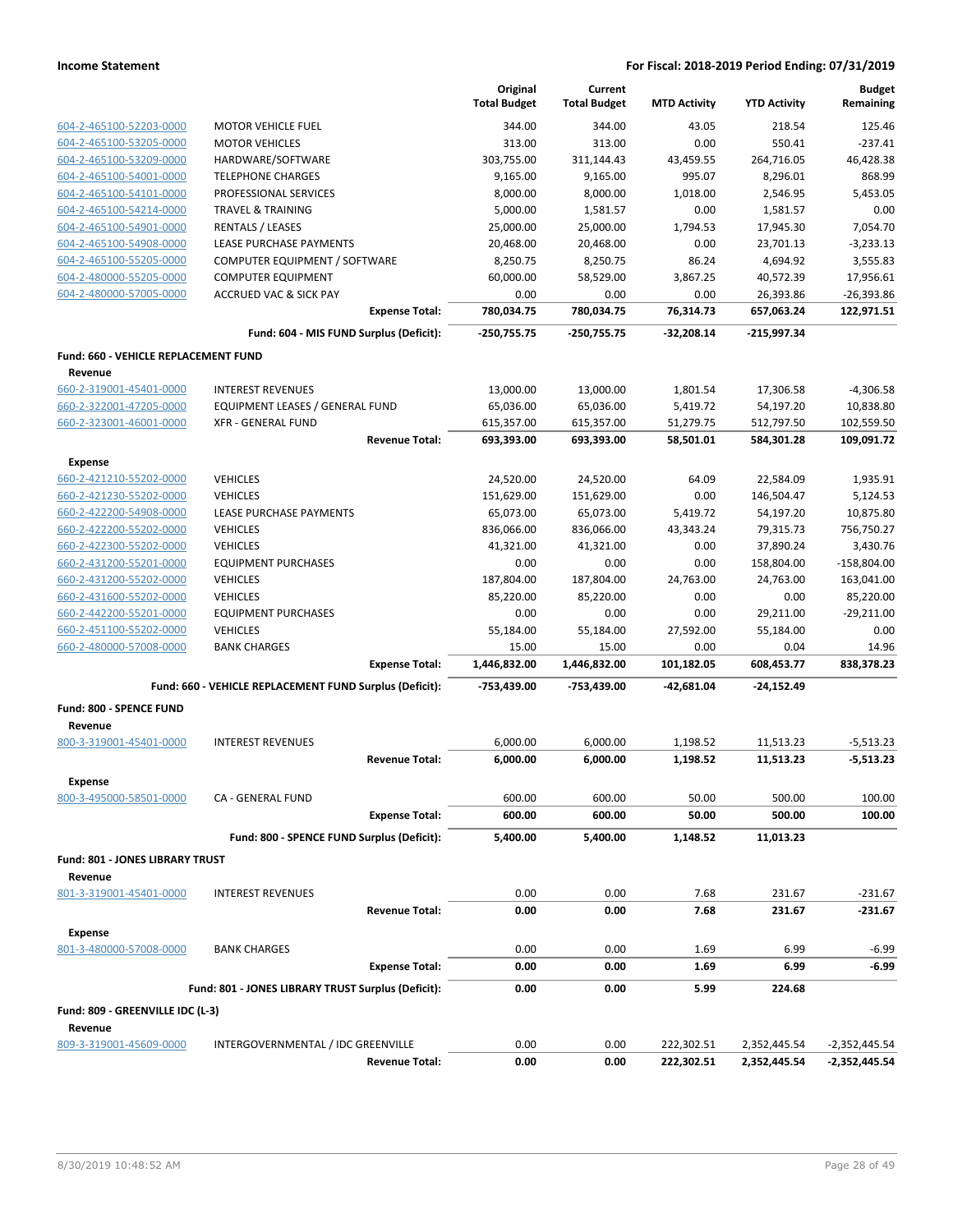|                                                    |                                                                            | Original<br><b>Total Budget</b> | Current<br><b>Total Budget</b> | <b>MTD Activity</b>    | <b>YTD Activity</b>      | <b>Budget</b><br>Remaining |
|----------------------------------------------------|----------------------------------------------------------------------------|---------------------------------|--------------------------------|------------------------|--------------------------|----------------------------|
| <b>Expense</b><br>809-3-438100-55320-0000          | <b>CONSTRUCTION PROJECTS</b>                                               | 0.00                            | 0.00                           | 119,131.01             | 2,249,273.04             | $-2,249,273.04$            |
|                                                    | <b>Expense Total:</b>                                                      | 0.00                            | 0.00                           | 119,131.01             | 2,249,273.04             | $-2,249,273.04$            |
|                                                    | Fund: 809 - GREENVILLE IDC (L-3) Surplus (Deficit):                        | 0.00                            | 0.00                           | 103,171.50             | 103,172.50               |                            |
| Fund: 810 - SEIZURE FUNDS - STATE RULES            |                                                                            |                                 |                                |                        |                          |                            |
| Revenue                                            |                                                                            |                                 |                                |                        |                          |                            |
| 810-3-319001-45401-0000                            | <b>INTEREST REVENUES</b>                                                   | 200.00                          | 200.00                         | 136.44                 | 4,126.29                 | $-3,926.29$                |
| 810-3-322001-46802-0000                            | HB65 SEIZURES-CONTRIBUTNS                                                  | 0.00                            | 0.00                           | 0.00                   | 791.70                   | $-791.70$                  |
|                                                    | <b>Revenue Total:</b>                                                      | 200.00                          | 200.00                         | 136.44                 | 4,917.99                 | -4,717.99                  |
| <b>Expense</b>                                     |                                                                            |                                 |                                |                        |                          |                            |
| 810-3-421230-55501-0000                            | <b>SERVICE ANIMALS</b>                                                     | 0.00                            | 0.00                           | 0.00                   | 15,000.00                | $-15,000.00$               |
| 810-3-480000-57008-0000                            | <b>BANK CHARGES</b>                                                        | 250.00                          | 250.00                         | 30.11                  | 125.27                   | 124.73                     |
|                                                    | <b>Expense Total:</b>                                                      | 250.00                          | 250.00                         | 30.11                  | 15,125.27                | $-14,875.27$               |
|                                                    | Fund: 810 - SEIZURE FUNDS - STATE RULES Surplus (Deficit):                 | $-50.00$                        | $-50.00$                       | 106.33                 | $-10,207.28$             |                            |
| Fund: 811 - SEIZURE FUNDS - FED RULES              |                                                                            |                                 |                                |                        |                          |                            |
| Revenue                                            |                                                                            |                                 |                                |                        |                          |                            |
| 811-3-319001-45401-0000                            | <b>INTEREST REVENUES</b><br><b>Revenue Total:</b>                          | 225.00<br>225.00                | 225.00<br>225.00               | 125.75<br>125.75       | 4,383.98<br>4,383.98     | $-4,158.98$<br>-4,158.98   |
|                                                    |                                                                            |                                 |                                |                        |                          |                            |
| <b>Expense</b>                                     |                                                                            |                                 |                                |                        |                          |                            |
| 811-3-421210-55201-0000                            | <b>EQUIPMENT PURCHASES</b>                                                 | 0.00                            | 0.00                           | 0.00                   | 1,650.00                 | $-1,650.00$                |
| 811-3-421230-55201-0000<br>811-3-480000-57008-0000 | <b>EQUIPMENT PURCHASES</b>                                                 | 0.00                            | 0.00                           | 0.00                   | 54,010.00                | $-54,010.00$               |
|                                                    | <b>BANK CHARGES</b><br><b>Expense Total:</b>                               | 100.00<br>100.00                | 100.00<br>100.00               | 28.05<br>28.05         | 129.85<br>55,789.85      | $-29.85$<br>$-55,689.85$   |
|                                                    |                                                                            |                                 |                                |                        |                          |                            |
|                                                    | Fund: 811 - SEIZURE FUNDS - FED RULES Surplus (Deficit):                   | 125.00                          | 125.00                         | 97.70                  | -51,405.87               |                            |
|                                                    | Fund: 820 - TIRZ FUND (Tax Increment Reinvestment Zone)                    |                                 |                                |                        |                          |                            |
| Revenue                                            |                                                                            |                                 |                                |                        |                          |                            |
| 820-3-311001-41101-0000                            | REAL PROPERTY TAXES - CITY                                                 | 473,633.00                      | 460,356.10                     | 893.38                 | 447,659.01               | 12,697.09                  |
| 820-3-311001-41111-0000<br>820-3-311001-41112-0000 | <b>REAL PROPERTY TAXES - COUNTY</b><br>REAL PROPERTY TAXES - HOSPITAL      | 154,000.00<br>60,000.00         | 180,672.77<br>85,264.72        | 0.00<br>0.00           | 168,688.36<br>0.00       | 11,984.41<br>85,264.72     |
| 820-3-311002-41102-0000                            | <b>DELINQUENT TAXES</b>                                                    | 2,000.00                        | 2,000.00                       | 29.02                  | 9,721.84                 | $-7,721.84$                |
| 820-3-319001-45401-0000                            | <b>INTEREST REVENUES</b>                                                   | 6,400.00                        | 6,400.00                       | 115.85                 | 28,022.96                | $-21,622.96$               |
|                                                    | <b>Revenue Total:</b>                                                      | 696,033.00                      | 734,693.59                     | 1,038.25               | 654,092.17               | 80,601.42                  |
| Expense                                            |                                                                            |                                 |                                |                        |                          |                            |
| 820-3-416100-54101-0000                            | PROFESSIONAL SERVICES                                                      | 6,635.00                        | 6,635.00                       | 0.00                   | 8,250.00                 | $-1,615.00$                |
| 820-3-416100-55002-0000                            | <b>IMPROVEMENTS</b>                                                        | 114,822.00                      | 114,822.00                     | 0.00                   | 0.00                     | 114,822.00                 |
| 820-3-480000-57008-0000                            | <b>BANK CHARGES</b>                                                        | 718.00                          | 718.00                         | 85.44                  | 728.34                   | $-10.34$                   |
|                                                    | <b>Expense Total:</b>                                                      | 122,175.00                      | 122,175.00                     | 85.44                  | 8,978.34                 | 113,196.66                 |
|                                                    | Fund: 820 - TIRZ FUND (Tax Increment Reinvestment Zone) Surplus (Deficit): | 573,858.00                      | 612,518.59                     | 952.81                 | 645,113.83               |                            |
| <b>Fund: 910 - ELECTRIC OPERATING FUND</b>         |                                                                            |                                 |                                |                        |                          |                            |
| Revenue                                            |                                                                            |                                 |                                |                        |                          |                            |
| 910-9-000000-49001-4400                            | METERED SALES - RESIDENTIAL                                                | 12,110,950.00                   | 12,110,950.00                  | 1,255,995.86           | 9,497,296.91             | 2,613,653.09               |
| 910-9-000000-49010-4421                            | METERED SALES - GS-NO DEMAND                                               | 830,452.00                      | 830,452.00                     | 69,265.44              | 613,483.37               | 216,968.63                 |
| 910-9-000000-49020-4422                            | METERED SALES - GS-DEMAND                                                  | 18,158,217.00                   | 18,158,217.00                  | 1,560,368.19           | 14, 147, 738. 12         | 4,010,478.88               |
| 910-9-000000-49030-4424                            | METERED SALES - GS-PRIMARY                                                 | 397,304.00                      | 397,304.00                     | 30,013.82              | 281,202.42               | 116,101.58                 |
| 910-9-000000-49040-4440                            | METERED SALES - STREET LIGHTS                                              | 228,556.00                      | 228,556.00                     | 18,906.01              | 190,626.32               | 37,929.68                  |
| 910-9-000000-49050-4400                            | <b>FUEL ADJUSTMENT</b>                                                     | 17,704,350.00                   | 17,704,350.00                  | 1,611,217.76           | 13,073,869.53            | 4,630,480.47               |
| 910-9-000000-49057-4490                            | POWER COST RECOVERY                                                        | 0.00                            | 0.00                           | 0.00                   | $-872.36$                | 872.36                     |
| 910-9-000000-49058-4400<br>910-9-000000-49140-4490 | <b>REGULATORY CHARGE</b><br><b>VAPOR LIGHT REVENUES</b>                    | 790,834.00<br>156,698.00        | 790,834.00<br>156,698.00       | 68,727.82<br>13,100.80 | 602,248.88<br>131,787.01 | 188,585.12<br>24,910.99    |
|                                                    | LATE CHARGES                                                               |                                 |                                |                        |                          |                            |
| 910-9-000000-49201-4510<br>910-9-000000-49209-4511 | SERVICE CHARGES - CLEARING                                                 | 287,848.00<br>423.00            | 287,848.00<br>423.00           | 20,584.72<br>17,430.00 | 171,689.57<br>13,798.17  | 116,158.43<br>$-13,375.17$ |
| 910-9-000000-49210-4511                            | <b>ELECTRIC SERVICE CHARGES</b>                                            | 80,374.00                       | 80,374.00                      | 3,085.16               | 58,036.23                | 22,337.77                  |
| 910-9-000000-49211-4511                            | VAPOR LIGHT SERVICE CHARGES                                                | 470.00                          | 470.00                         | 250.00                 | 400.00                   | 70.00                      |
| 910-9-000000-49212-4511                            | SAW POLES SERVICE CHARGES                                                  | 1,461.00                        | 1,461.00                       | 140.00                 | 340.00                   | 1,121.00                   |
| 910-9-000000-49213-4511                            | AMPY SERVICE CHARGES                                                       | 39,074.00                       | 39,074.00                      | 1,880.38               | 27,262.62                | 11,811.38                  |
| 910-9-000000-49220-4512                            | <b>RE-READ CHARGES</b>                                                     | 31.00                           | 31.00                          | 0.00                   | 40.00                    | $-9.00$                    |
|                                                    |                                                                            |                                 |                                |                        |                          |                            |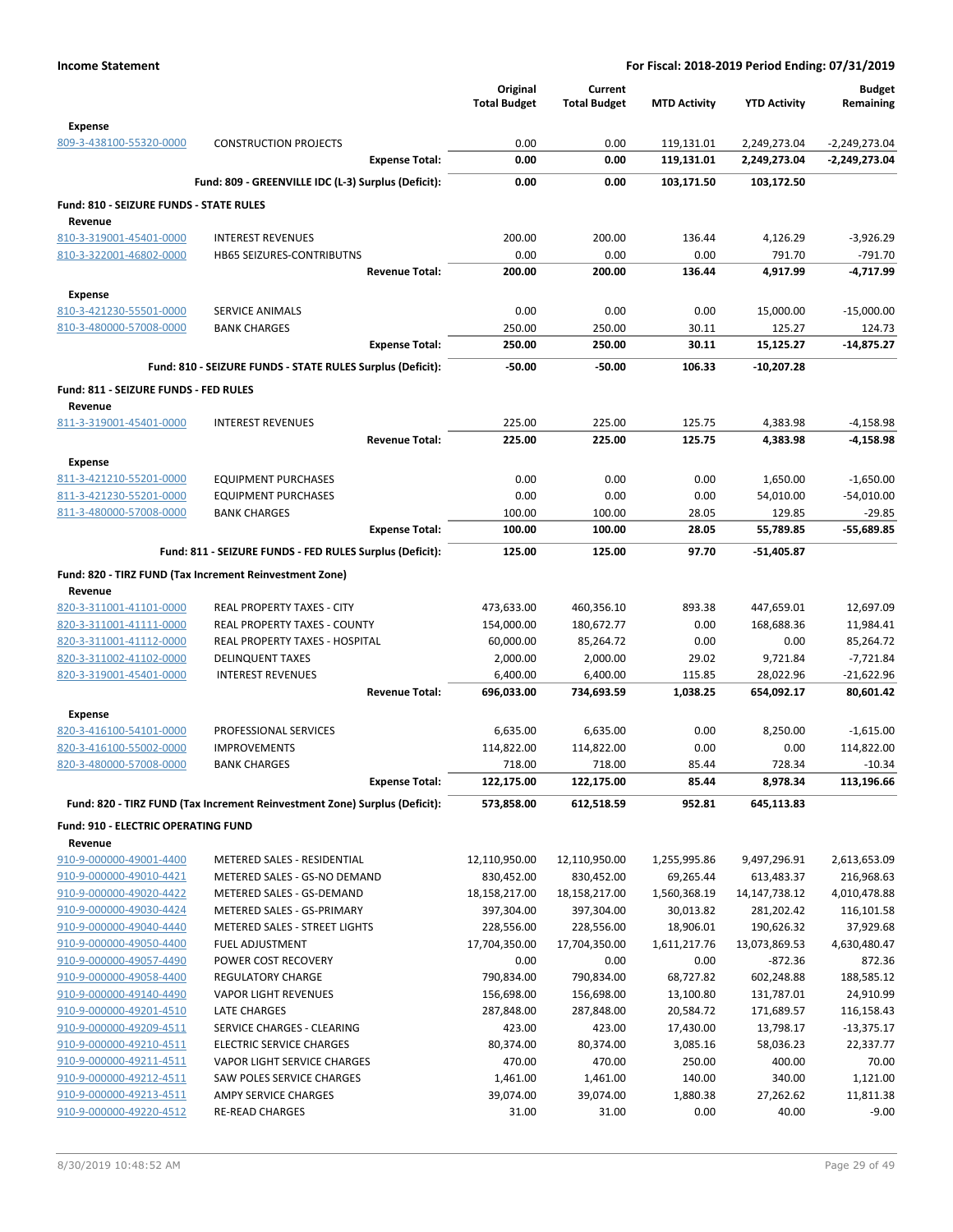|                                           |                                                       | Original<br><b>Total Budget</b> | Current<br><b>Total Budget</b> | <b>MTD Activity</b>  | <b>YTD Activity</b>       | <b>Budget</b><br>Remaining   |
|-------------------------------------------|-------------------------------------------------------|---------------------------------|--------------------------------|----------------------|---------------------------|------------------------------|
| 910-9-000000-49301-4490                   | METERED SALES - 5% XFER to GENERAL FUND               | 2,776,548.00                    | 2,776,548.00                   | 231,352.69           | 1,926,247.83              | 850,300.17                   |
| 910-9-000000-49307-4490                   | METERED SALES - 1% XFER to GBOD                       | 555,310.00                      | 555,310.00                     | 46,272.72            | 385,273.25                | 170,036.75                   |
| 910-9-000000-49410-4564                   | <b>CUSTOMER AID TO CONSTRUCTION</b>                   | 36,443.00                       | 36,443.00                      | 0.00                 | 121,208.79                | $-84,765.79$                 |
| 910-9-000000-49420-4564                   | UNDERGROUND SERVICE                                   | 18,155.00                       | 18,155.00                      | 3,003.00             | 24,206.00                 | $-6,051.00$                  |
| 910-9-000000-49430-4564                   | RELOCATION OF SERVICE                                 | 7,308.00                        | 7,308.00                       | 0.00                 | 400.00                    | 6,908.00                     |
| 910-9-000000-49450-4564                   | <b>ACCIDENTS</b>                                      | 24,721.00                       | 24,721.00                      | 0.00                 | 11,436.10                 | 13,284.90                    |
| 910-9-000000-49455-4564                   | <b>INSURANCE REIMBURSEMENTS</b>                       | 0.00                            | 0.00                           | 0.00                 | 230,295.95                | -230,295.95                  |
| 910-9-000000-49460-4564                   | <b>METER DAMAGE</b>                                   | 175.00                          | 175.00                         | 0.00                 | 70.00                     | 105.00                       |
| 910-9-000000-49470-4564                   | <b>OTHER REIMBURSEMENTS</b>                           | 7,423.00                        | 7,423.00                       | 41.95                | 6,391.86                  | 1,031.14                     |
| 910-9-000000-49480-4564                   | <b>METER BASES</b>                                    | 4,240.00                        | 4,240.00                       | 563.02               | 2,077.66                  | 2,162.34                     |
| 910-9-000000-49490-4564                   | <b>MATERIAL SALES</b>                                 | 14,732.00                       | 14,732.00                      | 2,057.76             | 15,407.45                 | $-675.45$                    |
| 910-9-000000-49520-4470                   | <b>ENERGY SALES</b>                                   | 4,048,688.00                    | 4,048,688.00                   | 808,639.22           | 4,142,957.11              | $-94,269.11$                 |
| 910-9-000000-49521-4470                   | <b>RUC REVENUES</b>                                   | 2,444.00                        | 2,444.00                       | 0.00                 | 603.34                    | 1,840.66                     |
| 910-9-000000-49523-4470                   | Renewable Energy Credits                              | 0.00                            | 0.00                           | 201,657.30           | 244,015.52                | $-244,015.52$                |
| 910-9-000000-49530-4572                   | TCR AUCTION PROCEEDS                                  | 442,053.00                      | 442,053.00                     | 99,498.79            | 628,689.83                | $-186,636.83$                |
| 910-9-000000-49540-4572                   | <b>BLACK START REVENUES</b>                           | 513,231.00                      | 513,231.00                     | 43,602.67            | 427,661.62                | 85,569.38                    |
| 910-9-000000-49560-4571                   | <b>TCOS REVENUES</b>                                  | 557,751.00                      | 557,751.00                     | 15,828.07            | 335,900.86                | 221,850.14                   |
| 910-9-000000-49601-4540                   | POLE USE REVENUES                                     | 46,870.00                       | 46,870.00                      | 0.00                 | 77,418.54                 | $-30,548.54$                 |
| 910-9-000000-49602-4118                   | EPA ALLOWANCE SALES                                   | 1.00                            | 1.00                           | 0.00                 | 0.00                      | 1.00                         |
| 910-9-000000-49699-4116                   | OTHER GAINS/LOSSES                                    | 10,220.00                       | 10,220.00                      | 0.00                 | 0.00                      | 10,220.00                    |
| 910-9-000000-49701-4567                   | XFER FROM COG - GEN FUND                              | 721,622.00                      | 721,622.00                     | 57,665.92            | 576,659.20                | 144,962.80                   |
| 910-9-000000-49754-4994                   | XFER FROM 950 - BILLING                               | 77,382.00                       | 77,382.00                      | 6,448.50             | 64,485.00                 | 12,897.00                    |
| 910-9-000000-49755-4995                   | XFER FROM 950 - CASHIERS                              | 56,077.00                       | 56,077.00                      | 4,673.08             | 46,730.80                 | 9,346.20                     |
| 910-9-000000-49759-4545                   | XFER FROM 950 FOR POLE USE                            | 18,800.00                       | 18,800.00                      | 0.00                 | 18,800.00                 | 0.00                         |
| 910-9-000000-49801-4190                   | <b>INTEREST INCOME</b>                                | 56,678.00                       | 56,678.00                      | 11,067.93            | 312,409.52                | $-255,731.52$                |
| 910-9-000000-49809-4190                   | INTEREST ON ERCOT COLLATERAL<br><b>Revenue Total:</b> | 61.00<br>60,783,975.00          | 61.00<br>60,783,975.00         | 0.00<br>6,203,338.58 | 1,882.27<br>48,410,175.29 | $-1,821.27$<br>12,373,799.71 |
|                                           |                                                       |                                 |                                |                      |                           |                              |
| <b>Expense</b><br>910-9-901000-51001-5000 | <b>REGULAR SALARIES</b>                               | 536,015.00                      | 486,015.00                     | 33,350.46            | 400,877.92                | 85,137.08                    |
| 910-9-901000-51020-5000                   | <b>OVERTIME</b>                                       | 51,498.00                       | 51,498.00                      | 3,884.28             | 47,751.36                 | 3,746.64                     |
| 910-9-901000-51115-5000                   | <b>CLOTHING ALLOWANCE</b>                             | 2,052.00                        | 2,052.00                       | 0.00                 | 1,413.33                  | 638.67                       |
| 910-9-901000-51116-5000                   | CAR ALLOWANCE                                         | 1,950.00                        | 1,950.00                       | 150.00               | 2,325.00                  | $-375.00$                    |
| 910-9-901000-51117-5000                   | CELL PHONE ALLOWANCE                                  | 623.00                          | 623.00                         | 47.92                | 576.98                    | 46.02                        |
| 910-9-901000-51201-5000                   | <b>FICA</b>                                           | 36,432.00                       | 36,432.00                      | 2,025.15             | 28,162.57                 | 8,269.43                     |
| 910-9-901000-51202-5000                   | MEDICARE                                              | 7,827.00                        | 7,827.00                       | 473.63               | 6,586.42                  | 1,240.58                     |
| 910-9-901000-51203-5000                   | <b>HEALTH INSURANCE</b>                               | 78,300.00                       | 78,300.00                      | 6,525.00             | 65,250.00                 | 13,050.00                    |
| 910-9-901000-51204-5000                   | <b>WORKERS COMPENSATION</b>                           | 8,706.00                        | 8,706.00                       | 725.50               | 7,255.00                  | 1,451.00                     |
| 910-9-901000-51205-5000                   | UNEMPLOYMENT                                          | 1,314.00                        | 1,314.00                       | 0.00                 | $-161.81$                 | 1,475.81                     |
| 910-9-901000-51301-5000                   | <b>TMRS</b>                                           | 60,432.00                       | 60,432.00                      | 4,140.08             | 56,545.98                 | 3,886.02                     |
| 910-9-901001-59020-5010                   | <b>NATURAL GAS</b>                                    | 435,480.00                      | 235,480.00                     | 32,024.94            | 37,526.43                 | 197,953.57                   |
| 910-9-901008-59110-5080                   | <b>GEUS OPERATIONS</b>                                | 23,250.00                       | 23,250.00                      | 2,067.66             | 21,491.11                 | 1,758.89                     |
| 910-9-901008-59112-5080                   | SAFETY                                                | 7,000.00                        | 7,000.00                       | 630.78               | 3,362.87                  | 3,637.13                     |
| 910-9-901008-59121-5080                   | <b>MECHANICAL SUPPLIES</b>                            | 20,500.00                       | 20,500.00                      | 98.00                | 9,343.49                  | 11,156.51                    |
| 910-9-901008-59125-5080                   | CHEMICAL & LABORATORY SUPPLIES                        | 50,000.00                       | 50,000.00                      | 9,662.92             | 25,876.21                 | 24,123.79                    |
| 910-9-901008-59141-5080                   | UTILITY BILLS                                         | 300,000.00                      | 300,000.00                     | 7,763.78             | 160,130.07                | 139,869.93                   |
| 910-9-901008-59144-5080                   | MISCELLANEOUS SERVICES                                | 201,900.00                      | 201,900.00                     | 45,868.68            | 243,213.22                | $-41,313.22$                 |
| 910-9-901008-59145-5080                   | <b>ENVIRONMENTAL SERVICES</b>                         | 0.00                            | 0.00                           | 0.00                 | 50.00                     | $-50.00$                     |
| 910-9-901008-59146-5080                   | TRAINING AND/OR TRAVEL                                | 6,500.00                        | 6,500.00                       | 0.00                 | 4,932.41                  | 1,567.59                     |
| 910-9-901015-51001-5150                   | <b>REGULAR SALARIES</b>                               | 385,803.00                      | 310,803.00                     | 18,946.91            | 254,118.15                | 56,684.85                    |
| 910-9-901015-51020-5150                   | <b>OVERTIME</b>                                       | 23,816.00                       | 23,816.00                      | 3,440.08             | 14,127.71                 | 9,688.29                     |
| 910-9-901015-51115-5150                   | <b>CLOTHING ALLOWANCE</b>                             | 2,269.00                        | 2,269.00                       | 0.00                 | 420.33                    | 1,848.67                     |
| 910-9-901015-51116-5150                   | CAR ALLOWANCE                                         | 1,950.00                        | 1,950.00                       | 150.00               | 2,550.00                  | $-600.00$                    |
| 910-9-901015-51117-5150                   | <b>CELL PHONE ALLOWANCE</b>                           | 0.00                            | 0.00                           | 16.62                | 66.48                     | $-66.48$                     |
| 910-9-901015-51201-5150                   | <b>FICA</b>                                           | 25,571.00                       | 25,571.00                      | 1,172.12             | 18,058.74                 | 7,512.26                     |
| 910-9-901015-51202-5150                   | MEDICARE                                              | 5,636.00                        | 5,636.00                       | 274.13               | 4,223.42                  | 1,412.58                     |
| 910-9-901015-51203-5150                   | <b>HEALTH INSURANCE</b>                               | 75,082.00                       | 75,082.00                      | 6,256.83             | 62,568.30                 | 12,513.70                    |
| 910-9-901015-51204-5150                   | <b>WORKERS COMPENSATION</b>                           | 6,266.00                        | 6,266.00                       | 522.17               | 5,221.70                  | 1,044.30                     |
| 910-9-901015-51205-5150                   | UNEMPLOYMENT                                          | 1,260.00                        | 1,260.00                       | 0.00                 | $-557.27$                 | 1,817.27                     |
| 910-9-901015-51301-5150                   | <b>TMRS</b>                                           | 43,523.00                       | 43,523.00                      | 2,357.03             | 35,980.25                 | 7,542.75                     |
|                                           |                                                       |                                 |                                |                      |                           |                              |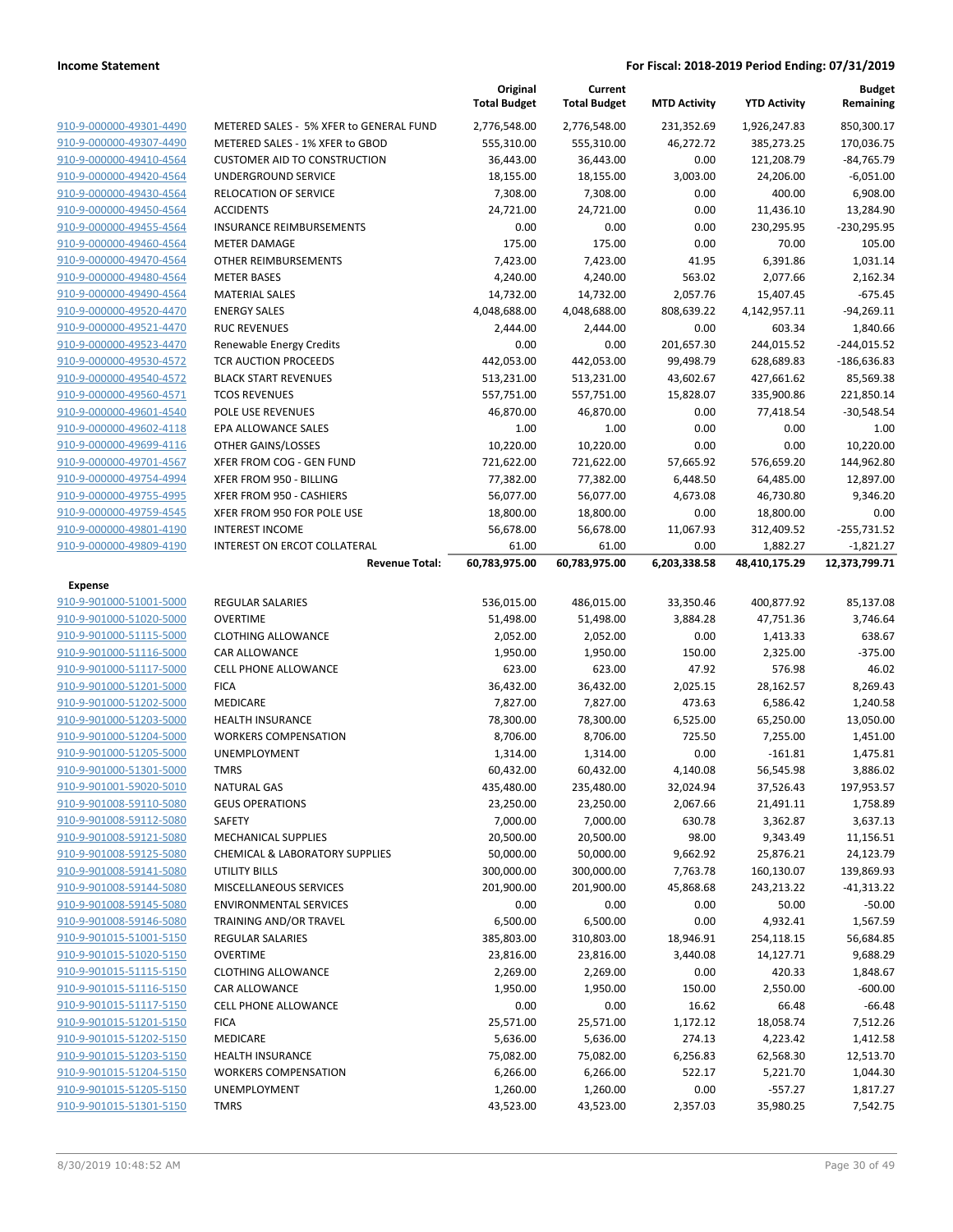|                                                    |                                                          | Original<br><b>Total Budget</b> | Current<br><b>Total Budget</b> | <b>MTD Activity</b> | <b>YTD Activity</b> | <b>Budget</b><br>Remaining |
|----------------------------------------------------|----------------------------------------------------------|---------------------------------|--------------------------------|---------------------|---------------------|----------------------------|
| 910-9-901015-59201-5150                            | <b>BUILDING MAINTENANCE</b>                              | 15,000.00                       | 15,000.00                      | 355.60              | 8,117.83            | 6,882.17                   |
| 910-9-901015-59205-5150                            | <b>EQUIPMENT MAINTENANCE</b>                             | 3,500.00                        | 3,500.00                       | 0.00                | 434.76              | 3,065.24                   |
| 910-9-901015-59290-5150                            | <b>GENERAL PLANT EQUIPMENT MAINTENANCE</b>               | 29,100.00                       | 29,100.00                      | 0.00                | 19,918.01           | 9,181.99                   |
| 910-9-901015-59291-5150                            | <b>UNIT 1 MAINTENANCE</b>                                | 91,800.00                       | 19,981.00                      | 2,228.91            | 5,150.57            | 14,830.43                  |
| 910-9-901015-59292-5150                            | <b>UNIT 2 MAINTENANCE</b>                                | 115,300.00                      | 115,300.00                     | 1,765.91            | 51,630.32           | 63,669.68                  |
| 910-9-901015-59293-5150                            | <b>UNIT 3 MAINTENANCE</b>                                | 114,300.00                      | 114,300.00                     | 27,598.94           | 93,482.77           | 20,817.23                  |
| 910-9-901090-59312-9900                            | <b>BOILER PLANT EQUIPMENT</b>                            | 0.00                            | 1,491,600.00                   | 0.00                | 548,938.31          | 942,661.69                 |
| 910-9-901090-59315-9900                            | <b>ACCESSORY ELECTRIC EQUIPMENT</b>                      | 0.00                            | 0.00                           | 0.00                | 10,000.00           | $-10,000.00$               |
| 910-9-901146-51001-5460                            | <b>REGULAR SALARIES</b>                                  | 536,015.00                      | 486,015.00                     | 33,350.46           | 398,638.18          | 87,376.82                  |
| 910-9-901146-51020-5460                            | <b>OVERTIME</b>                                          | 51,498.00                       | 51,498.00                      | 3,884.28            | 47,454.91           | 4,043.09                   |
| 910-9-901146-51115-5460                            | <b>CLOTHING ALLOWANCE</b>                                | 2,056.00                        | 2,056.00                       | 0.00                | 1,265.33            | 790.67                     |
| 910-9-901146-51116-5460                            | CAR ALLOWANCE                                            | 1,950.00                        | 1,950.00                       | 0.00                | 0.00                | 1,950.00                   |
| 910-9-901146-51117-5460                            | <b>CELL PHONE ALLOWANCE</b>                              | 623.00                          | 623.00                         | 47.88               | 576.60              | 46.40                      |
| 910-9-901146-51201-5460                            | <b>FICA</b>                                              | 36,432.00                       | 36,432.00                      | 2,311.53            | 27,620.95           | 8,811.05                   |
| 910-9-901146-51202-5460                            | <b>MEDICARE</b>                                          | 7,827.00                        | 7,827.00                       | 540.59              | 6,472.93            | 1,354.07                   |
| 910-9-901146-51203-5460                            | <b>HEALTH INSURANCE</b>                                  | 78,300.00                       | 78,300.00                      | 6,525.00            | 65,250.00           | 13,050.00                  |
| 910-9-901146-51204-5460                            | <b>WORKERS COMPENSATION</b>                              | 8,706.00                        | 8,706.00                       | 725.50              | 7,255.00            | 1,451.00                   |
| 910-9-901146-51205-5460                            | <b>UNEMPLOYMENT</b>                                      | 1,314.00                        | 1,314.00                       | 0.00                | $-406.44$           | 1,720.44                   |
| 910-9-901146-51301-5460                            | <b>TMRS</b>                                              | 60,432.00                       | 60,432.00                      | 4,123.48            | 50,288.35           | 10,143.65                  |
| 910-9-901147-59020-5470                            | <b>NATURAL GAS</b>                                       | 953,816.00                      | 953,816.00                     | 78,513.98           | 783,463.15          | 170,352.85                 |
| 910-9-901151-59110-5501                            | <b>GEUS OPERATIONS</b><br><b>SAFETY PROGRAM</b>          | 2,000.00                        | 2,000.00                       | 0.00                | 1,383.23            | 616.77                     |
| 910-9-901151-59112-5501                            |                                                          | 600.00                          | 600.00                         | 0.00                | 2,644.47            | $-2,044.47$                |
| 910-9-901151-59121-5501                            | <b>MECHANICAL SUPPLIES</b>                               | 5,000.00                        | 5,000.00                       | 854.44              | 2,504.55            | 2,495.45                   |
| 910-9-901151-59125-5501                            | <b>CHEMICAL &amp; LABORATORY</b><br><b>UTILITY BILLS</b> | 4,000.00                        | 4,000.00                       | 797.37<br>8.92      | 16,494.50           | $-12,494.50$               |
| 910-9-901151-59141-5501<br>910-9-901151-59144-5501 | MISCELLANEOUS SERVICES                                   | 1,500.00<br>52,500.00           | 1,500.00<br>52,500.00          | 0.00                | 80.55<br>55,029.32  | 1,419.45<br>$-2,529.32$    |
| 910-9-901151-59146-5501                            | TRAINING AND/OR TRAVEL                                   | 2,500.00                        | 2,500.00                       | 500.00              | 16,323.65           | $-13,823.65$               |
| 910-9-901154-51001-5541                            | <b>REGULAR SALARIES</b>                                  | 385,803.00                      | 327,803.00                     | 18,946.86           | 253,718.10          | 74,084.90                  |
| 910-9-901154-51020-5541                            | <b>OVERTIME</b>                                          | 23,816.00                       | 23,816.00                      | 3,440.07            | 14,127.67           | 9,688.33                   |
| 910-9-901154-51115-5541                            | <b>CLOTHING ALLOWANCE</b>                                | 2,266.00                        | 2,266.00                       | 0.00                | 2,110.33            | 155.67                     |
| 910-9-901154-51116-5541                            | CAR ALLOWANCE                                            | 1,950.00                        | 1,950.00                       | 0.00                | 0.00                | 1,950.00                   |
| 910-9-901154-51117-5541                            | <b>CELL PHONE ALLOWANCE</b>                              | 0.00                            | 0.00                           | 16.60               | 66.40               | $-66.40$                   |
| 910-9-901154-51201-5541                            | <b>FICA</b>                                              | 25,571.00                       | 25,571.00                      | 1,311.99            | 16,531.77           | 9,039.23                   |
| 910-9-901154-51202-5541                            | MEDICARE                                                 | 5,636.00                        | 5,636.00                       | 306.83              | 3,866.32            | 1,769.68                   |
| 910-9-901154-51203-5541                            | <b>HEALTH INSURANCE</b>                                  | 75,082.00                       | 75,082.00                      | 6,256.83            | 62,568.30           | 12,513.70                  |
| 910-9-901154-51204-5541                            | <b>WORKERS COMPENSATION</b>                              | 6,266.00                        | 6,266.00                       | 522.17              | 5,221.70            | 1,044.30                   |
| 910-9-901154-51205-5541                            | <b>UNEMPLOYMENT</b>                                      | 1,260.00                        | 1,260.00                       | 0.00                | $-723.82$           | 1,983.82                   |
| 910-9-901154-51301-5541                            | <b>TMRS</b>                                              | 43,523.00                       | 43,523.00                      | 2,340.44            | 30,080.22           | 13,442.78                  |
| 910-9-901154-59201-5541                            | <b>BUILDINGS MAINTENANCE</b>                             | 6,000.00                        | 6,000.00                       | 0.00                | 2,888.06            | 3,111.94                   |
| 910-9-901154-59205-5541                            | <b>EQUIPMENT MAINTENANCE</b>                             | 1,000.00                        | 1,000.00                       | 0.00                | 300.34              | 699.66                     |
| 910-9-901154-59290-5541                            | <b>GENERAL PLANT EQUIPMENT MAINTENANCE</b>               | 18,000.00                       | 18,000.00                      | 11,198.48           | 23,277.30           | $-5,277.30$                |
| 910-9-901154-59291-5541                            | UNIT 1 MAINTENANCE                                       | 59,250.00                       | 59,250.00                      | 18,538.14           | 36,364.15           | 22,885.85                  |
| 910-9-901154-59292-5541                            | UNIT 2 MAINTENANCE                                       | 59,250.00                       | 59,250.00                      | 9,551.23            | 41,917.98           | 17,332.02                  |
| 910-9-901154-59293-5541                            | <b>UNIT 3 MAINTENANCE</b>                                | 59,250.00                       | 59,250.00                      | 28,777.62           | 42,136.93           | 17,113.07                  |
| 910-9-901190-59344-9900                            | <b>ENGINE PLANT GENERATORS</b>                           | 1,039,600.00                    | 0.00                           | 0.00                | 0.00                | 0.00                       |
| 910-9-901190-59345-9900                            | EP ACCESSORY ELEC EQUIPMENT                              | 309,907.00                      | 362,726.00                     | 108,817.80          | 108,817.80          | 253,908.20                 |
| 910-9-901190-59346-9900                            | EP MISCELLANEOUS POWER PLANT EQUIPM                      | 30,000.00                       | 30,000.00                      | 0.00                | 0.00                | 30,000.00                  |
| 910-9-901500-59040-5550                            | <b>TMPA FIXED COST</b>                                   | 2,924,849.00                    | 2,924,849.00                   | 60,415.08           | 609,650.47          | 2,315,198.53               |
| 910-9-901500-59050-5550                            | DUKE WIND ENERGY                                         | 3,129,447.00                    | 3,129,447.00                   | 348,839.61          | 2,662,935.73        | 466,511.27                 |
| 910-9-901500-59051-5550                            | <b>SOLAR ENERGY</b>                                      | 1,321,375.00                    | 1,321,375.00                   | 161,112.02          | 1,117,144.73        | 204,230.27                 |
| 910-9-901500-59052-5550                            | OFF-SYSTEM NET PURCHASES                                 | 6,663,548.00                    | 6,663,548.00                   | 1,852,585.00        | 10,657,379.40       | -3,993,831.40              |
| 910-9-901500-59053-5550                            | <b>ERCOT BALANCING ENERGY</b>                            | 8,702,603.00                    | 8,702,603.00                   | 404,800.28          | 3,404,182.60        | 5,298,420.40               |
| 910-9-901500-59054-5550                            | <b>ANCILLARY SERVICES</b>                                | 235,990.00                      | 235,990.00                     | 73,525.55           | 371,364.18          | $-135,374.18$              |
| 910-9-901500-59055-5550                            | <b>CONTROL CENTER COSTS</b>                              | 306,445.00                      | 306,445.00                     | 19,750.00           | 193,750.00          | 112,695.00                 |
| 910-9-901500-59057-5550                            | <b>ERCOT UPLIFT</b>                                      | 513,274.00                      | 513,274.00                     | 33,297.73           | 318,212.71          | 195,061.29                 |
| 910-9-901500-59059-5550                            | EILS                                                     | 88,374.00                       | 88,374.00                      | 42,640.97           | 42,640.97           | 45,733.03                  |
| 910-9-901500-59063-5550                            | <b>ERCOT CONGESTION RIGHTS</b>                           | $-743,173.00$                   | $-743,173.00$                  | 19,937.50           | 54,565.73           | -797,738.73                |
| 910-9-901500-59099-5550                            | GARLAND CLEARING ACCOUNT                                 | 5,596.00                        | 5,596.00                       | 304,353.19          | 434,846.34          | -429,250.34                |
| 910-9-901600-51001-5750                            | REGULAR SALARIES                                         | 197,329.00                      | 197,329.00                     | 16,771.40           | 183,085.00          | 14,244.00                  |
|                                                    |                                                          |                                 |                                |                     |                     |                            |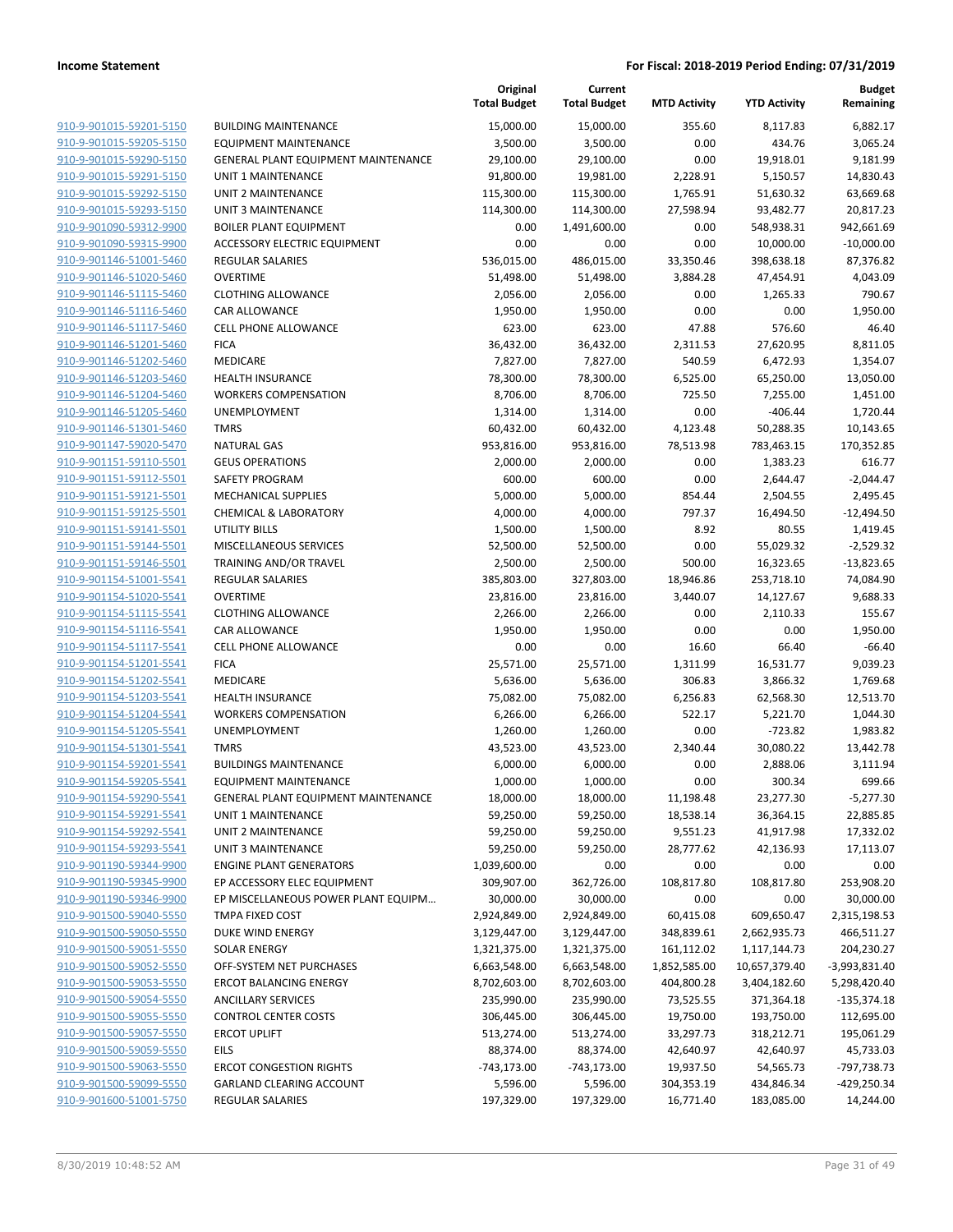**Current**

**Original**

**Budget Remaining**

|                                                    |                                                                      | <b>Total Budget</b>   | <b>Total Budget</b>  | <b>MTD Activity</b>   | <b>YTD Activity</b>     | Remaining            |
|----------------------------------------------------|----------------------------------------------------------------------|-----------------------|----------------------|-----------------------|-------------------------|----------------------|
| 910-9-901600-51020-5750                            | <b>OVERTIME</b>                                                      | 4,000.00              | 4,000.00             | 0.00                  | 178.73                  | 3,821.27             |
| 910-9-901600-51116-5750                            | CAR ALLOWANCE                                                        | 1,950.00              | 1,950.00             | 150.00                | 1,650.00                | 300.00               |
| 910-9-901600-51117-5750                            | <b>CELL PHONE ALLOWANCE</b>                                          | 1,068.00              | 1,068.00             | 82.14                 | 903.54                  | 164.46               |
| 910-9-901600-51201-5750                            | <b>FICA</b>                                                          | 11,920.00             | 11,920.00            | 894.58                | 9,913.78                | 2,006.22             |
| 910-9-901600-51202-5750                            | MEDICARE                                                             | 2,905.00              | 2,905.00             | 209.22                | 2,318.58                | 586.42               |
| 910-9-901600-51203-5750                            | HEALTH INSURANCE                                                     | 21,450.00             | 21,450.00            | 1,787.50              | 17,875.00               | 3,575.00             |
| 910-9-901600-51204-5750                            | <b>WORKERS COMPENSATION</b>                                          | 3,204.00              | 3,204.00             | 267.00                | 2,670.00                | 534.00               |
| 910-9-901600-51205-5750                            | UNEMPLOYMENT                                                         | 360.00                | 360.00               | 0.00                  | 122.42                  | 237.58               |
| 910-9-901600-51301-5750                            | <b>TMRS</b>                                                          | 22,439.00             | 22,439.00            | 1,688.74              | 18,877.69               | 3,561.31             |
| 910-9-901600-59110-5750                            | <b>GEUS OPERATIONS</b>                                               | 74,900.00             | 74,900.00            | 7,497.17              | 37,581.59               | 37,318.41            |
| 910-9-901600-59146-5750                            | <b>TRAINING AND/OR TRAVEL</b>                                        | 3,000.00              | 3,000.00             | 0.00                  | 1,032.86                | 1,967.14             |
| 910-9-910120-51001-9200                            | <b>REGULAR SALARIES</b>                                              | 392,632.00            | 392,632.00           | 18,036.08             | 247,089.97              | 145,542.03           |
| 910-9-910120-51020-9200                            | <b>OVERTIME</b>                                                      | 429.00                | 429.00               | 0.00                  | 5.42                    | 423.58               |
| 910-9-910120-51115-9200                            | <b>CLOTHING ALLOWANCE</b>                                            | 256.00                | 256.00               | 0.00                  | 350.10                  | $-94.10$             |
| 910-9-910120-51116-9200                            | CAR ALLOWANCE                                                        | 7,550.00              | 7,550.00             | 538.46                | 6,598.06                | 951.94               |
| 910-9-910120-51117-9200                            | <b>CELL PHONE ALLOWANCE</b>                                          | 1,686.00              | 1,686.00             | 80.72                 | 1,108.06                | 577.94               |
| 910-9-910120-51201-9200                            | <b>FICA</b>                                                          | 19,915.00             | 19,915.00            | 1,096.30              | 13,423.54               | 6,491.46             |
| 910-9-910120-51202-9200                            | MEDICARE                                                             | 5,829.00              | 5,829.00             | 256.40                | 3,591.68                | 2,237.32             |
| 910-9-910120-51203-9200                            | HEALTH INSURANCE                                                     | 39,146.00             | 39,146.00            | 3,262.17              | 32,621.70               | 6,524.30             |
| 910-9-910120-51204-9200                            | <b>WORKERS COMPENSATION</b>                                          | 6,374.00              | 6,374.00             | 531.17                | 5,311.70                | 1,062.30             |
| 910-9-910120-51205-9200                            | UNEMPLOYMENT                                                         | 657.00                | 657.00               | 0.00                  | $-186.83$               | 843.83               |
| 910-9-910120-51301-9200                            | <b>TMRS</b>                                                          | 45,024.00             | 45,024.00            | 2,063.28              | 29,425.09               | 15,598.91            |
| 910-9-910121-59110-9210                            | <b>GEUS OPERATIONS</b>                                               | 7,000.00              | 7,000.00             | 469.93                | 6,286.17                | 713.83               |
| 910-9-910121-59116-9210                            | <b>BUILDING OPERATIONS</b>                                           | 4,500.00              | 4,500.00             | 413.24                | 3,067.21                | 1,432.79             |
| 910-9-910121-59141-9210                            | UTILITY BILLS                                                        | 81,000.00             | 81,000.00            | 6,602.55              | 62,104.43               | 18,895.57            |
| 910-9-910121-59143-9210                            | PROFESSIONAL SERVICES                                                | 217,000.00            | 217,000.00           | 3,760.00              | 102,726.41              | 114,273.59           |
| 910-9-910121-59144-9210                            | MISCELLANEOUS SERVICES                                               | 15,000.00             | 15,000.00            | 3,740.93              | 16,221.79               | $-1,221.79$          |
| 910-9-910121-59193-9210                            | <b>GEUS INTERNET SERVICE</b>                                         | 38,000.00             | 38,000.00            | 0.00                  | 38,000.00               | 0.00                 |
| 910-9-910121-59198-9210                            | <b>COLOCATION CHARGES</b>                                            | 9,979.00              | 9,979.00             | 0.00                  | 9,979.00                | 0.00                 |
| 910-9-910132-59110-9302                            | <b>GEUS OPERATIONS</b>                                               | 10,000.00             | 10,000.00            | 87.06                 | 9,644.42                | 355.58               |
| 910-9-910132-59142-9302                            | <b>MEMBERSHIP FEES</b>                                               | 58,000.00             | 58,000.00            | 4,593.63              | 33,631.79               | 24,368.21            |
| 910-9-910132-59146-9302                            | TRAINING AND/OR TRAVEL                                               | 4,000.00              | 4,000.00             | 2,920.03              | 4,950.94                | $-950.94$            |
| 910-9-910135-59200-9350                            | LANDSCAPING MAINTENANCE                                              | 18,500.00             | 18,500.00            | 1,600.00              | 9,441.83                | 9,058.17             |
| 910-9-910135-59201-9350<br>910-9-910135-59205-9350 | <b>BUILDING MAINTENANCE</b>                                          | 40,000.00             | 50,000.00            | 16,725.00             | 36,962.87               | 13,037.13            |
| 910-9-910190-59390-9900                            | <b>EQUIPMENT MAINTENANCE</b><br><b>STRUCTURES &amp; IMPROVEMENTS</b> | 1,000.00              | 1,000.00             | 0.00                  | 669.35                  | 330.65<br>101,700.00 |
| 910-9-910190-59391-9900                            | FURNITURE & OFFICE EQUIPMENT                                         | 115,000.00            | 105,000.00           | 0.00                  | 3,300.00                |                      |
| 910-9-910190-59392-9900                            | <b>TRANSPORTATION EQUIPMENT</b>                                      | 8,000.00<br>21,000.00 | 8,000.00             | 0.00<br>0.00          | 7,256.59                | 743.41<br>25.00      |
| 910-9-911120-51001-9201                            | <b>REGULAR SALARIES</b>                                              | 366,878.00            | 21,000.00            |                       | 20,975.00<br>297,152.97 | 69,725.03            |
| 910-9-911120-51020-9201                            | <b>OVERTIME</b>                                                      | 508.00                | 366,878.00<br>508.00 | 27,645.94<br>2,081.30 | 3,737.99                | $-3,229.99$          |
| 910-9-911120-51102-9201                            | <b>BILINGUAL PAY</b>                                                 | 510.00                | 510.00               | 46.16                 | 507.76                  | 2.24                 |
| 910-9-911120-51115-9201                            | <b>CLOTHING ALLOWANCE</b>                                            | 409.00                | 409.00               | 0.00                  | 409.70                  | $-0.70$              |
| 910-9-911120-51117-9201                            | <b>CELL PHONE ALLOWANCE</b>                                          | 1,435.00              | 1,435.00             | 110.38                | 1,214.33                | 220.67               |
| 910-9-911120-51201-9201                            | <b>FICA</b>                                                          | 22,912.00             | 22,912.00            | 1,772.71              | 18,563.46               | 4,348.54             |
| 910-9-911120-51202-9201                            | MEDICARE                                                             | 5,351.00              | 5,351.00             | 414.58                | 4,341.45                | 1,009.55             |
| 910-9-911120-51203-9201                            | HEALTH INSURANCE                                                     | 67,030.00             | 67,030.00            | 5,585.83              | 55,858.30               | 11,171.70            |
| 910-9-911120-51204-9201                            | <b>WORKERS COMPENSATION</b>                                          | 5,956.00              | 5,956.00             | 496.33                | 4,963.30                | 992.70               |
| 910-9-911120-51205-9201                            | UNEMPLOYMENT                                                         | 1,125.00              | 1,125.00             | 0.00                  | $-304.11$               | 1,429.11             |
| 910-9-911120-51301-9201                            | <b>TMRS</b>                                                          | 41,335.00             | 41,335.00            | 3,305.13              | 35,001.30               | 6,333.70             |
| 910-9-911121-59110-9211                            | <b>GEUS OPERATIONS</b>                                               | 42,700.00             | 42,700.00            | 2,966.52              | 33,061.65               | 9,638.35             |
| 910-9-911121-59111-9211                            | MISCELLANEOUS OFFICE EXPENSES                                        | 0.00                  | 0.00                 | 0.00                  | 17.99                   | $-17.99$             |
| 910-9-911121-59117-9211                            | TO OUTSIDE ENTITIES                                                  | 0.00                  | 0.00                 | 0.00                  | $-7.67$                 | 7.67                 |
| 910-9-911121-59142-9211                            | <b>MEMBERSHIP FEES</b>                                               | 0.00                  | 0.00                 | 70.00                 | 70.00                   | $-70.00$             |
| 910-9-911121-59187-9211                            | <b>EMPLOYEE RELATIONS</b>                                            | 25,000.00             | 25,000.00            | 170.16                | 18,662.01               | 6,337.99             |
| 910-9-911135-59205-9351                            | <b>EQUIPMENT MAINTENANCE</b>                                         | 6,500.00              | 6,500.00             | 2,699.83              | 4,911.76                | 1,588.24             |
| 910-9-911190-59393-9900                            | <b>WAREHOUSE EQUIPMENT</b>                                           | 15,000.00             | 15,000.00            | 0.00                  | 14,960.00               | 40.00                |
| 910-9-913101-51001-9301                            | <b>REGULAR SALARIES</b>                                              | 210,433.00            | 210,433.00           | 16,187.20             | 177,874.43              | 32,558.57            |
| 910-9-913101-51020-9301                            | <b>OVERTIME</b>                                                      | 0.00                  | 0.00                 | 0.00                  | 55.05                   | $-55.05$             |
| 910-9-913101-51115-9301                            | <b>CLOTHING ALLOWANCE</b>                                            | 0.00                  | 0.00                 | 0.00                  | 318.02                  | $-318.02$            |
|                                                    |                                                                      |                       |                      |                       |                         |                      |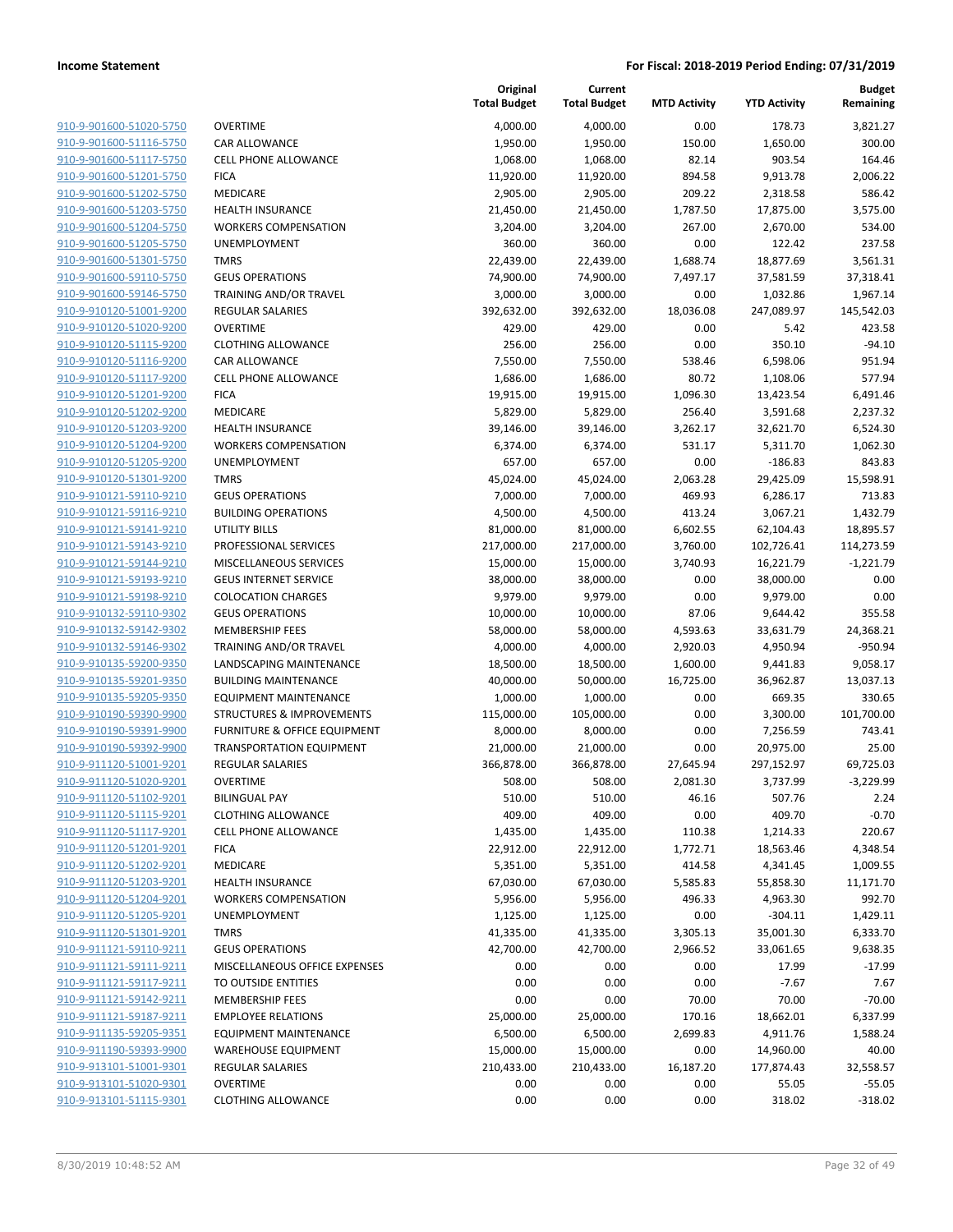| <u>910-9-913101-51117-9301</u>                     | <b>CELL PHONE ALL</b>                        |
|----------------------------------------------------|----------------------------------------------|
| 910-9-913101-51201-9301                            | <b>FICA</b>                                  |
| 910-9-913101-51202-9301                            | MEDICARE                                     |
| 910-9-913101-51203-9301                            | <b>HEALTH INSURA</b>                         |
| 910-9-913101-51204-9301                            | <b>WORKERS COMF</b>                          |
| 910-9-913101-51205-9301                            | UNEMPLOYMEN                                  |
| 910-9-913101-51301-9301                            | TMRS                                         |
| 910-9-913101-59110-9301                            | <b>GEUS OPERATIO</b>                         |
| 910-9-913101-59131-9301                            | <b>NON-BAD DEBT</b>                          |
| 910-9-913101-59160-9301                            | ADVERTISING                                  |
| 910-9-913101-59164-9301                            | <b>CONSUMER INFO</b>                         |
| 910-9-913101-59167-9301                            | <b>ENERGY EFFICIEN</b>                       |
| 910-9-913101-59195-9301                            | <b>PUBLIC SERVICE</b>                        |
| 910-9-913102-51001-9020                            | <b>REGULAR SALAR</b>                         |
| 910-9-913102-51020-9020                            | OVERTIME                                     |
| 910-9-913102-51115-9020                            | <b>CLOTHING ALLO'</b>                        |
| 910-9-913102-51117-9020                            | <b>CELL PHONE ALL</b>                        |
| 910-9-913102-51201-9020                            | <b>FICA</b>                                  |
| 910-9-913102-51202-9020                            | <b>MEDICARE</b>                              |
| 910-9-913102-51203-9020                            | <b>HEALTH INSURA</b>                         |
| 910-9-913102-51204-9020                            | <b>WORKERS COMF</b>                          |
| 910-9-913102-51205-9020                            | UNEMPLOYMEN                                  |
| 910-9-913102-51301-9020                            | TMRS                                         |
| 910-9-913102-51401-9020                            | <b>CONTRA - SALAR</b>                        |
| 910-9-913102-59110-9020                            | <b>GEUS OPERATIO</b>                         |
| <u>910-9-913102-59169-9020</u>                     | PRE PAID METER                               |
| 910-9-913130-51001-9030                            | REGULAR SALAR                                |
| 910-9-913130-51010-9030                            | PART TIME REGU                               |
| 910-9-913130-51020-9030                            | OVERTIME                                     |
| 910-9-913130-51102-9030                            | BILINGUAL PAY                                |
| 910-9-913130-51201-9030                            | <b>FICA</b>                                  |
| 910-9-913130-51202-9030                            | MEDICARE                                     |
| 910-9-913130-51203-9030                            | <b>HEALTH INSURA</b>                         |
| 910-9-913130-51204-9030                            | <b>WORKERS COMF</b>                          |
| 910-9-913130-51205-9030                            | <b>UNEMPLOYMEN</b>                           |
| 910-9-913130-51301-9030                            | <b>TMRS</b>                                  |
| 910-9-913130-59110-9030                            | <b>GEUS OPERATIO</b>                         |
| 910-9-913130-59166-9030                            | LOW INCOME A                                 |
| 910-9-913131-51001-9031                            | <b>REGULAR SALAR</b>                         |
| 910-9-913131-51020-9031                            | OVERTIME                                     |
| 910-9-913131-51102-9031                            | BILINGUAL PAY                                |
| 910-9-913131-51201-9031                            | <b>FICA</b>                                  |
| 910-9-913131-51202-9031                            | MEDICARE                                     |
| 910-9-913131-51203-9031<br>910-9-913131-51204-9031 | <b>HEALTH INSURA</b>                         |
|                                                    | <b>WORKERS COMF</b>                          |
| 910-9-913131-51205-9031                            | UNEMPLOYMEN                                  |
| 910-9-913131-51301-9031                            | TMRS                                         |
| 910-9-913131-59110-9031                            | <b>GEUS OPERATIO</b><br><b>REGULAR SALAR</b> |
| 910-9-913134-51001-9034                            |                                              |
| 910-9-913134-51020-9034                            | OVERTIME                                     |
| 910-9-913134-51201-9034                            | <b>FICA</b><br><b>MEDICARE</b>               |
| 910-9-913134-51202-9034                            |                                              |
| 910-9-913134-51203-9034                            | <b>HEALTH INSURA</b>                         |
| 910-9-913134-51204-9034                            | <b>WORKERS COMF</b>                          |
| 910-9-913134-51205-9034                            | UNEMPLOYMEN                                  |
| 910-9-913134-51301-9034                            | <b>TMRS</b>                                  |
| 910-9-913134-59110-9034                            | <b>GEUS OPERATIO</b>                         |
| 910-9-913135-51001-9035                            | REGULAR SALAR                                |
| 910-9-913135-51020-9035                            | <b>OVERTIME</b>                              |
|                                                    |                                              |

|                                                    |                                     | Original<br><b>Total Budget</b> | Current<br><b>Total Budget</b> | <b>MTD Activity</b> | <b>YTD Activity</b> | <b>Budget</b><br>Remaining |
|----------------------------------------------------|-------------------------------------|---------------------------------|--------------------------------|---------------------|---------------------|----------------------------|
| 910-9-913101-51117-9301                            | CELL PHONE ALLOWANCE                | 1,272.00                        | 1,272.00                       | 97.84               | 1,076.24            | 195.76                     |
| 910-9-913101-51201-9301                            | <b>FICA</b>                         | 13,125.00                       | 13,125.00                      | 957.02              | 10,595.06           | 2,529.94                   |
| 910-9-913101-51202-9301                            | MEDICARE                            | 3,069.00                        | 3,069.00                       | 223.82              | 2,477.90            | 591.10                     |
| 910-9-913101-51203-9301                            | <b>HEALTH INSURANCE</b>             | 32,175.00                       | 32,175.00                      | 2,681.25            | 26,812.50           | 5,362.50                   |
| 910-9-913101-51204-9301                            | <b>WORKERS COMPENSATION</b>         | 3,416.00                        | 3,416.00                       | 284.67              | 2,846.70            | 569.30                     |
| 910-9-913101-51205-9301                            | UNEMPLOYMENT                        | 540.00                          | 540.00                         | 0.00                | $-152.63$           | 692.63                     |
| 910-9-913101-51301-9301                            | <b>TMRS</b>                         | 23,711.00                       | 23,711.00                      | 1,801.12            | 20,116.14           | 3,594.86                   |
| 910-9-913101-59110-9301                            | <b>GEUS OPERATIONS</b>              | 22,100.00                       | 22,100.00                      | 1,439.14            | 14,889.64           | 7,210.36                   |
| 910-9-913101-59131-9301                            | NON-BAD DEBT WRITE OFFS             | 3,000.00                        | 3,000.00                       | 0.00                | 224.26              | 2,775.74                   |
| 910-9-913101-59160-9301                            | ADVERTISING                         | 38,000.00                       | 38,000.00                      | 581.98              | 30,421.06           | 7,578.94                   |
| 910-9-913101-59164-9301                            | <b>CONSUMER INFORMATION</b>         | 3,500.00                        | 3,500.00                       | 0.00                | 887.24              | 2,612.76                   |
| 910-9-913101-59167-9301                            | <b>ENERGY EFFICIENCY OPERATIONS</b> | 25,000.00                       | 25,000.00                      | 432.00              | 2,206.87            | 22,793.13                  |
| 910-9-913101-59195-9301                            | PUBLIC SERVICE BY GEUS C/I          | 15,000.00                       | 15,000.00                      | 0.00                | 15,000.00           | 0.00                       |
| 910-9-913102-51001-9020                            | <b>REGULAR SALARIES</b>             | 302,145.00                      | 302,145.00                     | 21,674.77           | 245,807.82          | 56,337.18                  |
| 910-9-913102-51020-9020                            | <b>OVERTIME</b>                     | 20,924.00                       | 20,924.00                      | 2,113.54            | 19,458.16           | 1,465.84                   |
| 910-9-913102-51115-9020                            | <b>CLOTHING ALLOWANCE</b>           | 3,255.00                        | 3,255.00                       | 404.59              | 3,401.69            | $-146.69$                  |
| 910-9-913102-51117-9020                            | <b>CELL PHONE ALLOWANCE</b>         | 1,296.00                        | 1,296.00                       | 99.66               | 1,096.26            | 199.74                     |
| 910-9-913102-51201-9020                            | <b>FICA</b>                         | 20,111.00                       | 20,111.00                      | 1,332.57            | 15,057.03           | 5,053.97                   |
| 910-9-913102-51202-9020                            | MEDICARE                            | 4,400.00                        | 4,400.00                       | 311.66              | 3,521.40            | 878.60                     |
| 910-9-913102-51203-9020                            | <b>HEALTH INSURANCE</b>             | 87,945.00                       | 87,945.00                      | 7,328.75            | 73,287.50           | 14,657.50                  |
| 910-9-913102-51204-9020                            | <b>WORKERS COMPENSATION</b>         | 4,905.00                        | 4,905.00                       | 408.75              | 4,087.50            | 817.50                     |
| 910-9-913102-51205-9020                            | <b>UNEMPLOYMENT</b>                 | 1,476.00                        | 1,476.00                       | 0.00                | $-677.27$           | 2,153.27                   |
| 910-9-913102-51301-9020                            | <b>TMRS</b>                         | 33,985.00                       | 33,985.00                      | 2,642.01            | 29,943.71           | 4,041.29                   |
| 910-9-913102-51401-9020                            | <b>CONTRA - SALARIES</b>            | 0.00                            | 0.00                           | 0.00                | $-962.79$           | 962.79                     |
| 910-9-913102-59110-9020                            | <b>GEUS OPERATIONS</b>              | 46,200.00                       | 46,200.00                      | 1,436.21            | 36,527.19           | 9,672.81                   |
| 910-9-913102-59169-9020                            | PRE PAID METER COSTS                | 10,700.00                       | 10,700.00                      | 0.00                | 8,217.96            | 2,482.04                   |
| 910-9-913130-51001-9030                            | <b>REGULAR SALARIES</b>             | 281,738.00                      | 281,738.00                     | 19,929.62           | 222,814.32          | 58,923.68                  |
| 910-9-913130-51010-9030                            | PART TIME REGULAR                   | 29,339.00                       | 29,339.00                      | 0.00                | 0.00                | 29,339.00                  |
| 910-9-913130-51020-9030                            | <b>OVERTIME</b>                     | 1,302.00                        | 1,302.00                       | 935.58              | 2,012.33            | $-710.33$                  |
| 910-9-913130-51102-9030                            | <b>BILINGUAL PAY</b>                | 3,600.00                        | 3,600.00                       | 230.80              | 2,538.80            | 1,061.20                   |
| 910-9-913130-51201-9030                            | <b>FICA</b>                         | 19,591.00                       | 19,591.00                      | 1,236.45            | 13,365.16           | 6,225.84                   |
| 910-9-913130-51202-9030                            | MEDICARE                            | 4,564.00                        | 4,564.00                       | 289.17              | 3,125.76            | 1,438.24                   |
| 910-9-913130-51203-9030                            | <b>HEALTH INSURANCE</b>             | 107,250.00                      | 107,250.00                     | 8,937.50            | 89,375.00           | 17,875.00                  |
| 910-9-913130-51204-9030                            | <b>WORKERS COMPENSATION</b>         | 5,051.00                        | 5,051.00                       | 420.92              | 4,209.22            | 841.78                     |
| 910-9-913130-51205-9030                            | <b>UNEMPLOYMENT</b>                 | 1,800.00                        | 1,800.00                       | 1.90                | $-1,123.27$         | 2,923.27                   |
| 910-9-913130-51301-9030                            | <b>TMRS</b>                         | 35,244.00                       | 35,244.00                      | 2,333.24            | 25,527.12           | 9,716.88                   |
| 910-9-913130-59110-9030                            | <b>GEUS OPERATIONS</b>              | 22,400.00                       | 22,400.00                      | 1,092.68            | 12,039.59           | 10,360.41                  |
| 910-9-913130-59166-9030                            | LOW INCOME ASSISTANCE               | 15,000.00                       | 15,000.00                      | 2,450.00            | 11,275.00           | 3,725.00                   |
| 910-9-913131-51001-9031                            | <b>REGULAR SALARIES</b>             | 45,760.00                       | 45,760.00                      | 3,520.00            | 38,655.30           | 7,104.70                   |
| 910-9-913131-51020-9031                            | <b>OVERTIME</b>                     | 99.00                           | 99.00                          | 0.00                | 75.18               | 23.82                      |
| 910-9-913131-51102-9031                            | <b>BILINGUAL PAY</b>                | 600.00                          | 600.00                         | 46.16               | 507.61              | 92.39                      |
| 910-9-913131-51201-9031                            | <b>FICA</b>                         | 2,880.00                        | 2,880.00                       | 213.76              | 2,333.80            | 546.20                     |
| 910-9-913131-51202-9031                            | MEDICARE                            | 672.00                          | 672.00                         | 50.00               | 545.85              | 126.15                     |
| 910-9-913131-51203-9031                            | <b>HEALTH INSURANCE</b>             | 10,725.00                       | 10,725.00                      | 893.75              | 8,937.50            | 1,787.50                   |
| 910-9-913131-51204-9031                            | <b>WORKERS COMPENSATION</b>         | 743.00                          | 743.00                         | 61.92               | 619.20              | 123.80                     |
| 910-9-913131-51205-9031                            | UNEMPLOYMENT                        | 180.00                          | 180.00                         | 0.00                | $-65.16$            | 245.16                     |
| 910-9-913131-51301-9031                            | <b>TMRS</b>                         | 5,192.00                        | 5,192.00                       | 394.42              | 4,409.30            | 782.70                     |
| 910-9-913131-59110-9031                            | <b>GEUS OPERATIONS</b>              | 22,900.00                       | 22,900.00                      | 768.36              | 7,446.72            | 15,453.28                  |
| 910-9-913134-51001-9034                            | REGULAR SALARIES                    | 116,601.00                      | 116,601.00                     | 8,418.88            | 88,901.24           | 27,699.76                  |
| 910-9-913134-51020-9034                            | <b>OVERTIME</b>                     | 1,310.00                        | 1,310.00                       | 253.97              | 1,876.07            | $-566.07$                  |
| 910-9-913134-51201-9034                            | <b>FICA</b>                         | 7,310.00                        | 7,310.00                       | 514.65              | 5,265.41            | 2,044.59                   |
| 910-9-913134-51202-9034                            | MEDICARE                            | 1,692.00                        | 1,692.00                       | 120.36              | 1,231.42            | 460.58                     |
| 910-9-913134-51203-9034                            | <b>HEALTH INSURANCE</b>             | 24,668.00                       | 24,668.00                      | 2,055.67            | 18,501.03           | 6,166.97                   |
| 910-9-913134-51204-9034                            | <b>WORKERS COMPENSATION</b>         | 1,894.00                        | 1,894.00                       | 157.83              | 1,578.30            | 315.70                     |
| 910-9-913134-51205-9034                            | UNEMPLOYMENT                        | 414.00                          | 414.00                         | 2.20                | $-166.86$           | 580.86                     |
| 910-9-913134-51301-9034                            | <b>TMRS</b>                         | 13,060.00                       | 13,060.00                      | 959.23              | 10,248.55           | 2,811.45                   |
| 910-9-913134-59110-9034                            | <b>GEUS OPERATIONS</b>              | 109,379.69                      | 109,379.69                     | 6,383.67            | 66,111.38           | 43,268.31                  |
| 910-9-913135-51001-9035<br>910-9-913135-51020-9035 | REGULAR SALARIES                    | 156,686.00                      | 156,686.00                     | 12,102.81           | 132,514.49          | 24,171.51                  |
|                                                    | <b>OVERTIME</b>                     | 4,441.00                        | 4,441.00                       | 190.82              | 3,021.85            | 1,419.15                   |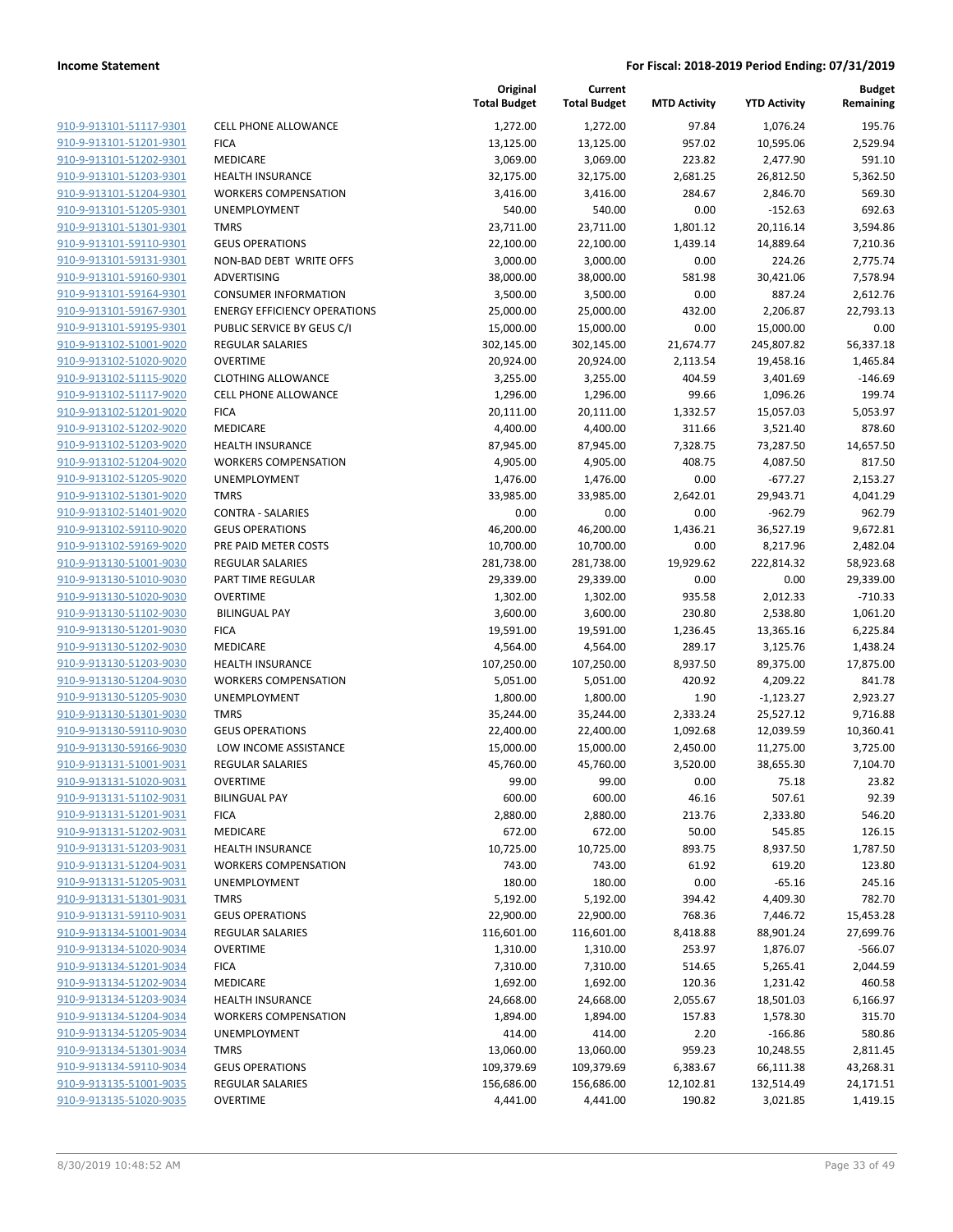| 910-9-913135-51102-9035                                   |
|-----------------------------------------------------------|
| 910-9-913135-51201-9035                                   |
| 910-9-913135-51202-9035                                   |
| 910-9-913135-51203-9035                                   |
| 910-9-913135-51204-9035                                   |
| 910-9-913135-51205-9035                                   |
| 910-9-913135-51301-9035                                   |
| 910-9-913135-59170-9035                                   |
| 910-9-913135-59172-9035                                   |
| 910-9-913135-59173-9035                                   |
| 910-9-913135-59174-9035                                   |
| 910-9-913135-59175-9035                                   |
| 910-9-913136-51001-9036                                   |
| 910-9-913136-51020-9036                                   |
| 910-9-913136-51115-9036                                   |
| 910-9-913136-51201-9036                                   |
| 910-9-913136-51202-9036                                   |
| 910-9-913136-51203-9036                                   |
|                                                           |
| 910-9-913136-51204-9036                                   |
| 910-9-913136-51205-9036                                   |
| 910-9-913136-51301-9036                                   |
| 910-9-913136-59110-9036                                   |
| 910-9-913136-59141-9036                                   |
| 910-9-913139-59780-9240                                   |
| 910-9-913139-59781-9250                                   |
| 910-9-913139-59902-9301                                   |
| 910-9-913139-59926-9301                                   |
| 910-9-913139-59927-9301                                   |
| 910-9-913139-59928-9301                                   |
| 910-9-913159-59200-9353                                   |
| 910-9-913159-59201-9353                                   |
| 910-9-913159-59205-9353                                   |
| 910-9-913190-59390-9900                                   |
| 910-9-913190-59391-9900                                   |
| 910-9-930000-59060-5650                                   |
| 910-9-930000-59110-5600                                   |
| 910-9-930161-51001-5610                                   |
| 910-9-930161-51020-5610                                   |
| 910-9-930161-51116-5610                                   |
| 910-9-930161-51117-5610                                   |
| 910-9-930161-51201-5610                                   |
| <u>910-9-930161-51202-5610</u>                            |
| 910-9-930161-51203-5610                                   |
| <u>910-9-930161-51204-5610</u>                            |
| 910-9-930161-51205-5610                                   |
| <u>910-9-930161-51301-5610</u>                            |
| 910-9-930161-59110-5610                                   |
| <u>910-9-930161-59146-5610</u>                            |
| 910-9-930181-51001-5810                                   |
|                                                           |
| <u>910-9-930181-51020-5810</u><br>910-9-930181-51201-5810 |
| 910-9-930181-51202-5810                                   |
| 910-9-930181-51203-5810                                   |
|                                                           |
| <u>910-9-930181-51204-5810</u>                            |
| 910-9-930181-51205-5810                                   |
| <u>910-9-930181-51301-5810</u>                            |
| 910-9-930181-59110-5810                                   |
| <u>910-9-930190-59391-9900</u>                            |
| 910-9-931080-51001-5800                                   |

|                                                    |                                      | Original<br><b>Total Budget</b> | Current<br><b>Total Budget</b> | <b>MTD Activity</b> | <b>YTD Activity</b>  | <b>Budget</b><br>Remaining |
|----------------------------------------------------|--------------------------------------|---------------------------------|--------------------------------|---------------------|----------------------|----------------------------|
| 910-9-913135-51102-9035                            | <b>BILINGUAL PAY</b>                 | 600.00                          | 600.00                         | 46.16               | 507.76               | 92.24                      |
| 910-9-913135-51201-9035                            | <b>FICA</b>                          | 10,027.00                       | 10,027.00                      | 697.28              | 7,702.56             | 2,324.44                   |
| 910-9-913135-51202-9035                            | MEDICARE                             | 2,281.00                        | 2,281.00                       | 163.07              | 1,801.39             | 479.61                     |
| 910-9-913135-51203-9035                            | <b>HEALTH INSURANCE</b>              | 42,900.00                       | 42,900.00                      | 3,575.00            | 35,750.00            | 7,150.00                   |
| 910-9-913135-51204-9035                            | <b>WORKERS COMPENSATION</b>          | 2,543.00                        | 2,543.00                       | 211.92              | 2,119.20             | 423.80                     |
| 910-9-913135-51205-9035                            | UNEMPLOYMENT                         | 720.00                          | 720.00                         | 0.00                | $-320.86$            | 1,040.86                   |
| 910-9-913135-51301-9035                            | <b>TMRS</b>                          | 17,616.00                       | 17,616.00                      | 1,364.78            | 15,288.43            | 2,327.57                   |
| 910-9-913135-59170-9035                            | <b>CREDIT CARD FEES</b>              | 90,000.00                       | 90,000.00                      | 8,727.80            | 85,393.63            | 4,606.37                   |
| 910-9-913135-59172-9035                            | LOCKBOX OVER/SHORT                   | 500.00                          | 500.00                         | 0.00                | 0.00                 | 500.00                     |
| 910-9-913135-59173-9035                            | <b>ONLINE PAYMENT OVER/SHORT</b>     | 500.00                          | 500.00                         | 0.00                | 0.00                 | 500.00                     |
| 910-9-913135-59174-9035                            | <b>BANK RECS OVER/SHORT</b>          | 100.00                          | 100.00                         | $-0.08$             | $-0.08$              | 100.08                     |
| 910-9-913135-59175-9035                            | <b>CASHIERS OVER/SHORT</b>           | 100.00                          | 100.00                         | $-0.23$             | 7.66                 | 92.34                      |
| 910-9-913136-51001-9036                            | <b>REGULAR SALARIES</b>              | 31,554.00                       | 31,554.00                      | 2,427.20            | 26,675.21            | 4,878.79                   |
| 910-9-913136-51020-9036                            | <b>OVERTIME</b>                      | 114.00                          | 114.00                         | 0.00                | 0.00                 | 114.00                     |
| 910-9-913136-51115-9036                            | <b>CLOTHING ALLOWANCE</b>            | 256.00                          | 256.00                         | 0.00                | 178.80               | 77.20                      |
| 910-9-913136-51201-9036                            | <b>FICA</b>                          | 1,972.00                        | 1,972.00                       | 118.60              | 1,352.81             | 619.19                     |
| 910-9-913136-51202-9036                            | MEDICARE                             | 460.00                          | 460.00                         | 27.74               | 316.40               | 143.60                     |
| 910-9-913136-51203-9036                            | HEALTH INSURANCE                     | 10,725.00                       | 10,725.00                      | 893.75              | 8,937.50             | 1,787.50                   |
| 910-9-913136-51204-9036                            | <b>WORKERS COMPENSATION</b>          | 512.00                          | 512.00                         | 42.67               | 426.70               | 85.30                      |
| 910-9-913136-51205-9036                            | UNEMPLOYMENT                         | 180.00                          | 180.00                         | 0.00                | $-103.98$            | 283.98                     |
| 910-9-913136-51301-9036                            | <b>TMRS</b>                          | 3,550.00                        | 3,550.00                       | 268.44              | 2,997.65             | 552.35                     |
| 910-9-913136-59110-9036                            | <b>GEUS OPERATIONS</b>               | 20,277.00                       | 20,277.00                      | $-1,168.56$         | 13,514.38            | 6,762.62                   |
| 910-9-913136-59141-9036                            | <b>UTILITY BILLS</b>                 | 50,400.00                       | 50,400.00                      | 4,444.60            | 40,837.35            | 9,562.65                   |
| 910-9-913139-59780-9240                            | PROPERTY INSURANCE                   | 10,000.00                       | 10,000.00                      | 0.00                | 9,190.21             | 809.79                     |
| 910-9-913139-59781-9250                            | <b>LIABILITY INSURANCE</b>           | 3,800.00                        | 3,800.00                       | 0.00                | 4,425.68             | $-625.68$                  |
| 910-9-913139-59902-9301                            | XFER to COG - ADMIN EXPENSES         | 109,003.00                      | 109,003.00                     | 9,083.58            | 90,835.85            | 18,167.15                  |
| 910-9-913139-59926-9301                            | XFER to COG - GARAGE                 | 9,001.00                        | 9,001.00                       | 750.08              | 7,500.80             | 1,500.20                   |
| 910-9-913139-59927-9301                            | XFER to COG - INSURANCE              | 6,192.00                        | 6,192.00                       | 515.99              | 5,159.94             | 1,032.06                   |
| 910-9-913139-59928-9301                            | XFER to COG - IT                     | 60,840.00                       | 60,840.00                      | 5,070.01            | 50,700.01            | 10,139.99                  |
| 910-9-913159-59200-9353                            | LANDSCAPING MAINTENANCE              | 3,000.00                        | 3,000.00                       | 384.00              | 2,035.01             | 964.99                     |
| 910-9-913159-59201-9353                            | <b>BUILDINGS MAINTNANCE</b>          | 19,500.00                       | 19,500.00                      | 4,605.54            | 11,772.30            | 7,727.70                   |
| 910-9-913159-59205-9353                            | <b>EQUIPMENT MAINTENANCE</b>         | 5,000.00                        | 5,000.00                       | 196.38              | 1,468.95             | 3,531.05                   |
| 910-9-913190-59390-9900                            | <b>STRUCTURES &amp; IMPROVEMENTS</b> | 41,000.00                       | 41,000.00                      | 18,788.79           | 25,153.79            | 15,846.21                  |
| 910-9-913190-59391-9900                            | FURNITURE & OFFICE EQUIPMENT         | 7,000.00                        | 7,000.00                       | 77.62               | 7,040.10             | $-40.10$                   |
| 910-9-930000-59060-5650                            | <b>TRANSMISSION COSTS</b>            | 1,348,585.00                    | 1,348,585.00                   | 146,474.12          | 1,866,875.27         | $-518,290.27$              |
| 910-9-930000-59110-5600                            | <b>GEUS OPERATIONS</b>               | 100,000.00                      | 100,000.00                     | 18,736.49           | 71,652.47            | 28,347.53                  |
| 910-9-930161-51001-5610                            | <b>REGULAR SALARIES</b>              | 257,214.00                      | 257,214.00                     | 19,417.05           | 210,667.35           | 46,546.65                  |
| 910-9-930161-51020-5610                            | <b>OVERTIME</b>                      | 28,664.00                       | 28,664.00                      | 2,373.01            | 26,369.65            | 2,294.35                   |
| 910-9-930161-51116-5610                            | <b>CAR ALLOWANCE</b>                 | 1,950.00                        | 1,950.00                       | 150.00              | 1,650.00             | 300.00                     |
| 910-9-930161-51117-5610                            | CELL PHONE ALLOWANCE                 | 432.00                          | 432.00                         | 33.22               | 365.57               | 66.43                      |
| 910-9-930161-51201-5610                            | <b>FICA</b>                          | 17,871.00                       | 17,871.00                      | 1,257.62            | 13,795.06            | 4,075.94                   |
| 910-9-930161-51202-5610<br>910-9-930161-51203-5610 | MEDICARE<br><b>HEALTH INSURANCE</b>  | 3,763.00                        | 3,763.00                       | 294.12              | 3,226.25             | 536.75                     |
| 910-9-930161-51204-5610                            | <b>WORKERS COMPENSATION</b>          | 36,195.00                       | 36,195.00<br>4,176.00          | 3,016.25            | 32,218.17            | 3,976.83<br>696.00         |
| 910-9-930161-51205-5610                            | <b>UNEMPLOYMENT</b>                  | 4,176.00<br>610.00              | 610.00                         | 348.00<br>0.00      | 3,480.00<br>$-90.38$ | 700.38                     |
| 910-9-930161-51301-5610                            | <b>TMRS</b>                          | 29,075.00                       | 29,075.00                      | 2,430.24            | 26,860.40            | 2,214.60                   |
| 910-9-930161-59110-5610                            | <b>GEUS OPERATIONS</b>               | 76,450.00                       | 76,450.00                      | 5,658.57            | 14,434.39            | 62,015.61                  |
| 910-9-930161-59146-5610                            | TRAINING AND/OR TRAVEL               | 42,000.00                       | 42,000.00                      | 2,760.35            | 22,342.98            | 19,657.02                  |
| 910-9-930181-51001-5810                            | <b>REGULAR SALARIES</b>              | 150,228.00                      | 150,228.00                     | 11,420.89           | 122,826.39           | 27,401.61                  |
| 910-9-930181-51020-5810                            | <b>OVERTIME</b>                      | 28,664.00                       | 28,664.00                      | 2,372.99            | 26,369.67            | 2,294.33                   |
| 910-9-930181-51201-5810                            | <b>FICA</b>                          | 11,090.00                       | 11,090.00                      | 855.23              | 9,250.17             | 1,839.83                   |
| 910-9-930181-51202-5810                            | MEDICARE                             | 2,177.00                        | 2,177.00                       | 200.01              | 2,163.34             | 13.66                      |
| 910-9-930181-51203-5810                            | HEALTH INSURANCE                     | 25,470.00                       | 25,470.00                      | 2,122.50            | 21,225.00            | 4,245.00                   |
| 910-9-930181-51204-5810                            | <b>WORKERS COMPENSATION</b>          | 2,439.00                        | 2,439.00                       | 203.25              | 2,032.50             | 406.50                     |
| 910-9-930181-51205-5810                            | UNEMPLOYMENT                         | 430.00                          | 430.00                         | 0.00                | $-105.58$            | 535.58                     |
| 910-9-930181-51301-5810                            | <b>TMRS</b>                          | 16,826.00                       | 16,826.00                      | 1,525.60            | 16,762.59            | 63.41                      |
| 910-9-930181-59110-5810                            | <b>GEUS OPERATIONS</b>               | 16,450.00                       | 16,450.00                      | 123.85              | 5,834.45             | 10,615.55                  |
| 910-9-930190-59391-9900                            | <b>FURNITURE &amp; OFFICE EQUIP</b>  | 0.00                            | 11,449.00                      | 0.00                | 0.00                 | 11,449.00                  |
| 910-9-931080-51001-5800                            | REGULAR SALARIES                     | 534,240.00                      | 534,240.00                     | 40,828.80           | 422,345.80           | 111,894.20                 |
|                                                    |                                      |                                 |                                |                     |                      |                            |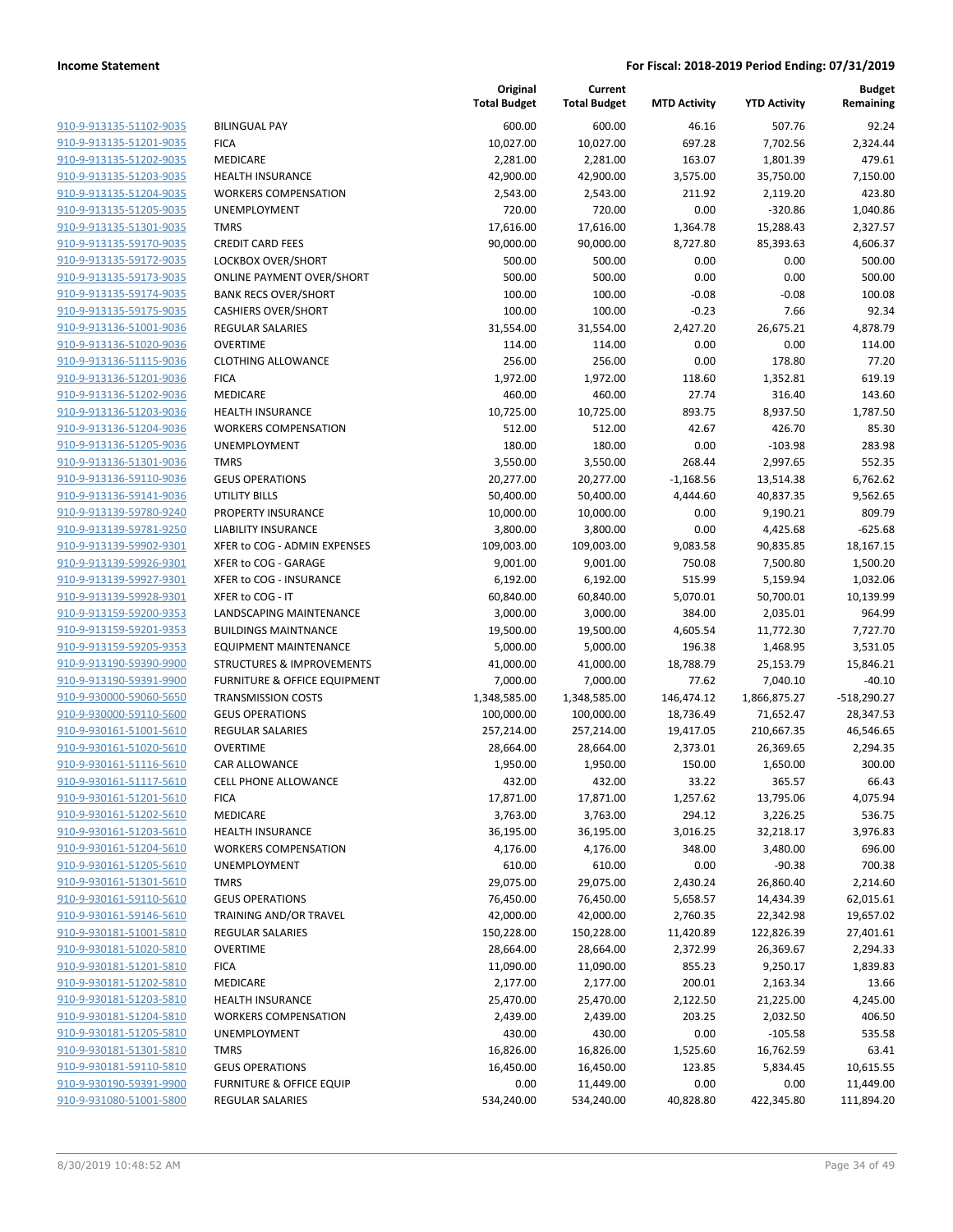| 910-9-931080-51011-5800        |
|--------------------------------|
| 910-9-931080-51020-5800        |
| <u>910-9-931080-51115-5800</u> |
| <u>910-9-931080-51116-5800</u> |
| 910-9-931080-51117-5800        |
| 910-9-931080-51201-5800        |
| 910-9-931080-51202-5800        |
| <u>910-9-931080-51203-5800</u> |
| <u>910-9-931080-51204-5800</u> |
| 910-9-931080-51205-5800        |
| 910-9-931080-51301-5800        |
| 910-9-931080-59110-5800        |
| <u>910-9-931080-59205-5800</u> |
| <u>910-9-931088-51001-5880</u> |
| 910-9-931088-51020-5880        |
| 910-9-931088-51201-5880        |
| 910-9-931088-51202-5880        |
| 910-9-931088-51203-5880        |
| <u>910-9-931088-51204-5880</u> |
| 910-9-931088-51205-5880        |
| 910-9-931088-51301-5880        |
| 910-9-931088-59110-5880        |
| <u>910-9-931092-51001-9202</u> |
| <u>910-9-931092-51020-9202</u> |
| 910-9-931092-51117-9202        |
| 910-9-931092-51201-9202        |
| 910-9-931092-51202-9202        |
| <u>910-9-931092-51203-9202</u> |
| <u>910-9-931092-51204-9202</u> |
| 910-9-931092-51205-9202        |
| 910-9-931092-51301-9202        |
| 910-9-931092-59110-9212        |
| <u>910-9-931092-59130-9212</u> |
| <u>910-9-931092-59133-9212</u> |
| 910-9-931093-59205-9352        |
| 910-9-931099-59392-9900        |
| 910-9-931462-51001-5620        |
| 910-9-931462-51115-5620        |
| <u>910-9-931462-51117-5620</u> |
| 910-9-931462-51201-5620        |
| 910-9-931462-51202-5620        |
| 910-9-931462-51203-5620        |
| 910-9-931462-51204-5620        |
| <u>910-9-931462-51205-5620</u> |
| 910-9-931462-51301-5620        |
| 910-9-931462-59110-5620        |
| 910-9-931462-59198-5620        |
| 910-9-931462-59199-5620        |
| <u>910-9-931470-51001-5700</u> |
| 910-9-931470-51020-5700        |
| 910-9-931470-51115-5700        |
| 910-9-931470-51117-5700        |
| 910-9-931470-51201-5700        |
| <u>910-9-931470-51202-5700</u> |
| 910-9-931470-51203-5700        |
| 910-9-931470-51204-5700        |
| 910-9-931470-51205-5700        |
| 910-9-931470-51301-5700        |
| 910-9-931470-59205-5700        |
|                                |

|                         |                                   | Original<br><b>Total Budget</b> | Current<br><b>Total Budget</b> | <b>MTD Activity</b> | <b>YTD Activity</b> | <b>Budget</b><br>Remaining |
|-------------------------|-----------------------------------|---------------------------------|--------------------------------|---------------------|---------------------|----------------------------|
| 910-9-931080-51011-5800 | PART TIME TEMPORARY               | 74,010.00                       | 74,010.00                      | 0.00                | 0.00                | 74,010.00                  |
| 910-9-931080-51020-5800 | <b>OVERTIME</b>                   | 1,936.00                        | 1,936.00                       | 1,362.48            | 1,947.39            | $-11.39$                   |
| 910-9-931080-51115-5800 | <b>CLOTHING ALLOWANCE</b>         | 513.00                          | 513.00                         | 0.00                | 27.49               | 485.51                     |
| 910-9-931080-51116-5800 | <b>CAR ALLOWANCE</b>              | 3,900.00                        | 3,900.00                       | 300.00              | 3,300.00            | 600.00                     |
| 910-9-931080-51117-5800 | <b>CELL PHONE ALLOWANCE</b>       | 4,070.00                        | 4,070.00                       | 215.24              | 2,367.64            | 1,702.36                   |
| 910-9-931080-51201-5800 | <b>FICA</b>                       | 36,410.00                       | 36,410.00                      | 2,504.84            | 24,606.10           | 11,803.90                  |
| 910-9-931080-51202-5800 | MEDICARE                          | 8,940.00                        | 8,940.00                       | 585.81              | 5,920.77            | 3,019.23                   |
| 910-9-931080-51203-5800 | <b>HEALTH INSURANCE</b>           | 79,365.00                       | 79,365.00                      | 6,613.75            | 66,137.50           | 13,227.50                  |
| 910-9-931080-51204-5800 | <b>WORKERS COMPENSATION</b>       | 9,874.00                        | 9,874.00                       | 822.83              | 8,228.34            | 1,645.66                   |
| 910-9-931080-51205-5800 | <b>UNEMPLOYMENT</b>               | 1,332.00                        | 1,332.00                       | 0.00                | $-622.27$           | 1,954.27                   |
| 910-9-931080-51301-5800 | <b>TMRS</b>                       | 69,060.00                       | 69,060.00                      | 4,193.20            | 44,382.69           | 24,677.31                  |
| 910-9-931080-59110-5800 | <b>GEUS OPERATIONS</b>            | 25,100.00                       | 25,100.00                      | $-2,923.77$         | 18,255.84           | 6,844.16                   |
| 910-9-931080-59205-5800 | <b>EQUIPMENT MAINTENANCE</b>      | 3,050.00                        | 3,050.00                       | 435.20              | 1,559.32            | 1,490.68                   |
| 910-9-931088-51001-5880 | <b>REGULAR SALARIES</b>           | 85,488.00                       | 85,488.00                      | 6,576.00            | 72,232.81           | 13,255.19                  |
| 910-9-931088-51020-5880 | <b>OVERTIME</b>                   | 0.00                            | 0.00                           | 0.00                | 138.17              | $-138.17$                  |
| 910-9-931088-51201-5880 | <b>FICA</b>                       | 5,300.00                        | 5,300.00                       | 358.76              | 4,010.64            | 1,289.36                   |
| 910-9-931088-51202-5880 | MEDICARE                          | 1,239.00                        | 1,239.00                       | 83.90               | 937.94              | 301.06                     |
| 910-9-931088-51203-5880 | <b>HEALTH INSURANCE</b>           | 21,450.00                       | 21,450.00                      | 1,787.50            | 17,875.00           | 3,575.00                   |
| 910-9-931088-51204-5880 | <b>WORKERS COMPENSATION</b>       | 1,388.00                        | 1,388.00                       | 115.67              | 1,156.70            | 231.30                     |
| 910-9-931088-51205-5880 | <b>UNEMPLOYMENT</b>               | 360.00                          | 360.00                         | 0.00                | $-149.36$           | 509.36                     |
| 910-9-931088-51301-5880 | <b>TMRS</b>                       | 9,575.00                        | 9,575.00                       | 727.30              | 8,132.52            | 1,442.48                   |
| 910-9-931088-59110-5880 | <b>GEUS OPERATIONS</b>            | 10,060.00                       | 10,060.00                      | 101.54              | 8,785.03            | 1,274.97                   |
| 910-9-931092-51001-9202 | <b>REGULAR SALARIES</b>           | 117,926.00                      | 117,926.00                     | 9,395.04            | 100,857.44          | 17,068.56                  |
| 910-9-931092-51020-9202 | <b>OVERTIME</b>                   | 0.00                            | 0.00                           | 270.38              | 608.17              | $-608.17$                  |
| 910-9-931092-51117-9202 | <b>CELL PHONE ALLOWANCE</b>       | 1,632.00                        | 1,632.00                       | 125.54              | 1,380.94            | 251.06                     |
| 910-9-931092-51201-9202 | <b>FICA</b>                       | 7,413.00                        | 7,413.00                       | 571.08              | 6,004.66            | 1,408.34                   |
| 910-9-931092-51202-9202 | MEDICARE                          | 1,733.00                        | 1,733.00                       | 133.56              | 1,404.31            | 328.69                     |
| 910-9-931092-51203-9202 | <b>HEALTH INSURANCE</b>           | 18,233.00                       | 18,233.00                      | 1,519.42            | 15,194.20           | 3,038.80                   |
| 910-9-931092-51204-9202 | <b>WORKERS COMPENSATION</b>       | 1,914.00                        | 1,914.00                       | 159.50              | 1,595.00            | 319.00                     |
| 910-9-931092-51205-9202 | UNEMPLOYMENT                      | 306.00                          | 306.00                         | 0.00                | $-62.85$            | 368.85                     |
| 910-9-931092-51301-9202 | <b>TMRS</b>                       | 13,391.00                       | 13,391.00                      | 1,082.88            | 11,552.05           | 1,838.95                   |
| 910-9-931092-59110-9212 | <b>GEUS OPERATIONS</b>            | 12,800.00                       | 14,000.00                      | 223.28              | 11,716.93           | 2,283.07                   |
| 910-9-931092-59130-9212 | PHONE MANAGEMENT SERVICE          | 66,900.00                       | 66,900.00                      | 11,315.80           | 56,089.50           | 10,810.50                  |
| 910-9-931092-59133-9212 | REDUNDANT EXCHANGE SERVICES       | 10,920.00                       | 10,920.00                      | $-4,671.50$         | 8,885.00            | 2,035.00                   |
| 910-9-931093-59205-9352 | <b>EQUIPMENT MAINTENANCE - IT</b> | 6,500.00                        | 5,300.00                       | 232.93              | 5,002.46            | 297.54                     |
| 910-9-931099-59392-9900 | TRANSPORTATION EQUIPMENT          | 30,000.00                       | 30,000.00                      | 0.00                | 29,644.00           | 356.00                     |
| 910-9-931462-51001-5620 | <b>REGULAR SALARIES</b>           | 95,566.00                       | 95,566.00                      | 5,002.92            | 54,983.06           | 40,582.94                  |
| 910-9-931462-51115-5620 | <b>CLOTHING ALLOWANCE</b>         | 154.00                          | 154.00                         | 0.00                | 226.17              | $-72.17$                   |
| 910-9-931462-51117-5620 | <b>CELL PHONE ALLOWANCE</b>       | 480.00                          | 480.00                         | 36.92               | 406.12              | 73.88                      |
| 910-9-931462-51201-5620 | <b>FICA</b>                       | 5,883.00                        | 5,883.00                       | 263.38              | 2,963.70            | 2,919.30                   |
| 910-9-931462-51202-5620 | MEDICARE                          | 1,394.00                        | 1,394.00                       | 61.60               | 693.16              | 700.84                     |
| 910-9-931462-51203-5620 | <b>HEALTH INSURANCE</b>           | 10,726.00                       | 10,726.00                      | 893.83              | 8,938.30            | 1,787.70                   |
| 910-9-931462-51204-5620 | <b>WORKERS COMPENSATION</b>       | 1,577.00                        | 1,577.00                       | 131.42              | 1,314.20            | 262.80                     |
| 910-9-931462-51205-5620 | UNEMPLOYMENT                      | 180.00                          | 180.00                         | 0.00                | $-104.75$           | 284.75                     |
| 910-9-931462-51301-5620 | <b>TMRS</b>                       | 10,765.00                       | 10,765.00                      | 557.40              | 6,224.47            | 4,540.53                   |
| 910-9-931462-59110-5620 | <b>GEUS OPERATIONS</b>            | 14,492.00                       | 14,492.00                      | 531.37              | 8,683.89            | 5,808.11                   |
| 910-9-931462-59198-5620 | <b>COLOCATION CHARGES</b>         | 9,979.00                        | 9,979.00                       | 0.00                | 9,979.00            | 0.00                       |
| 910-9-931462-59199-5620 | <b>LEASE OF DARK FIBER</b>        | 206,520.00                      | 206,520.00                     | 0.00                | 206,520.00          | 0.00                       |
| 910-9-931470-51001-5700 | <b>REGULAR SALARIES</b>           | 76,053.00                       | 76,053.00                      | 5,965.60            | 65,532.02           | 10,520.98                  |
| 910-9-931470-51020-5700 | <b>OVERTIME</b>                   | 3,132.00                        | 3,132.00                       | 1,978.86            | 5,231.44            | $-2,099.44$                |
| 910-9-931470-51115-5700 | <b>CLOTHING ALLOWANCE</b>         | 525.00                          | 525.00                         | 0.00                | 129.75              | 395.25                     |
| 910-9-931470-51117-5700 | <b>CELL PHONE ALLOWANCE</b>       | 432.00                          | 432.00                         | 33.24               | 365.64              | 66.36                      |
| 910-9-931470-51201-5700 | <b>FICA</b>                       | 4,937.00                        | 4,937.00                       | 425.63              | 3,757.47            | 1,179.53                   |
| 910-9-931470-51202-5700 | MEDICARE                          | 1,109.00                        | 1,109.00                       | 99.54               | 878.75              | 230.25                     |
| 910-9-931470-51203-5700 | <b>HEALTH INSURANCE</b>           | 10,726.00                       | 10,726.00                      | 893.83              | 8,938.30            | 1,787.70                   |
| 910-9-931470-51204-5700 | <b>WORKERS COMPENSATION</b>       | 1,259.00                        | 1,259.00                       | 104.92              | 1,049.20            | 209.80                     |
| 910-9-931470-51205-5700 | UNEMPLOYMENT                      | 180.00                          | 180.00                         | 0.00                | $-9.38$             | 189.38                     |
| 910-9-931470-51301-5700 | <b>TMRS</b>                       | 8,567.00                        | 8,567.00                       | 882.32              | 7,987.71            | 579.29                     |
| 910-9-931470-59205-5700 | <b>EQUIPMENT MAINTENANCE</b>      | 5,550.00                        | 5,550.00                       | 795.52              | 6,081.12            | $-531.12$                  |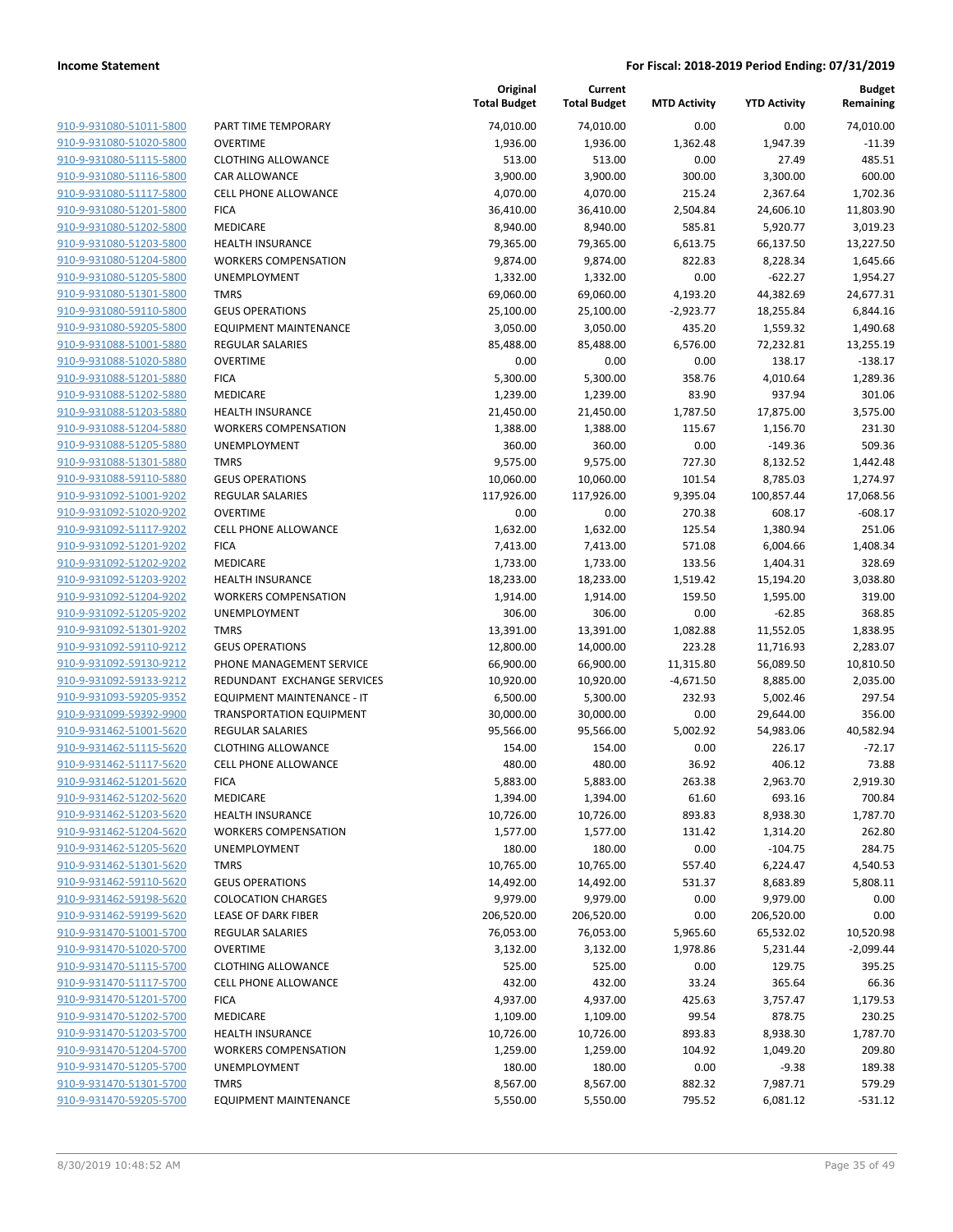|                                                    |                                                     | Original<br><b>Total Budget</b> | Current<br><b>Total Budget</b> | <b>MTD Activity</b> | <b>YTD Activity</b> | <b>Budget</b><br>Remaining |
|----------------------------------------------------|-----------------------------------------------------|---------------------------------|--------------------------------|---------------------|---------------------|----------------------------|
| 910-9-931470-59253-5700                            | TRANSMISSION SUBSTATION MAINT                       | 17,500.00                       | 17,500.00                      | 1,179.21            | 5,249.11            | 12,250.89                  |
| 910-9-931490-59353-9900                            | <b>TRANSMISSION SUBSTATIONS</b>                     | 284,950.00                      | 284,950.00                     | 35,220.00           | 72,628.97           | 212,321.03                 |
| 910-9-931490-59392-9900                            | <b>TRANSPORTATION EQUIPMENT</b>                     | 30,000.00                       | 29,644.00                      | 0.00                | 29,644.00           | 0.00                       |
| 910-9-931490-59396-9900                            | POWER OPERATED EQUIPMENT                            | 0.00                            | 4,100.00                       | 0.00                | 4,100.00            | 0.00                       |
| 910-9-931491-51001-9911                            | <b>REGULAR SALARIES</b>                             | 3,000.00                        | 3,000.00                       | 0.00                | 0.00                | 3,000.00                   |
| 910-9-931491-51201-9911                            | <b>FICA</b>                                         | 186.00                          | 186.00                         | 0.00                | 0.00                | 186.00                     |
| 910-9-931491-51202-9911                            | MEDICARE                                            | 44.00                           | 44.00                          | 0.00                | 0.00                | 44.00                      |
| 910-9-931491-51301-9911                            | <b>TMRS</b>                                         | 336.00                          | 336.00                         | 0.00                | 0.00                | 336.00                     |
| 910-9-931528-51001-5820                            | <b>REGULAR SALARIES</b>                             | 95,816.00                       | 95,816.00                      | 5,002.92            | 54,983.06           | 40,832.94                  |
| 910-9-931528-51115-5820                            | <b>CLOTHING ALLOWANCE</b>                           | 154.00                          | 154.00                         | 0.00                | 0.00                | 154.00                     |
| 910-9-931528-51117-5820                            | <b>CELL PHONE ALLOWANCE</b>                         | 480.00                          | 480.00                         | 36.92               | 406.12              | 73.88                      |
| 910-9-931528-51201-5820                            | <b>FICA</b>                                         | 5,898.00                        | 5,898.00                       | 312.48              | 3,434.23            | 2,463.77                   |
| 910-9-931528-51202-5820                            | MEDICARE                                            | 1,397.00                        | 1,397.00                       | 73.08               | 803.17              | 593.83                     |
| 910-9-931528-51203-5820                            | <b>HEALTH INSURANCE</b>                             | 10,726.00                       | 10,726.00                      | 893.83              | 8,938.30            | 1,787.70                   |
| 910-9-931528-51204-5820                            | <b>WORKERS COMPENSATION</b>                         | 1,577.00                        | 1,577.00                       | 131.42              | 1,314.20            | 262.80                     |
| 910-9-931528-51205-5820                            | <b>UNEMPLOYMENT</b>                                 | 180.00                          | 180.00                         | 0.00                | $-124.19$           | 304.19                     |
| 910-9-931528-51301-5820                            | <b>TMRS</b>                                         | 10,793.00                       | 10,793.00                      | 557.40              | 6,224.47            | 4,568.53                   |
| 910-9-931528-59110-5820                            | <b>GEUS OPERATIONS</b>                              | 15,900.00                       | 15,900.00                      | 394.83              | 8,991.77            | 6,908.23                   |
| 910-9-931529-51001-5920                            | <b>REGULAR SALARIES</b>                             | 76,305.00                       | 76,305.00                      | 5,965.60            | 65,532.03           | 10,772.97                  |
| 910-9-931529-51020-5920                            | <b>OVERTIME</b>                                     | 3,132.00                        | 3,132.00                       | 1,978.88            | 5,231.44            | $-2,099.44$                |
| 910-9-931529-51115-5920                            | <b>CLOTHING ALLOWANCE</b>                           | 525.00                          | 525.00                         | 0.00                | 636.78              | $-111.78$                  |
| 910-9-931529-51117-5920                            | <b>CELL PHONE ALLOWANCE</b>                         | 432.00                          | 432.00                         | 33.20               | 365.20              | 66.80                      |
| 910-9-931529-51201-5920                            | <b>FICA</b>                                         | 4,952.00                        | 4,952.00                       | 494.61              | 4,409.95            | 542.05                     |
| 910-9-931529-51202-5920                            | MEDICARE                                            | 1,112.00                        | 1,112.00                       | 115.68              | 1,031.38            | 80.62                      |
| 910-9-931529-51203-5920                            | <b>HEALTH INSURANCE</b>                             | 10,726.00                       | 10,726.00                      | 893.83              | 8,938.30            | 1,787.70                   |
| 910-9-931529-51204-5920                            | <b>WORKERS COMPENSATION</b>                         | 1,259.00                        | 1,259.00                       | 104.92              | 1,049.20            | 209.80                     |
| 910-9-931529-51205-5920                            | <b>UNEMPLOYMENT</b>                                 | 180.00                          | 180.00                         | 0.00                | $-57.56$            | 237.56                     |
| 910-9-931529-51301-5920                            | <b>TMRS</b>                                         | 8,595.00                        | 8,595.00                       | 882.32              | 7,987.68            | 607.32                     |
| 910-9-931529-59205-5920                            | <b>EQUIPMENT MAINTENANCE</b>                        | 6,950.00                        | 6,950.00                       | 82.55               | 4,945.13            | 2,004.87                   |
| 910-9-931529-59262-5920                            | DISTRIBUTION SUBSTATION MAINTENANCE                 | 21,500.00                       | 21,500.00                      | 963.00              | 14,380.42           | 7,119.58                   |
| 910-9-931590-59362-9900                            | <b>DISTRIBUTION SUBSTATIONS</b>                     | 1,386,000.00                    | 1,386,000.00                   | 0.00                | 564,704.02          | 821,295.98                 |
| 910-9-931590-59392-9900                            | <b>TRANSPORTATION EQUIPMENT</b>                     | 65,000.00                       | 59,024.00                      | 59,024.00           | 59,024.00           | 0.00                       |
| 910-9-931590-59396-9900<br>910-9-931591-51001-9912 | POWER OPERATED EQUIPMENT<br><b>REGULAR SALARIES</b> | 0.00                            | 4,100.00                       | 0.00<br>0.00        | 4,100.00<br>0.00    | 0.00                       |
| 910-9-931591-51201-9912                            | <b>FICA</b>                                         | 2,500.00<br>155.00              | 2,500.00<br>155.00             | 0.00                | 0.00                | 2,500.00<br>155.00         |
| 910-9-931591-51202-9912                            | MEDICARE                                            | 37.00                           | 37.00                          | 0.00                | 0.00                | 37.00                      |
| 910-9-931591-51301-9912                            | <b>TMRS</b>                                         | 280.00                          | 280.00                         | 0.00                | 0.00                | 280.00                     |
| 910-9-932467-51001-5671                            | <b>REGULAR SALARIES</b>                             | 40,530.00                       | 40,530.00                      | 11,095.37           | 66,796.20           | $-26,266.20$               |
| 910-9-932467-51011-5671                            | PART TIME TEMPORARY                                 | 36,930.00                       | 36,930.00                      | 0.00                | 0.00                | 36,930.00                  |
| 910-9-932467-51020-5671                            | OVERTIME                                            | 6,233.00                        | 6,233.00                       | 3,541.97            | 9,735.10            | $-3,502.10$                |
| 910-9-932467-51115-5671                            | <b>CLOTHING ALLOWANCE</b>                           | 578.00                          | 578.00                         | 0.00                | 464.10              | 113.90                     |
| 910-9-932467-51201-5671                            | <b>FICA</b>                                         | 5,189.00                        | 5,189.00                       | 875.31              | 4,430.75            | 758.25                     |
| 910-9-932467-51202-5671                            | MEDICARE                                            | 1,122.00                        | 1,122.00                       | 204.71              | 1,036.23            | 85.77                      |
| 910-9-932467-51203-5671                            | <b>HEALTH INSURANCE</b>                             | 21,450.00                       | 21,450.00                      | 1,787.50            | 17,875.00           | 3,575.00                   |
| 910-9-932467-51204-5671                            | <b>WORKERS COMPENSATION</b>                         | 1,769.00                        | 1,769.00                       | 147.42              | 1,474.20            | 294.80                     |
| 910-9-932467-51205-5671                            | <b>UNEMPLOYMENT</b>                                 | 360.00                          | 360.00                         | 0.00                | $-156.71$           | 516.71                     |
| 910-9-932467-51301-5671                            | <b>TMRS</b>                                         | 8,675.00                        | 8,675.00                       | 922.45              | 5,670.25            | 3,004.75                   |
| 910-9-932467-59110-5671                            | <b>GEUS OPERATIONS</b>                              | 14,000.00                       | 14,000.00                      | 646.57              | 9,287.80            | 4,712.20                   |
| 910-9-932474-51001-5740                            | REGULAR SALARIES                                    | 32,855.00                       | 32,855.00                      | 4,718.35            | 33,840.06           | $-985.06$                  |
| 910-9-932474-51020-5740                            | <b>OVERTIME</b>                                     | 6,497.00                        | 6,497.00                       | 2,274.09            | 10,318.71           | $-3,821.71$                |
| 910-9-932474-51115-5740                            | <b>CLOTHING ALLOWANCE</b>                           | 578.00                          | 578.00                         | 0.00                | 514.70              | 63.30                      |
| 910-9-932474-51201-5740                            | <b>FICA</b>                                         | 2,440.00                        | 2,440.00                       | 412.49              | 2,541.17            | $-101.17$                  |
| 910-9-932474-51202-5740                            | MEDICARE                                            | 476.00                          | 476.00                         | 96.47               | 594.28              | $-118.28$                  |
| 910-9-932474-51203-5740                            | <b>HEALTH INSURANCE</b>                             | 10,725.00                       | 10,725.00                      | 893.75              | 8,937.50            | 1,787.50                   |
| 910-9-932474-51204-5740                            | <b>WORKERS COMPENSATION</b>                         | 1,045.00                        | 1,045.00                       | 87.08               | 870.80              | 174.20                     |
| 910-9-932474-51205-5740                            | UNEMPLOYMENT                                        | 180.00                          | 180.00                         | 0.00                | $-84.71$            | 264.71                     |
| 910-9-932474-51301-5740                            | <b>TMRS</b>                                         | 3,680.00                        | 3,680.00                       | 773.36              | 4,943.00            | $-1,263.00$                |
| 910-9-932474-59205-5740                            | <b>EQUIPMENT MAINTENANCE</b>                        | 0.00                            | 0.00                           | 0.00                | 3,167.88            | $-3,167.88$                |
| 910-9-932474-59257-5740                            | TRANSMISSION LINE MAINTENANCE                       | 41,700.00                       | 41,700.00                      | 4,126.87            | 25,521.78           | 16,178.22                  |
|                                                    |                                                     |                                 |                                |                     |                     |                            |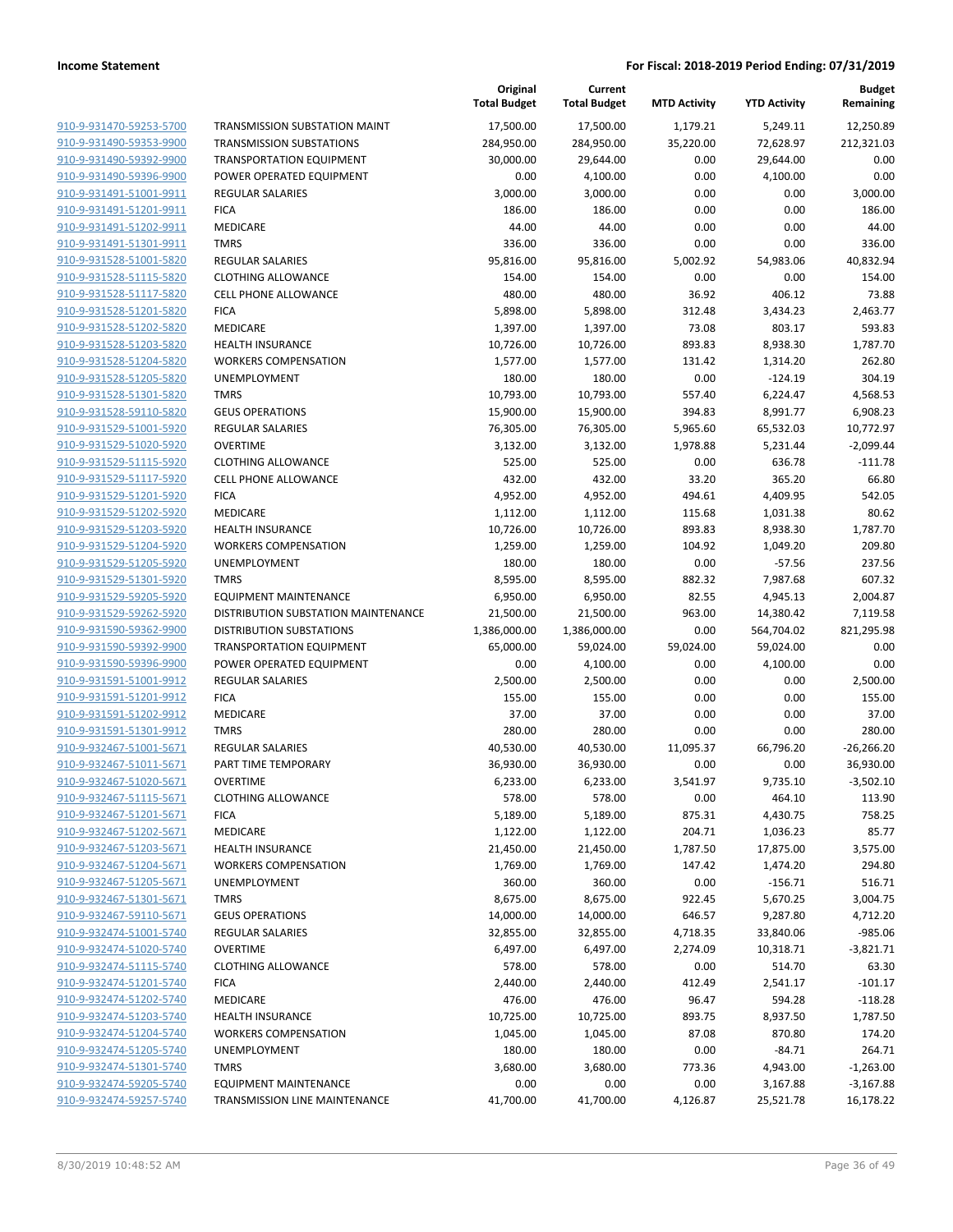**Current**

**Original**

**Budget Remaining**

|                         |                                 | <b>Total Budget</b> | <b>Total Budget</b> | <b>MTD Activity</b> | <b>YTD Activity</b> | Remaining   |
|-------------------------|---------------------------------|---------------------|---------------------|---------------------|---------------------|-------------|
| 910-9-932490-59356-9900 | <b>GEUS TRANSMISSION LINES</b>  | 175,000.00          | 175,000.00          | 8,052.49            | 108,900.23          | 66,099.77   |
| 910-9-932490-59392-9900 | <b>TRANSPORTATION EQUIPMENT</b> | 0.00                | 27,000.00           | 0.00                | 0.00                | 27,000.00   |
| 910-9-932491-51001-9913 | <b>REGULAR SALARIES</b>         | 63,000.00           | 63,000.00           | 500.37              | 27,596.43           | 35,403.57   |
| 910-9-932491-51201-9913 | <b>FICA</b>                     | 3,906.00            | 3,906.00            | 67.84               | 1,811.77            | 2,094.23    |
| 910-9-932491-51202-9913 | MEDICARE                        | 914.00              | 914.00              | 15.87               | 423.73              | 490.27      |
| 910-9-932491-51301-9913 | <b>TMRS</b>                     | 7,056.00            | 7,056.00            | 136.24              | 3,416.33            | 3,639.67    |
| 910-9-932500-51001-5801 | <b>REGULAR SALARIES</b>         | 126,339.00          | 126,339.00          | 9,718.40            | 106,766.40          | 19,572.60   |
| 910-9-932500-51115-5801 | <b>CLOTHING ALLOWANCE</b>       | 256.00              | 256.00              | 0.00                | 585.36              | $-329.36$   |
| 910-9-932500-51117-5801 | <b>CELL PHONE ALLOWANCE</b>     | 636.00              | 636.00              | 48.92               | 538.12              | 97.88       |
| 910-9-932500-51201-5801 | <b>FICA</b>                     | 7,881.00            | 7,881.00            | 571.32              | 6,314.59            | 1,566.41    |
| 910-9-932500-51202-5801 | <b>MEDICARE</b>                 | 1,843.00            | 1,843.00            | 133.62              | 1,476.81            | 366.19      |
| 910-9-932500-51203-5801 | <b>HEALTH INSURANCE</b>         | 10,725.00           | 10,725.00           | 893.75              | 8,937.50            | 1,787.50    |
| 910-9-932500-51204-5801 | <b>WORKERS COMPENSATION</b>     | 2,051.00            | 2,051.00            | 170.92              | 1,709.20            | 341.80      |
| 910-9-932500-51205-5801 | UNEMPLOYMENT                    | 180.00              | 180.00              | 0.00                | $-33.47$            | 213.47      |
| 910-9-932500-51301-5801 | <b>TMRS</b>                     | 14,237.00           | 14,237.00           | 1,080.26            | 12,058.51           | 2,178.49    |
| 910-9-932500-59110-5801 | <b>GEUS OPERATIONS</b>          | 7,280.00            | 7,280.00            | 1,090.25            | 7,067.28            | 212.72      |
| 910-9-932500-59112-5801 | SAFETY                          | 52,170.00           | 52,170.00           | 2,460.48            | 35,040.72           | 17,129.28   |
| 910-9-932500-59146-5801 | TRAINING AND/OR TRAVEL          | 16,200.00           | 16,200.00           | 327.16              | 12,663.57           | 3,536.43    |
| 910-9-932503-51001-5830 | <b>REGULAR SALARIES</b>         | 121,031.00          | 121,031.00          | 11,718.19           | 111,645.27          | 9,385.73    |
| 910-9-932503-51020-5830 | <b>OVERTIME</b>                 | 10,259.00           | 10,259.00           | 3,363.41            | 16,112.61           | $-5,853.61$ |
| 910-9-932503-51115-5830 | <b>CLOTHING ALLOWANCE</b>       | 1,257.00            | 1,257.00            | 0.00                | 1,493.90            | $-236.90$   |
| 910-9-932503-51117-5830 | CELL PHONE ALLOWANCE            | 318.00              | 318.00              | 24.46               | 269.06              | 48.94       |
| 910-9-932503-51201-5830 | <b>FICA</b>                     | 8,166.00            | 8,166.00            | 845.75              | 7,033.28            | 1,132.72    |
| 910-9-932503-51202-5830 | <b>MEDICARE</b>                 | 1,761.00            | 1,761.00            | 197.79              | 1,644.87            | 116.13      |
| 910-9-932503-51203-5830 | <b>HEALTH INSURANCE</b>         | 21,452.00           | 21,452.00           | 1,787.67            | 17,876.70           | 3,575.30    |
| 910-9-932503-51204-5830 | <b>WORKERS COMPENSATION</b>     | 2,680.00            | 2,680.00            | 223.33              | 2,233.30            | 446.70      |
| 910-9-932503-51205-5830 | UNEMPLOYMENT                    | 360.00              | 360.00              | 0.00                | $-89.23$            | 449.23      |
| 910-9-932503-51301-5830 | <b>TMRS</b>                     | 13,599.00           | 13,599.00           | 1,670.74            | 14,356.23           | $-757.23$   |
| 910-9-932503-59110-5830 | <b>GEUS OPERATIONS</b>          | 85,000.00           | 73,551.00           | 8,926.12            | 54,961.58           | 18,589.42   |
| 910-9-932504-51001-5840 | <b>REGULAR SALARIES</b>         | 122,377.00          | 122,377.00          | 11,718.16           | 111,645.20          | 10,731.80   |
| 910-9-932504-51020-5840 | <b>OVERTIME</b>                 | 10,259.00           | 10,259.00           | 3,363.42            | 16,112.59           | $-5,853.59$ |
| 910-9-932504-51115-5840 | <b>CLOTHING ALLOWANCE</b>       | 1,257.00            | 1,257.00            | 0.00                | 0.00                | 1,257.00    |
| 910-9-932504-51117-5840 | <b>CELL PHONE ALLOWANCE</b>     | 318.00              | 318.00              | 24.46               | 269.06              | 48.94       |
| 910-9-932504-51201-5840 | <b>FICA</b>                     | 8,249.00            | 8,249.00            | 936.57              | 7,937.65            | 311.35      |
| 910-9-932504-51202-5840 | MEDICARE                        | 1,781.00            | 1,781.00            | 219.04              | 1,856.37            | $-75.37$    |
| 910-9-932504-51203-5840 | <b>HEALTH INSURANCE</b>         | 21,452.00           | 21,452.00           | 1,787.67            | 17,876.70           | 3,575.30    |
| 910-9-932504-51204-5840 | <b>WORKERS COMPENSATION</b>     | 2,680.00            | 2,680.00            | 223.33              | 2,233.30            | 446.70      |
| 910-9-932504-51205-5840 | UNEMPLOYMENT                    | 360.00              | 360.00              | 0.00                | $-154.86$           | 514.86      |
| 910-9-932504-51301-5840 | <b>TMRS</b>                     | 13,750.00           | 13,750.00           | 1,670.74            | 14,356.22           | $-606.22$   |
| 910-9-932504-59110-5840 | <b>GEUS OPERATIONS</b>          | 68,000.00           | 83,000.00           | 10,381.51           | 56,171.46           | 26,828.54   |
| 910-9-932505-51001-5850 | REGULAR SALARIES                | 708.00              | 708.00              | 0.00                | 0.00                | 708.00      |
| 910-9-932505-51201-5850 | <b>FICA</b>                     | 49.00               | 49.00               | 0.00                | 0.00                | 49.00       |
| 910-9-932505-51202-5850 | MEDICARE                        | 10.00               | 10.00               | 0.00                | 0.00                | 10.00       |
| 910-9-932505-51301-5850 | <b>TMRS</b>                     | 78.00               | 78.00               | 0.00                | 0.00                | 78.00       |
| 910-9-932505-59110-5850 | <b>GEUS OPERATIONS</b>          | 100.00              | 100.00              | 0.00                | 0.00                | 100.00      |
| 910-9-932506-51001-5860 | <b>REGULAR SALARIES</b>         | 114,400.00          | 114,400.00          | 6,433.60            | 70,676.04           | 43,723.96   |
| 910-9-932506-51020-5860 | <b>OVERTIME</b>                 | 1,201.00            | 1,201.00            | 908.37              | 1,484.11            | -283.11     |
| 910-9-932506-51115-5860 | <b>CLOTHING ALLOWANCE</b>       | 525.00              | 525.00              | 0.00                | 464.10              | 60.90       |
| 910-9-932506-51117-5860 | <b>CELL PHONE ALLOWANCE</b>     | 399.00              | 399.00              | 33.22               | 365.42              | 33.58       |
| 910-9-932506-51201-5860 | <b>FICA</b>                     | 7,191.00            | 7,191.00            | 453.69              | 4,464.63            | 2,726.37    |
| 910-9-932506-51202-5860 | MEDICARE                        | 1,665.00            | 1,665.00            | 106.10              | 1,044.16            | 620.84      |
| 910-9-932506-51203-5860 | <b>HEALTH INSURANCE</b>         | 16,088.00           | 16,088.00           | 1,340.67            | 12,066.03           | 4,021.97    |
| 910-9-932506-51204-5860 | <b>WORKERS COMPENSATION</b>     | 1,874.00            | 1,874.00            | 156.17              | 1,561.70            | 312.30      |
| 910-9-932506-51205-5860 | UNEMPLOYMENT                    | 270.00              | 270.00              | 0.00                | $-131.20$           | 401.20      |
| 910-9-932506-51301-5860 | <b>TMRS</b>                     | 12,857.00           | 12,857.00           | 815.69              | 8,148.61            | 4,708.39    |
| 910-9-932506-59110-5860 | <b>GEUS OPERATIONS</b>          | 13,410.00           | 13,410.00           | 859.36              | 7,655.66            | 5,754.34    |
| 910-9-932507-51001-5870 | REGULAR SALARIES                | 774.00              | 774.00              | 0.00                | 404.05              | 369.95      |
| 910-9-932507-51201-5870 | <b>FICA</b>                     | 53.00               | 53.00               | 0.00                | 25.05               | 27.95       |
| 910-9-932507-51202-5870 | MEDICARE                        | 10.00               | 10.00               | 0.00                | 5.86                | 4.14        |
|                         |                                 |                     |                     |                     |                     |             |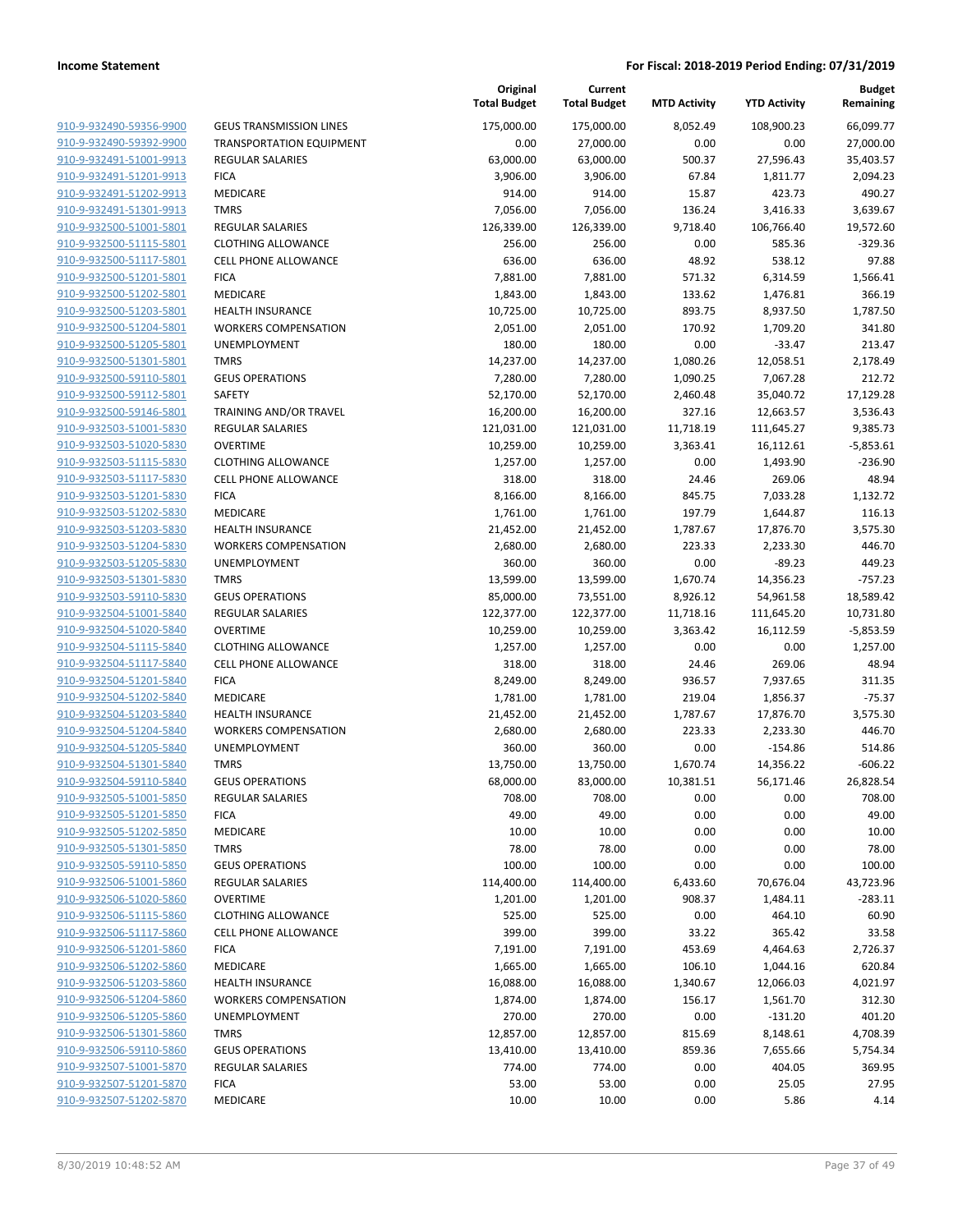| 910-9-932507-51301-5870        |
|--------------------------------|
| 910-9-932507-59110-5870        |
| 910-9-932509-59147-5890        |
| 910-9-932510-51001-5900        |
| 910-9-932510-51020-5900        |
| 910-9-932510-51102-5900        |
| 910-9-932510-51115-5900        |
| 910-9-932510-51201-5900        |
| 910-9-932510-51202-5900        |
| 910-9-932510-51203-5900        |
| 910-9-932510-51204-5900        |
| 910-9-932510-51205-5900        |
| 910-9-932510-51301-5900        |
| 910-9-932510-59205-5900        |
| 910-9-932514-51001-5941        |
| <u>910-9-932514-51020-5941</u> |
| 910-9-932514-51102-5941        |
| 910-9-932514-51115-5941        |
| 910-9-932514-51201-5941        |
| 910-9-932514-51202-5941        |
| 910-9-932514-51203-5941        |
| 910-9-932514-51204-5941        |
| 910-9-932514-51205-5941        |
| 910-9-932514-51301-5941        |
| 910-9-932514-59275-5941        |
| 910-9-932515-51001-5950        |
| 910-9-932515-51020-5950        |
| 910-9-932515-51201-5950        |
| 910-9-932515-51202-5950        |
| 910-9-932515-51205-5950        |
| 910-9-932515-51301-5950        |
| 910-9-932515-59282-5950        |
| 910-9-932516-51001-5960        |
| 910-9-932516-51020-5960        |
| 910-9-932516-51201-5960        |
| 910-9-932516-51202-5960        |
| 910-9-932516-51205-5960        |
| 910-9-932516-51301-5960        |
| 910-9-932516-59284-5960        |
| 910-9-932517-51001-5970        |
| 910-9-932517-51020-5970        |
| <u>910-9-932517-51115-5970</u> |
| 910-9-932517-51201-5970        |
| 910-9-932517-51202-5970        |
| <u>910-9-932517-51203-5970</u> |
| <u>910-9-932517-51204-5970</u> |
| 910-9-932517-51205-5970        |
| 910-9-932517-51301-5970        |
| 910-9-932517-59270-5970        |
| <u>910-9-932518-51001-5980</u> |
| <u>910-9-932518-51020-5980</u> |
| <u>910-9-932518-51201-5980</u> |
| 910-9-932518-51202-5980        |
| 910-9-932518-51205-5980        |
| 910-9-932518-51301-5980        |
| <u>910-9-932518-59288-5980</u> |
| <u>910-9-932519-51001-5990</u> |
| <u>910-9-932519-51201-5990</u> |
| 910-9-932519-51202-5990        |
|                                |

|                                                    |                                            | Original<br><b>Total Budget</b> | Current<br><b>Total Budget</b> | <b>MTD Activity</b> | <b>YTD Activity</b> | <b>Budget</b><br>Remaining |
|----------------------------------------------------|--------------------------------------------|---------------------------------|--------------------------------|---------------------|---------------------|----------------------------|
| 910-9-932507-51301-5870                            | <b>TMRS</b>                                | 86.00                           | 86.00                          | 0.00                | 44.68               | 41.32                      |
| 910-9-932507-59110-5870                            | <b>GEUS OPERATIONS</b>                     | 50.00                           | 50.00                          | 0.00                | 0.00                | 50.00                      |
| 910-9-932509-59147-5890                            | <b>RENT</b>                                | 161.00                          | 161.00                         | 160.91              | 160.91              | 0.09                       |
| 910-9-932510-51001-5900                            | <b>REGULAR SALARIES</b>                    | 62,171.00                       | 62,171.00                      | 4,950.40            | 54,278.40           | 7,892.60                   |
| 910-9-932510-51020-5900                            | <b>OVERTIME</b>                            | 10,088.00                       | 10,088.00                      | 1,865.06            | 5,326.23            | 4,761.77                   |
| 910-9-932510-51102-5900                            | <b>BILINGUAL PAY</b>                       | 600.00                          | 600.00                         | 46.16               | 507.76              | 92.24                      |
| 910-9-932510-51115-5900                            | <b>CLOTHING ALLOWANCE</b>                  | 525.00                          | 525.00                         | 0.00                | 456.60              | 68.40                      |
| 910-9-932510-51201-5900                            | <b>FICA</b>                                | 4,517.00                        | 4,517.00                       | 375.36              | 3,231.37            | 1,285.63                   |
| 910-9-932510-51202-5900                            | MEDICARE                                   | 910.00                          | 910.00                         | 87.78               | 755.72              | 154.28                     |
| 910-9-932510-51203-5900                            | <b>HEALTH INSURANCE</b>                    | 10,725.00                       | 10,725.00                      | 893.75              | 10,278.17           | 446.83                     |
| 910-9-932510-51204-5900                            | <b>WORKERS COMPENSATION</b>                | 1,009.00                        | 1,009.00                       | 84.08               | 840.80              | 168.20                     |
| 910-9-932510-51205-5900                            | UNEMPLOYMENT                               | 180.00                          | 180.00                         | 0.00                | $-33.47$            | 213.47                     |
| 910-9-932510-51301-5900                            | <b>TMRS</b>                                | 7,030.00                        | 7,030.00                       | 758.90              | 6,753.00            | 277.00                     |
| 910-9-932510-59205-5900                            | <b>EQUIPMENT MAINTENANCE</b>               | 87,000.00                       | 72,000.00                      | 6,394.02            | 45,979.64           | 26,020.36                  |
| 910-9-932514-51001-5941                            | <b>REGULAR SALARIES</b>                    | 492,457.00                      | 492,457.00                     | 36,366.93           | 350,122.72          | 142,334.28                 |
| 910-9-932514-51020-5941                            | <b>OVERTIME</b>                            | 53,651.00                       | 53,651.00                      | 17,470.06           | 71,861.49           | $-18,210.49$               |
| 910-9-932514-51102-5941                            | <b>BILINGUAL PAY</b>                       | 1,185.00                        | 1,185.00                       | 92.32               | 807.80              | 377.20                     |
| 910-9-932514-51115-5941                            | <b>CLOTHING ALLOWANCE</b>                  | 5,775.00                        | 5,775.00                       | 0.00                | 5,097.60            | 677.40                     |
| 910-9-932514-51201-5941                            | <b>FICA</b>                                | 33,922.00                       | 33,922.00                      | 3,200.05            | 24,821.90           | 9,100.10                   |
| 910-9-932514-51202-5941                            | MEDICARE                                   | 7,160.00                        | 7,160.00                       | 748.40              | 5,805.12            | 1,354.88                   |
| 910-9-932514-51203-5941                            | <b>HEALTH INSURANCE</b>                    | 114,973.00                      | 114,973.00                     | 9,581.08            | 95,810.80           | 19,162.20                  |
| 910-9-932514-51204-5941                            | <b>WORKERS COMPENSATION</b>                | 8,051.00                        | 8,051.00                       | 670.92              | 6,709.24            | 1,341.76                   |
| 910-9-932514-51205-5941                            | UNEMPLOYMENT                               | 1,929.00                        | 1,929.00                       | 0.00                | $-638.38$           | 2,567.38                   |
| 910-9-932514-51301-5941                            | <b>TMRS</b>                                | 55,288.00                       | 55,288.00                      | 5,964.59            | 47,373.78           | 7,914.22                   |
| 910-9-932514-59275-5941                            | POLES, OH, UG & SERVICES MAINTENANCE       | 204,000.00                      | 204,000.00                     | 23,342.63           | 157,086.37          | 46,913.63                  |
| 910-9-932515-51001-5950                            | <b>REGULAR SALARIES</b>                    | 562.00                          | 562.00                         | 0.00                | 6,223.43            | $-5,661.43$                |
| 910-9-932515-51020-5950                            | <b>OVERTIME</b>                            | 0.00                            | 0.00                           | 0.00                | 603.90              | $-603.90$                  |
| 910-9-932515-51201-5950                            | <b>FICA</b>                                | 39.00                           | 39.00                          | 0.00                | 423.30              | -384.30                    |
| 910-9-932515-51202-5950                            | MEDICARE                                   | 8.00                            | 8.00                           | 0.00                | 98.99               | $-90.99$                   |
| 910-9-932515-51205-5950                            | UNEMPLOYMENT                               | 0.00                            | 0.00                           | 0.00                | 0.49                | $-0.49$                    |
| 910-9-932515-51301-5950                            | <b>TMRS</b>                                | 64.00                           | 64.00                          | 0.00                | 755.09              | $-691.09$                  |
| 910-9-932515-59282-5950                            | <b>TRANSFORMERS MAINTENANCE</b>            | 7,000.00                        | 7,000.00                       | 0.00                | 7,485.67            | $-485.67$                  |
| 910-9-932516-51001-5960<br>910-9-932516-51020-5960 | <b>REGULAR SALARIES</b><br><b>OVERTIME</b> | 12,231.00                       | 12,231.00                      | 147.09              | 6,834.77            | 5,396.23<br>$-740.07$      |
| 910-9-932516-51201-5960                            | <b>FICA</b>                                | 1,337.00<br>840.00              | 1,337.00<br>840.00             | 643.45<br>49.02     | 2,077.07<br>552.56  | 287.44                     |
| 910-9-932516-51202-5960                            | MEDICARE                                   | 177.00                          | 177.00                         | 11.46               | 129.22              | 47.78                      |
| 910-9-932516-51205-5960                            | UNEMPLOYMENT                               | 40.00                           | 40.00                          | 0.00                | 17.06               | 22.94                      |
| 910-9-932516-51301-5960                            | <b>TMRS</b>                                | 1,369.00                        | 1,369.00                       | 87.44               | 1,004.91            | 364.09                     |
| 910-9-932516-59284-5960                            | ST LIGHTING & SIGNALS MAINTENANCE          | 10,000.00                       | 10,000.00                      | 406.67              | 6,617.87            | 3,382.13                   |
| 910-9-932517-51001-5970                            | REGULAR SALARIES                           | 59,196.00                       | 59,196.00                      | 2,604.75            | 29,883.17           | 29,312.83                  |
| 910-9-932517-51020-5970                            | <b>OVERTIME</b>                            | 221.00                          | 221.00                         | 401.06              | 503.31              | $-282.31$                  |
| 910-9-932517-51115-5970                            | <b>CLOTHING ALLOWANCE</b>                  | 525.00                          | 525.00                         | 0.00                | 905.36              | $-380.36$                  |
| 910-9-932517-51201-5970                            | <b>FICA</b>                                | 3,683.00                        | 3,683.00                       | 161.38              | 1,640.47            | 2,042.53                   |
| 910-9-932517-51202-5970                            | MEDICARE                                   | 858.00                          | 858.00                         | 37.74               | 383.66              | 474.34                     |
| 910-9-932517-51203-5970                            | <b>HEALTH INSURANCE</b>                    | 10,726.00                       | 10,726.00                      | 893.83              | 8,938.30            | 1,787.70                   |
| 910-9-932517-51204-5970                            | <b>WORKERS COMPENSATION</b>                | 997.00                          | 997.00                         | 83.08               | 830.80              | 166.20                     |
| 910-9-932517-51205-5970                            | UNEMPLOYMENT                               | 176.00                          | 176.00                         | 0.00                | $-89.41$            | 265.41                     |
| 910-9-932517-51301-5970                            | <b>TMRS</b>                                | 6,629.00                        | 6,629.00                       | 332.44              | 3,413.71            | 3,215.29                   |
| 910-9-932517-59270-5970                            | <b>METERS MAINTENANCE</b>                  | 600.00                          | 600.00                         | 210.62              | 485.90              | 114.10                     |
| 910-9-932518-51001-5980                            | <b>REGULAR SALARIES</b>                    | 1,826.00                        | 1,826.00                       | 37.53               | 2,265.22            | $-439.22$                  |
| 910-9-932518-51020-5980                            | <b>OVERTIME</b>                            | 205.00                          | 205.00                         | 108.04              | 656.78              | -451.78                    |
| 910-9-932518-51201-5980                            | <b>FICA</b>                                | 126.00                          | 126.00                         | 9.02                | 181.16              | $-55.16$                   |
| 910-9-932518-51202-5980                            | MEDICARE                                   | 26.00                           | 26.00                          | 2.11                | 42.36               | $-16.36$                   |
| 910-9-932518-51205-5980                            | UNEMPLOYMENT                               | 9.00                            | 9.00                           | 0.00                | 8.04                | 0.96                       |
| 910-9-932518-51301-5980                            | <b>TMRS</b>                                | 204.00                          | 204.00                         | 16.10               | 329.47              | $-125.47$                  |
| 910-9-932518-59288-5980                            | <b>VAPOR LIGHTS MAINTENANCE</b>            | 700.00                          | 700.00                         | 15.55               | 336.11              | 363.89                     |
| 910-9-932519-51001-5990                            | REGULAR SALARIES                           | 1,229.00                        | 1,229.00                       | 0.00                | 0.00                | 1,229.00                   |
| 910-9-932519-51201-5990                            | <b>FICA</b>                                | 76.00                           | 76.00                          | 0.00                | 0.00                | 76.00                      |
| 910-9-932519-51202-5990                            | MEDICARE                                   | 18.00                           | 18.00                          | 0.00                | 0.00                | 18.00                      |
|                                                    |                                            |                                 |                                |                     |                     |                            |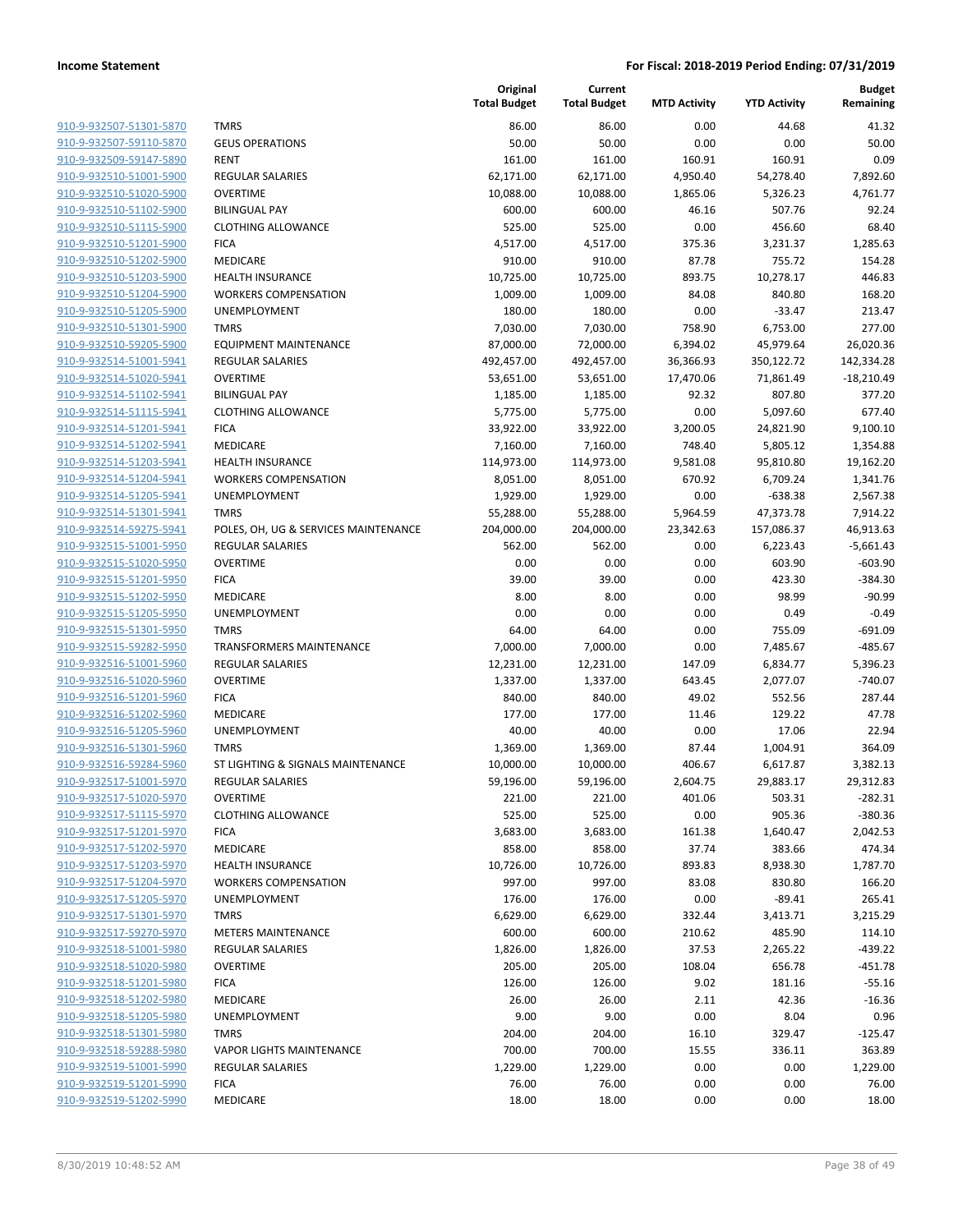|                                                    |                                        | Original<br><b>Total Budget</b> | Current<br><b>Total Budget</b> | <b>MTD Activity</b> | <b>YTD Activity</b> | <b>Budget</b><br>Remaining |
|----------------------------------------------------|----------------------------------------|---------------------------------|--------------------------------|---------------------|---------------------|----------------------------|
| 910-9-932519-51205-5990                            | <b>UNEMPLOYMENT</b>                    | 4.00                            | 4.00                           | 0.00                | 0.00                | 4.00                       |
| 910-9-932519-51301-5990                            | <b>TMRS</b>                            | 138.00                          | 138.00                         | 0.00                | 0.00                | 138.00                     |
| 910-9-932590-59364-9900                            | <b>POLES</b>                           | 160,000.00                      | 160,000.00                     | 9,214.03            | 103,951.27          | 56,048.73                  |
| 910-9-932590-59365-9900                            | OH CONDUCTOR & DEVICES                 | 70,000.00                       | 70,000.00                      | 1,090.55            | 28,585.07           | 41,414.93                  |
| 910-9-932590-59366-9900                            | <b>UG CONDUIT</b>                      | 75,000.00                       | 75,000.00                      | 9,406.90            | 25,644.48           | 49,355.52                  |
| 910-9-932590-59367-9900                            | <b>UG CONDUCTOR &amp; DEVICES</b>      | 50,000.00                       | 50,000.00                      | 1,756.37            | 42,882.37           | 7,117.63                   |
| 910-9-932590-59368-9900                            | <b>TRANSFORMERS &amp; CAPACITORS</b>   | 150,000.00                      | 150,000.00                     | 13,340.90           | 195,194.07          | $-45,194.07$               |
| 910-9-932590-59369-9900                            | SERVICE CONNECTIONS                    | 45,000.00                       | 7,088.00                       | 0.00                | 18.28               | 7,069.72                   |
| 910-9-932590-59370-9900                            | <b>METERS</b>                          | 809,547.00                      | 809,547.00                     | 4,960.28            | 50,854.12           | 758,692.88                 |
| 910-9-932590-59371-9900                            | <b>VAPOR LIGHTS</b>                    | 6,000.00                        | 6,000.00                       | 330.40              | 8,267.83            | $-2,267.83$                |
| 910-9-932590-59375-9900                            | <b>STREET LIGHTING &amp; SIGNALS</b>   | 20,000.00                       | 20,000.00                      | 412.60              | 2,642.46            | 17,357.54                  |
| 910-9-932590-59392-9900                            | <b>TRANSPORTATION EQUIPMENT</b>        | 189,000.00                      | 199,912.00                     | 9,188.00            | 172,912.00          | 27,000.00                  |
| 910-9-932590-59396-9900                            | POWER OPERATED EQUIPMENT               | 120,000.00                      | 118,132.00                     | 0.00                | 116,919.54          | 1,212.46                   |
| 910-9-932590-59398-9900                            | MISCELLANEOUS EQUIPMENT                | 10,000.00                       | 10,000.00                      | 0.00                | 0.00                | 10,000.00                  |
| 910-9-932591-51001-9914                            | <b>REGULAR SALARIES</b>                | 19,515.00                       | 19,515.00                      | 2,145.41            | 46,031.95           | $-26,516.95$               |
| 910-9-932591-51020-9914                            | <b>OVERTIME</b>                        | 0.00                            | 0.00                           | 915.45              | 3,429.57            | $-3,429.57$                |
| 910-9-932591-51201-9914                            | <b>FICA</b>                            | 1,210.00                        | 1,210.00                       | 189.78              | 3,069.71            | $-1,859.71$                |
| 910-9-932591-51202-9914                            | MEDICARE                               | 283.00                          | 283.00                         | 44.39               | 717.94              | $-434.94$                  |
| 910-9-932591-51205-9914                            | <b>UNEMPLOYMENT</b>                    | 0.00                            | 0.00                           | 0.00                | 141.73              | $-141.73$                  |
| 910-9-932591-51301-9914                            | <b>TMRS</b>                            | 2,186.00                        | 2,186.00                       | 243.46              | 3,913.78            | $-1,727.78$                |
| 910-9-932592-51001-9915                            | <b>REGULAR SALARIES</b>                | 24,513.00                       | 24,513.00                      | 2,470.34            | 73,724.87           | $-49,211.87$               |
| 910-9-932592-51020-9915                            | <b>OVERTIME</b>                        | 0.00                            | 0.00                           | 1,589.88            | 15,973.66           | $-15,973.66$               |
| 910-9-932592-51201-9915                            | <b>FICA</b>                            | 1,520.00                        | 1,520.00                       | 251.73              | 5,565.59            | $-4,045.59$                |
| 910-9-932592-51202-9915                            | MEDICARE                               | 356.00                          | 356.00                         | 58.87               | 1,301.64            | $-945.64$                  |
| 910-9-932592-51205-9915                            | <b>UNEMPLOYMENT</b>                    | 0.00                            | 0.00                           | 0.00                | 199.33              | $-199.33$                  |
| 910-9-932592-51301-9915                            | <b>TMRS</b>                            | 2,746.00                        | 2,746.00                       | 353.97              | 8,584.39            | $-5,838.39$                |
| 910-9-932593-51001-9916                            | REGULAR SALARIES                       | 29,382.00                       | 29,382.00                      | 4,624.46            | 39,038.83           | $-9,656.83$                |
| 910-9-932593-51020-9916                            | <b>OVERTIME</b>                        | 0.00                            | 0.00                           | 1,135.74            | 5,350.10            | $-5,350.10$                |
| 910-9-932593-51201-9916                            | <b>FICA</b>                            | 1,822.00                        | 1,822.00                       | 357.13              | 2,756.49            | $-934.49$                  |
| 910-9-932593-51202-9916                            | MEDICARE                               | 426.00                          | 426.00                         | 83.52               | 644.67              | $-218.67$                  |
| 910-9-932593-51205-9916                            | UNEMPLOYMENT                           | 0.00                            | 0.00                           | 0.00                | 75.38               | $-75.38$                   |
| 910-9-932593-51301-9916                            | <b>TMRS</b>                            | 3,291.00                        | 3,291.00                       | 637.07              | 5,005.27            | $-1,714.27$                |
| 910-9-932594-51001-9917                            | <b>REGULAR SALARIES</b>                | 13,300.00                       | 13,300.00                      | 846.12              | 25,213.99           | $-11,913.99$               |
| 910-9-932594-51020-9917                            | <b>OVERTIME</b>                        | 0.00                            | 0.00                           | 236.89              | 4,900.68            | $-4,900.68$                |
| 910-9-932594-51201-9917                            | <b>FICA</b>                            | 825.00                          | 825.00                         | 67.14               | 1,881.75            | $-1,056.75$                |
| 910-9-932594-51202-9917                            | MEDICARE                               | 193.00                          | 193.00                         | 15.70               | 440.11              | $-247.11$                  |
| 910-9-932594-51205-9917                            | UNEMPLOYMENT                           | 0.00                            | 0.00                           | 0.00                | 114.87              | $-114.87$                  |
| 910-9-932594-51301-9917                            | <b>TMRS</b>                            | 1,490.00                        | 1,490.00                       | 119.78              | 3,442.06            | $-1,952.06$                |
| 910-9-932595-51001-9918                            | <b>REGULAR SALARIES</b>                | 1,225.00                        | 1,225.00                       | 0.00                | 8,875.75            | $-7,650.75$                |
| 910-9-932595-51020-9918                            | OVERTIME                               | 0.00                            | 0.00                           | 0.00                | 653.47              | $-653.47$                  |
| 910-9-932595-51201-9918                            | <b>FICA</b>                            | 76.00                           | 76.00                          | 0.00                | 590.81              | $-514.81$                  |
| 910-9-932595-51202-9918                            | MEDICARE                               | 18.00                           | 18.00                          | 0.00                | 138.17              | $-120.17$                  |
| 910-9-932595-51205-9918<br>910-9-932595-51301-9918 | UNEMPLOYMENT                           | 0.00                            | 0.00                           | 0.00                | 39.94               | $-39.94$                   |
| 910-9-932596-51001-9919                            | <b>TMRS</b><br><b>REGULAR SALARIES</b> | 138.00                          | 138.00                         | 0.00                | 1,080.93            | $-942.93$                  |
|                                                    |                                        | 615.00                          | 615.00                         | 387.12              | 3,079.25            | $-2,464.25$                |
| 910-9-932596-51020-9919<br>910-9-932596-51201-9919 | <b>OVERTIME</b>                        | 0.00                            | 0.00                           | 0.00                | 139.67              | $-139.67$                  |
|                                                    | <b>FICA</b>                            | 39.00                           | 39.00                          | 24.00               | 201.09              | $-162.09$                  |
| 910-9-932596-51202-9919<br>910-9-932596-51301-9919 | MEDICARE                               | 9.00                            | 9.00                           | 5.61                | 47.03               | $-38.03$                   |
| 910-9-932597-51001-9920                            | <b>TMRS</b><br>REGULAR SALARIES        | 69.00                           | 69.00                          | 42.82               | 363.35              | $-294.35$                  |
| 910-9-932597-51020-9920                            | <b>OVERTIME</b>                        | 2,040.00                        | 2,040.00                       | 1,061.10            | 3,909.66            | $-1,869.66$                |
| 910-9-932597-51201-9920                            |                                        | 0.00                            | 0.00                           | 51.75               | 575.84              | $-575.84$                  |
|                                                    | <b>FICA</b>                            | 127.00                          | 127.00                         | 69.00               | 278.09              | $-151.09$                  |
| 910-9-932597-51202-9920<br>910-9-932597-51205-9920 | MEDICARE                               | 30.00                           | 30.00                          | 16.14               | 65.03               | $-35.03$                   |
| 910-9-932597-51301-9920                            | <b>UNEMPLOYMENT</b><br><b>TMRS</b>     | 0.00<br>229.00                  | 0.00<br>229.00                 | 0.00<br>123.08      | 5.08<br>501.59      | $-5.08$<br>$-272.59$       |
| 910-9-932598-51001-9921                            | <b>REGULAR SALARIES</b>                | 145.00                          | 145.00                         |                     |                     |                            |
| 910-9-932598-51020-9921                            |                                        | 0.00                            | 0.00                           | 0.00                | 474.85              | $-329.85$                  |
| 910-9-932598-51201-9921                            | <b>OVERTIME</b>                        |                                 |                                | 0.00                | 178.71              | $-178.71$                  |
| 910-9-932598-51202-9921                            | <b>FICA</b>                            | 9.00                            | 9.00                           | 0.00                | 40.53               | $-31.53$                   |
|                                                    | MEDICARE                               | 3.00                            | 3.00                           | 0.00                | 9.49                | $-6.49$                    |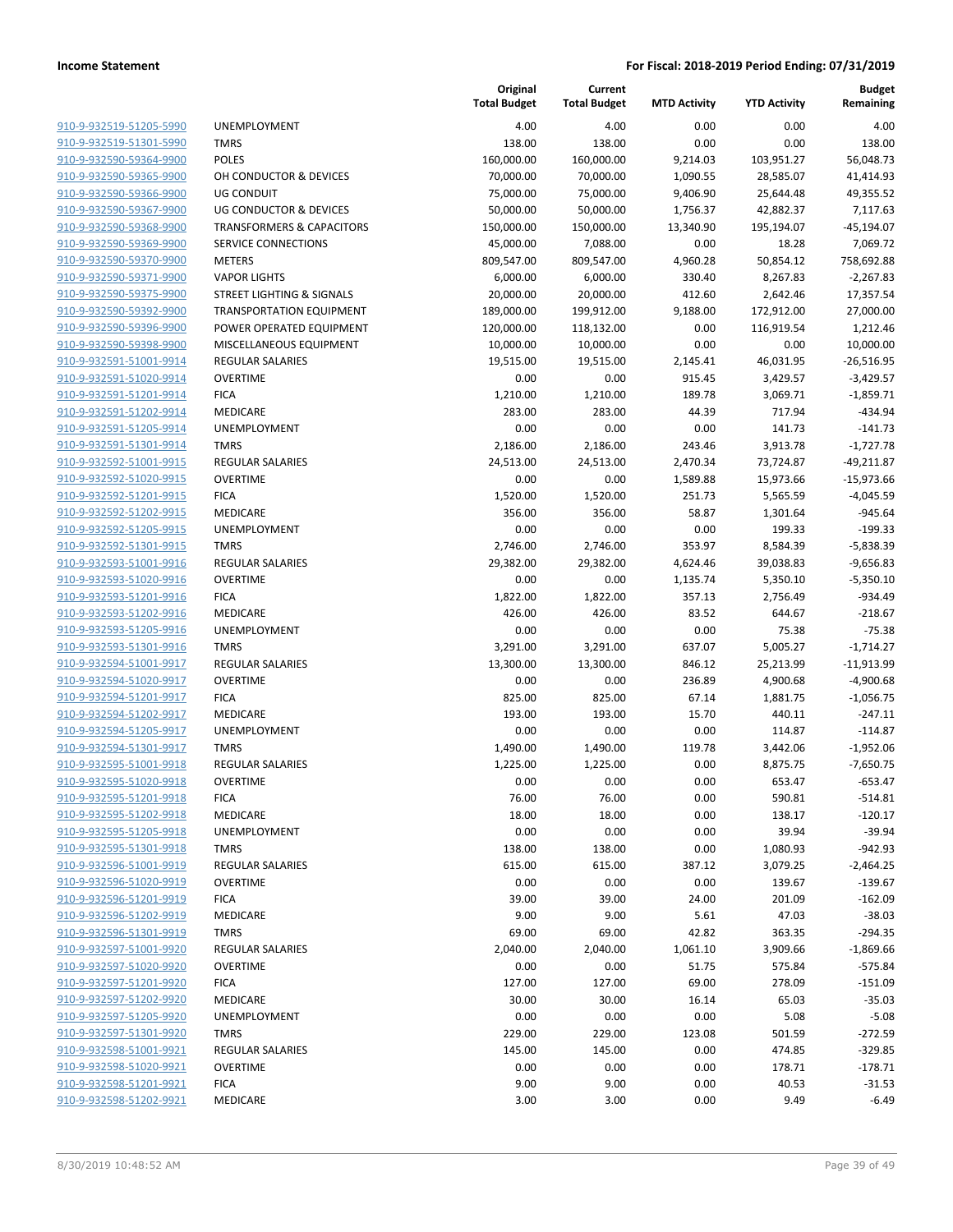|                                                    |                                                        |                       | Original<br><b>Total Budget</b> | Current<br><b>Total Budget</b> | <b>MTD Activity</b>  | <b>YTD Activity</b>    | <b>Budget</b><br>Remaining |
|----------------------------------------------------|--------------------------------------------------------|-----------------------|---------------------------------|--------------------------------|----------------------|------------------------|----------------------------|
| 910-9-932598-51205-9921                            | <b>UNEMPLOYMENT</b>                                    |                       | 0.00                            | 0.00                           | 0.00                 | 1.37                   | $-1.37$                    |
| 910-9-932598-51301-9921                            | <b>TMRS</b>                                            |                       | 17.00                           | 17.00                          | 0.00                 | 73.51                  | $-56.51$                   |
| 910-9-932599-51001-9922                            | <b>REGULAR SALARIES</b>                                |                       | 270.00                          | 270.00                         | 0.00                 | 2,298.90               | $-2,028.90$                |
| 910-9-932599-51020-9922                            | <b>OVERTIME</b>                                        |                       | 0.00                            | 0.00                           | 0.00                 | 267.84                 | $-267.84$                  |
| 910-9-932599-51201-9922                            | <b>FICA</b>                                            |                       | 17.00                           | 17.00                          | 0.00                 | 159.14                 | $-142.14$                  |
| 910-9-932599-51202-9922                            | MEDICARE                                               |                       | 4.00                            | 4.00                           | 0.00                 | 37.21                  | $-33.21$                   |
| 910-9-932599-51205-9922                            | <b>UNEMPLOYMENT</b>                                    |                       | 0.00                            | 0.00                           | 0.00                 | 32.88                  | $-32.88$                   |
| 910-9-932599-51301-9922                            | <b>TMRS</b>                                            |                       | 31.00                           | 31.00                          | 0.00                 | 283.86                 | $-252.86$                  |
| 910-9-970000-59703-4030                            | <b>DEPRECIATION EXPENSE</b>                            |                       | 2,957,960.00                    | 2,957,960.00                   | 0.00                 | 0.00                   | 2,957,960.00               |
| 910-9-970000-59720-9705                            | <b>BANK FEES</b>                                       |                       | 25,000.00                       | 25,000.00                      | 1,945.65             | 8,677.02               | 16,322.98                  |
| 910-9-970000-59730-9250                            | <b>INVENTORY LOSS/GAIN</b>                             |                       | 1,000.00                        | 1,000.00                       | $-6,140.14$          | 19,358.33              | $-18,358.33$               |
| 910-9-970000-59731-9250                            | <b>GASOLINE LOSSES/GAINS</b>                           |                       | 500.00                          | 500.00                         | 0.00                 | 203.34                 | 296.66                     |
| 910-9-970000-59732-9250                            | FUEL OIL LOSSES/GAINS                                  |                       | 500.00                          | 500.00                         | 0.00                 | 0.00                   | 500.00                     |
| 910-9-970000-59734-4210                            | ASSET DISPOSAL LOSSES/GAINS                            |                       | 1,000.00                        | 1,000.00                       | 0.00                 | 0.00                   | 1,000.00                   |
| 910-9-970000-59750-9260                            | <b>ACCRUED PTO PAY</b>                                 |                       | 125,000.00                      | 125,000.00                     | 0.00                 | 118,889.03             | 6,110.97                   |
| 910-9-970000-59770-9997                            | <b>CONTINGENCY</b>                                     |                       | 350,000.00                      | 350,000.00                     | 287,017.47           | 287,556.44             | 62,443.56                  |
| 910-9-970000-59771-9997                            | PAYROLL CONTINGENCY                                    |                       | 125,488.00                      | 125,488.00                     | 0.00                 | 0.00                   | 125,488.00                 |
| 910-9-970000-59780-9240                            | <b>PROPERTY INSURANCE</b>                              |                       | 153,000.00                      | 153,000.00                     | 0.00                 | 178,571.11             | $-25,571.11$               |
| 910-9-970000-59781-9250                            | LIABILITY INSURANCE                                    |                       | 67,500.00                       | 67,500.00                      | 0.00                 | 79,347.42              | $-11,847.42$               |
| 910-9-980000-59841-4280                            | AMORTIZATION OF DISCOUNT                               |                       | $-42,051.00$                    | $-42,051.00$                   | 0.00                 | 0.00                   | $-42,051.00$               |
| 910-9-990000-59901-9270                            | XFER to COG - FRANCHISE FEES                           |                       | 2,776,548.00                    | 2,776,548.00                   | 0.00                 | 1,240,134.56           | 1,536,413.44               |
| 910-9-990000-59902-9200                            | XFER to COG- ADMIN EXPENSES                            |                       | 261,772.00                      | 261,772.00                     | 21,814.33            | 218,143.30             | 43,628.70                  |
| 910-9-990000-59903-4082                            | XFER to COG - PILOT                                    |                       | 326,809.00                      | 326,809.00                     | 0.00                 | 326,809.02             | $-0.02$                    |
| 910-9-990000-59912-9999                            | XFER TO 912 - DEBT SERVICE                             |                       | 8,732,723.00                    | 8,732,723.00                   | 727,726.92           | 7,266,613.52           | 1,466,109.48               |
| 910-9-990000-59926-9330                            | XFER to COG - GARAGE                                   |                       | 69,686.00                       | 69,686.00                      | 5,807.17             | 58,071.70              | 11,614.30                  |
| 910-9-990000-59927-9200<br>910-9-990000-59928-9200 | XFER to COG - INSURANCE<br>XFER to COG - IT            |                       | 18,401.00<br>26,049.00          | 18,401.00<br>26,049.00         | 1,533.42<br>2,165.50 | 15,334.20<br>21,655.00 | 3,066.80<br>4,394.00       |
| 910-9-990000-59930-9270                            | XFER to GBOD                                           |                       | 555,310.00                      | 555,310.00                     | 0.00                 | 248,026.91             | 307,283.09                 |
|                                                    |                                                        | <b>Expense Total:</b> | 61,602,181.69                   | 61,602,181.69                  | 6,017,125.78         | 45,700,496.78          | 15,901,684.91              |
|                                                    | Fund: 910 - ELECTRIC OPERATING FUND Surplus (Deficit): |                       | $-818,206.69$                   | -818,206.69                    | 186,212.80           | 2,709,678.51           |                            |
| Fund: 911 - ELECTRIC DEBT REDUCTION                |                                                        |                       |                                 |                                |                      |                        |                            |
| Revenue                                            |                                                        |                       |                                 |                                |                      |                        |                            |
| 911-9-000000-49801-4190                            | <b>INTEREST INCOME</b>                                 |                       | 0.00                            | 0.00                           | 3.28                 | 2,692.63               | $-2,692.63$                |
|                                                    |                                                        | <b>Revenue Total:</b> | 0.00                            | 0.00                           | 3.28                 | 2,692.63               | $-2,692.63$                |
|                                                    | Fund: 911 - ELECTRIC DEBT REDUCTION Total:             |                       | 0.00                            | 0.00                           | 3.28                 | 2,692.63               |                            |
|                                                    |                                                        |                       |                                 |                                |                      |                        |                            |
| Fund: 912 - ELECTRIC DEBT SERVICE<br>Revenue       |                                                        |                       |                                 |                                |                      |                        |                            |
| 912-9-000000-49710-4999                            | TRANFSER FROM GEUS 910 - ELECTRIC OP                   |                       | 8,732,723.00                    | 8,732,723.00                   | 727,726.92           | 7,266,613.52           | 1,466,109.48               |
|                                                    |                                                        | <b>Revenue Total:</b> | 8,732,723.00                    | 8,732,723.00                   | 727,726.92           | 7,266,613.52           | 1,466,109.48               |
|                                                    |                                                        |                       |                                 |                                |                      |                        |                            |
| <b>Expense</b>                                     |                                                        |                       |                                 |                                |                      |                        |                            |
| 912-9-980000-59801-9800                            | PAYING AGENT FEES                                      |                       | 1,000.00<br>5,000.00            | 1,000.00                       | 0.00                 | 400.00                 | 600.00                     |
| 912-9-980000-59810-9800<br>912-9-980000-59811-9800 | ARBITRAGE<br>CONTINUING DISCLOSURE                     |                       |                                 | 5,000.00                       | 0.00                 | 4,775.00               | 225.00                     |
| 912-9-980000-59820-9800                            | <b>SURETY BOND</b>                                     |                       | 1,000.00<br>800.00              | 1,000.00<br>800.00             | 0.00<br>0.00         | 0.00<br>1,600.00       | 1,000.00<br>$-800.00$      |
| 912-9-980000-59852-9800                            | PRINCIPAL 2008 ISSUE                                   |                       | 515,000.00                      | 515,000.00                     | 0.00                 | 515,000.00             | 0.00                       |
| 912-9-980000-59853-4270                            | INTEREST 2008 ISSUE                                    |                       | 648,169.00                      | 648,169.00                     | 0.00                 | 499,482.93             | 148,686.07                 |
| 912-9-980000-59856-9800                            | PRINCIPAL 2010 ISSUE                                   |                       | 1,745,000.00                    | 1,745,000.00                   | 0.00                 | 1,745,000.00           | 0.00                       |
| 912-9-980000-59857-4270                            | INTEREST 2010 ISSUE                                    |                       | 2,542,165.00                    | 2,542,165.00                   | 0.00                 | 1,959,172.33           | 582,992.67                 |
| 912-9-980000-59858-9800                            | Principal on 2015 Tax-Exempt                           |                       | 2,447,000.00                    | 2,447,000.00                   | 0.00                 | 0.00                   | 2,447,000.00               |
| 912-9-980000-59859-4270                            | Interest on 2015 Tax Exempt                            |                       | 20,922.00                       | 20,922.00                      | 0.00                 | 0.00                   | 20,922.00                  |
| 912-9-980000-59860-9800                            | Principal on 2015 Taxable                              |                       | 796,000.00                      | 796,000.00                     | 0.00                 | 0.00                   | 796,000.00                 |
| 912-9-980000-59861-4270                            | Interest on 2015 Taxable                               |                       | 10,667.00                       | 10,667.00                      | 0.00                 | 0.00                   | 10,667.00                  |
|                                                    |                                                        | <b>Expense Total:</b> | 8,732,723.00                    | 8,732,723.00                   | 0.00                 | 4,725,430.26           | 4,007,292.74               |
|                                                    | Fund: 912 - ELECTRIC DEBT SERVICE Surplus (Deficit):   |                       | 0.00                            | 0.00                           | 727,726.92           | 2,541,183.26           |                            |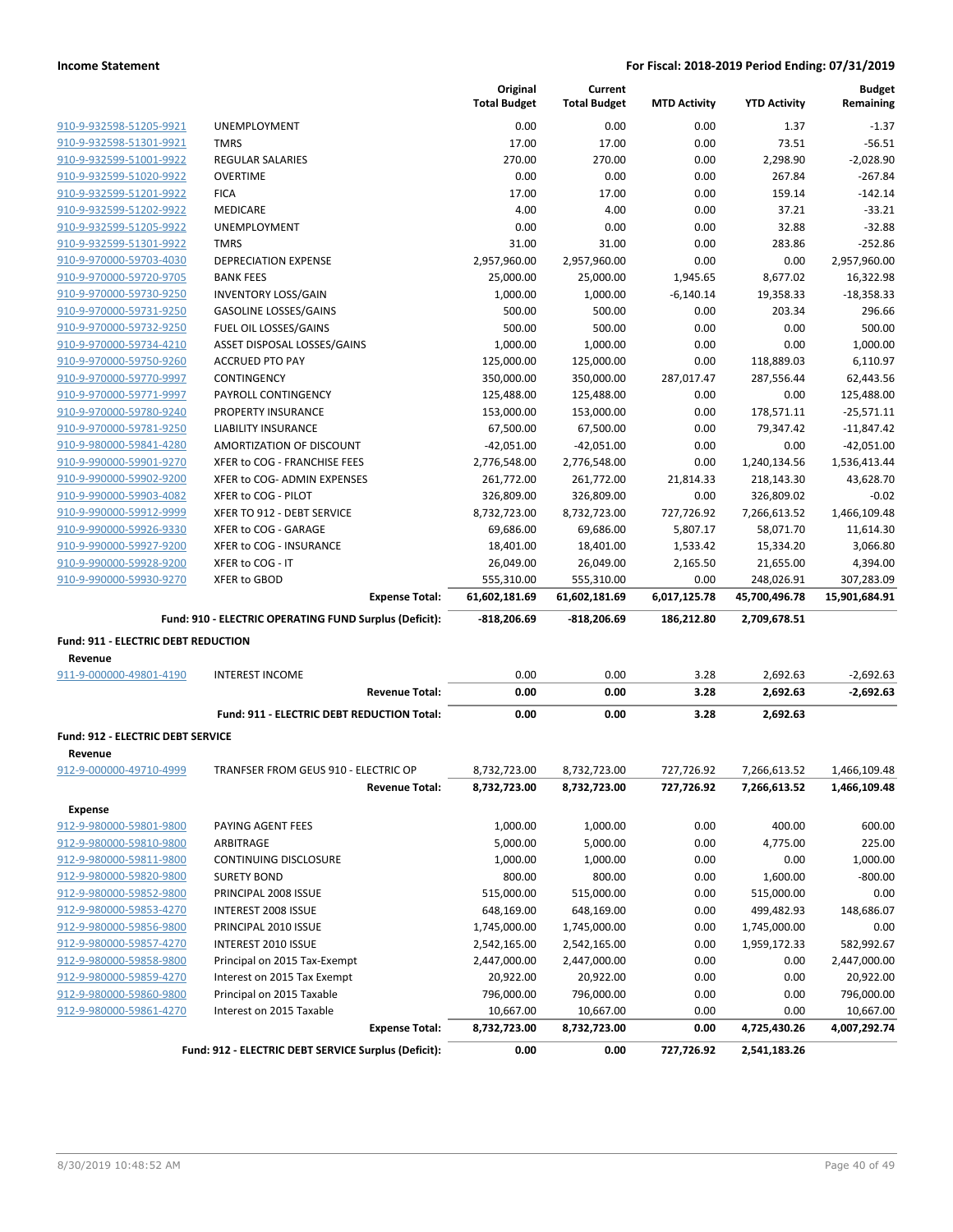|                                        |                                                | Original            | Current             |                     |                     | <b>Budget</b> |
|----------------------------------------|------------------------------------------------|---------------------|---------------------|---------------------|---------------------|---------------|
|                                        |                                                | <b>Total Budget</b> | <b>Total Budget</b> | <b>MTD Activity</b> | <b>YTD Activity</b> | Remaining     |
| Fund: 913 - ELECTRIC CONSTRUCTION FUND |                                                |                     |                     |                     |                     |               |
| Revenue                                |                                                |                     |                     |                     |                     |               |
| 913-9-000000-49801-4190                | <b>INTEREST INCOME</b>                         | 400.00              | 400.00              | 39.18               | 1,471.76            | $-1,071.76$   |
|                                        | <b>Revenue Total:</b>                          | 400.00              | 400.00              | 39.18               | 1,471.76            | $-1,071.76$   |
|                                        | Fund: 913 - ELECTRIC CONSTRUCTION FUND Total:  | 400.00              | 400.00              | 39.18               | 1,471.76            |               |
| Fund: 916 - 08 ENGINE BOND PROCEEDS    |                                                |                     |                     |                     |                     |               |
| <b>Expense</b>                         |                                                |                     |                     |                     |                     |               |
| 916-9-910190-59390-9900                | <b>STRUCTURES &amp; IMPROVEMENTS</b>           | 0.00                | 0.00                | 0.00                | 0.00                | 0.00          |
|                                        | <b>Expense Total:</b>                          | 0.00                | 0.00                | 0.00                | 0.00                | 0.00          |
|                                        | Fund: 916 - 08 ENGINE BOND PROCEEDS Total:     | 0.00                | 0.00                | 0.00                | 0.00                |               |
| Fund: 950 - CABLE / INTERNET           |                                                |                     |                     |                     |                     |               |
| Revenue                                |                                                |                     |                     |                     |                     |               |
| 950-9-000000-48001-3950                | <b>CABLE REVENUES</b>                          | 3,036,210.00        | 3,036,210.00        | 214,227.55          | 2,253,225.56        | 782,984.44    |
| 950-9-000000-48002-3950                | MOVIE PAY-PER-VIEW                             | 100.00              | 100.00              | 0.00                | 0.00                | 100.00        |
| 950-9-000000-48003-3950                | SET-TOP                                        | 170,000.00          | 170,000.00          | 12,086.04           | 126,517.75          | 43,482.25     |
| 950-9-000000-48030-3950                | <b>CONTRACT CHANNELS</b>                       | 9,600.00            | 9,600.00            | 800.00              | 8,000.00            | 1,600.00      |
| 950-9-000000-48040-3950                | <b>BROADCASTS</b>                              | 600.00              | 600.00              | 100.00              | 1,100.00            | $-500.00$     |
| 950-9-000000-48101-3950                | <b>INTERNET REVENUES</b>                       | 2,649,815.00        | 2,649,815.00        | 208,328.71          | 2,117,518.61        | 532,296.39    |
| 950-9-000000-48201-3950                | <b>LATE CHARGES</b>                            | 75,000.00           | 75,000.00           | 6,739.24            | 53,886.08           | 21,113.92     |
| 950-9-000000-48202-3950                | <b>SERVICE CHARGES</b>                         | 60,000.00           | 60,000.00           | 2,467.64            | 38,035.11           | 21,964.89     |
| 950-9-000000-48203-3950                | LOST/DAMAGED EQUIPMENT                         | 30,000.00           | 30,000.00           | 1,460.00            | 22,150.00           | 7,850.00      |
| 950-9-000000-48301-3950                | <b>TRANSFER TO COG</b>                         | 299,164.00          | 299,164.00          | 21,951.97           | 224,115.70          | 75,048.30     |
| 950-9-000000-48307-3950                | <b>TRANSFER TO GBOD</b>                        | 59,833.00           | 59,833.00           | 4,391.57            | 44,827.13           | 15,005.87     |
| 950-9-000000-48434-3950                | <b>CHANNEL 34</b>                              | 2,000.00            | 2,000.00            | 100.00              | 1,120.00            | 880.00        |
| 950-9-000000-48488-3950                | AD INSERTIONS                                  | 30,000.00           | 30,000.00           | 0.00                | 36,816.10           | $-6,816.10$   |
| 950-9-000000-48498-3950                | PRODUCTION REVENUES                            | 75.00               | 75.00               | 0.00                | 0.00                | 75.00         |
| 950-9-000000-48501-3950                | <b>CUSTOMER AID TO CONSTRUCTION</b>            | 2,500.00            | 2,500.00            | 0.00                | 0.00                | 2,500.00      |
| 950-9-000000-48502-3950                | OTHER REIMBURSEMENTS                           | 500.00              | 500.00              | 0.00                | 0.00                | 500.00        |
| 950-9-000000-48503-3950                | FIBER MAINTENANCE FEES                         | 2,772.00            | 2,772.00            | 0.00                | 0.00                | 2,772.00      |
| 950-9-000000-48801-4190                | <b>INTEREST INCOME</b>                         | 2,000.00            | 2,000.00            | 646.28              | 16,727.49           | $-14,727.49$  |
| 950-9-000000-48991-3950                | <b>GEUS ELECTRIC PAYMENT FOR INTERNET</b>      | 38,000.00           | 38,000.00           | 0.00                | 38,000.00           | 0.00          |
| 950-9-000000-48993-3950                | GEUS ELECTRIC PAYMENT FOR PUBLIC SVC           | 15,000.00           | 15,000.00           | 0.00                | 15,000.00           | 0.00          |
| 950-9-000000-48994-3950                | LEASE OF DARK FIBER                            | 206,520.00          | 206,520.00          | 0.00                | 206,520.00          | 0.00          |
| 950-9-000000-48995-3950                | <b>COLOCATION FOR SCADA &amp; PHONE SYSTEM</b> | 20,000.00           | 20,000.00           | 0.00                | 19,958.00           | 42.00         |
|                                        | <b>Revenue Total:</b>                          | 6,709,689.00        | 6,709,689.00        | 473,299.00          | 5,223,517.53        | 1,486,171.47  |
| Expense                                |                                                |                     |                     |                     |                     |               |
| 950-9-951050-51001-8500                | REGULAR SALARIES                               | 64,293.00           | 64,293.00           | 4,945.60            | 54,291.60           | 10,001.40     |
| 950-9-951050-51115-8500                | <b>CLOTHING ALLOWANCE</b>                      | 123.00              | 123.00              | 0.00                | 752.38              | $-629.38$     |
| 950-9-951050-51116-8500                | CAR ALLOWANCE                                  | 975.00              | 975.00              | 150.00              | 1,650.00            | $-675.00$     |
| 950-9-951050-51117-8500                | CELL PHONE ALLOWANCE                           | 312.00              | 312.00              | 24.00               | 264.00              | 48.00         |
| 950-9-951050-51201-8500                | <b>FICA</b>                                    | 4,071.00            | 4,071.00            | 260.06              | 2,921.80            | 1,149.20      |
| 950-9-951050-51202-8500                | <b>MEDICARE</b>                                | 952.00              | 952.00              | 60.82               | 683.34              | 268.66        |
| 950-9-951050-51203-8500                | <b>HEALTH INSURANCE</b>                        | 6,436.00            | 6,436.00            | 536.33              | 5,363.30            | 1,072.70      |

|                         |                             | <b>Revenue Total:</b> | 6,709,689.00 | 6,709,689.00 | 473,299.00 | 5,223,517.53 | 1,486,171.47 |
|-------------------------|-----------------------------|-----------------------|--------------|--------------|------------|--------------|--------------|
| <b>Expense</b>          |                             |                       |              |              |            |              |              |
| 950-9-951050-51001-8500 | <b>REGULAR SALARIES</b>     |                       | 64,293.00    | 64,293.00    | 4,945.60   | 54,291.60    | 10,001.40    |
| 950-9-951050-51115-8500 | <b>CLOTHING ALLOWANCE</b>   |                       | 123.00       | 123.00       | 0.00       | 752.38       | $-629.38$    |
| 950-9-951050-51116-8500 | <b>CAR ALLOWANCE</b>        |                       | 975.00       | 975.00       | 150.00     | 1,650.00     | $-675.00$    |
| 950-9-951050-51117-8500 | <b>CELL PHONE ALLOWANCE</b> |                       | 312.00       | 312.00       | 24.00      | 264.00       | 48.00        |
| 950-9-951050-51201-8500 | <b>FICA</b>                 |                       | 4,071.00     | 4,071.00     | 260.06     | 2,921.80     | 1,149.20     |
| 950-9-951050-51202-8500 | <b>MEDICARE</b>             |                       | 952.00       | 952.00       | 60.82      | 683.34       | 268.66       |
| 950-9-951050-51203-8500 | <b>HEALTH INSURANCE</b>     |                       | 6,436.00     | 6,436.00     | 536.33     | 5,363.30     | 1,072.70     |
| 950-9-951050-51204-8500 | <b>WORKERS COMPENSATION</b> |                       | 1,044.00     | 1,044.00     | 87.00      | 870.00       | 174.00       |
| 950-9-951050-51205-8500 | UNEMPLOYMENT                |                       | 108.00       | 108.00       | 0.00       | $-21.10$     | 129.10       |
| 950-9-951050-51301-8500 | <b>TMRS</b>                 |                       | 7,353.00     | 7,353.00     | 566.24     | 6,316.10     | 1,036.90     |
| 950-9-951050-59110-8500 | <b>GEUS OPERATIONS</b>      |                       | 115,000.00   | 115,000.00   | 13,755.42  | 59,525.01    | 55,474.99    |
| 950-9-951050-59141-8500 | <b>UTILITY BILLS</b>        |                       | 69,600.00    | 69,600.00    | 7,594.24   | 69,827.13    | $-227.13$    |
| 950-9-951050-59191-8500 | POLE USE                    |                       | 18,800.00    | 18,800.00    | 0.00       | 18,800.00    | 0.00         |
| 950-9-951051-51001-8510 | <b>REGULAR SALARIES</b>     |                       | 68,204.00    | 68,204.00    | 2,553.60   | 51,929.09    | 16,274.91    |
| 950-9-951051-51020-8510 | <b>OVERTIME</b>             |                       | 4,919.00     | 4,919.00     | 167.58     | 575.36       | 4,343.64     |
| 950-9-951051-51117-8510 | <b>CELL PHONE ALLOWANCE</b> |                       | 432.00       | 432.00       | 0.00       | 315.59       | 116.41       |
| 950-9-951051-51201-8510 | <b>FICA</b>                 |                       | 4,561.00     | 4,561.00     | 162.22     | 3,738.01     | 822.99       |
| 950-9-951051-51202-8510 | <b>MEDICARE</b>             |                       | 996.00       | 996.00       | 37.94      | 874.23       | 121.77       |
| 950-9-951051-51203-8510 | <b>HEALTH INSURANCE</b>     |                       | 21,450.00    | 21,450.00    | 1,787.50   | 17,875.00    | 3,575.00     |
| 950-9-951051-51204-8510 | <b>WORKERS COMPENSATION</b> |                       | 1,107.00     | 1,107.00     | 92.25      | 922.50       | 184.50       |
| 950-9-951051-51205-8510 | <b>UNEMPLOYMENT</b>         |                       | 360.00       | 360.00       | 0.00       | $-194.57$    | 554.57       |
| 950-9-951051-51301-8510 | <b>TMRS</b>                 |                       | 7,687.00     | 7,687.00     | 300.96     | 6,924.66     | 762.34       |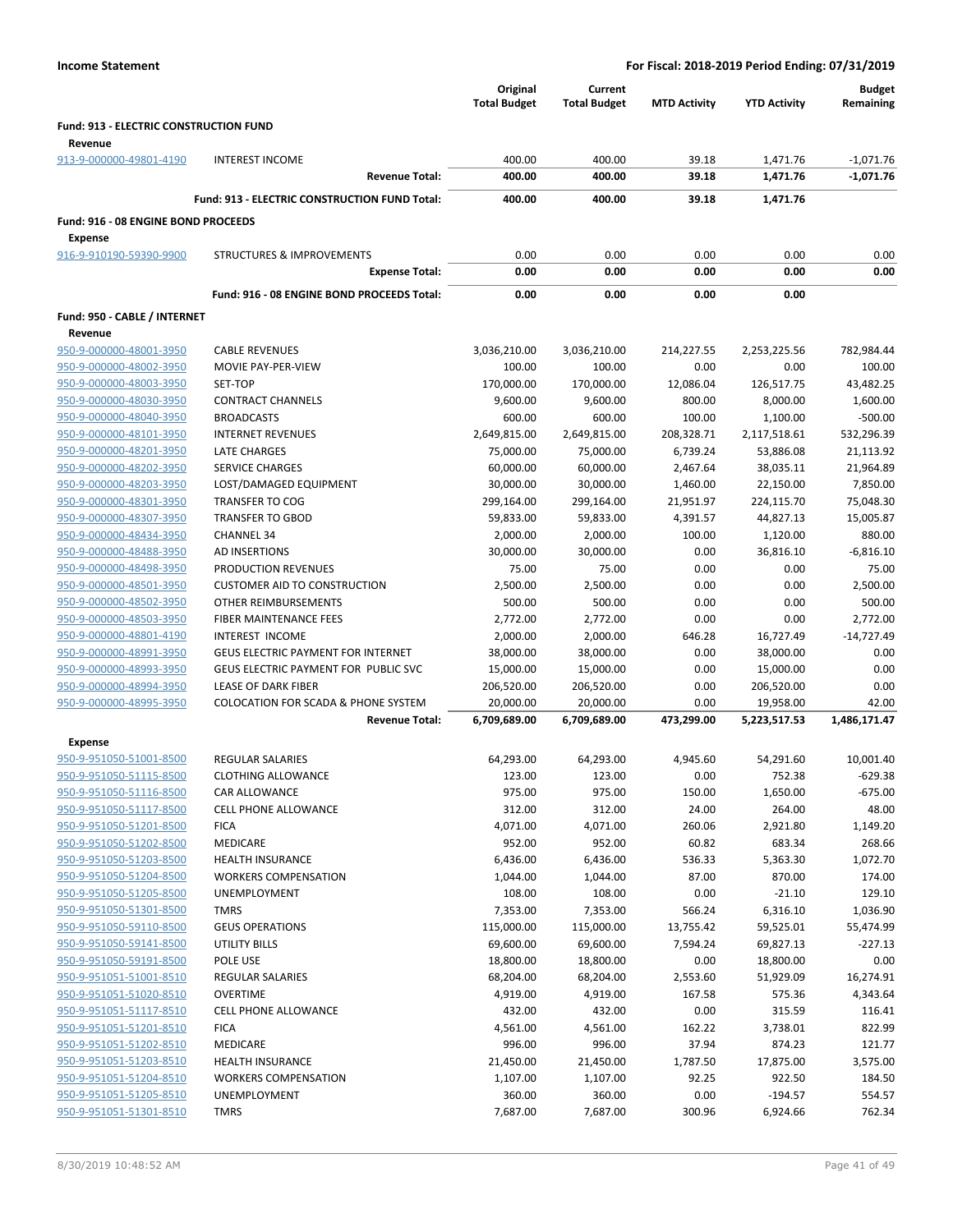|                         |                              | Original<br><b>Total Budget</b> | Current<br><b>Total Budget</b> | <b>MTD Activity</b> | <b>YTD Activity</b> | <b>Budget</b><br>Remaining |
|-------------------------|------------------------------|---------------------------------|--------------------------------|---------------------|---------------------|----------------------------|
| 950-9-951051-59110-8510 | <b>GEUS OPERATIONS</b>       | 12,000.00                       | 12,000.00                      | 308.11              | 5,031.29            | 6,968.71                   |
| 950-9-951051-59151-8510 | <b>BASIC PROGRAM EXPENSE</b> | 2,891,854.00                    | 2,891,854.00                   | 210,485.19          | 1,912,981.90        | 978,872.10                 |
| 950-9-951051-59152-8510 | PREMIUM PROGRAM EXPENSE      | 78,842.00                       | 78,842.00                      | 6,142.37            | 57,836.17           | 21,005.83                  |
| 950-9-951051-59154-8510 | <b>TIVO Fees</b>             | 37,907.00                       | 37,907.00                      | 2,554.25            | 25,086.90           | 12,820.10                  |
| 950-9-951051-59155-8510 | OTHER PROGRAM EXPENSE        | 7,500.00                        | 7,500.00                       | 1,294.14            | 2,719.35            | 4,780.65                   |
| 950-9-951052-51001-8520 | <b>REGULAR SALARIES</b>      | 66,363.00                       | 66,363.00                      | 5,185.76            | 56,451.76           | 9,911.24                   |
| 950-9-951052-51020-8520 | <b>OVERTIME</b>              | 0.00                            | 0.00                           | 67.60               | 152.05              | $-152.05$                  |
| 950-9-951052-51115-8520 | <b>CLOTHING ALLOWANCE</b>    | 123.00                          | 123.00                         | 0.00                | 752.38              | $-629.38$                  |
| 950-9-951052-51116-8520 | CAR ALLOWANCE                | 975.00                          | 975.00                         | 0.00                | 0.00                | 975.00                     |
| 950-9-951052-51117-8520 | CELL PHONE ALLOWANCE         | 408.00                          | 408.00                         | 31.36               | 344.96              | 63.04                      |
| 950-9-951052-51201-8520 | <b>FICA</b>                  | 4,205.00                        | 4,205.00                       | 327.65              | 3,530.81            | 674.19                     |
| 950-9-951052-51202-8520 | MEDICARE                     | 983.00                          | 983.00                         | 76.62               | 825.74              | 157.26                     |
| 950-9-951052-51203-8520 | <b>HEALTH INSURANCE</b>      | 7,508.00                        | 7,508.00                       | 625.67              | 6,256.70            | 1,251.30                   |
| 950-9-951052-51204-8520 | <b>WORKERS COMPENSATION</b>  | 1,078.00                        | 1,078.00                       | 89.83               | 898.30              | 179.70                     |
| 950-9-951052-51205-8520 | <b>UNEMPLOYMENT</b>          | 126.00                          | 126.00                         | 0.00                | $-29.57$            | 155.57                     |
| 950-9-951052-51301-8520 | <b>TMRS</b>                  | 7,596.00                        | 7,596.00                       | 584.49              | 6,398.65            | 1,197.35                   |
| 950-9-951052-59110-8520 | <b>GEUS OPERATIONS</b>       | 120,000.00                      | 120,000.00                     | 2,678.24            | 32,346.03           | 87,653.97                  |
| 950-9-951052-59150-8520 | <b>ISP SERVICE EXPENSE</b>   | 722,640.00                      | 722,640.00                     | 23,999.85           | 572,065.84          | 150,574.16                 |
| 950-9-951053-51001-8530 | <b>REGULAR SALARIES</b>      | 49,587.00                       | 49,587.00                      | 3,808.44            | 41,650.33           | 7,936.67                   |
| 950-9-951053-51020-8530 | <b>OVERTIME</b>              | 3,576.00                        | 3,576.00                       | 9.02                | 358.12              | 3,217.88                   |
| 950-9-951053-51117-8530 | <b>CELL PHONE ALLOWANCE</b>  | 432.00                          | 432.00                         | 33.22               | 365.42              | 66.58                      |
| 950-9-951053-51201-8530 | <b>FICA</b>                  | 3,323.00                        | 3,323.00                       | 238.29              | 2,622.69            | 700.31                     |
| 950-9-951053-51202-8530 | MEDICARE                     | 725.00                          | 725.00                         | 55.73               | 613.36              | 111.64                     |
| 950-9-951053-51203-8530 | <b>HEALTH INSURANCE</b>      | 10,725.00                       | 10,725.00                      | 893.75              | 8,937.50            | 1,787.50                   |
| 950-9-951053-51204-8530 | <b>WORKERS COMPENSATION</b>  | 805.00                          | 805.00                         | 67.08               | 603.72              | 201.28                     |
| 950-9-951053-51205-8530 | <b>UNEMPLOYMENT</b>          | 180.00                          | 180.00                         | 0.00                | 8.59                | 171.41                     |
| 950-9-951053-51301-8530 | <b>TMRS</b>                  | 5,602.00                        | 5,602.00                       | 425.88              | 4,761.66            | 840.34                     |
| 950-9-951053-59110-8530 | <b>GEUS OPERATIONS</b>       | 3,000.00                        | 3,000.00                       | 17.96               | 1,002.01            | 1,997.99                   |
| 950-9-951053-59160-8530 | ADVERTISING                  | 27,800.00                       | 27,800.00                      | 633.00              | 13,636.28           | 14,163.72                  |
| 950-9-951053-59164-8530 | <b>CONSUMER INFORMATION</b>  | 3,500.00                        | 3,500.00                       | 0.00                | 0.00                | 3,500.00                   |
| 950-9-951054-51001-8540 | REGULAR SALARIES             | 171,486.00                      | 171,486.00                     | 10,846.40           | 139,160.53          | 32,325.47                  |
| 950-9-951054-51020-8540 | <b>OVERTIME</b>              | 3,043.00                        | 3,043.00                       | 1,054.22            | 2,032.39            | 1,010.61                   |
| 950-9-951054-51117-8540 | <b>CELL PHONE ALLOWANCE</b>  | 216.00                          | 216.00                         | 16.62               | 182.82              | 33.18                      |
| 950-9-951054-51201-8540 | <b>FICA</b>                  | 10,834.00                       | 10,834.00                      | 687.16              | 8,284.93            | 2,549.07                   |
| 950-9-951054-51202-8540 | MEDICARE                     | 2,491.00                        | 2,491.00                       | 160.70              | 1,937.60            | 553.40                     |
| 950-9-951054-51203-8540 | <b>HEALTH INSURANCE</b>      | 48,263.00                       | 48,263.00                      | 4,021.92            | 40,219.20           | 8,043.80                   |
| 950-9-951054-51204-8540 | <b>WORKERS COMPENSATION</b>  | 2,785.00                        | 2,785.00                       | 232.08              | 2,320.80            | 464.20                     |
| 950-9-951054-51205-8540 | UNEMPLOYMENT                 | 810.00                          | 810.00                         | 0.00                | $-376.18$           | 1,186.18                   |
| 950-9-951054-51301-8540 | <b>TMRS</b>                  | 19,230.00                       | 19,230.00                      | 1,318.05            | 15,969.59           | 3,260.41                   |
| 950-9-951054-59110-8540 | <b>GEUS OPERATIONS</b>       | 8,000.00                        | 8,000.00                       | 231.80              | 5,533.07            | 2,466.93                   |
| 950-9-951055-51001-8550 | <b>REGULAR SALARIES</b>      | 126,422.00                      | 126,422.00                     | 9,667.08            | 104,878.07          | 21,543.93                  |
| 950-9-951055-51020-8550 | <b>OVERTIME</b>              | 3,145.00                        | 3,145.00                       | 616.52              | 3,432.27            | $-287.27$                  |
| 950-9-951055-51102-8550 | <b>BILINGUAL PAY</b>         | 90.00                           | 90.00                          | 0.00                | 0.00                | 90.00                      |
| 950-9-951055-51115-8550 | <b>CLOTHING ALLOWANCE</b>    | 42.00                           | 42.00                          | 0.00                | 0.00                | 42.00                      |
| 950-9-951055-51116-8550 | CAR ALLOWANCE                | 1,400.00                        | 1,400.00                       | 0.00                | 0.00                | 1,400.00                   |
| 950-9-951055-51117-8550 | <b>CELL PHONE ALLOWANCE</b>  | 503.00                          | 503.00                         | 38.70               | 425.70              | 77.30                      |
| 950-9-951055-51201-8550 | <b>FICA</b>                  | 7,402.00                        | 7,402.00                       | 639.98              | 6,219.37            | 1,182.63                   |
| 950-9-951055-51202-8550 | MEDICARE                     | 1,866.00                        | 1,866.00                       | 149.67              | 1,576.65            | 289.35                     |
| 950-9-951055-51203-8550 | <b>HEALTH INSURANCE</b>      | 19,842.00                       | 19,842.00                      | 1,653.50            | 16,535.00           | 3,307.00                   |
| 950-9-951055-51204-8550 | <b>WORKERS COMPENSATION</b>  | 2,053.00                        | 2,053.00                       | 171.08              | 1,710.80            | 342.20                     |
| 950-9-951055-51205-8550 | <b>UNEMPLOYMENT</b>          | 333.00                          | 333.00                         | 0.00                | $-123.83$           | 456.83                     |
| 950-9-951055-51301-8550 | <b>TMRS</b>                  | 14,388.00                       | 14,388.00                      | 1,141.62            | 12,221.04           | 2,166.96                   |
| 950-9-951055-59110-8550 | <b>GEUS OPERATIONS</b>       | 7,200.00                        | 7,200.00                       | 302.72              | 4,833.62            | 2,366.38                   |
| 950-9-951055-59112-8550 | SAFETY                       | 2,000.00                        | 2,000.00                       | 0.00                | 0.00                | 2,000.00                   |
| 950-9-951055-59158-8550 | C/I BILLING                  | 42,500.00                       | 42,500.00                      | 0.00                | 42,027.96           | 472.04                     |
| 950-9-951060-51001-8600 | REGULAR SALARIES             | 197,614.00                      | 197,614.00                     | 14,980.56           | 164,489.16          | 33,124.84                  |
| 950-9-951060-51011-8600 | PART TIME TEMPORARY          | 4,028.00                        | 4,028.00                       | 0.00                | 0.00                | 4,028.00                   |
| 950-9-951060-51020-8600 | <b>OVERTIME</b>              | 12,725.00                       | 12,725.00                      | 2,114.01            | 8,491.68            | 4,233.32                   |
| 950-9-951060-51115-8600 | <b>CLOTHING ALLOWANCE</b>    | 2,079.00                        | 2,079.00                       | 0.00                | 516.66              | 1,562.34                   |
|                         |                              |                                 |                                |                     |                     |                            |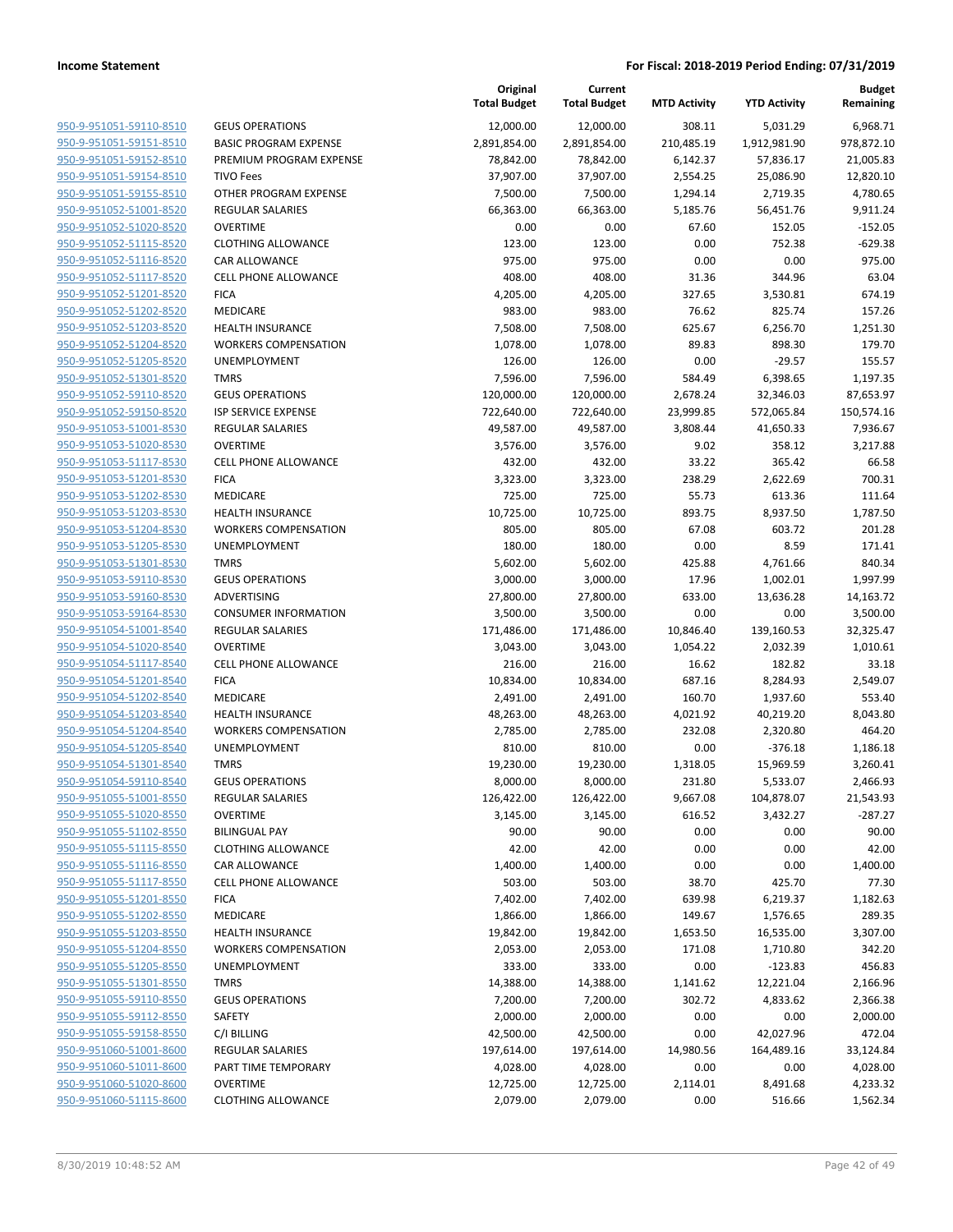| 950-9-951060-51116-8600        | I                        |
|--------------------------------|--------------------------|
| 950-9-951060-51117-8600        | (                        |
| 950-9-951060-51201-8600        | I                        |
| <u>950-9-951060-51202-8600</u> | I                        |
| 950-9-951060-51203-8600        | I                        |
| 950-9-951060-51204-8600        | ļ                        |
| 950-9-951060-51205-8600        | I                        |
| 950-9-951060-51301-8600        |                          |
| <u>950-9-951060-59201-8600</u> | I                        |
| 950-9-951060-59205-8600        | I                        |
| 950-9-951060-59231-8600        | I                        |
| 950-9-951060-59235-8600        | I                        |
| 950-9-951061-51001-8610        | ı                        |
| <u>950-9-951061-51011-8610</u> | I                        |
| <u>950-9-951061-51020-8610</u> | $\overline{\phantom{a}}$ |
| 950-9-951061-51115-8610        | I                        |
| 950-9-951061-51116-8610        | I                        |
| 950-9-951061-51117-8610        |                          |
| <u>950-9-951061-51201-8610</u> | ı                        |
| <u>950-9-951061-51202-8610</u> | I                        |
| 950-9-951061-51203-8610        | I                        |
| 950-9-951061-51204-8610        | ľ                        |
| 950-9-951061-51205-8610        | l                        |
| <u>950-9-951061-51301-8610</u> |                          |
| <u>950-9-951061-59205-8610</u> | I                        |
| 950-9-951061-59233-8610        | I                        |
| 950-9-951090-59510-9900        | I                        |
| <u>950-9-951090-59511-9900</u> | I                        |
| <u>950-9-951090-59512-9900</u> | I                        |
| 950-9-951090-59521-9900        | I                        |
| 950-9-951090-59590-9900        | :                        |
| 950-9-951090-59595-9900        | I                        |
| <u>950-9-951091-51001-9958</u> | I                        |
| <u>950-9-951091-51020-9958</u> | I                        |
| <u>950-9-951091-51201-9958</u> | I                        |
| 950-9-951091-51202-9958        | $\overline{\phantom{a}}$ |
| 950-9-951091-51205-9958        | Į                        |
| 950-9-951091-51301-9958        |                          |
| 950-9-970000-59703-4030        | I                        |
| 950-9-970000-59720-9705        | $\overline{\phantom{a}}$ |
| 950-9-970000-59730-9250        | I                        |
| 950-9-970000-59734-4210        |                          |
| 950-9-970000-59750-9260        |                          |
| <u>950-9-970000-59770-9970</u> | (                        |
| 950-9-970000-59771-9970        | I                        |
| 950-9-970000-59780-9240        | I                        |
| 950-9-970000-59781-9250        | I                        |
| 950-9-990000-59901-9270        |                          |
| <u>950-9-990000-59902-9200</u> |                          |
| 950-9-990000-59903-4082        |                          |
| 950-9-990000-59926-9330        |                          |
| 950-9-990000-59927-9200        |                          |
| <u>950-9-990000-59928-9200</u> | ì                        |
| <u>950-9-990000-59930-9270</u> |                          |
| 950-9-990000-59954-8559        |                          |
|                                |                          |

|                         |                                      | Original<br><b>Total Budget</b> | Current<br><b>Total Budget</b> | <b>MTD Activity</b> | <b>YTD Activity</b> | <b>Budget</b><br>Remaining |
|-------------------------|--------------------------------------|---------------------------------|--------------------------------|---------------------|---------------------|----------------------------|
| 950-9-951060-51116-8600 | <b>CAR ALLOWANCE</b>                 | 1,950.00                        | 1,950.00                       | 300.00              | 3,300.00            | $-1,350.00$                |
| 950-9-951060-51117-8600 | <b>CELL PHONE ALLOWANCE</b>          | 1,731.00                        | 1,731.00                       | 116.30              | 1,279.45            | 451.55                     |
| 950-9-951060-51201-8600 | <b>FICA</b>                          | 13,544.00                       | 13,544.00                      | 952.29              | 9,749.58            | 3,794.42                   |
| 950-9-951060-51202-8600 | MEDICARE                             | 2,984.00                        | 2,984.00                       | 222.71              | 2,280.14            | 703.86                     |
| 950-9-951060-51203-8600 | <b>HEALTH INSURANCE</b>              | 45,583.00                       | 45,583.00                      | 3,798.58            | 37,985.80           | 7,597.20                   |
| 950-9-951060-51204-8600 | <b>WORKERS COMPENSATION</b>          | 3,560.00                        | 3,560.00                       | 296.67              | 2,966.70            | 593.30                     |
| 950-9-951060-51205-8600 | UNEMPLOYMENT                         | 768.00                          | 768.00                         | 0.52                | $-317.07$           | 1,085.07                   |
| 950-9-951060-51301-8600 | <b>TMRS</b>                          | 23,043.00                       | 23,043.00                      | 1,878.57            | 19,299.73           | 3,743.27                   |
| 950-9-951060-59201-8600 | <b>BUILDINGS MAINTNANCE</b>          | 23,000.00                       | 23,000.00                      | 0.00                | 17,640.16           | 5,359.84                   |
| 950-9-951060-59205-8600 | <b>EQUIPMENT MAINTENANCE</b>         | 10,000.00                       | 10,000.00                      | 441.67              | 15,867.35           | $-5,867.35$                |
| 950-9-951060-59231-8600 | <b>CABLE PLANT MAINTENANCE</b>       | 30,000.00                       | 30,000.00                      | 7,959.27            | 11,227.47           | 18,772.53                  |
| 950-9-951060-59235-8600 | FIBER OPTICS PLANT MAINTENANCE       | 20,000.00                       | 20,000.00                      | 0.00                | 4,789.60            | 15,210.40                  |
| 950-9-951061-51001-8610 | <b>REGULAR SALARIES</b>              | 197,614.00                      | 197,614.00                     | 14,980.61           | 164,488.21          | 33,125.79                  |
| 950-9-951061-51011-8610 | PART TIME TEMPORARY                  | 12,083.00                       | 12,083.00                      | 0.00                | 0.00                | 12,083.00                  |
| 950-9-951061-51020-8610 | <b>OVERTIME</b>                      | 12,725.00                       | 12,725.00                      | 2,113.62            | 8,485.66            | 4,239.34                   |
| 950-9-951061-51115-8610 | CLOTHING ALLOWANCE                   | 2,079.00                        | 2,079.00                       | 0.00                | 516.67              | 1,562.33                   |
| 950-9-951061-51116-8610 | CAR ALLOWANCE                        | 1,950.00                        | 1,950.00                       | 0.00                | 0.00                | 1,950.00                   |
| 950-9-951061-51117-8610 | <b>CELL PHONE ALLOWANCE</b>          | 1,731.00                        | 1,731.00                       | 116.24              | 1,278.64            | 452.36                     |
| 950-9-951061-51201-8610 | <b>FICA</b>                          | 14,044.00                       | 14,044.00                      | 1,045.11            | 10,587.07           | 3,456.93                   |
| 950-9-951061-51202-8610 | MEDICARE                             | 3,101.00                        | 3,101.00                       | 244.42              | 2,476.01            | 624.99                     |
| 950-9-951061-51203-8610 | <b>HEALTH INSURANCE</b>              | 50,946.00                       | 50,946.00                      | 4,245.50            | 42,455.00           | 8,491.00                   |
| 950-9-951061-51204-8610 | <b>WORKERS COMPENSATION</b>          | 3,691.00                        | 3,691.00                       | 307.58              | 3,075.80            | 615.20                     |
| 950-9-951061-51205-8610 | <b>UNEMPLOYMENT</b>                  | 858.00                          | 858.00                         | 0.52                | $-468.07$           | 1,326.07                   |
| 950-9-951061-51301-8610 | <b>TMRS</b>                          | 23,945.00                       | 23,945.00                      | 1,845.35            | 18,927.96           | 5,017.04                   |
| 950-9-951061-59205-8610 | <b>EQUIPMENT MAINTENANCE</b>         | 2,500.00                        | 2,500.00                       | 0.00                | 0.00                | 2,500.00                   |
| 950-9-951061-59233-8610 | INTERNET PLANT MAINTENANCE           | 6,000.00                        | 6,000.00                       | 0.00                | 0.00                | 6,000.00                   |
| 950-9-951090-59510-9900 | HEADEND, TRUNK & DISTRIBUTION SYSTEM | 100,000.00                      | 100,000.00                     | 0.00                | 13,045.00           | 86,955.00                  |
| 950-9-951090-59511-9900 | <b>HEADEND EQUIPMENT</b>             | 80,000.00                       | 80,000.00                      | 0.00                | 20,711.25           | 59,288.75                  |
| 950-9-951090-59512-9900 | <b>DROPS</b>                         | 100,000.00                      | 100,000.00                     | 10,572.07           | 68,983.82           | 31,016.18                  |
| 950-9-951090-59521-9900 | CENTRAL INTERNET EQUIPMENT           | 0.00                            | 198,255.60                     | 0.00                | 0.00                | 198,255.60                 |
| 950-9-951090-59590-9900 | STRUCTURES & IMPROVEMENTS            | 0.00                            | 0.00                           | 0.00                | 77,244.50           | $-77,244.50$               |
| 950-9-951090-59595-9900 | LABORATORY EQUIPMENT                 | 15,000.00                       | 15,000.00                      | 0.00                | 10,201.96           | 4,798.04                   |
| 950-9-951091-51001-9958 | <b>REGULAR SALARIES</b>              | 35,000.00                       | 35,000.00                      | 2,047.44            | 22,442.71           | 12,557.29                  |
| 950-9-951091-51020-9958 | <b>OVERTIME</b>                      | 0.00                            | 0.00                           | 567.84              | 2,183.39            | $-2,183.39$                |
| 950-9-951091-51201-9958 | <b>FICA</b>                          | 2,170.00                        | 2,170.00                       | 163.38              | 1,540.43            | 629.57                     |
| 950-9-951091-51202-9958 | MEDICARE                             | 508.00                          | 508.00                         | 38.21               | 360.25              | 147.75                     |
| 950-9-951091-51205-9958 | UNEMPLOYMENT                         | 0.00                            | 0.00                           | 0.00                | 79.79               | $-79.79$                   |
| 950-9-951091-51301-9958 | <b>TMRS</b>                          | 3,920.00                        | 3,920.00                       | 291.46              | 2,790.82            | 1,129.18                   |
| 950-9-970000-59703-4030 | <b>DEPRECIATION EXPENSE</b>          | 748,044.00                      | 748,044.00                     | 0.00                | 0.00                | 748,044.00                 |
| 950-9-970000-59720-9705 | <b>CREDIT CARD &amp; BANK FFFS</b>   | 15,000.00                       | 15,000.00                      | 957.38              | 11,436.77           | 3,563.23                   |
| 950-9-970000-59730-9250 | <b>INVENTORY LOSS/GAIN</b>           | 1,000.00                        | 1,000.00                       | 0.00                | 0.00                | 1,000.00                   |
| 950-9-970000-59734-4210 | ASSET DISPOSAL LOSSES/GAINS          | 1,000.00                        | 1,000.00                       | 0.00                | 0.00                | 1,000.00                   |
| 950-9-970000-59750-9260 | <b>ACCRUED PTO PAY</b>               | 5,000.00                        | 5,000.00                       | 0.00                | 9,465.24            | $-4,465.24$                |
| 950-9-970000-59770-9970 | CONTINGENCY                          | 50,000.00                       | 50,000.00                      | 146,693.25          | 146,693.25          | $-96,693.25$               |
| 950-9-970000-59771-9970 | PAYROLL CONTINGENCY                  | 11,800.00                       | 11,800.00                      | 0.00                | 0.00                | 11,800.00                  |
| 950-9-970000-59780-9240 | PROPERTY INSURANCE                   | 14,000.00                       | 14,000.00                      | 0.00                | 14,758.58           | $-758.58$                  |
| 950-9-970000-59781-9250 | LIABILITY INSURANCE                  | 11,000.00                       | 11,000.00                      | 0.00                | 12,758.86           | $-1,758.86$                |
| 950-9-990000-59901-9270 | TRANSFER to COG - FRANCHISE FEES     | 299,165.00                      | 299,165.00                     | 0.00                | 142,132.60          | 157,032.40                 |
| 950-9-990000-59902-9200 | TRANSFER to COG - ADMIN EXPENSES     | 42,115.00                       | 42,115.00                      | 3,509.58            | 35,095.80           | 7,019.20                   |
| 950-9-990000-59903-4082 | TRANSFER to COG - PILOT              | 41,465.00                       | 41,465.00                      | 0.00                | 41,465.13           | $-0.13$                    |
| 950-9-990000-59926-9330 | TRANSFER to COG - GARAGE             | 14,104.00                       | 14,104.00                      | 1,175.33            | 11,753.30           | 2,350.70                   |
| 950-9-990000-59927-9200 | TRANSFER to COG - INSURANCE          | 4,205.00                        | 4,205.00                       | 350.42              | 3,504.20            | 700.80                     |
| 950-9-990000-59928-9200 | XFER to COG - IT                     | 4,190.00                        | 4,190.00                       | 349.17              | 3,491.70            | 698.30                     |
| 950-9-990000-59930-9270 | <b>TRANSFER to GBOD</b>              | 59,833.00                       | 59,833.00                      | 0.00                | 28,426.52           | 31,406.48                  |
| 950-9-990000-59954-8559 | TRANSFER TO 910 - BILLING            | 77,382.00                       | 77,382.00                      | 6,448.50            | 64,485.00           | 12,897.00                  |
|                         |                                      |                                 |                                |                     |                     |                            |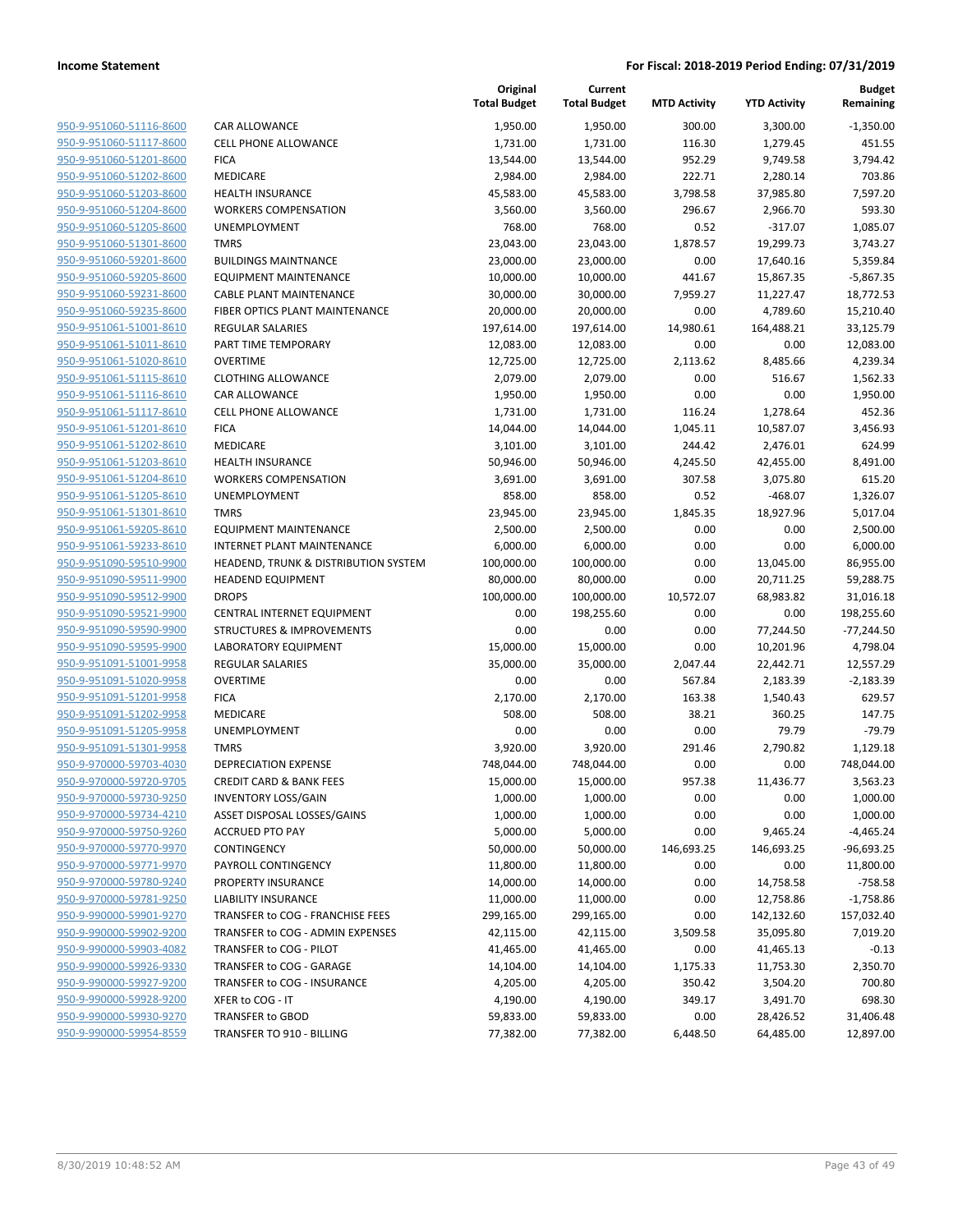|                         |                                                 | Original<br><b>Total Budget</b> | Current<br><b>Total Budget</b> | <b>MTD Activity</b> | <b>YTD Activity</b> | <b>Budget</b><br>Remaining |
|-------------------------|-------------------------------------------------|---------------------------------|--------------------------------|---------------------|---------------------|----------------------------|
| 950-9-990000-59955-8559 | TRANSFER TO 910 - CASHIERING                    | 56.077.00                       | 56.077.00                      | 4.673.08            | 46.730.80           | 9.346.20                   |
|                         | <b>Expense Total:</b>                           | 7.482.344.00                    | 7.680.599.60                   | 562.462.29          | 4.814.584.80        | 2,866,014.80               |
|                         | Fund: 950 - CABLE / INTERNET Surplus (Deficit): | -772.655.00                     | -970.910.60                    | -89.163.29          | 408,932.73          |                            |
|                         | <b>Total Surplus (Deficit):</b>                 | -172,802.37                     | -377,397.38                    | 1,638,721.64        | 26,138,369.27       |                            |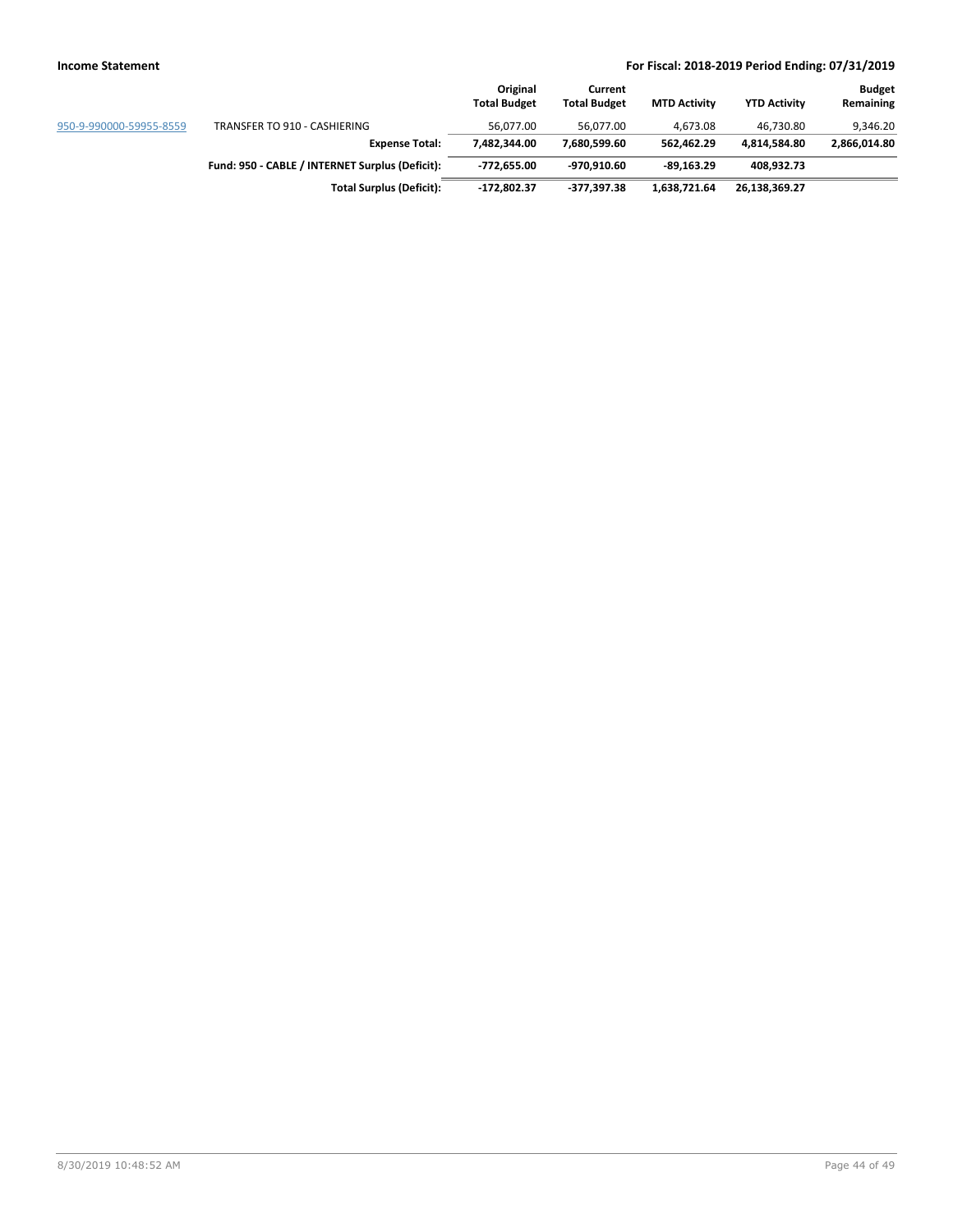# **Group Summary**

| <b>Account Type</b>                                                         | Original<br><b>Total Budget</b> | Current<br><b>Total Budget</b> | <b>MTD Activity</b> | <b>YTD Activity</b>   | <b>Budget</b><br>Remaining |
|-----------------------------------------------------------------------------|---------------------------------|--------------------------------|---------------------|-----------------------|----------------------------|
| Fund: 100 - GENERAL FUND                                                    |                                 |                                |                     |                       |                            |
| Revenue                                                                     | 24,474,298.85                   | 24,474,298.85                  | 2,001,079.04        | 21,019,713.28         | 3,454,585.57               |
| Expense                                                                     | 26,032,854.92                   | 26,030,383.92                  | 1,985,382.75        | 21,228,292.19         | 4,802,091.73               |
| Fund: 100 - GENERAL FUND Surplus (Deficit):                                 | $-1,558,556.07$                 | $-1,556,085.07$                | 15,696.29           | $-208,578.91$         | -1,347,506.16              |
| Fund: 101 - MUNICIPAL COURT BUILDING SECURITY FEES                          |                                 |                                |                     |                       |                            |
| Revenue                                                                     | 0.00                            | 0.00                           | 460.80              | 5,455.29              | $-5,455.29$                |
| Expense                                                                     | 0.00                            | 0.00                           | 6.69                | 26.68                 | $-26.68$                   |
| Fund: 101 - MUNICIPAL COURT BUILDING SECURITY FEES Surplus (Deficit):       | 0.00                            | 0.00                           | 454.11              | 5.428.61              | $-5,428.61$                |
|                                                                             |                                 |                                |                     |                       |                            |
| Fund: 102 - MUNICIPAL COURT TECH FUND<br>Revenue                            | 0.00                            | 0.00                           | 593.61              | 6,648.09              |                            |
| Expense                                                                     | 0.00                            | 0.00                           | 4.35                | 16.68                 | $-6,648.09$<br>$-16.68$    |
| Fund: 102 - MUNICIPAL COURT TECH FUND Surplus (Deficit):                    | 0.00                            | 0.00                           | 589.26              | 6,631.41              | -6,631.41                  |
|                                                                             |                                 |                                |                     |                       |                            |
| Fund: 103 - MUNICIPAL COURT CHILD SAFETY FUND                               |                                 |                                |                     |                       |                            |
| Revenue                                                                     | 28,616.00<br>28,010.00          | 28,616.00<br>28,010.00         | 7,655.65<br>1.60    | 21,433.99             | 7,182.01                   |
| Expense<br>Fund: 103 - MUNICIPAL COURT CHILD SAFETY FUND Surplus (Deficit): | 606.00                          | 606.00                         | 7,654.05            | 13,453.80<br>7,980.19 | 14,556.20<br>$-7,374.19$   |
|                                                                             |                                 |                                |                     |                       |                            |
| Fund: 110 - EXCHANGE BUILDING FUND                                          |                                 |                                |                     |                       |                            |
| Expense                                                                     | 0.00                            | 0.00                           | 0.00                | 28.14                 | $-28.14$                   |
| Fund: 110 - EXCHANGE BUILDING FUND Total:                                   | 0.00                            | 0.00                           | 0.00                | 28.14                 | $-28.14$                   |
| <b>Fund: 111 - RECREATION ACTIVITIES FUND</b>                               |                                 |                                |                     |                       |                            |
| Revenue                                                                     | 273,109.00                      | 273,109.00                     | 4,545.10            | 131,943.92            | 141,165.08                 |
| Expense                                                                     | 268,345.00                      | 268,345.00                     | 17,122.64           | 174,497.37            | 93.847.63                  |
| Fund: 111 - RECREATION ACTIVITIES FUND Surplus (Deficit):                   | 4,764.00                        | 4,764.00                       | -12,577.54          | -42,553.45            | 47,317.45                  |
| Fund: 112 - GUN RANGE FUND                                                  |                                 |                                |                     |                       |                            |
| Revenue                                                                     | 2,050.00                        | 2,050.00                       | 410.00              | 1,700.00              | 350.00                     |
| Expense                                                                     | 1,010.00                        | 1,010.00                       | 0.00                | 70.04                 | 939.96                     |
| Fund: 112 - GUN RANGE FUND Surplus (Deficit):                               | 1,040.00                        | 1,040.00                       | 410.00              | 1,629.96              | $-589.96$                  |
| Fund: 113 - HOTEL / MOTEL OCCUPANCY TAX FUND                                |                                 |                                |                     |                       |                            |
| Revenue                                                                     | 622,555.00                      | 622,555.00                     | 75,496.85           | 507,714.47            | 114,840.53                 |
| Expense                                                                     | 603,945.00                      | 603,945.00                     | 47,394.16           | 526,371.71            | 77,573.29                  |
| Fund: 113 - HOTEL / MOTEL OCCUPANCY TAX FUND Surplus (Deficit):             | 18,610.00                       | 18,610.00                      | 28,102.69           | $-18,657.24$          | 37,267.24                  |
| Fund: 114 - VENUE MANAGEMENT FUND                                           |                                 |                                |                     |                       |                            |
| Revenue                                                                     | 211,784.00                      | 211,784.00                     | 94,343.68           | 143,515.22            | 68,268.78                  |
| Expense                                                                     | 233,717.00                      | 233,717.00                     | 10,351.86           | 193,179.63            | 40,537.37                  |
| Fund: 114 - VENUE MANAGEMENT FUND Surplus (Deficit):                        | -21,933.00                      | -21,933.00                     | 83,991.82           | $-49,664.41$          | 27.731.41                  |
| <b>Fund: 123 - PTRAIN - POLICE REIMBURSEMENT GRANTS &amp; CONT EDUCAT</b>   |                                 |                                |                     |                       |                            |
| Revenue                                                                     | 0.00                            | 0.00                           | 3.78                | 4,610.33              | $-4,610.33$                |
| Expense                                                                     | 0.00                            | 0.00                           | 765.80              | 8,361.91              | $-8,361.91$                |
| Fund: 123 - PTRAIN - POLICE REIMBURSEMENT GRANTS & CONT EDUCAT Surp         | 0.00                            | 0.00                           | $-762.02$           | $-3,751.58$           | 3,751.58                   |
| Fund: 124 - FIRE HAZMAT GRANT                                               |                                 |                                |                     |                       |                            |
| Expense                                                                     | 0.00                            | 0.00                           | 0.00                | 67,365.11             | $-67,365.11$               |
| Fund: 124 - FIRE HAZMAT GRANT Total:                                        | 0.00                            | 0.00                           | 0.00                | 67,365.11             | $-67,365.11$               |
| <b>Fund: 125 - TRAINING &amp; HUMANITIES TEXAS GRANTS</b>                   |                                 |                                |                     |                       |                            |
| Expense                                                                     | 0.00                            | 0.00                           | 0.00                | 97.30                 | $-97.30$                   |
| <b>Fund: 125 - TRAINING &amp; HUMANITIES TEXAS GRANTS Total:</b>            | 0.00                            | 0.00                           | 0.00                | 97.30                 | $-97.30$                   |
|                                                                             |                                 |                                |                     |                       |                            |
| Fund: 140 - DEBT SERVICE FUND                                               |                                 |                                |                     |                       |                            |
| Revenue                                                                     | 6,152,327.00                    | 6,152,327.00                   | 148,565.03          | 5,945,907.43          | 206,419.57                 |
| Expense                                                                     | 6,112,358.00                    | 6,112,358.00                   | 120.42              | 5,552,570.91          | 559,787.09                 |
| Fund: 140 - DEBT SERVICE FUND Surplus (Deficit):                            | 39,969.00                       | 39,969.00                      | 148,444.61          | 393,336.52            | -353,367.52                |
| Fund: 160 - GENERAL CAPITAL IMPROVEMENT FUND                                |                                 |                                |                     |                       |                            |
| Revenue                                                                     | 3,483,144.00                    | 3,483,144.00                   | 289,740.36          | 2,972,942.03          | 510,201.97                 |
| Expense                                                                     | 3,985,045.00                    | 4,032,516.00                   | 45,152.27           | 1,111,605.35          | 2,920,910.65               |
| Fund: 160 - GENERAL CAPITAL IMPROVEMENT FUND Surplus (Deficit):             | $-501,901.00$                   | -549,372.00                    | 244,588.09          | 1,861,336.68          | $-2,410,708.68$            |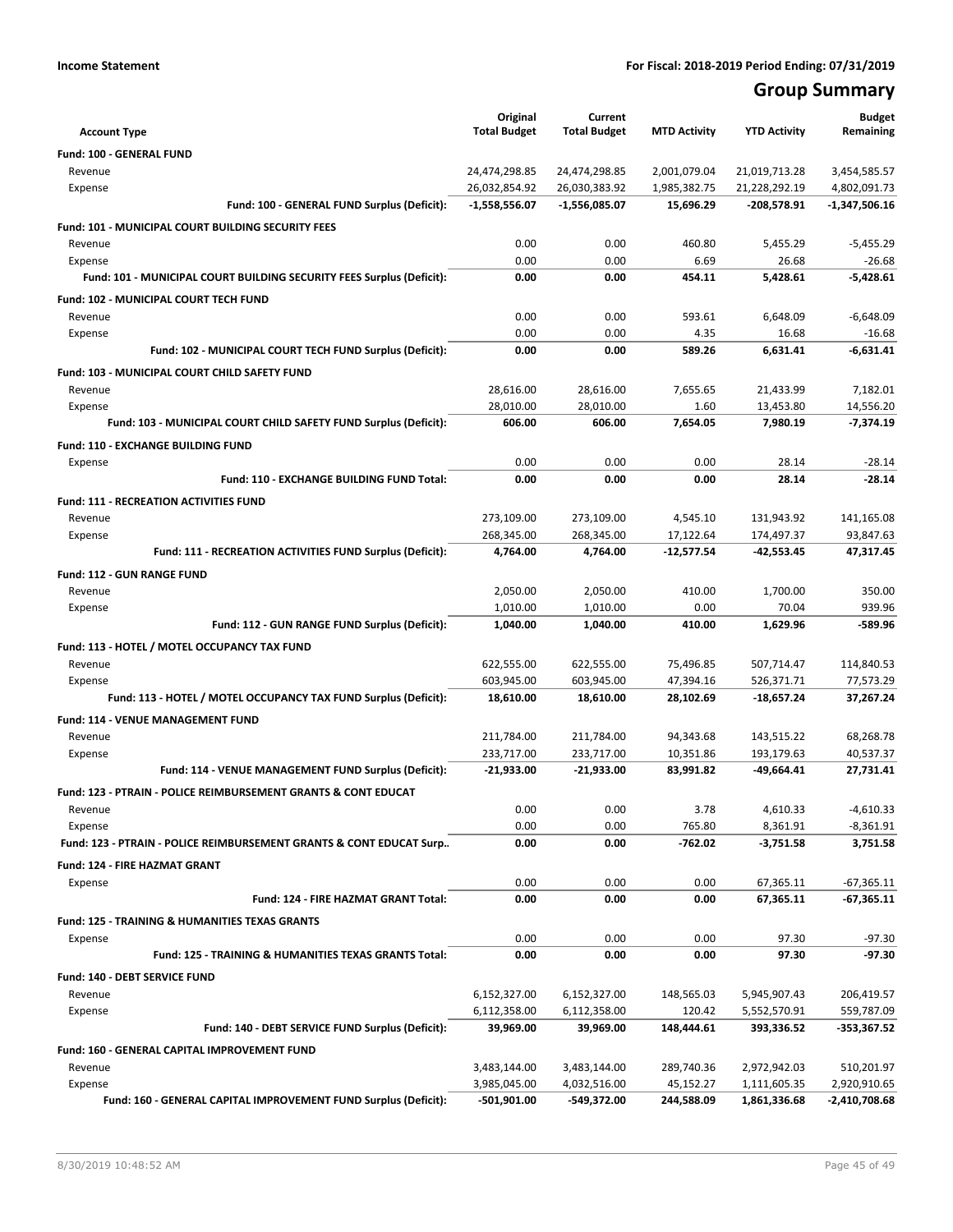|  | <b>Income Statement</b> |
|--|-------------------------|
|--|-------------------------|

| <b>Account Type</b>                                                   | Original<br><b>Total Budget</b> | Current<br><b>Total Budget</b> | <b>MTD Activity</b> | <b>YTD Activity</b> | <b>Budget</b><br>Remaining |
|-----------------------------------------------------------------------|---------------------------------|--------------------------------|---------------------|---------------------|----------------------------|
| <b>Fund: 161 - STREET CONSTRUCTION FUND</b>                           |                                 |                                |                     |                     |                            |
| Revenue                                                               | 4,000.00                        | 4,000.00                       | 421.07              | 12,708.35           | $-8,708.35$                |
| Expense                                                               | 500.00                          | 500.00                         | 92.92               | 375.44              | 124.56                     |
| Fund: 161 - STREET CONSTRUCTION FUND Surplus (Deficit):               | 3.500.00                        | 3,500.00                       | 328.15              | 12.332.91           | $-8,832.91$                |
| Fund: 164 - 2013 CO CAPITAL FUND                                      |                                 |                                |                     |                     |                            |
| Revenue                                                               | 150.00                          | 150.00                         | 19.90               | 515.32              | $-365.32$                  |
| Expense                                                               | 15.00                           | 15.00                          | 3.49                | 14.08               | 0.92                       |
| Fund: 164 - 2013 CO CAPITAL FUND Surplus (Deficit):                   | 135.00                          | 135.00                         | 16.41               | 501.24              | $-366.24$                  |
| Fund: 165 - 2014 GO FUND                                              |                                 |                                |                     |                     |                            |
| Revenue                                                               | 25,000.00                       | 25,000.00                      | 1,596.04            | 15,331.92           | 9,668.08                   |
| Fund: 165 - 2014 GO FUND Total:                                       | 25,000.00                       | 25,000.00                      | 1,596.04            | 15,331.92           | 9,668.08                   |
| Fund: 170 - LAW ENFORCEMENT GRANT - CAPITAL PURCHASES                 |                                 |                                |                     |                     |                            |
| Revenue                                                               | 0.00                            | 0.00                           | 0.00                | 21,253.00           | $-21,253.00$               |
| Expense                                                               | 0.00                            | 0.00                           | 0.00                | 21,253.00           | $-21,253.00$               |
| Fund: 170 - LAW ENFORCEMENT GRANT - CAPITAL PURCHASES Surplus (Defici | 0.00                            | 0.00                           | 0.00                | 0.00                | 0.00                       |
| Fund: 171 - MAIN STREET SPECIAL REVENUE                               |                                 |                                |                     |                     |                            |
| Expense                                                               | 0.00                            | 0.00                           | 1,100.00            | 29,936.21           | $-29.936.21$               |
| Fund: 171 - MAIN STREET SPECIAL REVENUE Total:                        | 0.00                            | 0.00                           | 1,100.00            | 29,936.21           | $-29.936.21$               |
| <b>Fund: 172 - MINOR GRANTS FUND</b>                                  |                                 |                                |                     |                     |                            |
| Revenue                                                               | 0.00                            | 0.00                           | 0.00                | 15,624.00           | $-15,624.00$               |
| Expense                                                               | 0.00                            | 0.00                           | 13.31               | 11,926.14           | $-11,926.14$               |
| Fund: 172 - MINOR GRANTS FUND Surplus (Deficit):                      | 0.00                            | 0.00                           | $-13.31$            | 3,697.86            | $-3,697.86$                |
| Fund: 175 - JUSTICE ASSISTANCE GRANT - JAG                            |                                 |                                |                     |                     |                            |
| Revenue                                                               | 0.00                            | 0.00                           | 16,687.00           | 18,047.00           | $-18,047.00$               |
| Expense                                                               | 0.00                            | 0.00                           | 0.00                | 18,047.00           | $-18,047.00$               |
| Fund: 175 - JUSTICE ASSISTANCE GRANT - JAG Surplus (Deficit):         | 0.00                            | 0.00                           | 16,687.00           | 0.00                | 0.00                       |
| Fund: 200 - WATER / WASTEWATER FUND                                   |                                 |                                |                     |                     |                            |
| Revenue                                                               | 14,440,684.00                   | 14,440,684.00                  | 1,129,842.13        | 11,249,742.26       | 3,190,941.74               |
| Expense                                                               | 10,253,810.20                   | 10,253,810.20                  | 900,262.78          | 11,586,995.91       | $-1,333,185.71$            |
| Fund: 200 - WATER / WASTEWATER FUND Surplus (Deficit):                | 4,186,873.80                    | 4,186,873.80                   | 229,579.35          | -337,253.65         | 4,524,127.45               |
| Fund: 212 - TX COMMUNITY DEV SWR SYSTEM IMPROV PROG GRANT             |                                 |                                |                     |                     |                            |
| Revenue                                                               | 0.00                            | 0.00                           | 0.00                | 7,407.85            | $-7,407.85$                |
| Expense                                                               | 0.00                            | 0.00                           | 2,500.00            | 11,800.00           | $-11,800.00$               |
| Fund: 212 - TX COMMUNITY DEV SWR SYSTEM IMPROV PROG GRANT Surplus     | 0.00                            | 0.00                           | $-2,500.00$         | $-4,392.15$         | 4,392.15                   |
| <b>Fund: 216 - UTILIITY CIP FUND</b>                                  |                                 |                                |                     |                     |                            |
| Revenue                                                               | 21,644,968.00                   | 21,644,968.00                  | 174.678.89          | 21,753,042.04       | $-108,074.04$              |
| Expense                                                               | 22,481,977.00                   | 22,481,977.00                  | 254,723.39          | 4,300,354.38        | 18,181,622.62              |
| Fund: 216 - UTILIITY CIP FUND Surplus (Deficit):                      | -837,009.00                     | -837,009.00                    | $-80,044.50$        | 17,452,687.66       | -18,289,696.66             |
| <b>Fund: 217 - WASTEWATER RECLAMATION FUND</b>                        |                                 |                                |                     |                     |                            |
| Revenue                                                               | 12,281.00                       | 12,281.00                      | 1,548.34            | 14,873.69           | $-2,592.69$                |
| Expense                                                               | 410,000.00                      | 410,000.00                     | 0.00                | 20,619.30           | 389,380.70                 |
| Fund: 217 - WASTEWATER RECLAMATION FUND Surplus (Deficit):            | -397,719.00                     | -397,719.00                    | 1,548.34            | $-5,745.61$         | -391,973.39                |
| Fund: 300 - AIRPORT FUND                                              |                                 |                                |                     |                     |                            |
| Revenue                                                               | 724,626.50                      | 724,626.50                     | 111,435.09          | 605,106.13          | 119,520.37                 |
| Expense                                                               | 180,843.82                      | 180,843.82                     | 9,128.13            | 119,248.78          | 61,595.04                  |
| Fund: 300 - AIRPORT FUND Surplus (Deficit):                           | 543,782.68                      | 543,782.68                     | 102,306.96          | 485,857.35          | 57,925.33                  |
| Fund: 360 - AIRPORT CAPITAL FUND                                      |                                 |                                |                     |                     |                            |
| Revenue                                                               | 75,000.00                       | 75,000.00                      | 3,860.47            | 69,739.37           | 5,260.63                   |
| Expense                                                               | 12,000.00                       | 12,000.00                      | 851.90              | 28,410.39           | $-16,410.39$               |
| Fund: 360 - AIRPORT CAPITAL FUND Surplus (Deficit):                   | 63,000.00                       | 63,000.00                      | 3,008.57            | 41,328.98           | 21,671.02                  |
| Fund: 362 - AIRPORT FBO FUEL                                          |                                 |                                |                     |                     |                            |
| Revenue                                                               | 0.00                            | 0.00                           | 58,491.59           | 372,164.93          | $-372,164.93$              |
| Expense                                                               | 0.00                            | 0.00                           | 77,865.84           | 231,159.30          | $-231,159.30$              |
| Fund: 362 - AIRPORT FBO FUEL Surplus (Deficit):                       | 0.00                            | 0.00                           | -19,374.25          | 141,005.63          | -141,005.63                |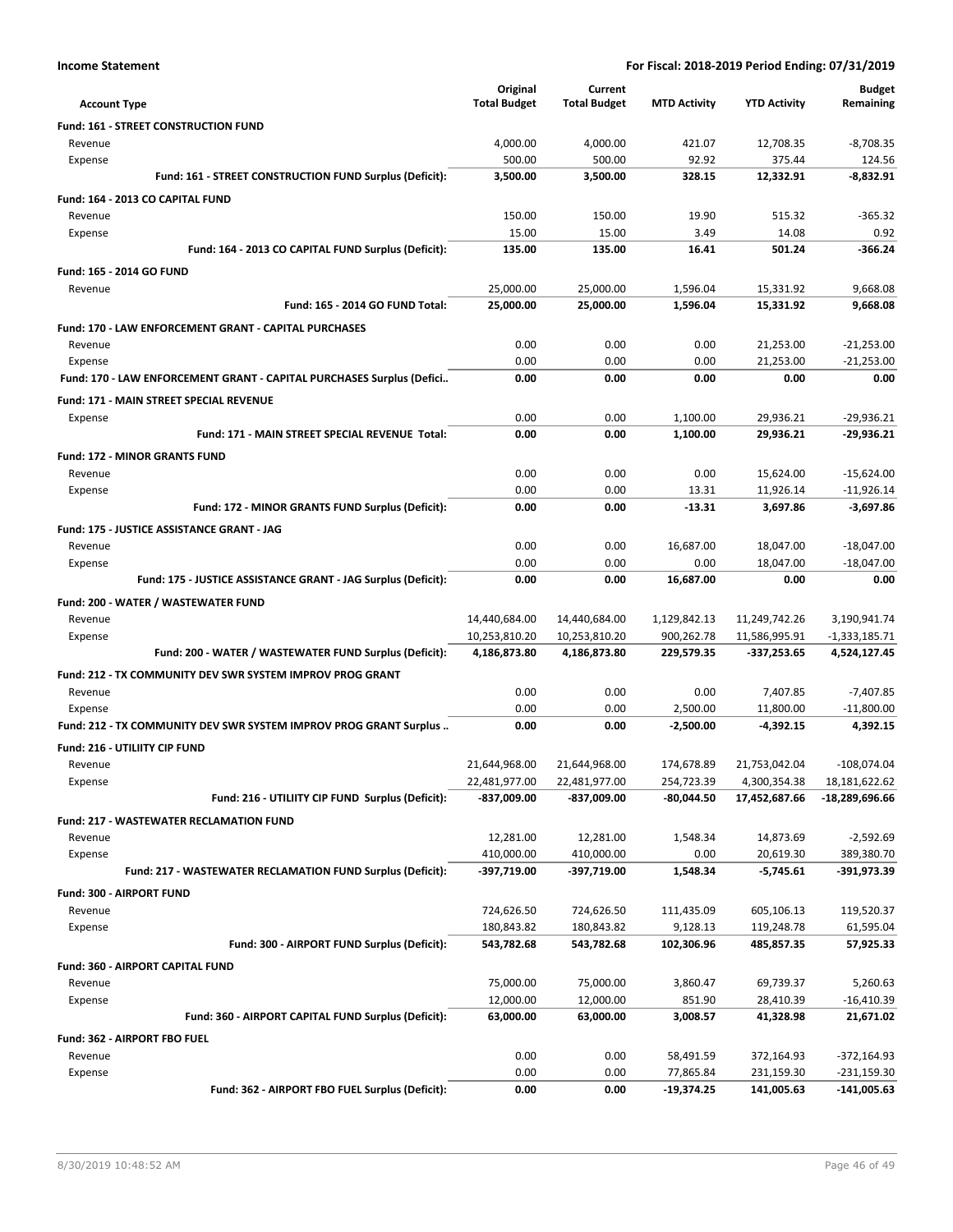| <b>Income Statement</b>                                                    |                                |                                |                             | For Fiscal: 2018-2019 Period Ending: 07/31/2019 |                            |
|----------------------------------------------------------------------------|--------------------------------|--------------------------------|-----------------------------|-------------------------------------------------|----------------------------|
|                                                                            | Original                       | Current                        |                             |                                                 | <b>Budget</b>              |
| <b>Account Type</b>                                                        | <b>Total Budget</b>            | <b>Total Budget</b>            | <b>MTD Activity</b>         | <b>YTD Activity</b>                             | Remaining                  |
| Fund: 400 - GOLF FUND                                                      |                                |                                |                             |                                                 |                            |
| Revenue                                                                    | 248,115.00                     | 248,115.00                     | 26,555.50                   | 151,739.97                                      | 96,375.03                  |
| Expense                                                                    | 244,493.00                     | 244,493.00                     | 23,408.72                   | 191,038.06                                      | 53,454.94                  |
| Fund: 400 - GOLF FUND Surplus (Deficit):                                   | 3,622.00                       | 3,622.00                       | 3,146.78                    | $-39,298.09$                                    | 42,920.09                  |
| <b>Fund: 500 - SANITATION FUND</b>                                         |                                |                                |                             |                                                 |                            |
| Revenue                                                                    | 5,374,632.68                   | 5,374,632.68                   | 330,191.26                  | 4,262,528.75                                    | 1,112,103.93               |
| Expense<br>Fund: 500 - SANITATION FUND Surplus (Deficit):                  | 5,241,578.02<br>133,054.66     | 5,241,578.02<br>133,054.66     | 432,189.94<br>$-101,998.68$ | 4,237,423.22<br>25,105.53                       | 1,004,154.80<br>107,949.13 |
|                                                                            |                                |                                |                             |                                                 |                            |
| Fund: 601 - CENTRAL SERVICE FUND                                           |                                |                                |                             |                                                 |                            |
| Revenue                                                                    | 865,367.00<br>910,947.00       | 865,367.00<br>910,947.00       | 72,113.92<br>66,266.67      | 721,092.20<br>782,770.00                        | 144,274.80<br>128,177.00   |
| Expense<br>Fund: 601 - CENTRAL SERVICE FUND Surplus (Deficit):             | -45,580.00                     | -45,580.00                     | 5,847.25                    | -61,677.80                                      | 16,097.80                  |
|                                                                            |                                |                                |                             |                                                 |                            |
| Fund: 602 - INSURANCE FUND<br>Revenue                                      | 5,563,649.00                   | 5,563,649.00                   | 488,145.43                  | 4,870,748.41                                    | 692,900.59                 |
| Expense                                                                    | 5,382,387.00                   | 5,382,387.00                   | 380,461.82                  | 4,439,292.09                                    | 943,094.91                 |
| Fund: 602 - INSURANCE FUND Surplus (Deficit):                              | 181,262.00                     | 181,262.00                     | 107,683.61                  | 431,456.32                                      | -250,194.32                |
|                                                                            |                                |                                |                             |                                                 |                            |
| Fund: 604 - MIS FUND<br>Revenue                                            | 529,279.00                     | 529,279.00                     | 44,106.59                   | 441,065.90                                      | 88,213.10                  |
| Expense                                                                    | 780,034.75                     | 780,034.75                     | 76,314.73                   | 657,063.24                                      | 122,971.51                 |
| Fund: 604 - MIS FUND Surplus (Deficit):                                    | -250,755.75                    | -250,755.75                    | -32,208.14                  | $-215,997.34$                                   | -34,758.41                 |
| Fund: 660 - VEHICLE REPLACEMENT FUND                                       |                                |                                |                             |                                                 |                            |
| Revenue                                                                    | 693,393.00                     | 693,393.00                     | 58,501.01                   | 584,301.28                                      | 109,091.72                 |
| Expense                                                                    | 1,446,832.00                   | 1,446,832.00                   | 101,182.05                  | 608,453.77                                      | 838,378.23                 |
| Fund: 660 - VEHICLE REPLACEMENT FUND Surplus (Deficit):                    | -753,439.00                    | -753,439.00                    | -42,681.04                  | $-24,152.49$                                    | $-729,286.51$              |
| Fund: 800 - SPENCE FUND                                                    |                                |                                |                             |                                                 |                            |
| Revenue                                                                    | 6,000.00                       | 6,000.00                       | 1,198.52                    | 11,513.23                                       | $-5,513.23$                |
| Expense                                                                    | 600.00                         | 600.00                         | 50.00                       | 500.00                                          | 100.00                     |
| Fund: 800 - SPENCE FUND Surplus (Deficit):                                 | 5,400.00                       | 5,400.00                       | 1,148.52                    | 11,013.23                                       | $-5,613.23$                |
| Fund: 801 - JONES LIBRARY TRUST                                            |                                |                                |                             |                                                 |                            |
| Revenue                                                                    | 0.00                           | 0.00                           | 7.68                        | 231.67                                          | $-231.67$                  |
| Expense                                                                    | 0.00                           | 0.00                           | 1.69                        | 6.99                                            | $-6.99$                    |
| Fund: 801 - JONES LIBRARY TRUST Surplus (Deficit):                         | 0.00                           | 0.00                           | 5.99                        | 224.68                                          | $-224.68$                  |
| Fund: 809 - GREENVILLE IDC (L-3)                                           |                                |                                |                             |                                                 |                            |
| Revenue                                                                    | 0.00                           | 0.00                           | 222,302.51                  | 2,352,445.54                                    | $-2,352,445.54$            |
| Expense                                                                    | 0.00                           | 0.00                           | 119,131.01                  | 2,249,273.04                                    | $-2,249,273.04$            |
| Fund: 809 - GREENVILLE IDC (L-3) Surplus (Deficit):                        | 0.00                           | 0.00                           | 103,171.50                  | 103,172.50                                      | -103,172.50                |
| <b>Fund: 810 - SEIZURE FUNDS - STATE RULES</b>                             |                                |                                |                             |                                                 |                            |
| Revenue                                                                    | 200.00                         | 200.00                         | 136.44                      | 4,917.99                                        | $-4,717.99$                |
| Expense                                                                    | 250.00                         | 250.00                         | 30.11                       | 15,125.27                                       | $-14,875.27$               |
| Fund: 810 - SEIZURE FUNDS - STATE RULES Surplus (Deficit):                 | $-50.00$                       | $-50.00$                       | 106.33                      | $-10,207.28$                                    | 10,157.28                  |
| Fund: 811 - SEIZURE FUNDS - FED RULES                                      |                                |                                |                             |                                                 |                            |
| Revenue                                                                    | 225.00                         | 225.00                         | 125.75                      | 4,383.98                                        | $-4,158.98$                |
| Expense                                                                    | 100.00                         | 100.00                         | 28.05                       | 55,789.85                                       | $-55,689.85$               |
| Fund: 811 - SEIZURE FUNDS - FED RULES Surplus (Deficit):                   | 125.00                         | 125.00                         | 97.70                       | -51,405.87                                      | 51,530.87                  |
| Fund: 820 - TIRZ FUND (Tax Increment Reinvestment Zone)                    |                                |                                |                             |                                                 |                            |
| Revenue                                                                    | 696,033.00                     | 734,693.59                     | 1,038.25                    | 654,092.17                                      | 80,601.42                  |
| Expense                                                                    | 122,175.00                     | 122,175.00                     | 85.44                       | 8,978.34                                        | 113,196.66                 |
| Fund: 820 - TIRZ FUND (Tax Increment Reinvestment Zone) Surplus (Deficit): | 573,858.00                     | 612,518.59                     | 952.81                      | 645,113.83                                      | -32,595.24                 |
| Fund: 910 - ELECTRIC OPERATING FUND                                        |                                |                                |                             |                                                 |                            |
| Revenue                                                                    | 60,783,975.00                  | 60,783,975.00                  | 6,203,338.58                | 48,410,175.29                                   | 12,373,799.71              |
| Expense                                                                    | 61,602,181.69<br>$-818,206.69$ | 61,602,181.69<br>$-818,206.69$ | 6,017,125.78<br>186,212.80  | 45,700,496.78<br>2,709,678.51                   | 15,901,684.91              |
| Fund: 910 - ELECTRIC OPERATING FUND Surplus (Deficit):                     |                                |                                |                             |                                                 | -3,527,885.20              |
| <b>Fund: 911 - ELECTRIC DEBT REDUCTION</b>                                 | 0.00                           |                                |                             |                                                 |                            |
| Revenue<br>Fund: 911 - ELECTRIC DEBT REDUCTION Total:                      | 0.00                           | 0.00<br>0.00                   | 3.28<br>3.28                | 2,692.63<br>2,692.63                            | $-2,692.63$<br>$-2,692.63$ |
|                                                                            |                                |                                |                             |                                                 |                            |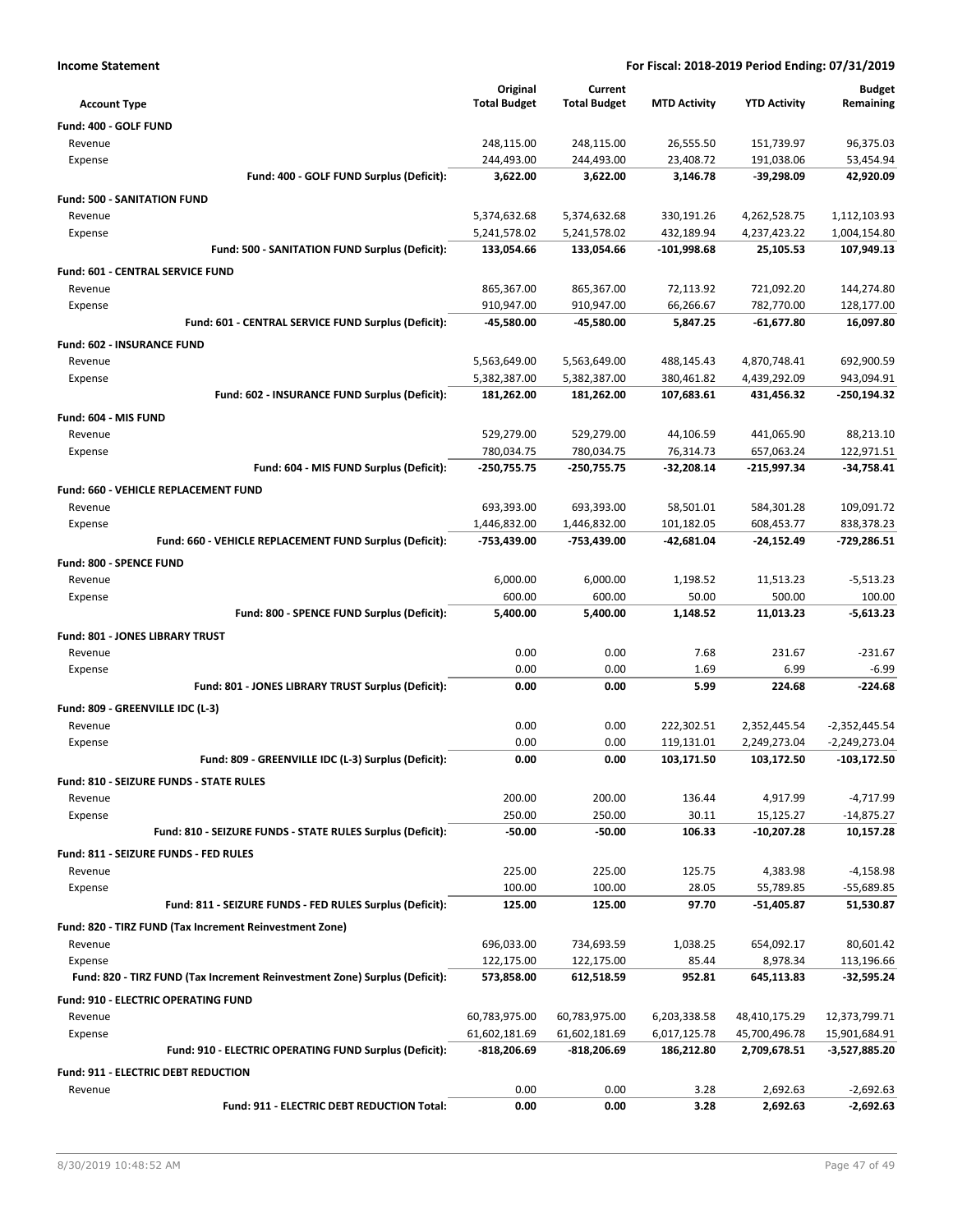| <b>Income Statement</b>                       |                                                      |                                 |                                |                     | For Fiscal: 2018-2019 Period Ending: 07/31/2019 |                            |
|-----------------------------------------------|------------------------------------------------------|---------------------------------|--------------------------------|---------------------|-------------------------------------------------|----------------------------|
| <b>Account Type</b>                           |                                                      | Original<br><b>Total Budget</b> | Current<br><b>Total Budget</b> | <b>MTD Activity</b> | <b>YTD Activity</b>                             | <b>Budget</b><br>Remaining |
| <b>Fund: 912 - ELECTRIC DEBT SERVICE</b>      |                                                      |                                 |                                |                     |                                                 |                            |
| Revenue                                       |                                                      | 8,732,723.00                    | 8,732,723.00                   | 727,726.92          | 7,266,613.52                                    | 1,466,109.48               |
| Expense                                       |                                                      | 8,732,723.00                    | 8,732,723.00                   | 0.00                | 4,725,430.26                                    | 4,007,292.74               |
|                                               | Fund: 912 - ELECTRIC DEBT SERVICE Surplus (Deficit): | 0.00                            | 0.00                           | 727,726.92          | 2,541,183.26                                    | $-2,541,183.26$            |
| <b>Fund: 913 - ELECTRIC CONSTRUCTION FUND</b> |                                                      |                                 |                                |                     |                                                 |                            |
| Revenue                                       |                                                      | 400.00                          | 400.00                         | 39.18               | 1,471.76                                        | $-1,071.76$                |
|                                               | <b>Fund: 913 - ELECTRIC CONSTRUCTION FUND Total:</b> | 400.00                          | 400.00                         | 39.18               | 1,471.76                                        | $-1,071.76$                |
| Fund: 916 - 08 ENGINE BOND PROCEEDS           |                                                      |                                 |                                |                     |                                                 |                            |
| Expense                                       |                                                      | 0.00                            | 0.00                           | 0.00                | 0.00                                            | 0.00                       |
|                                               | Fund: 916 - 08 ENGINE BOND PROCEEDS Total:           | 0.00                            | 0.00                           | 0.00                | 0.00                                            | 0.00                       |
| Fund: 950 - CABLE / INTERNET                  |                                                      |                                 |                                |                     |                                                 |                            |
| Revenue                                       |                                                      | 6,709,689.00                    | 6,709,689.00                   | 473,299.00          | 5,223,517.53                                    | 1,486,171.47               |
| Expense                                       |                                                      | 7,482,344.00                    | 7,680,599.60                   | 562,462.29          | 4,814,584.80                                    | 2,866,014.80               |
|                                               | Fund: 950 - CABLE / INTERNET Surplus (Deficit):      | -772,655.00                     | -970,910.60                    | $-89,163.29$        | 408,932.73                                      | $-1,379,843.33$            |
|                                               | <b>Total Surplus (Deficit):</b>                      | $-172,802.37$                   | -377,397.38                    | 1,638,721.64        | 26,138,369.27                                   |                            |